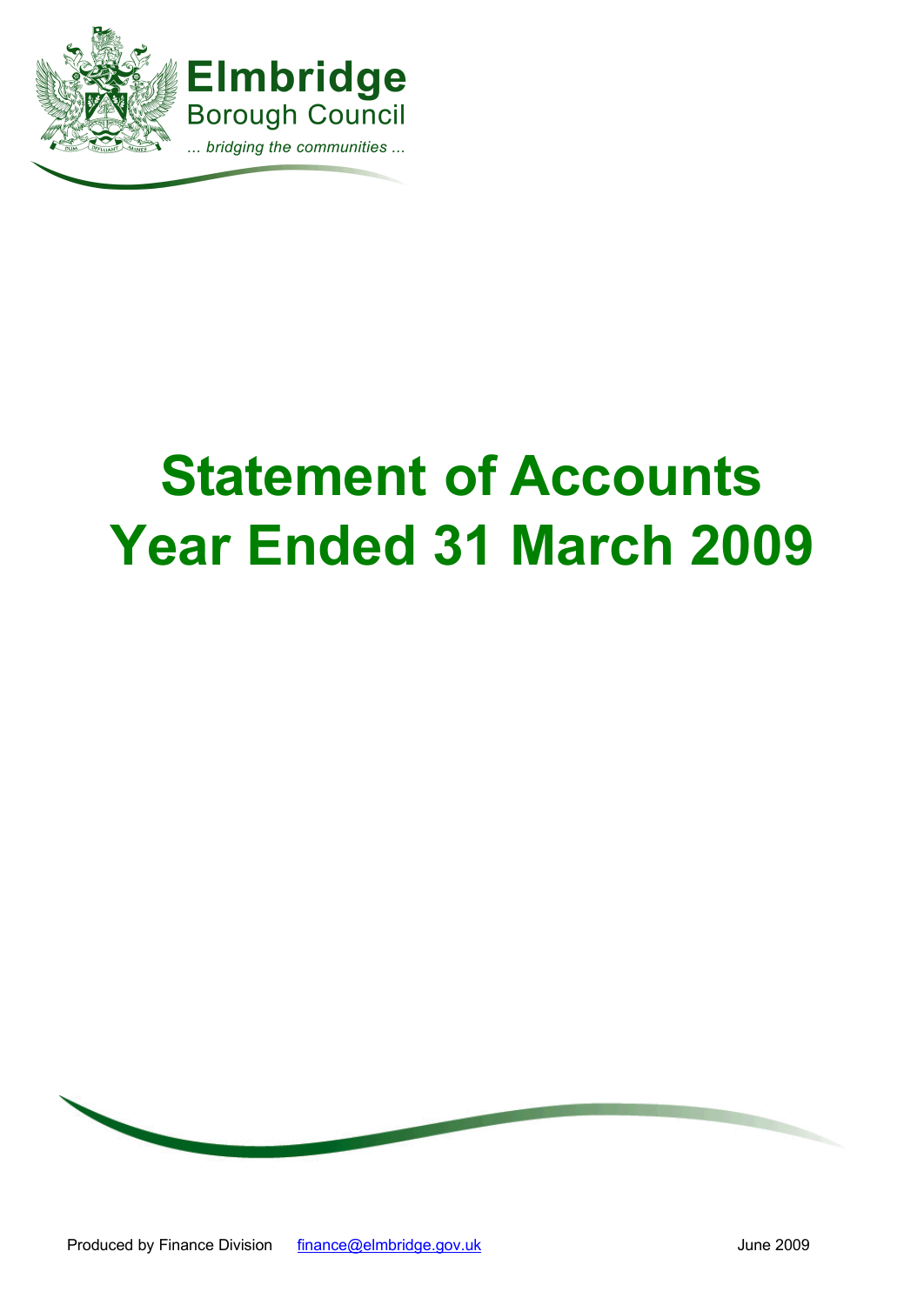# **Contents Page No.**

| <b>Explanatory Foreword</b>                                 | $2 - 5$   |
|-------------------------------------------------------------|-----------|
| <b>Statement of Responsibilities</b>                        | 6         |
| <b>Approval of Accounts</b>                                 | 6         |
| Independent Auditor's Report                                | $7-9$     |
| <b>Statement of Main Accounting Policies</b>                | $10 - 15$ |
| <b>Core Financial Statements</b>                            |           |
| Income and Expenditure Account                              | 16        |
| Statement of Movement on the General Fund Balance           | 17        |
| <b>Statement of Total Recognised Gains and Losses</b>       | 17        |
| <b>Balance Sheet</b>                                        | 18        |
| <b>Cash Flow Statement</b>                                  | 19        |
| Notes to the Core Financial Statements                      | $20 - 45$ |
| <b>Collection Fund Income and Expenditure Account</b>       | 46        |
| Notes to the Collection Fund Income and Expenditure Account | 47-48     |
| <b>Annual Governance Statement</b>                          | 49-69     |
| <b>Glossary of Terms</b>                                    | 70-73     |
| Abbreviations                                               | 74        |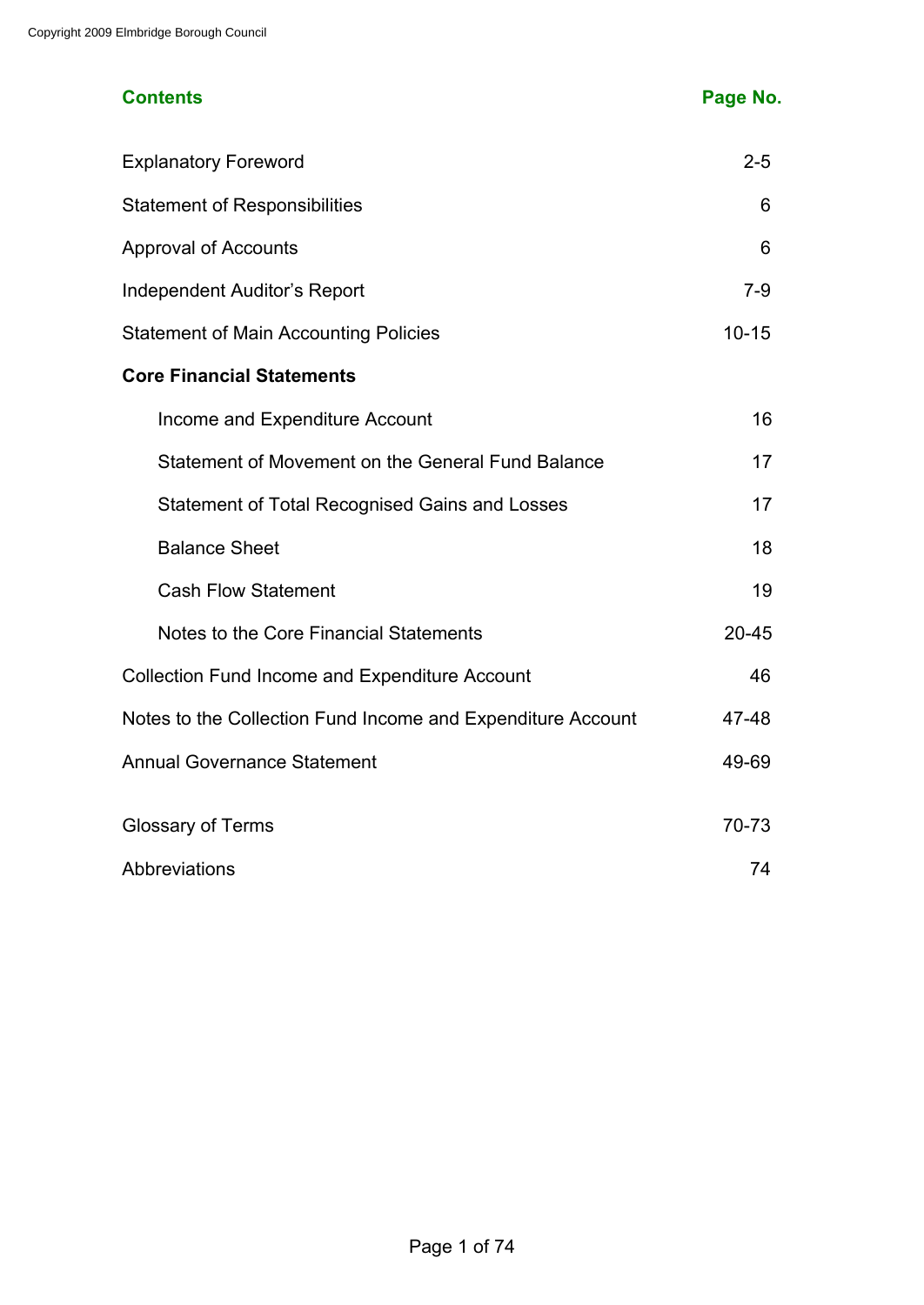# **Explanatory Foreword by the Strategic Director - Resources**

# **1. Accounts for 2008/09**

The Council's Statement of Accounts for the year 2008/09 is set out on pages 16 to 69, which includes:

- ∗ a Statement of Responsibilities for the Statement of Accounts, outlining the responsibilities of the Council and the Strategic Director – Resources (Page 6);
- \* the Core Financial Statements
	- the Income and Expenditure Account (page 16)
	- the Statement of Movement in General Fund Balance (page 17).
	- the Statement of Total Recognised Gains and Losses (page 17).
	- the Balance Sheet (page 18)
	- the Cash Flow Statement which summarises the total movement of the Council's cash (page 19);
- ∗ the Collection Fund Income and Expenditure Account which shows the transactions of the Council as a charging authority in relation to non-domestic rates, the receipt of Government grant in aid of the cost of local services and the council tax; the Fund illustrates the way in which these have been distributed to the Council and other precepting authorities on whose behalf Elmbridge collects council tax (page 46);

These accounts are supported by the Statement of Accounting Policies, and various notes to the accounts.

#### **2. Housing Revenue Account**

Pursuant to the large scale voluntary transfer of the Council's housing stock to the Elmbridge Housing Trust on 27 March 2000, the Secretary of State for the Environment, Transport and the Regions gave permission for the Housing Revenue Account to be closed. This action was taken on 31 March 2001; the revenue balance on the Housing Revenue Account was transferred to the Council's General Reserve at that date.

#### **3. Money Comes From:**

|                                      | £'000  | £'000  | $\frac{0}{0}$ |
|--------------------------------------|--------|--------|---------------|
|                                      |        |        |               |
| <b>Formula Grant</b>                 | 6,446  |        |               |
| <b>Precept On Collection Fund</b>    | 11,834 |        |               |
| Less Claygate Parish Council Precept | (48)   | 18,232 | 27            |
| <b>Defined Government Grants</b>     |        | 34,967 | 51            |
| <b>Other Income</b>                  |        | 12,436 | 18            |
|                                      |        | 65,635 |               |
| Interest and Investment Income       |        | 2,790  |               |
|                                      |        | 68,425 | 100           |
|                                      |        |        |               |

The most significant source of finance was from defined Government grants which provided 51% of total income, with the precept on the Collection Fund and Formula Grant combined contribution of 27%.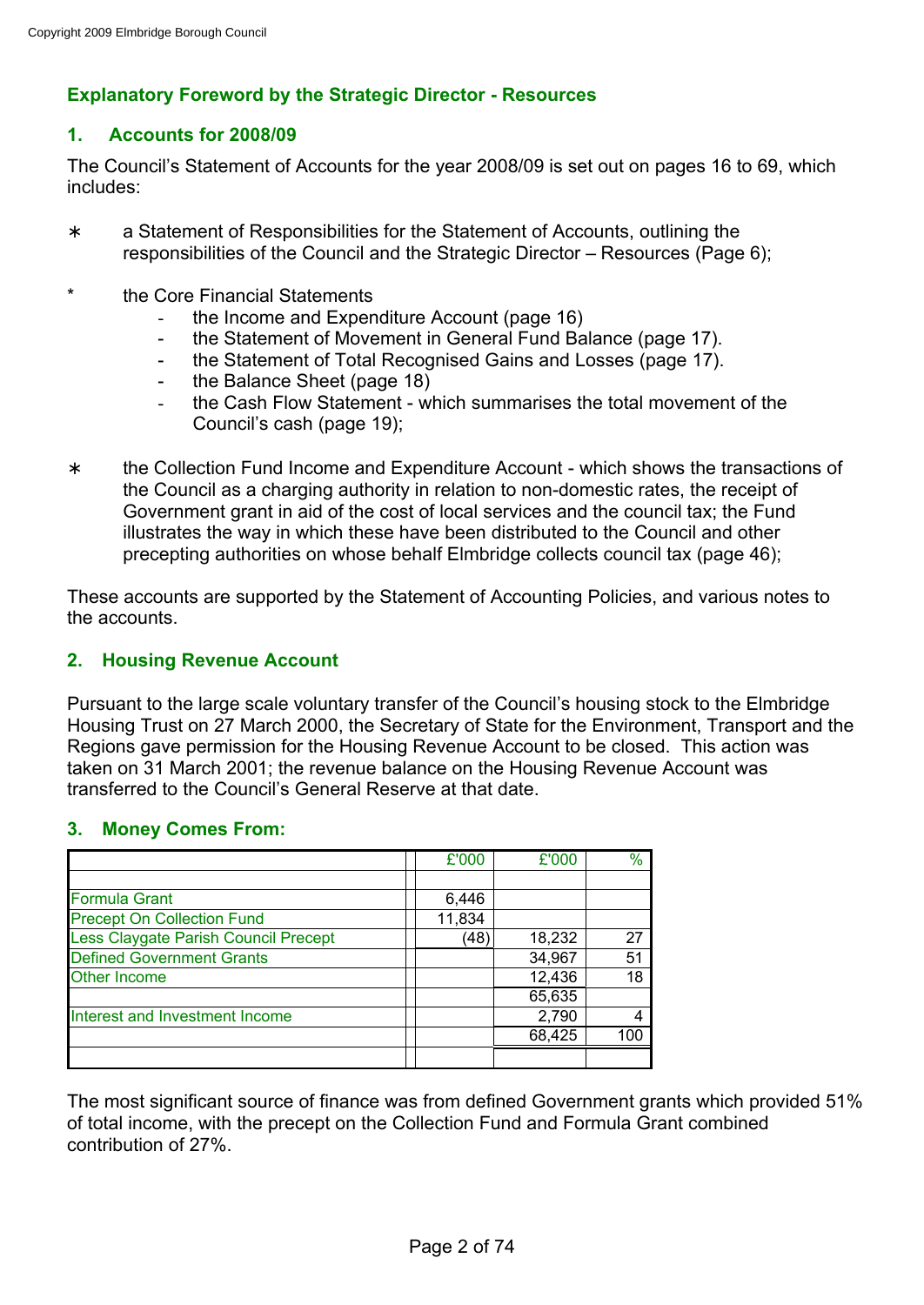# **4. Money is Spent on:**

|                             | £'000  | %   |
|-----------------------------|--------|-----|
|                             |        |     |
| <b>Employees</b>            | 11,591 |     |
| <b>Running Expenses</b>     | 55,708 | 83  |
| <b>Gross Expenditure</b>    | 67,299 | 100 |
| <b>Transfer to Reserves</b> | 1,126  |     |
|                             | 68,425 |     |
|                             |        |     |

# **5. Services Provided:**

|                                                                                        | £'000     | %  |
|----------------------------------------------------------------------------------------|-----------|----|
| <b>Cultural, Environmental and Planning Services</b>                                   | 19,207    | 23 |
| <b>Housing Services</b>                                                                | 37,616    | 45 |
| <b>Highways and Transport Services</b>                                                 | 2,100     |    |
| <b>Social Services</b>                                                                 | 3,660     | 4  |
| <b>Other</b>                                                                           | 19,271    | 24 |
|                                                                                        | 81,854    | 99 |
| Items charged to Income and Expenditure Account but<br>having no effect on Council Tax | (14, 849) |    |
| <b>Interest Payable</b>                                                                | 239       |    |
| Pension Fund FRS17 Adjustment                                                          | 55        |    |
| <b>Contribution to Reserves</b>                                                        | 1,126     |    |
|                                                                                        | 68,425    |    |
|                                                                                        |           |    |

# **6. Budget**

The main components of the budget for 2008/09, and how they compare with actual income and expenditure to the year are set out below:

|                                        | Original      |               | Variance       |
|----------------------------------------|---------------|---------------|----------------|
|                                        |               | <b>Actual</b> | (Favourable) / |
|                                        | <b>Budget</b> |               | Adverse        |
|                                        | £'000         | £'000         | £'000          |
| <b>Expenditure</b>                     |               |               |                |
| <b>Gross Expenditure on Services</b>   | 65,368        | 67,299        | 1,931          |
| <b>Contribution (from)/to Reserves</b> | (183)         | 1,126         | 1,309          |
| <b>Total Expenditure</b>               | 65,185        | 68,425        | 3,240          |
| <b>Income</b>                          |               |               |                |
| <b>Government Grants</b>               | (32, 592)     | (34, 967)     | (2, 375)       |
| Other Income                           | (11, 991)     | (12, 436)     | (445)          |
| Interest on Investment Income          | (2,370)       | (2,790)       | (420)          |
| <b>Total Income</b>                    | (46, 953)     | (50, 193)     | (3, 240)       |
|                                        |               |               |                |
| <b>Net Expenditure</b>                 | 18,232        | 18,232        |                |
| Financed By:                           |               |               |                |
| Formula Grant and Non Domestic Rates   | 6,446         | 6,446         |                |
| <b>Precept On Collection Fund</b>      | 11,786        | 11,786        |                |
|                                        | 18,232        | 18,232        |                |
|                                        |               |               |                |

# **7. Capital**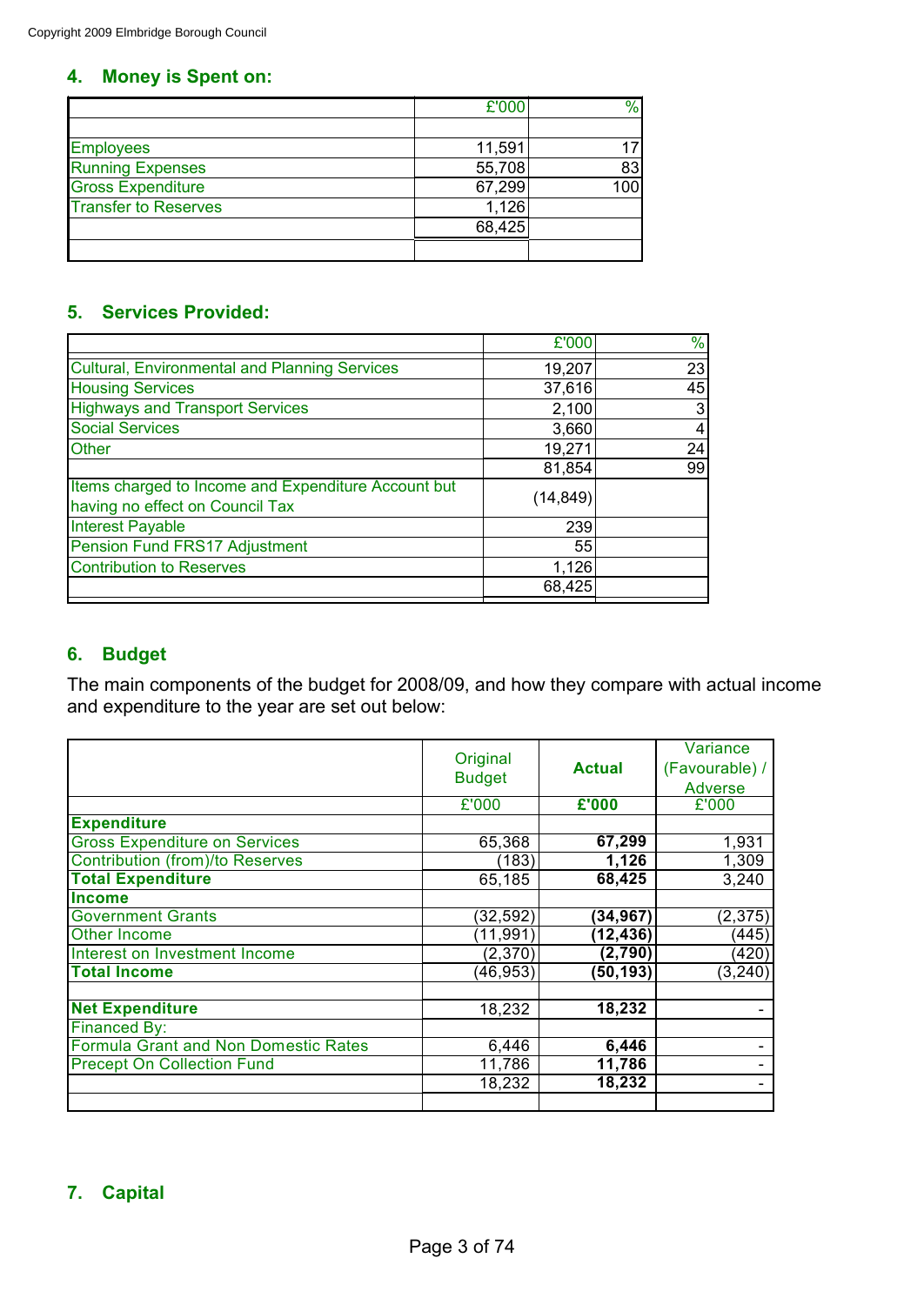The Council spent £3.0 million on capital projects, compared with the approved revised capital programme provision for the year of £4.5 million. An analysis of the main items of expenditure is shown at note 6 to the Core Financial Statements.

The following sources of funding were used to finance capital expenditure in 2008/09:

| <b>Capital Receipts</b>       | - 9 |  |
|-------------------------------|-----|--|
| <b>External Contributions</b> |     |  |
| <b>Revenue Contributions</b>  |     |  |
|                               |     |  |
|                               |     |  |

At 31 March 2009 the authority had useable capital resources that were available for use in future years; an analysis of these resources can be found in notes 18 and 19 to the Core Financial Statements. In 2005/06 the authority borrowed £5.5 million from the PWLB; no additional borrowing was undertaken during 2006/07, 2007/08, or 2008/09.

# **8. Trust Funds**

The Council acts as trustee for a number of charities. A list of these charities, their purpose and the current net balance in respect of each is shown at note 32 to the Core Financial Statements.

# **9. Accounting for Fixed Assets**

The Revised Code of Practice on Local Authority Accounting published by CIPFA in 1993 changed the method of accounting for fixed assets but instead of creating a revaluation reserve to record the differences between depreciated historical cost and current valuation these amounts were recorded in the Fixed Asset Restatement Account. From the 1 April 2007 authorities are required to record accumulated gains on fixed assets arising from increases in value and associated additional depreciation.

In order to secure a consistent approach across all authorities, the reserve had to be implemented without prior period adjustments, such that comparative figures are brought forward unchanged, except for the new balances. As a result the opening Balance Sheet for 2007/8 shows the Revaluation Reserve with a zero balance and a Capital Adjustment Account that incorporates the balance previously held in the Fixed Asset Restatement Account and the Capital Financing Account.

Revenue accounts now receive a depreciation charge for all assets used in the delivery of services, irrespective of how their acquisition was originally financed. The significant accounting change introduced by the above Code of Practice and subsequent changes in accounting for fixed assets have been designed so that they have no impact on the level of council tax, but they do allow for a more realistic value of the Council's assets to be shown in the balance sheet.

# **10. Impairment of Fixed Assets**

As a result of the recent changes in the United Kingdom economy a review of the value of the councils fixed assets has been undertaken. As a result of the decrease in the value of these assets an impairment change of £13.5 million has been made as an exceptional item to the councils Income and Expenditure Account, and decreased the Net Worth of the authority. The impairment change has no effect on the Council Tax since the effect is reversed out in the Statement of Movements on the General Fund Balances.

# **11. Introduction of the Euro**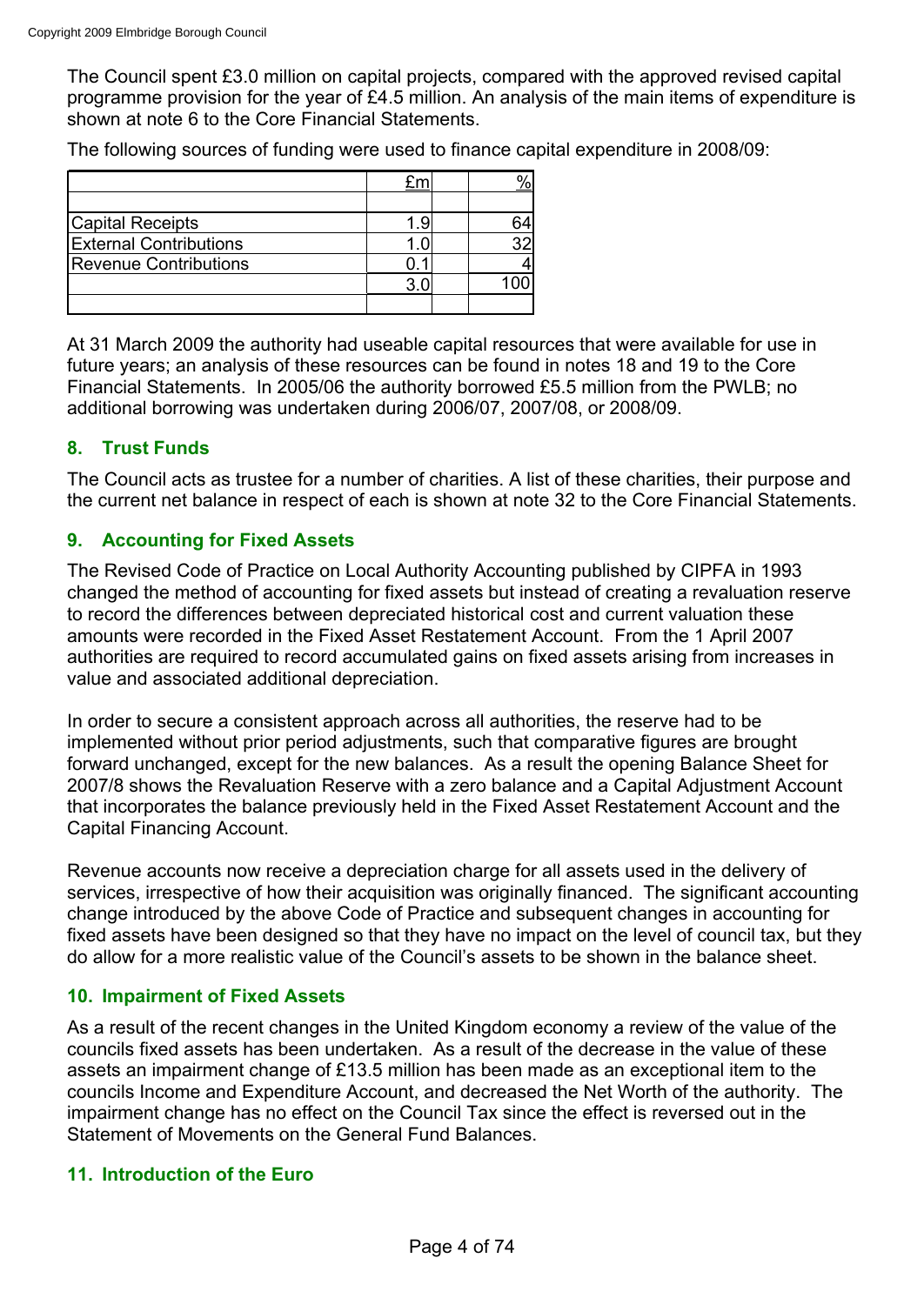The Council is following developments in any potential introduction of the Common European Currency (the Euro). It is essential that any implications for financial systems and business arrangements are identified at an early stage. At 31 March 2009 the authority had neither identified nor incurred any liabilities in relation to any possible future introduction of the Euro.

# **12. Pensions**

These Statements have been prepared in accordance with Financial Reporting Standard (FRS) 17 – Retirement Benefits. The Balance Sheet shows a Pensions liability of £28.8 million, which reduces the net worth of the Council by some 47.8%. Further explanatory notes are provided in the Statement of Accounting Policies and in the notes to the Core Financial Statements.

# **13. Further Information**

Further information about the Council's accounts is available from the Strategic Director - Resources, Civic Centre, High Street, Esher, Surrey, KT10 9SD.

# **14. Conclusion**

The financial results for the year are again satisfactory and in accordance with the Council's medium term financial strategy, and careful management of the Council's services has enabled efficiency savings to be made during the year. Further efficiency measures and opportunities to increase income will be sought during the year, with particular reference to the authority's two year programme of value for money reviews. The Council's overall objective is to limit any increase in its element of the council tax whilst maintaining and where possible enhancing the range and quality of services provided to the Borough's residents.

# **Statement of Responsibilities**

The accounts for 2008/09 have been prepared in line with the 'Code of Practice on Local Authority Accounting in Great Britain: Statement of Recommended Practice' as developed by the CIPFA/LASAAC Joint Committee and last revised and published in 2008.

#### **The Council's financial responsibilities are assigned as follows:**

# **The Authority is required to :**

- make arrangements for the proper administration of its financial affairs and to ensure that one of its officers (Strategic Director – Resources) has responsibility for the administration of those affairs
- \* manage its affairs to secure economic, efficient and effective use of resources and safeguard its assets
- approve the financial statements.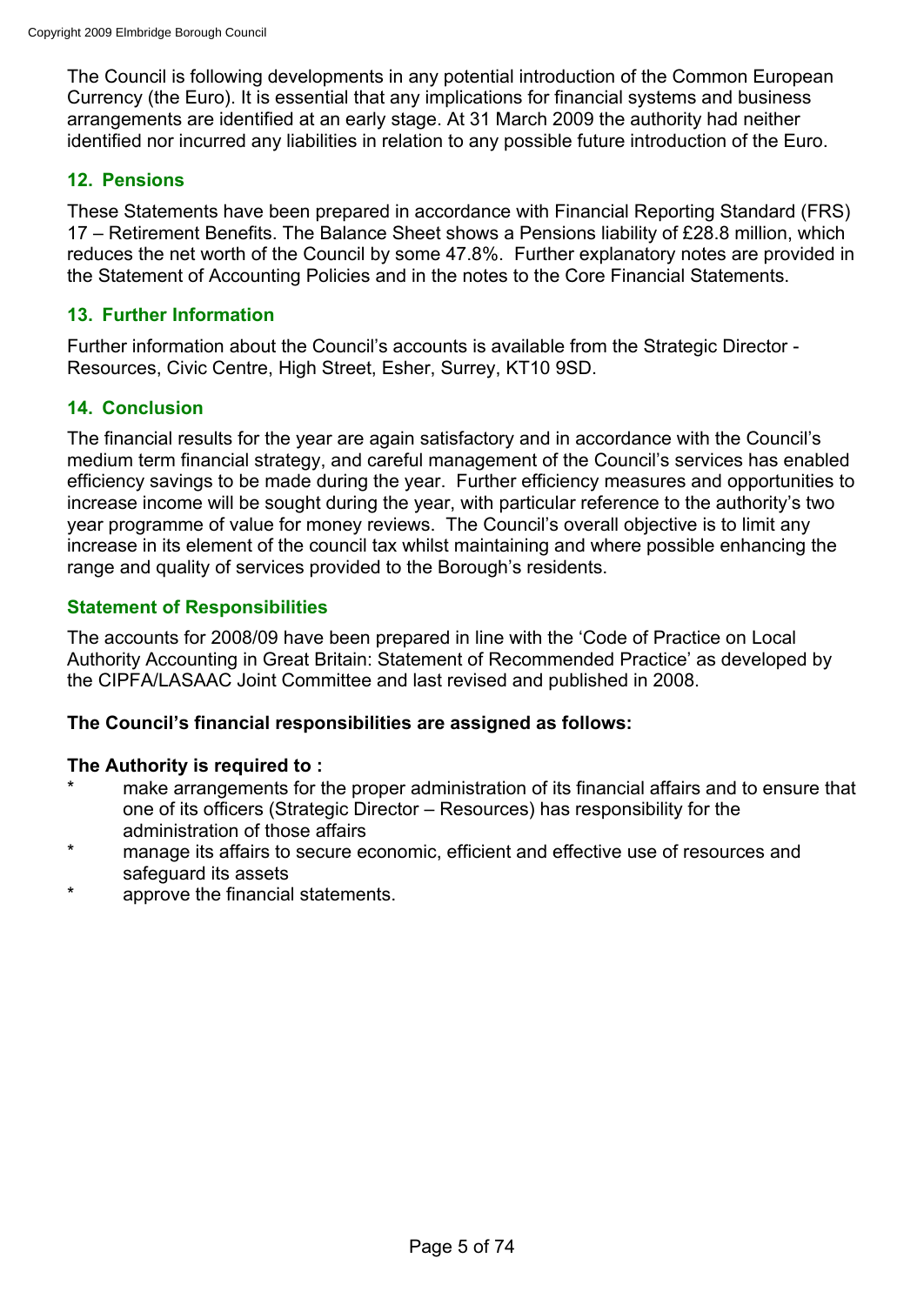**The Strategic Director – Resources** is responsible for the preparation of the Council's statement of accounts in accordance with proper practices as set out in the CIPFA/LASAAC Code of Practice on Local Authority Accounting in United Kingdom ('the Code of Practice'). In preparing this statement of accounts, the Strategic Director – Resources has:

- \* selected suitable accounting policies and then applied them consistently<br>\* made judgements and estimates that were reasonable and prudent
- \* made judgements and estimates that were reasonable and prudent<br>\* complied with the Code of Practice
- complied with the Code of Practice
- \* kept proper accounting records which were up to date
- taken reasonable steps for the prevention and detection of fraud and other irregularities.

The Council's accounts for the year 2008/09 present fairly the financial position of the authority at 31 March 2009 and its income and expenditure for the year ended 31 March 2009.

Shluanall

**Sarah Selvanathan Strategic Director - Resources**

#### **Date 29 September 2009**

#### **Approval of Accounts**

I confirm that these accounts were approved by the Audit and Standards Committee on 24 June 2009

Signed on behalf of Elmbridge Borough Council.



**Councillor Roy Taylor Leader of the Council**

**Date 29 September 2009**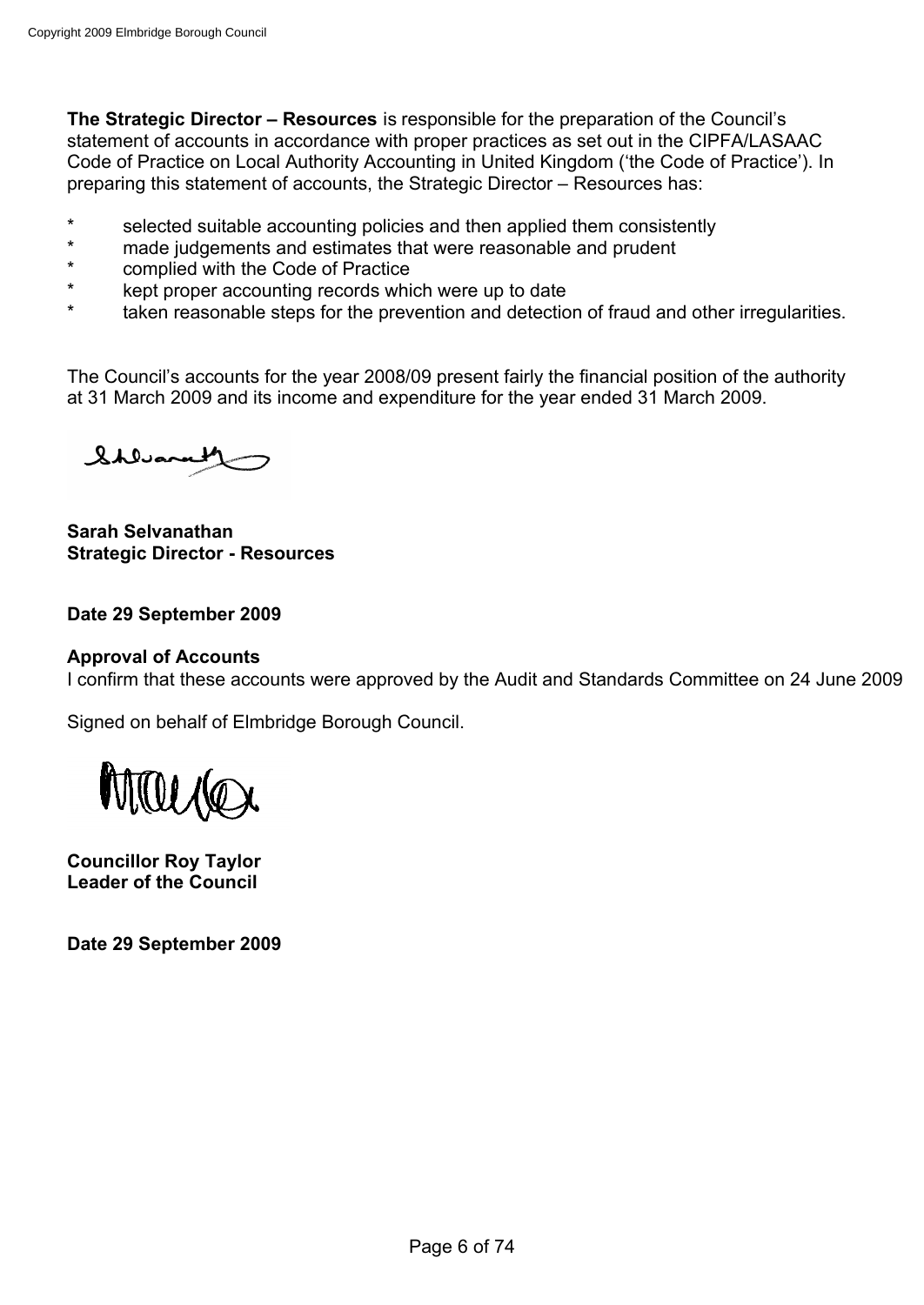# **Independent auditor's report to Members of Elmbridge Borough Council**

# **Opinion on the financial statements**

- 1 I have audited the Authority's accounting statements and related notes of Elmbridge Borough Council for the year ended 31 March 2009 under the Audit Commission Act 1998. The accounting statements comprise the Income and Expenditure Account, the Statement of Movement on the General Fund Balance, the Balance Sheet, the Statement of Total Recognised Gains and Losses, the Cash Flow Statement, the Collection Fund and the related notes. These accounting statements have been prepared under the accounting policies set out in the Statement of Accounting Policies.
- 2 This report is made solely to the members of Elmbridge Borough Council in accordance with Part II of the Audit Commission Act 1998 and for no other purpose, as set out in paragraph 49 of the Statement of Responsibilities of Auditors and of Audited Bodies prepared by the Audit Commission.

# **Respective responsibilities of the Strategic Director - Resources and Auditor**

- 3 The Strategic Director Resources' responsibilities for preparing the financial statements in accordance with relevant legal and regulatory requirements and the Code of Practice on Local Authority Accounting in the United Kingdom 2008 are set out in the Statement of Responsibilities for the Statement of Accounts.
- 4 My responsibility is to audit the financial statements in accordance with relevant legal and regulatory requirements and International Standards on Auditing (UK and Ireland).
- 5 I report to you my opinion as to whether the accounting statements present fairly, in accordance with relevant legal and regulatory requirements and the Code of Practice on Local Authority Accounting in the United Kingdom 2008 the financial position of the Authority and its income and expenditure for the year.
- 6 I review whether the governance statement reflects compliance with 'Delivering Good Governance in Local Government: A Framework' published by CIPFA/SOLACE in June 2007. I report if it does not comply with proper practices specified by CIPFA/SOLACE or if the statement is misleading or inconsistent with other information I am aware of from my audit of the financial statements. I am not required to consider, nor have I considered, whether the governance statement covers all risks and controls. Neither am I required to form an opinion on the effectiveness of the Authority's corporate governance procedures or its risk and control procedures.
- 7 I read other information published with the accounting statements, and consider whether it is consistent with the audited accounting statements. This other information comprises the Explanatory Foreword. I consider the implications for my report if I become aware of any apparent misstatements or material inconsistencies with the accounting statements. My responsibilities do not extend to any other information.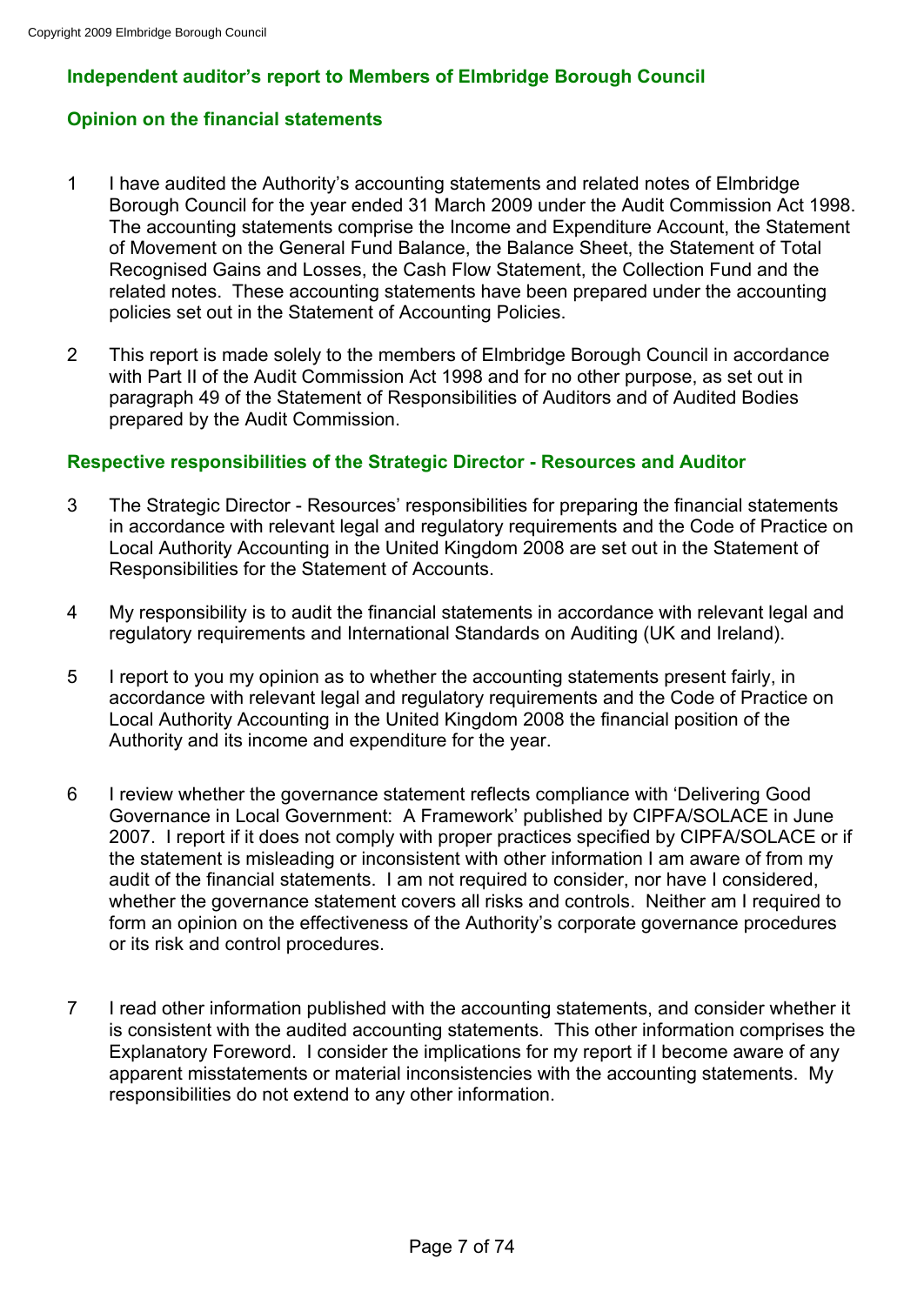# **Basis of audit opinion**

- 8 I conducted my audit in accordance with the Audit Commission Act 1998, the Code of Audit Practice issued by the Audit Commission and International Standards on Auditing (UK and Ireland) issued by the Auditing Practices Board. An audit includes examination, on a test basis, of evidence relevant to the amounts and disclosures in the accounting statements and related notes. It also includes an assessment of the significant estimates and judgments made by the Authority in the preparation of the accounting statements and related notes, and of whether the accounting policies are appropriate to the Authority's circumstances, consistently applied and adequately disclosed.
- 9 I planned and performed my audit so as to obtain all the information and explanations which I considered necessary in order to provide me with sufficient evidence to give reasonable assurance that the accounting statements and related notes are free from material misstatement, whether caused by fraud or other irregularity or error. In forming my opinion I also evaluated the overall adequacy of the presentation of information in the accounting statements and related notes.

# **Opinion**

10 In my opinion the Authority's financial statements present fairly, in accordance with relevant legal and regulatory requirements and the Code of Practice on Local Authority Accounting in the United Kingdom 2008, the financial position of the Authority as at 31 March 2009 and its income and expenditure for the year then ended.

# **Conclusion on arrangements for securing economy, efficiency and effectiveness in the use of resources**

# **Authority's Responsibilities**

11 The Authority is responsible for putting in place proper arrangements to secure economy, efficiency and effectiveness in its use of resources, to ensure proper stewardship and governance and regularly to review the adequacy and effectiveness of these arrangements.

# **Auditor's Responsibilities**

12 I am required by the Audit Commission Act 1998 to be satisfied that proper arrangements have been made by the Authority for securing economy, efficiency and effectiveness in its use of resources. The Code of Audit Practice issued by the Audit Commission requires me to report to you my conclusion in relation to proper arrangements, having regard to relevant criteria specified by the Audit Commission for principal local authorities. I report if significant matters have come to my attention which prevent me from concluding that the Authority has made such proper arrangements. I am not required to consider, nor have I considered, whether all aspects of the Authority's arrangements for securing economy, efficiency and effectiveness in its use of resources are operating effectively.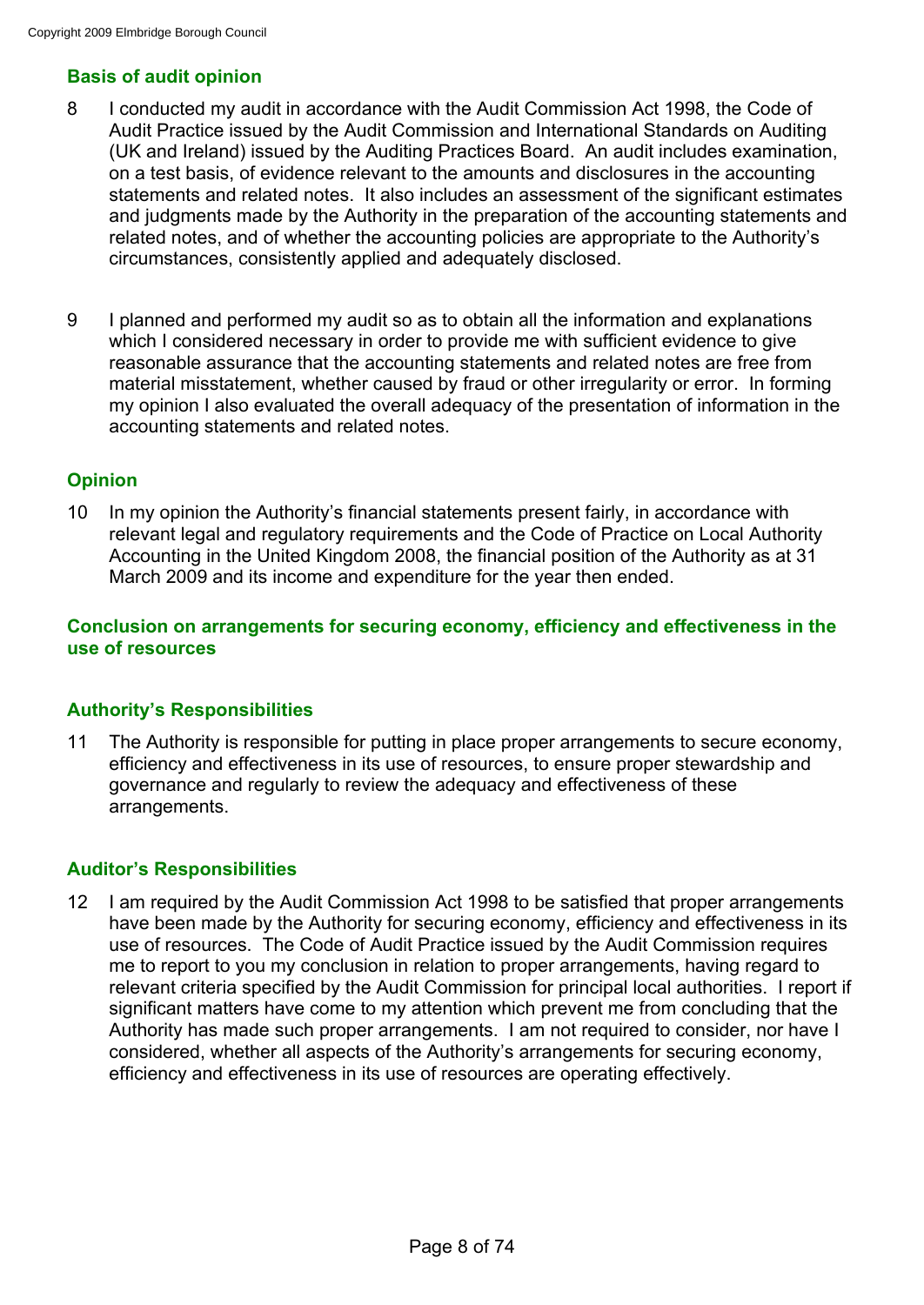# **Conclusion**

13 I have undertaken my audit in accordance with the Code of Audit Practice and having regard to the criteria for principal local authorities specified by the Audit Commission and published in May 2008 and updated in February 2009, and the supporting guidance, I am satisfied that, in all significant respects, Elmbridge Borough Council made proper arrangements to secure economy, efficiency and effectiveness in its use of resources for the year ending 31 March 2009.

# **Certificate**

14 I certify that I have completed the audit of the accounts in accordance with the requirements of the Audit Commission Act 1998 and the Code of Audit Practice issued by the Audit Commission.

**Paul Grady District Auditor Audit Commission 1st Floor CEC Business Centre Crossweys 28-30 High Street Guildford GU1 3EL**

**29 September 2009**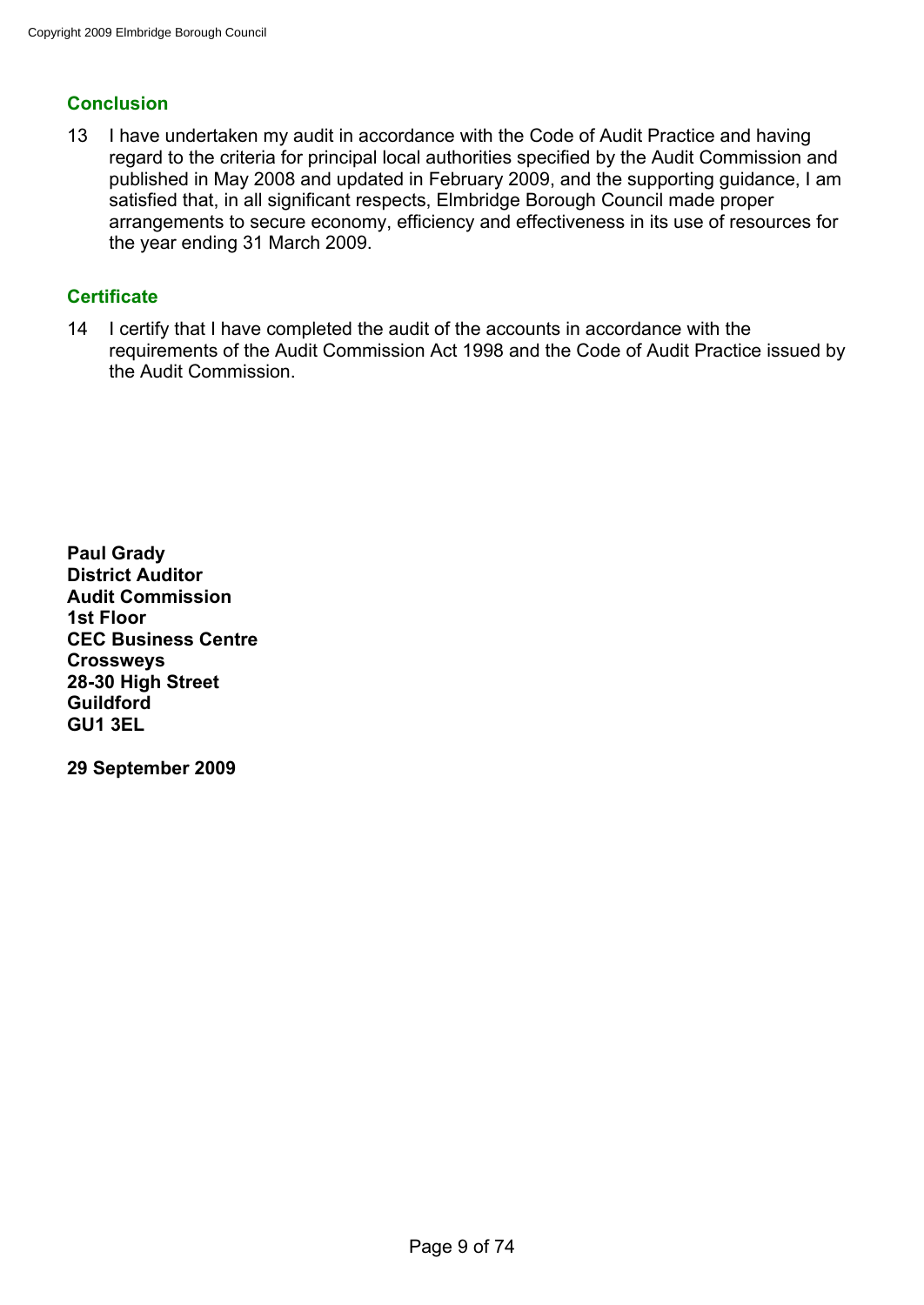# **Statement of Main Accounting Policies**

# **1. General**

The accounts have been prepared in accordance with the Code of Practice on Local Authority Accounting, last revised and published in 2008 by the CIPFA/LASAAC Joint Committee. These accounts also comply with the guidance notes issued by CIPFA/LASAAC on the application of accounting standards, except where otherwise specifically stated. The accounts are prepared using the convention of historic cost modified by the revaluation of certain categories of assets.

# **2. Fixed Assets**

The value of fixed assets as shown in the balance sheet has been determined in line with the CIPFA/LASAAC revised Code of Practice for Capital Accounting which took effect from 1 April 1994. These guidelines recommend that assets should formally be revalued on a five year rolling programme. All the assets of the Council which are subject to the revised Code of Practice have been valued by either a professionally qualified valuer (BSc, MRICS) employed by the authority, or by Cluttons LLP Chartered Surveyors, Drivers Jonas Chartered Surveyors or Cattaneo Professional Valuers.

Increases in valuations are matched by credits to the Revaluation Reserve to recognise unrealised gains. Exceptionally, gains might be credited to the Income and Expenditure Account where they arise from the reversal of an impairment loss previously charged to a service revenue account.

As the Revaluation Reserve was required to be created with a zero balance it only contains revaluation gains recognised since 1 April 2007, the date of its formal implementation. Gains arising before that date have been consolidated into the Capital Adjustment Account.

Properties and other fixed assets are valued as follows:

# **Operational:**

**Land and buildings** are valued on the basis of open market value for existing use or, where this cannot be assessed because there is no market for the asset, the depreciated replacement cost.

**Vehicles, plant and equipment,** are not subject to revaluation. On the grounds of materiality, historical cost is used as a proxy for current value.

**Infrastructure and community assets** are not revalued but included in the balance sheet at historic cost.

# **Non Operational:**

**Assets under construction** are valued on the basis of those costs incurred up to 31 March.

**Land Awaiting Development** is valued on the basis of open market value for its proposed use.

**Investment properties** are valued on the basis of open market value.

**Surplus Assets awaiting Disposal** are valued on the basis of their open market value.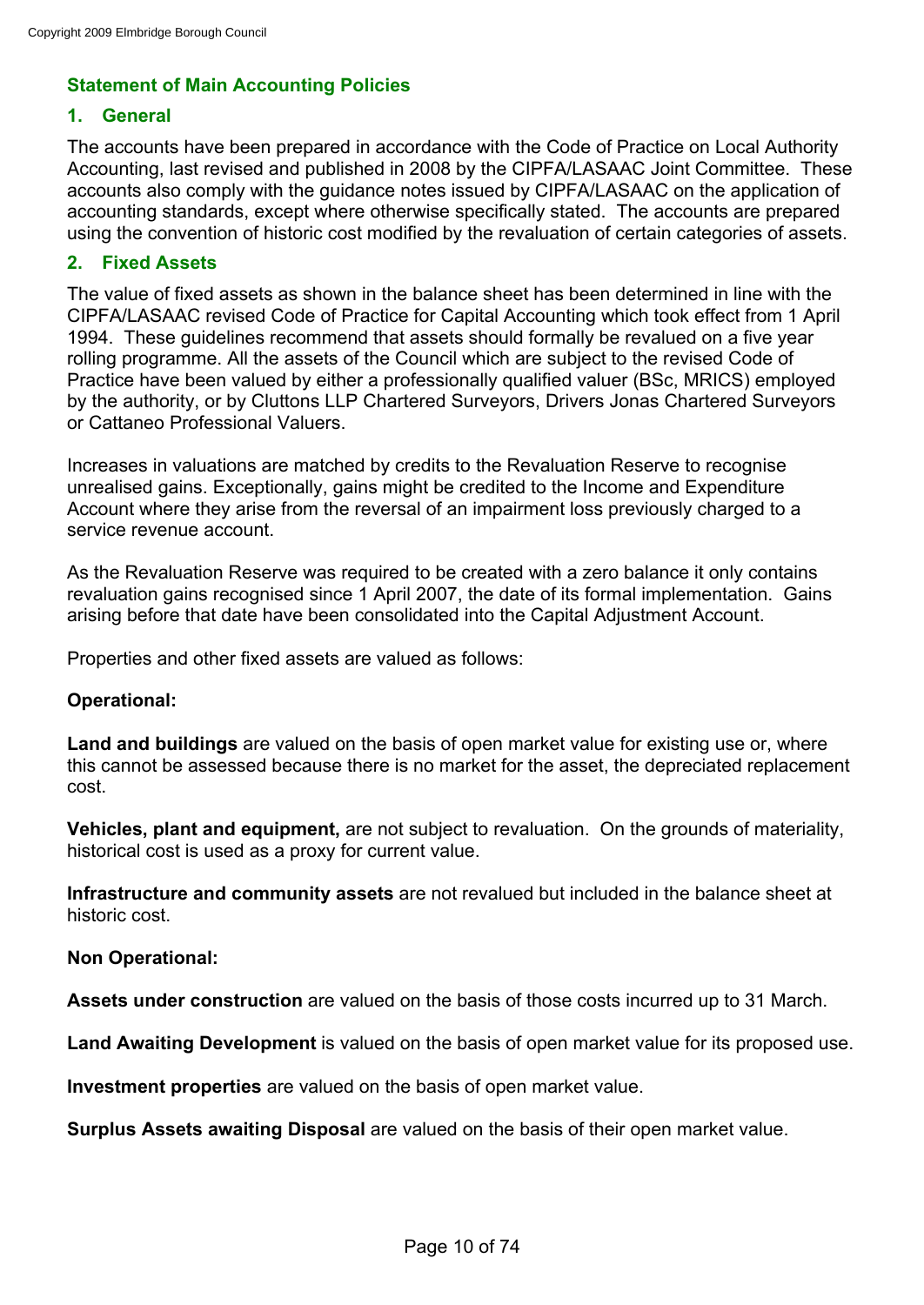Assets are re-valued over a five year rolling programme; an analysis of the values, including the year in which valuations have been undertaken, is shown in Note 6 to the Core Financial Statements.

# **3. Debtors and Creditors**

The accounts of the Council are maintained on an accruals basis in accordance with the Code of Accounting Practice and FRS 18 – Accounting Policies. This means that sums due to or from the Council during the year are included whether or not the cash has actually been received or paid in the year.

# **4. Depreciation**

All fixed assets, other than freehold land and investment properties, are depreciated as set out below:

- Vehicles the reducing balance method at a rate of 33% for vehicles with a 10 year expected life and 55% for those with a 5 year expected life has been used; this reflects the fact that these assets depreciate more quickly in the early rather than in the later years of their economic life.
- Buildings and Other Equipment are depreciated using the straight-line method, based on the following economic lives:

| <b>Class of Asset</b>                                                 | <b>Economic Useful Life</b><br>(Years) |
|-----------------------------------------------------------------------|----------------------------------------|
| <b>Equipment:</b>                                                     |                                        |
| <b>IT Equipment</b>                                                   | $\overline{7}$                         |
| Recycling Containers Boxes / Wheeled Bins                             | 10/14                                  |
| General Building Fixtures and Fittings (including<br>CCTV)            | $7 - 10$                               |
| Specific items of Plant                                               | $10 - 30$                              |
| <b>Playground Equipment and Fencing</b>                               | $12 - 15$                              |
| Notice Boards and Parking Pay Machines                                | 10                                     |
| <b>Tennis Courts</b>                                                  | 6                                      |
| All Other Equipment                                                   | 5                                      |
| <b>Buildings:</b>                                                     |                                        |
| Elm Grove Public Hall                                                 | 10                                     |
| Vine Public Hall *                                                    | 40                                     |
| <b>Public Conveniences **</b>                                         | 25-35                                  |
| <b>Timber Built Pavilions</b>                                         | 25                                     |
| Lower Green Community Centre and Thames<br><b>Ditton Youth Centre</b> | 30                                     |
| Day Centres, Other Public Halls, Hurst Pool and<br><b>Car Parks</b>   | 40                                     |
| Mill Road Depot ***                                                   | 30                                     |
| <b>Cemetery Houses and Chapels</b>                                    | 40-50                                  |
| <b>Brick Built Pavilions</b>                                          | 50                                     |
| <b>Xcel Centre</b>                                                    | 50                                     |
| <b>Civic Centre</b>                                                   | 40                                     |
| Stompond Lane                                                         | $5 - 20$                               |

\* In 2008/9 following revaluation the economic life of Vine Public Hall was increased from 20 to 40 years. This had the financial effect of reducing the annual depreciation charge from £16,500 to £8,250.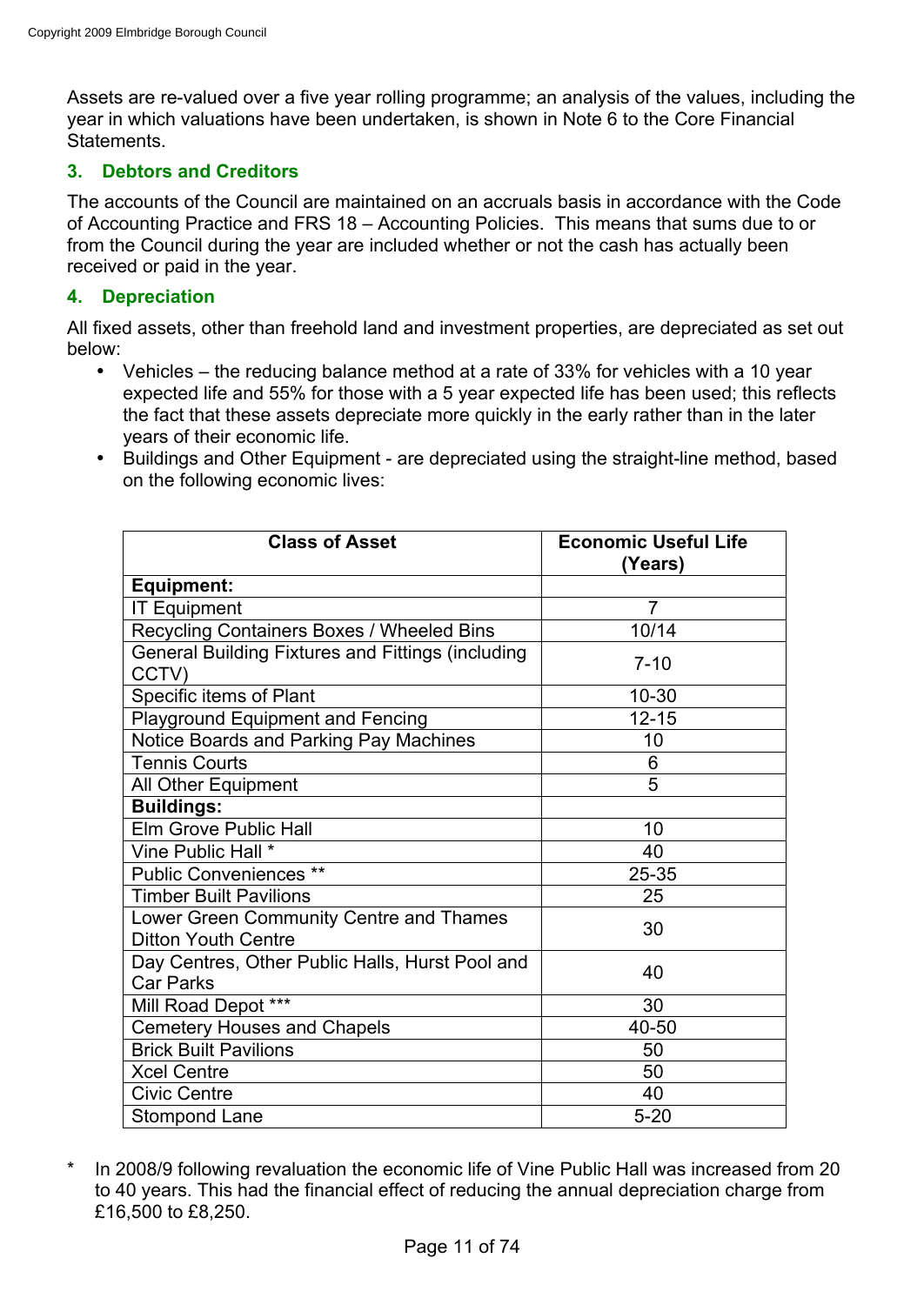- In 2008/9 following revaluation the economic life of Churchfield Road Weybridge public convenience was increased from 25 to 35 years. This had the financial effect of reducing the annual depreciation charge from £1,800 to £1,286.
- \*\*\* In 2008/9 following revaluation the economic life of Mill Road Depot was reduced from 40 to 30 years. This had the financial effect of increasing the annual depreciation charge from £75,000 to £100,000

Infrastructure assets are not depreciated, given that either the depreciation charge would be immaterial or the asset life is indeterminate.

# **5. Stocks and Works in Progress**

Stocks are valued at the latest price paid, with an appropriate allowance made for obsolescent and slow-moving items. This is a departure from the requirements of the Code and SSAP 9, which require stocks to be shown at actual cost or net realisable value, if lower. The effect of the difference in treatment is not material.

Work in progress on incomplete jobs is valued at cost, including an allocation of any appropriate overheads.

# **6. Finance and Operating Leases**

There are no material finance leases. An analysis of operating leases is shown in Note 30 to the Core Financial Statements.

# **7. Costs of Support Services**

Costs of support services relating to the Council's corporate costs (as defined by the CIPFA Best Value Accountancy Code of Practice) and the cost of its democratic processes are retained within the Corporate Development Portfolio. The treatment of these costs complies with CIPFA guidelines. All other management and administration costs have been fully recharged to services. The most appropriate basis of cost allocation is chosen for each individual support service.

# **8. Provisions**

The Council sets aside provisions for specific future expenses which are likely or are certain to be incurred but the amount of which cannot yet be determined accurately.

#### **9. Reserves**

The Council maintains certain reserves to meet general and specific future expenditure. The type and purpose of the Council's reserves are explained in Notes 18, 20 and 21 to the Core Financial Statements.

# **10. Pensions**

The pension costs charged to the Council's accounts in respect of its employees are equal to the contributions paid to the funded pension scheme for these employees. Further costs arise in respect of certain pensions paid to retired employees on an unfunded basis.

These contributions have been determined on the basis of rates that are set to meet 100% of the liabilities of the Superannuation Fund for that service. In accordance with relevant Government regulations, and in order to achieve a 100% solvency level, the actuary to the Superannuation Fund determined that significantly increased levels of contributions were necessary. This was phased in with effect from 1996/97, and continues to result in steadily rising levels of annual contributions.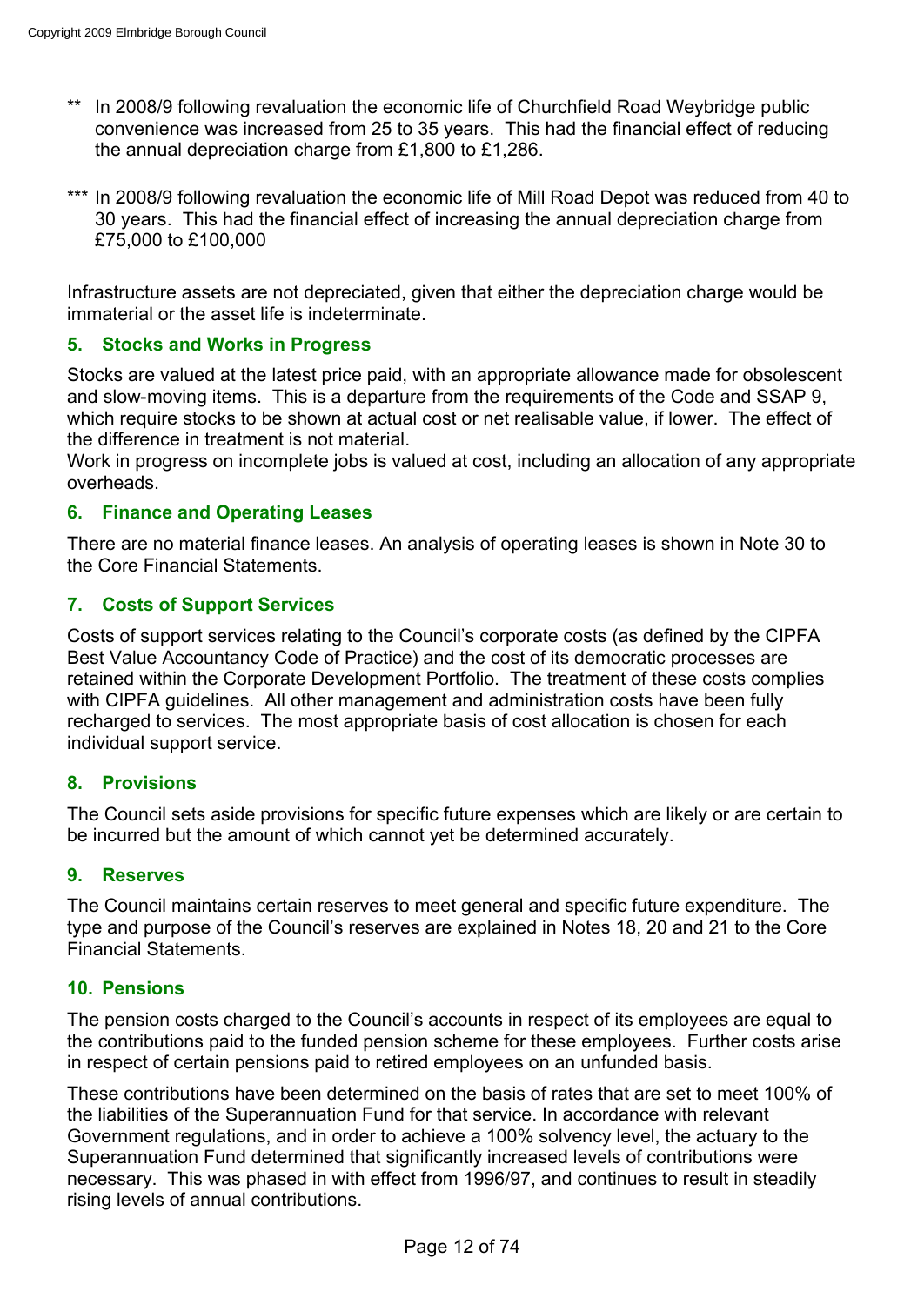The Council complies with the accounting requirements of FRS17 - Accounting for Pension Costs. There is no impact on the revenue account of the authority as a result of the application of FRS17 requirements.

In line with the recommendations contained in the Audit Commission Paper "Retiring Nature – Early Retirement in Local Government", the Council contributes to the Superannuation Fund the additional pension costs payable as a result of any non-ill health early retirements over a period of up to three years.

# **11. Financial Liabilities**

Financial liabilities are initially measured at fair value and carried at their amortised cost. Annual charges to the Income and Expenditure Account for interest payable are based on the carrying amount of the liability, multiplied by the effective rate of interest for the instrument. For all of the borrowings that the council has, this means that the amount presented in the Balance Sheet is the outstanding principal repayable and interest charged to the Income and Expenditure Account is the amount payable for the year in the loan agreement.

Gains and losses on the repurchase or early settlement of borrowing are credited and debited to Net Operating Expenditure in the Income and Expenditure Account in the year of repurchase/settlement. However, where repurchase has taken place as part of a restructuring of the loan portfolio that involves the modification or exchange of existing instruments, the premium or discount is respectively deducted from or added to the amortised cost of the new or modified loan and the write-down to the Income and Expenditure Account is spread over the life of the loan by an adjustment to the effective interest rate.

Where premiums and discounts have been charged to the Income and Expenditure Account, regulations allow the impact on the General Fund Balance to be spread over future years. The Council has a policy of spreading the gain/loss over the term that was remaining on the loan against which the premium was payable or discount receivable when it was repaid. The reconciliation of amounts charged to the Income and Expenditure Account to the net charge required against the General Fund Balance is managed by a transfer to or from the Financial Instruments Adjustment Account in the Statement of Movement on the General Fund Balance.

# **12. Financial Assets**

Financial assets are classified into two types:

- loans and receivables assets that have fixed or determinable payments but are not quoted in an active market
- available-for-sale assets assets that have a quoted market price and/or do not have fixed or determinable payments

# Loans and Receivables

Loans and receivables are initially measured at fair value and carried at their amortised cost. Annual credits to the Income and Expenditure Account for interest receivable are based on the carrying amount of the asset multiplied by the effective rate of interest for the instrument. For all but one of the loans that the council has made, this means that the amount presented in the Balance Sheet is the outstanding principal receivable and interest credited to the Income and Expenditure Account is the amount receivable for the year in the loan agreement.

However, the Council has made a loan to a voluntary organisation at less than market rates (soft loans). When soft loans are made, a loss is recorded in the Income and Expenditure Account for the present value of the interest that will be foregone over the life of the instrument, resulting in a lower amortised cost than the outstanding principal. Interest is credited at a marginally higher effective rate of interest than the rate receivable from the voluntary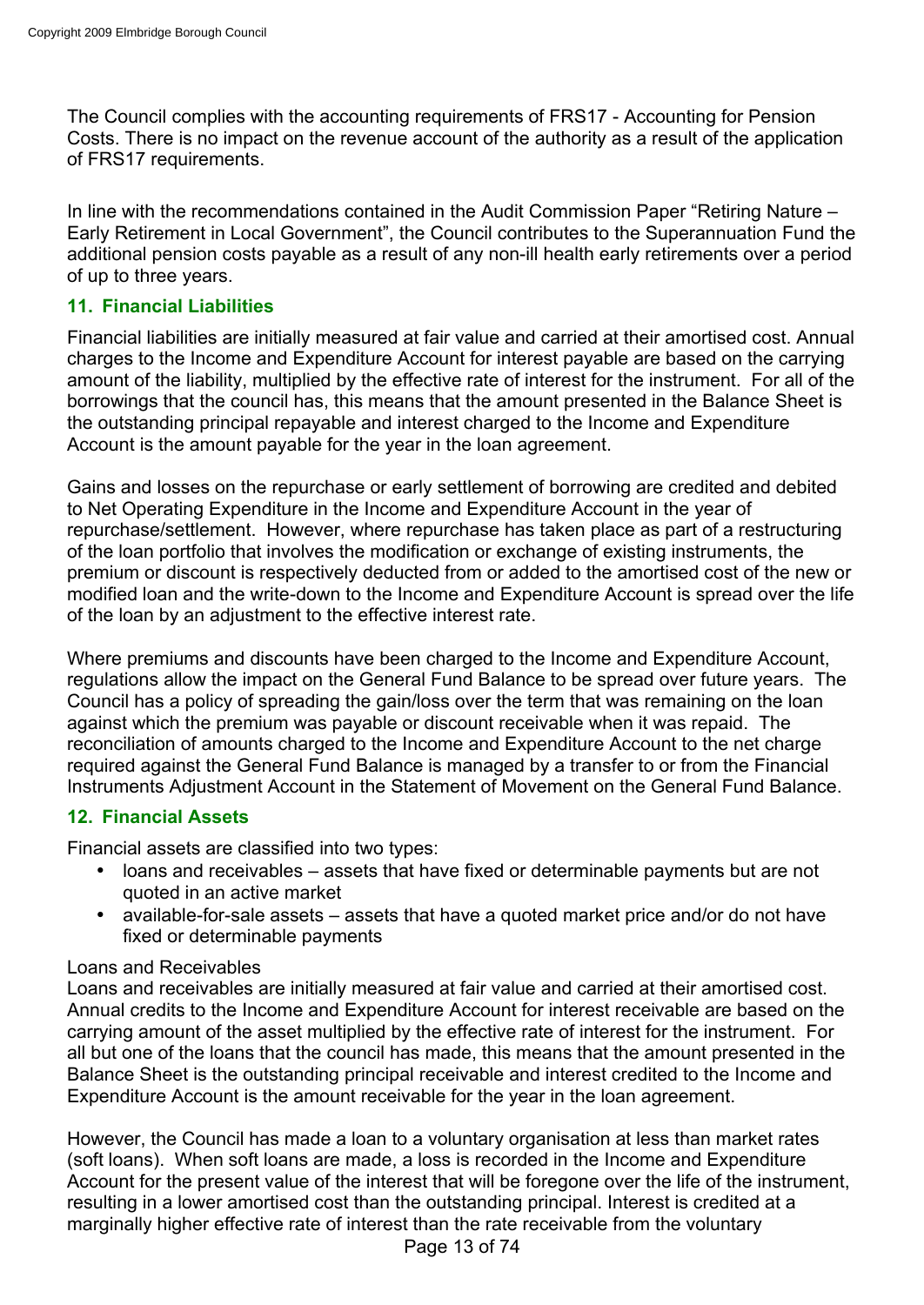organisations, with the difference serving to increase the amortised cost of the loan in the Balance Sheet. Statutory provisions require that the impact of soft loans on the General Fund Balance is the interest receivable for the financial year – the reconciliation of amounts debited and credited to the Income and Expenditure Account to the net gain required against the General Fund Balance is managed by a transfer to or from the Financial Instruments Adjustment Account in the Statement of Movement on the General Fund Balance.

Where assets are identified as impaired because of a likelihood arising from a past event that payments due under the contract will not be made, the asset is written down and a charge made to the Income and Expenditure Account.

Any gains and losses that arise on the derecognition of the asset are credited/debited to the Income and Expenditure Account.

#### Available-for-sale Assets

Available-for-sale assets are initially measured and carried at fair value. Where the asset has fixed or determinable payments, annual credits to the Income and Expenditure Account for interest receivable are based on the amortised cost of the asset multiplied by the effective rate of interest for the instrument. Where there are no fixed or determinable payments, income (e.g., dividends) is credited to the Income and Expenditure Account when it becomes receivable by the Council. Assets are maintained in the Balance Sheet at fair value. Values are based on the following principles:

- instruments with quoted market prices the market price
- other instruments with fixed and determinable payments discounted cash flow analysis
- equity shares with no quoted market prices independent appraisal of company valuations.

Changes in fair value are balanced by an entry in the Available-for-sale Reserve and the gain/loss is recognised in the Statement of Total Recognised Gains and Losses (STRGL). The exception is where impairment losses have been incurred – these are debited to the Income and Expenditure Account, along with any net gain/loss for the asset accumulated in the Reserve.

Where assets are identified as impaired because of a likelihood arising from a past event that payments due under the contract will not be made, the asset is written down and a charge made to the Income and Expenditure Account.

Any gains and losses that arise on the derecognition of the asset are credited/debited to the Income and Expenditure Account, along with any accumulated gains/losses previously recognised in the STRGL.

Where fair value cannot be measured reliably, the instrument is carried at cost (less any impairment losses).

# **13. Intangible Assets and Revenue Expenditure funded from Capital Resources Under Statute**

# **Intangible Assets**

Expenditure on assets that do not have physical substance but are identifiable and controlled by the Council (e.g. software licences) is capitalised when it will bring benefits to the Council for more than one financial year. The balance is amortised to the relevant revenue account over the economic life of the investment to reflect the pattern of consumption of benefits.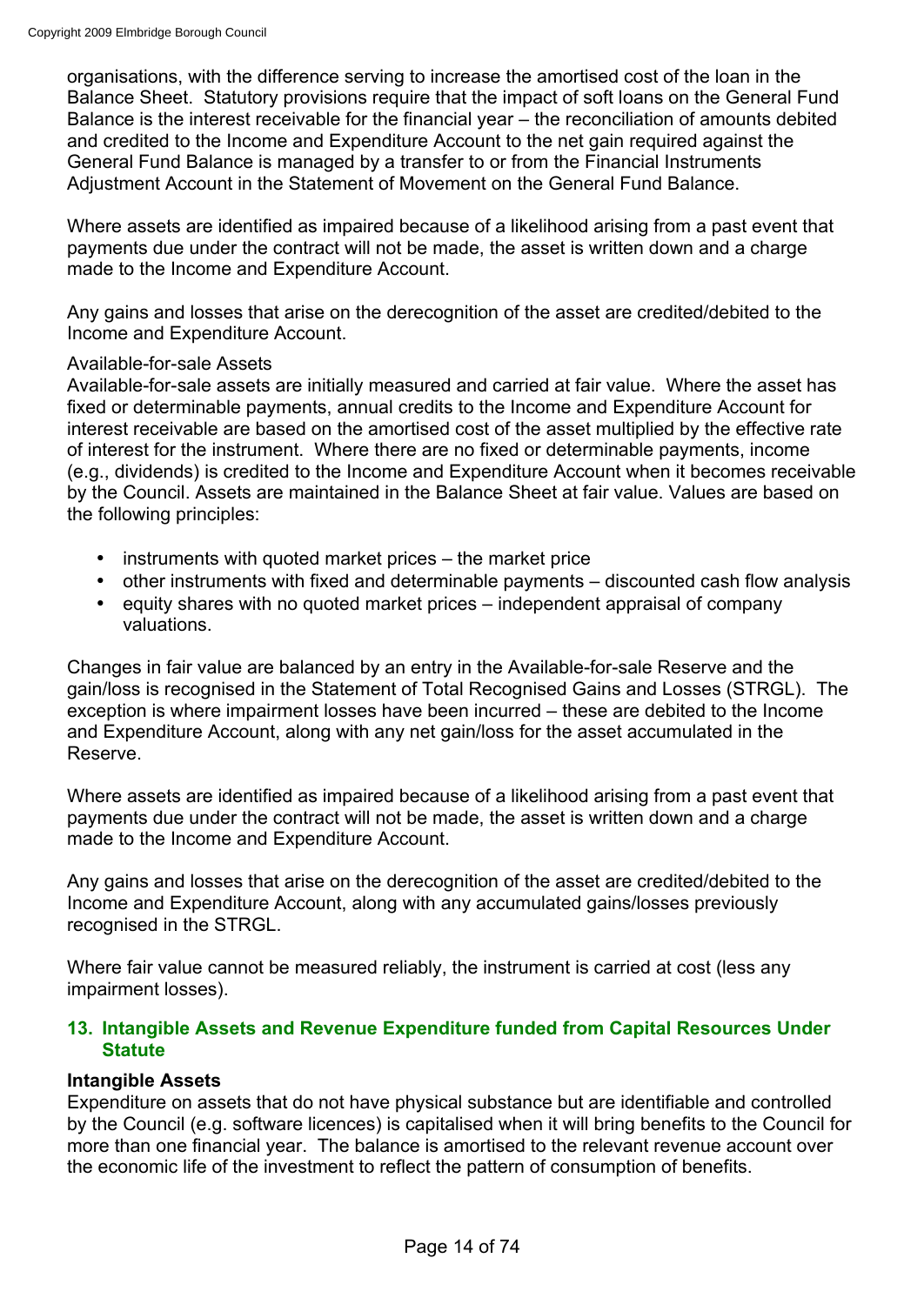# **Revenue Expenditure funded from Capital Resources Under Statute**

Revenue Expenditure funded from Capital Resources Under Statute represent capital expenditure which has not resulted in the acquisition or enhancement of any fixed asset e.g. Private Sector Housing Grants and Grants to developers for Affordable Housing Schemes. The accounting treatment for capital expenditure of this nature is for it to be written to the Income and Expenditure Account in the year in which it is incurred.

# **14. Useable Capital Receipts**

This is income received from the sale of assets.

# **15. Capital Adjustment Account**

The Capital Adjustment Account includes the sums required by Government regulations to be set aside from receipts obtained from the sale of assets for the repayment of external loans, and details the amount of capital expenditure financed from revenue and from usable capital receipts. It also contains the difference between amounts provided for historic cost depreciation and the amount which is required to be charged to revenue accounts to repay the principal on external loans (known as the Minimum Revenue Provision). From 2007/8 the account also includes the written down book value of any assets disposed and all revaluation adjustments prior to 31 March 2007.

# **16. Grants**

Revenue grants and subsidies have been credited to the appropriate revenue account and accruals have been made for balances anticipated to be receivable for the period to 31 March 2009.

Where the acquisition of a fixed asset is financed either wholly or in part by Government grant or other contribution, the amount of the grant or contribution is credited initially to the Capital Grants Deferred Account. Amounts are released to the Income and Expenditure Account over the useful life of the asset, to match the amount of depreciation charged on the asset to which it relates.

# **17. Companies and Joint Ventures**

The Accounting Statement of Recommended Practice (SORP) requires the inclusion of subsidiary and associated companies which would be regarded as subsidiaries or associates under the Companies Act. Very broadly, the criteria for a subsidiary can be subdivided into two:

- when the authority owns, directly or indirectly, a majority of the shares (i.e. over 50%) this would be a normal situation and relatively easy to ascertain;
- when the authority effectively controls the company (or has a dominant influence) through some other means - while this situation may not be so obviously clear, an authority should know which companies it controls.

The criteria for an associated company, which is one of significant influence, is generally taken as that of the Council owning between 20% and 50% of the shares of the company concerned, as stated in FRS 2 – Accounting for Subsidiary Undertakings.

Joint ventures are defined in accordance with FRS 9 – Associates and Joint Ventures, as situations in which a parent local authority holds an interest on a long-term basis in an entity and that entity is jointly controlled by the local authority and one or more other public or private sector entities under a contractual arrangement (i.e. none of the parties can alone control the entity's operating and financial policies, and the consent of each is required).

Having regard to the definitions in the 2008/09 SORP, the Council does not have any interest which would be classified as either company subsidiaries or associates, and has not included group accounts in this statement.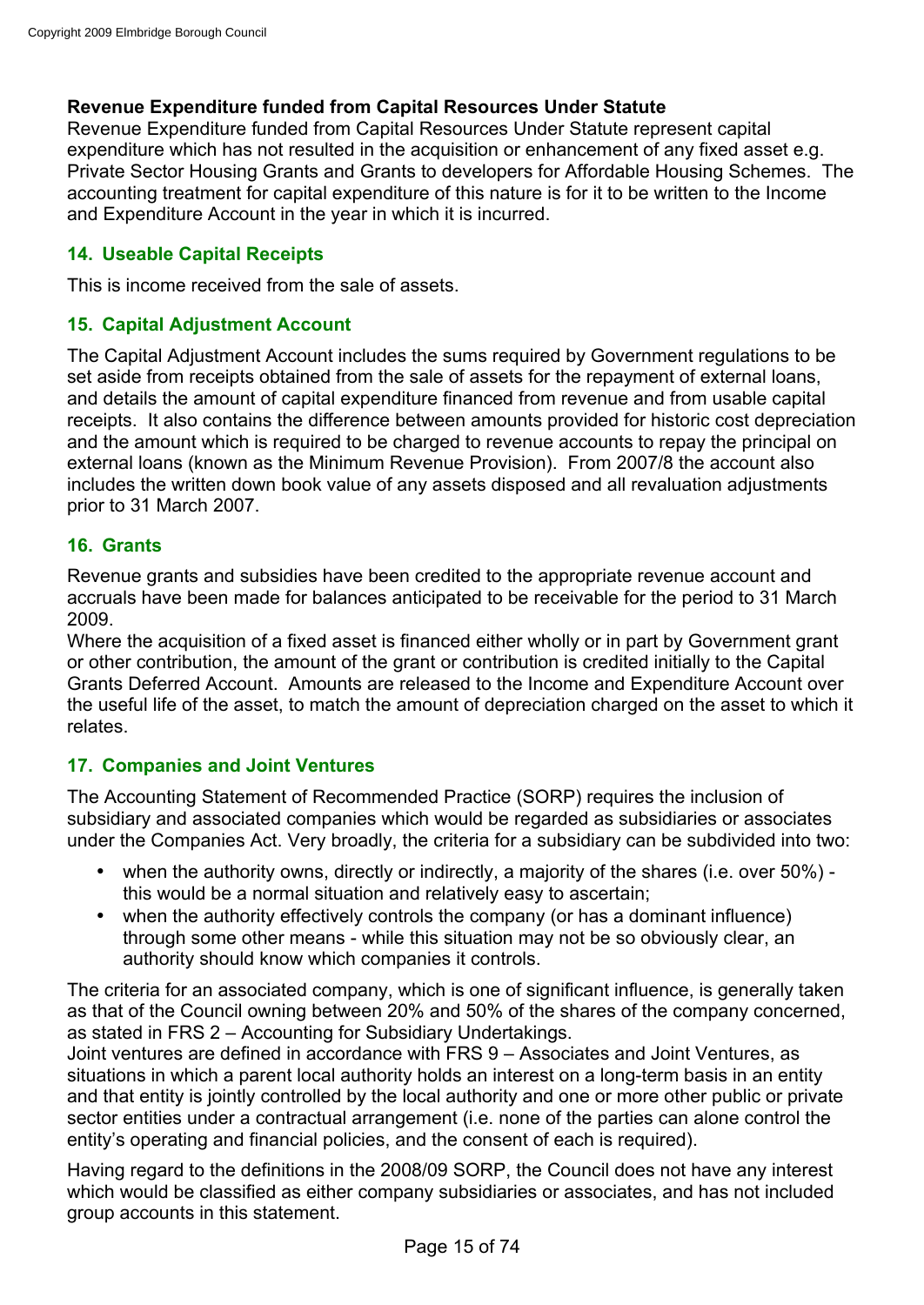# **Income and Expenditure Account**

| 2007/08                                 |                                                                |                  |                                    | 2008/09                       |                                                |
|-----------------------------------------|----------------------------------------------------------------|------------------|------------------------------------|-------------------------------|------------------------------------------------|
| <b>Net</b><br>Expenditure /<br>(Income) |                                                                | N<br>о<br>t<br>e | <b>Gross</b><br><b>Expenditure</b> | <b>Gross</b><br><b>Income</b> | <b>Net</b><br><b>Expenditure</b><br>/ (Income) |
| £'000                                   |                                                                |                  | £'000                              | £'000                         | £'000                                          |
|                                         | <b>Service Expenditure</b>                                     |                  |                                    |                               |                                                |
| 1,359                                   | <b>Central Services to the Public</b>                          | (1)              | 2,964                              | 1,594                         | 1,370                                          |
| 11,773                                  | Cultural, Environmental and Planning<br><b>Services</b>        |                  | 19,207                             | 6,697                         | 12,510                                         |
| (587)                                   | Highways, Roads and Transport Services                         |                  | 2,100                              | 2,713                         | (613)                                          |
| 3,055                                   | Housing                                                        |                  | 37,616                             | 35,438                        | 2,178                                          |
| 2,534                                   | <b>Social Services</b>                                         |                  | 3,660                              | 1,803                         | 1,857                                          |
| 2,193                                   | Corporate and Democratic Core                                  |                  | 2,331                              | 12                            | 2,319                                          |
| 324                                     | <b>Non Distributed Costs</b>                                   |                  | 508                                |                               | 508                                            |
|                                         | Exceptional Item - Impairment                                  | (6)              | 13,468                             |                               | 13,468                                         |
| 20,651                                  | <b>Net Cost of Services</b>                                    |                  | 81,854                             | 48,257                        | 33,597                                         |
| 300                                     | Loss / (Gain) on the Disposal of Fixed<br><b>Assets</b>        |                  |                                    |                               | (15)                                           |
| 48                                      | Parish Council Precept                                         |                  |                                    |                               | 48                                             |
| 243                                     | Interest Payable                                               |                  |                                    |                               | 239                                            |
|                                         | (1,040) Gains on Sale of Former Council Houses                 | (2)              |                                    |                               | (239)                                          |
| 13                                      | Contribution of Housing Receipts to<br><b>Government Pool</b>  |                  |                                    |                               | 14                                             |
|                                         | (2,584) Interest and Investment Income                         |                  |                                    |                               | (2,790)                                        |
| (46)                                    | Pension Interest Cost and Expected Return<br>on Pension Assets | (3)              |                                    |                               | 873                                            |
| 17,585                                  | <b>Net Operating Expenditure</b>                               |                  |                                    |                               | 31,727                                         |
| (11, 740)                               | Precept demanded from the Collection<br>Fund                   |                  |                                    |                               | (11, 834)                                      |
| (162)                                   | <b>Collection Fund surplus</b>                                 |                  |                                    |                               | (101)                                          |
| (5,317)                                 | <b>Contribution from Non-Domestic Rate Pool</b>                |                  |                                    |                               | (5,570)                                        |
|                                         | <b>General Government Grants</b>                               |                  |                                    |                               |                                                |
|                                         | (892) Government Formula Grant                                 |                  |                                    |                               | (775)                                          |
|                                         | Area Based Grant - Climate Change                              |                  |                                    |                               | (23)                                           |
| (941)                                   | <b>Local Authority Business Growth Incentive</b><br>Scheme     | (4)              |                                    |                               | (256)                                          |
|                                         | $(1,467)$ (Surplus) / Deficit for the Year                     |                  |                                    |                               | 13,168                                         |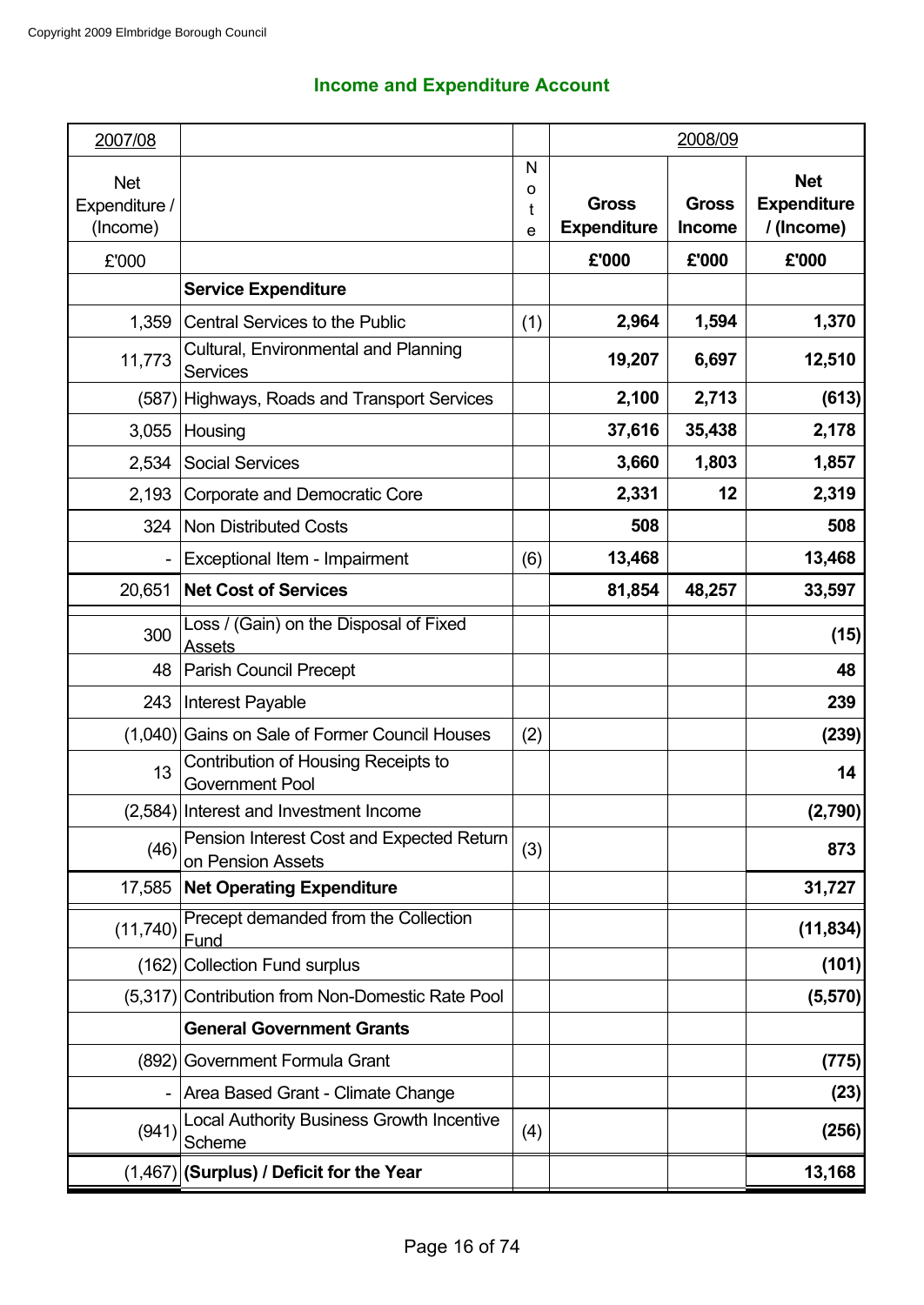| 2007/08 |                                                                                                                                                                   |              | 2008/09   |
|---------|-------------------------------------------------------------------------------------------------------------------------------------------------------------------|--------------|-----------|
| £'000   |                                                                                                                                                                   | <b>Notes</b> | £'000     |
|         |                                                                                                                                                                   |              |           |
| 1,467   | Surplus / (Deficit) for the year on the Income and Expenditure<br>Account                                                                                         |              | (13, 168) |
|         | Net additional amount required by statute and non-statutory proper<br>$(1,354)$ practices to be (debited) or credited to the General Fund Balance for<br>the year | (5)          | 13,144    |
| 113     | Increase / (Decrease) in General Fund balance for the Year                                                                                                        |              | (24)      |
| 5,262   | General Fund Balance brought forward                                                                                                                              |              | 5,375     |
| 5,375   | <b>General Fund Balance carried forward</b>                                                                                                                       |              | 5,351     |

# **Statement of Total Recognised Gains and Losses**

| 2007/08 |                                                                                |              | 2008/09   |           |
|---------|--------------------------------------------------------------------------------|--------------|-----------|-----------|
| £'000   |                                                                                | <b>Notes</b> | £'000     | £'000     |
| 1,467   | Surplus / (Deficit) for the Year on the Income & Expenditure<br><b>Account</b> |              |           | (13, 168) |
| 3,673   | Surplus / (Deficit) arising on revaluation on fixed assets                     | (20)         | 3,549     |           |
| 5,467   | Actuarial gains and (losses) on pension fund assets and liabilities            | (21)         | (13, 894) | (10, 345) |
|         | Other gains and (losses) required to be included in the<br><b>STRGL</b>        |              |           |           |
|         | (420) Surplus / (Deficit) for the year on Collection Fund                      | (21)         | (54)      |           |
|         | (75) Financial Instruments Adjustment Account                                  |              | 75        | 21        |
| 10,112  | Total recognised gains and (losses) for the year                               |              |           | (23, 492) |
|         |                                                                                |              |           |           |

The decrease in the Councils net worth of £23.5 million is mainly due to the impairment of its fixed assets and the increase in the pension fund deficit.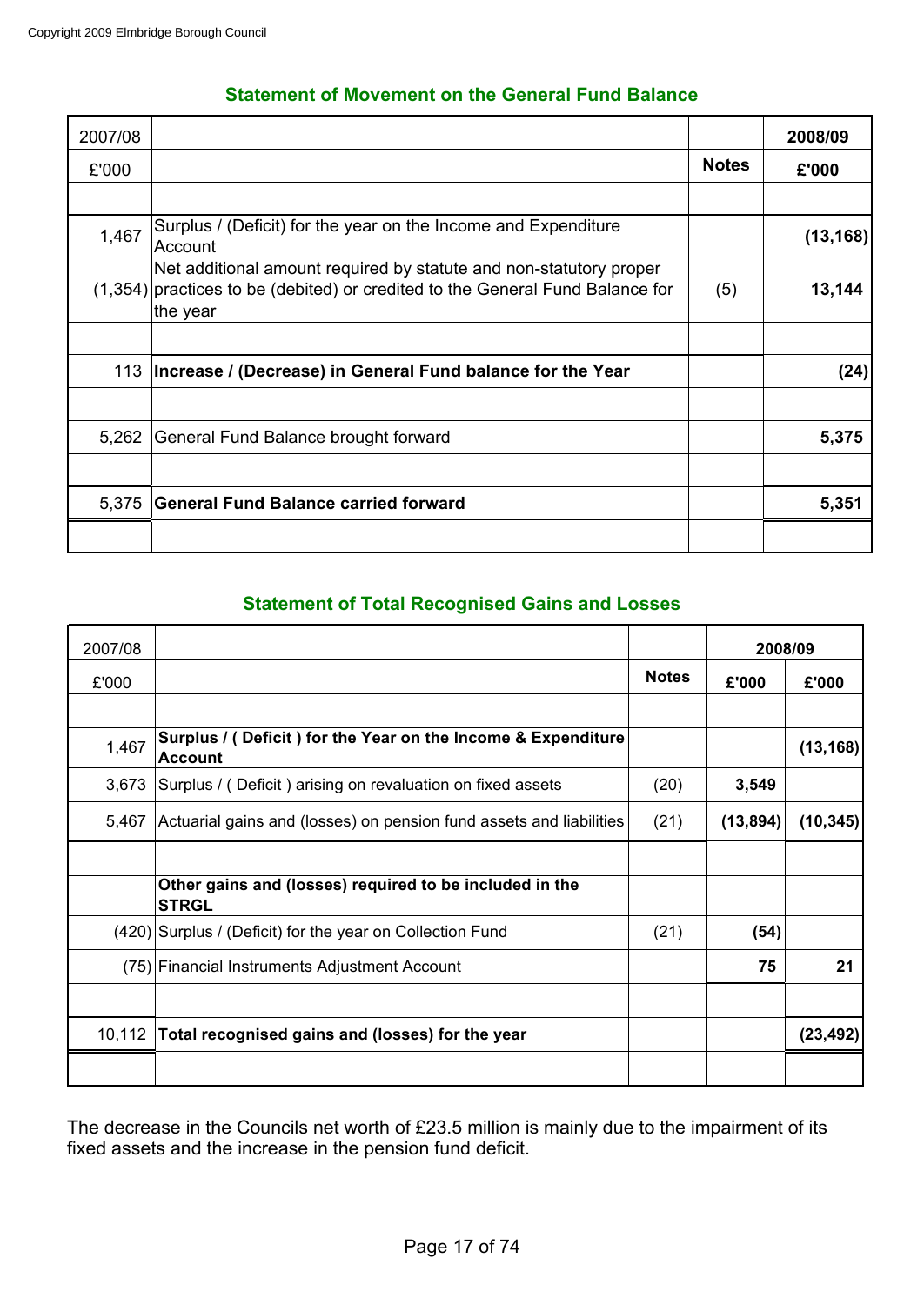#### **Balance Sheet**

| 31 March 2008 |                                                      |                  | <b>31 March 2009</b> |
|---------------|------------------------------------------------------|------------------|----------------------|
| £'000         |                                                      | <b>Notes</b>     | £'000                |
|               | <b>Fixed Assets</b>                                  |                  |                      |
|               | <b>Operational Assets:</b>                           | $\overline{(6)}$ |                      |
| 61,035        | <b>Land and Buildings</b>                            |                  | 51,169               |
| 3,934         | <b>Vehicles, Plant and Equipment</b>                 |                  | 4,263                |
| 437           | <b>Infrastructure Assets</b>                         |                  | 437                  |
| 255           | <b>Community Assets</b>                              |                  | 470                  |
|               | <b>Non - Operational Assets:</b>                     | (6)              |                      |
| 5,253         | <b>Investment Properties</b>                         |                  | 5,384                |
| 84            | <b>Assets Under Construction</b>                     |                  | 1,072                |
| 2,100         | <b>Surplus, Held for Disposal</b>                    |                  | 1,310                |
|               | 1,303 Intangible Assets                              | (7)              | 1,079                |
| 74,401        | <b>Total Fixed Assets</b>                            |                  | 65,184               |
| 71            | <b>Long Term Debtors</b>                             | (8)              | 45                   |
| 13,000        | <b>Long Term Investments</b>                         | (9)              | 17,000               |
|               | 87.472 Total Long Term Assets                        |                  | 82,229               |
|               |                                                      |                  |                      |
|               | <b>Current Assets</b>                                |                  |                      |
| 93            | <b>Stocks and Work in Progress</b>                   | (10)             | 100                  |
|               | 7,668 Debtors                                        | $\overline{(8)}$ | 9,468                |
|               | (1,443) Less: Provision for Doubtful Debts           | $\overline{(8)}$ | (1,891)              |
|               | 24,900   Investments                                 | (9)              | 18,400               |
| 1.057         | <b>Cash and Bank</b>                                 |                  | 1,334                |
|               | 32.275 Total Current Assets                          |                  | 27,411               |
|               | <b>Current Liabilities</b>                           |                  |                      |
|               | (10.902) Creditors                                   | (11)             | (10, 060)            |
| (10.902)      |                                                      |                  | (10.060)             |
|               |                                                      |                  |                      |
| 21,373        | <b>Net Current Assets</b>                            |                  | 17,351               |
|               |                                                      |                  |                      |
| 108.845       | <b>Total Assets less Current Liabilities</b>         |                  | 99,580               |
|               | <b>Long Term Liabilities</b>                         |                  |                      |
|               | (55) Deferred Capital Receipts                       | (12)             | (31)                 |
|               | $(230)$ Provisions                                   | (13)             | (130)                |
|               | (2,055) Capital Grants Deferred                      | (14)             | (2,583)              |
|               | (2,158) Capital Grants Unapplied                     | (17)             | <u>(2,142)</u>       |
|               | (5,500) Long Term Borrowing                          | (15)             | (5,500)              |
|               | <b>Liability Relating to Defined Benefit Pension</b> |                  |                      |
| (14,989)      | <b>Scheme</b>                                        | (16)             | (28, 828)            |
|               |                                                      |                  |                      |
| 83,858        | <b>Total Assets less Liabilities</b>                 |                  | 60,366               |
|               | <b>Financed By:</b>                                  |                  |                      |
| 16,561        | Useable Capital Receipts Reserve                     | (18)             | 15,233               |
|               | 63,786 Capital Adjustment Account                    | (19)             | 50,964               |
|               | 3,641 Revaluation Reserve                            | (20)             | 6,991                |
|               | 8,688 Earmarked Revenue Reserves                     | (21)             | 9,838                |
|               | (14,989) Pensions Reserve                            | (21)             | (28, 828)            |
|               | (75) Financial Instruments Adjustment Account        |                  |                      |
|               | <b>Balances</b>                                      |                  |                      |
| 871           | <b>Collection Fund</b>                               | (21)             | 817                  |
| 5.375         | <b>General Fund</b>                                  | (21)             | 5,351                |
|               |                                                      |                  |                      |
|               | 83.858 Total Net Worth                               |                  | 60.366               |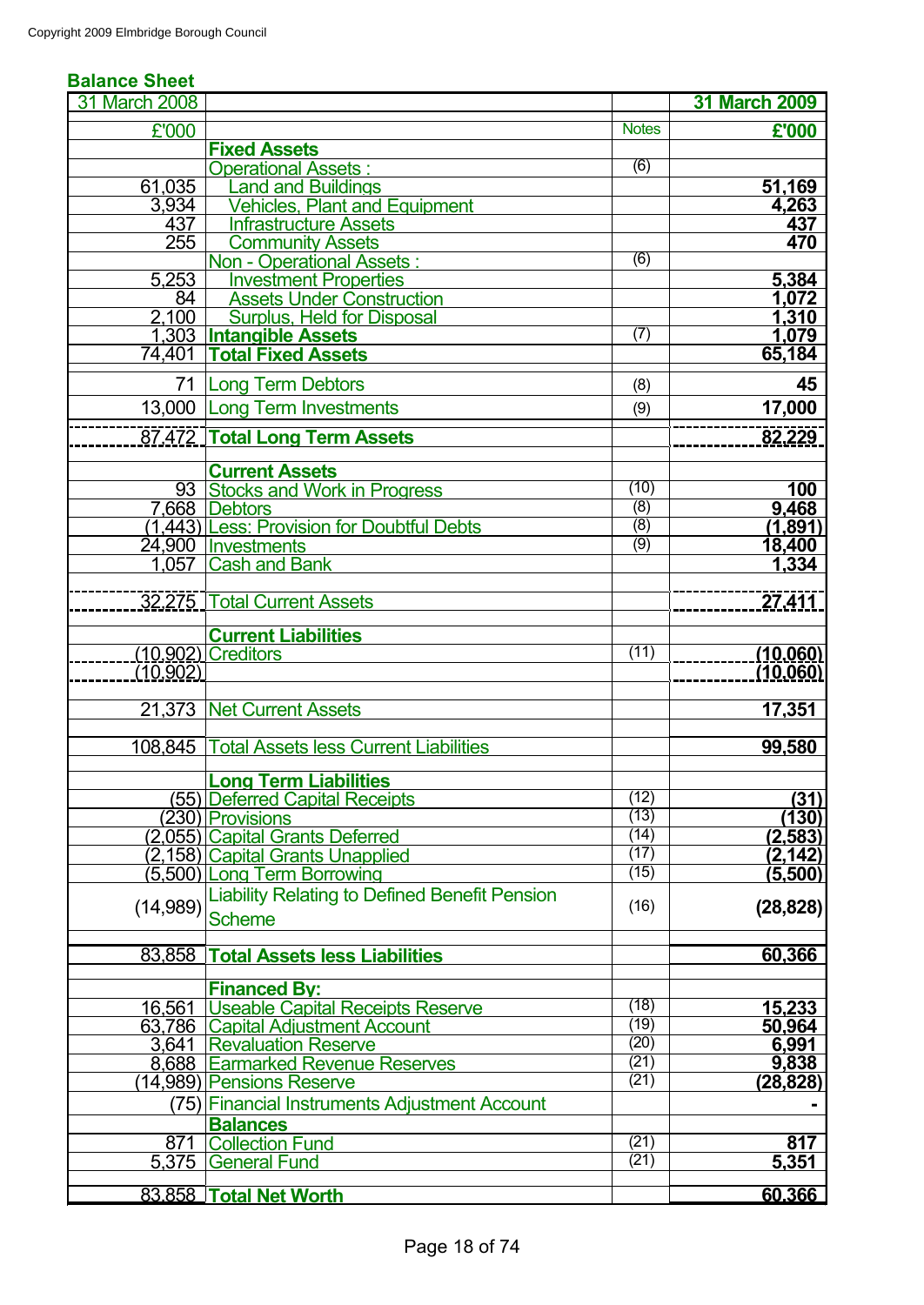|  | <b>Cash Flow Statement</b> |
|--|----------------------------|
|--|----------------------------|

| 2007/08    |                                                        | 2008/09        |                |
|------------|--------------------------------------------------------|----------------|----------------|
|            | £'000 Revenue Activities                               | £'000          | £'000          |
|            | <b>Cash Outflow</b>                                    |                |                |
|            | 11,593 Cash paid to and on behalf of Employees         | <u>11,591</u>  |                |
|            | 46,995   NDR payments to Pool                          | 52,700         |                |
|            | 73,722 Precepts paid                                   | 78,003         |                |
|            | 26,620 Other operating costs                           | 27,093         |                |
|            | 25,232 Housing benefits                                | 28,117         |                |
| 184,162    |                                                        |                | 197,504        |
|            | Cash Inflow                                            |                |                |
|            | 81,263 Council Tax                                     | 85,593         |                |
|            | 5,317 Contribution from Non Domestic Rates Pool        | 5,570          |                |
|            | 50,172   Non Domestic Rate Income                      | 52,825         |                |
|            | 31,492   DWP Grants for Benefits                       | 31,586         |                |
|            | 892   Formula Grant                                    | 775            |                |
|            | 625 Other Government Grants                            | 1,451          |                |
|            | 10,794 Goods and Services                              | 10,785         |                |
|            | 4,180 Other revenue cash income                        | 4,479          |                |
| (184, 735) |                                                        |                | (193,064)      |
|            | (573) Net cash (inflow)/ outflow on revenue activities |                | 4,440          |
|            |                                                        |                |                |
|            | <b>Servicing of Finance</b>                            |                |                |
|            | <b>Cash Outflow</b>                                    |                |                |
| 243        | Interest paid                                          |                | 239            |
|            | <b>Cash Inflow</b>                                     |                |                |
| (1,905)    | Interest received                                      |                | (3,002)        |
|            |                                                        |                |                |
|            | <b>Capital Activities</b>                              |                |                |
|            | <b>Cash Outflow</b>                                    |                |                |
| 901        | Purchase of fixed assets                               | 2,706          |                |
|            | 869 Other capital cash payments                        | 617            | 3,323          |
| 1,770      |                                                        |                |                |
|            | Cash Inflow                                            |                |                |
|            | (642) Capital grants received                          | (1,650)        |                |
|            | $(3,756)$ Sale of fixed assets                         | (1, 344)       |                |
| (4,398)    |                                                        |                | <u>(2,994)</u> |
|            | (4,863) Net Cash Flow Before Financing                 |                | 2,006          |
|            |                                                        |                |                |
|            | <b>Management of Liquid Resources</b>                  |                |                |
|            | Net increase / (decrease) in short term deposits       |                |                |
| 4,455      | Net increase / (decrease) in other liquid resources    | <u>(2,283)</u> | (2, 283)       |
|            | <b>Financing</b>                                       |                |                |
|            | Movements of Long Term Borrowing                       |                |                |
|            |                                                        |                |                |
|            | (408) Net (Increase) / Decrease in Cash                |                | (277)          |

The notes to the Cash Flow Statement are set out at note 22 to the Core Financial Statements.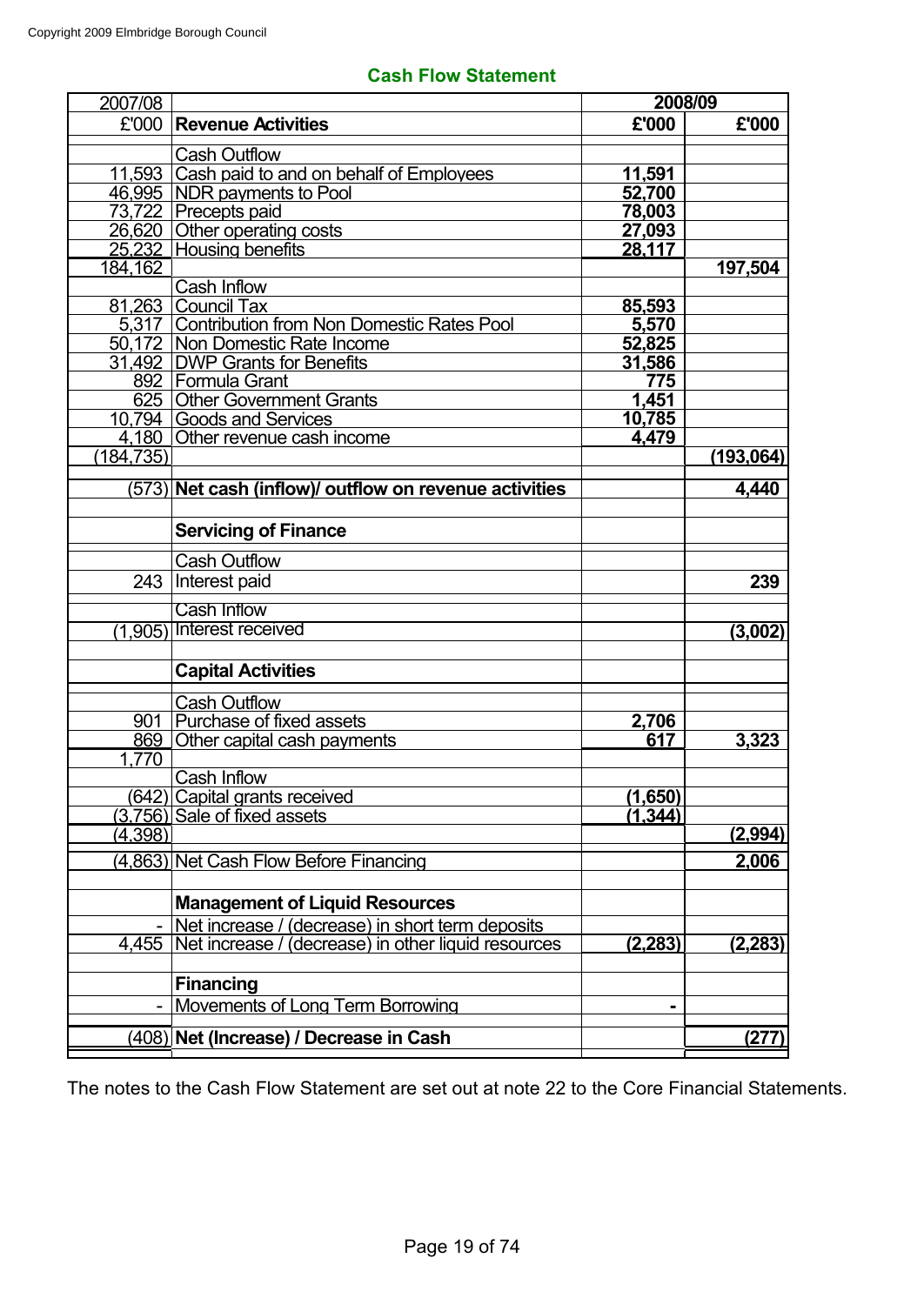# **Notes to the Core Financial Statements**

# **1. Central Services to the Public**

The main items included in 'Central Services to the Public' in the Income and Expenditure Accounts are as follows:

| 2007/08                                   |                                             | 2008/09                     |               |                                         |  |
|-------------------------------------------|---------------------------------------------|-----------------------------|---------------|-----------------------------------------|--|
| Net Expenditure<br>/ (Income)<br>Restated |                                             | Gross<br><b>Expenditure</b> | <b>Income</b> | <b>Net</b><br>Expenditure /<br>(Income) |  |
| £'000                                     |                                             | £'000                       | £'000         | £'000                                   |  |
|                                           |                                             |                             |               |                                         |  |
| 158                                       | <b>Electoral Registration and Elections</b> | 203                         | 14            | 189                                     |  |
| 55                                        | <b>Local Land Charges</b>                   | 355                         | 264           | 91                                      |  |
| 387                                       | Grants and Aid                              | 452                         | 11            | 441                                     |  |
| 18                                        | Emergency Planning                          | 51                          | 16            | 35                                      |  |
|                                           | (219) Other Operations                      | 375                         | 617           | (242)                                   |  |
| 178                                       | <b>Business Management</b>                  | 377                         | 214           | 163                                     |  |
| 782                                       | <b>Local Taxation</b>                       | 1,151                       | 458           | 693                                     |  |
| 1,359                                     |                                             | 2,964                       | 1,594         | 1,370                                   |  |
|                                           |                                             |                             |               |                                         |  |

# **2. Gains on Sale of Former Council Houses**

On the 27 March 2000 the Council transferred its housing stock to the Elmbridge Housing Trust. The agreement between the Council and the Elmbridge Housing Trust required that a proportion of the proceeds derived from the sale of the council houses transferred to the Trust under Right to Buy arrangements would in future years be passed to Elmbridge Borough Council. In 2008/09, £238,509 (2007/08 - £973,126), after taking account of the cost of sales, was due to be paid to the Council. The income can only be used to finance capital expenditure, or repay debt, and has been transferred to the Useable Capital Receipts Reserve.

# **3. Pensions**

As part of the terms and conditions of employment of its officers and other employees, the authority offers retirement benefits. Although these benefits will not be payable until employees retire, the authority has a commitment to make the payments that need to be disclosed at the time that employees earn their future entitlement.

The authority participates in the Local Government Pension Scheme for civilian employees, administered by Surrey County Council. This is a funded scheme, with the authority and employees paying contributions into a fund, calculated at a level intended to balance pensions liabilities with investment assets.

The cost of retirement benefits is recognised in the net cost of services within the Income and Expenditure Account when they are earned by employees, rather than when the benefits are eventually paid as pensions. However, the charge which the Council is required to make against council tax is based on the amount due in the year; thus the real cost of retirement benefits is reversed out of the General Fund Balance, as part of the Statement of Movements on the General Fund Balance.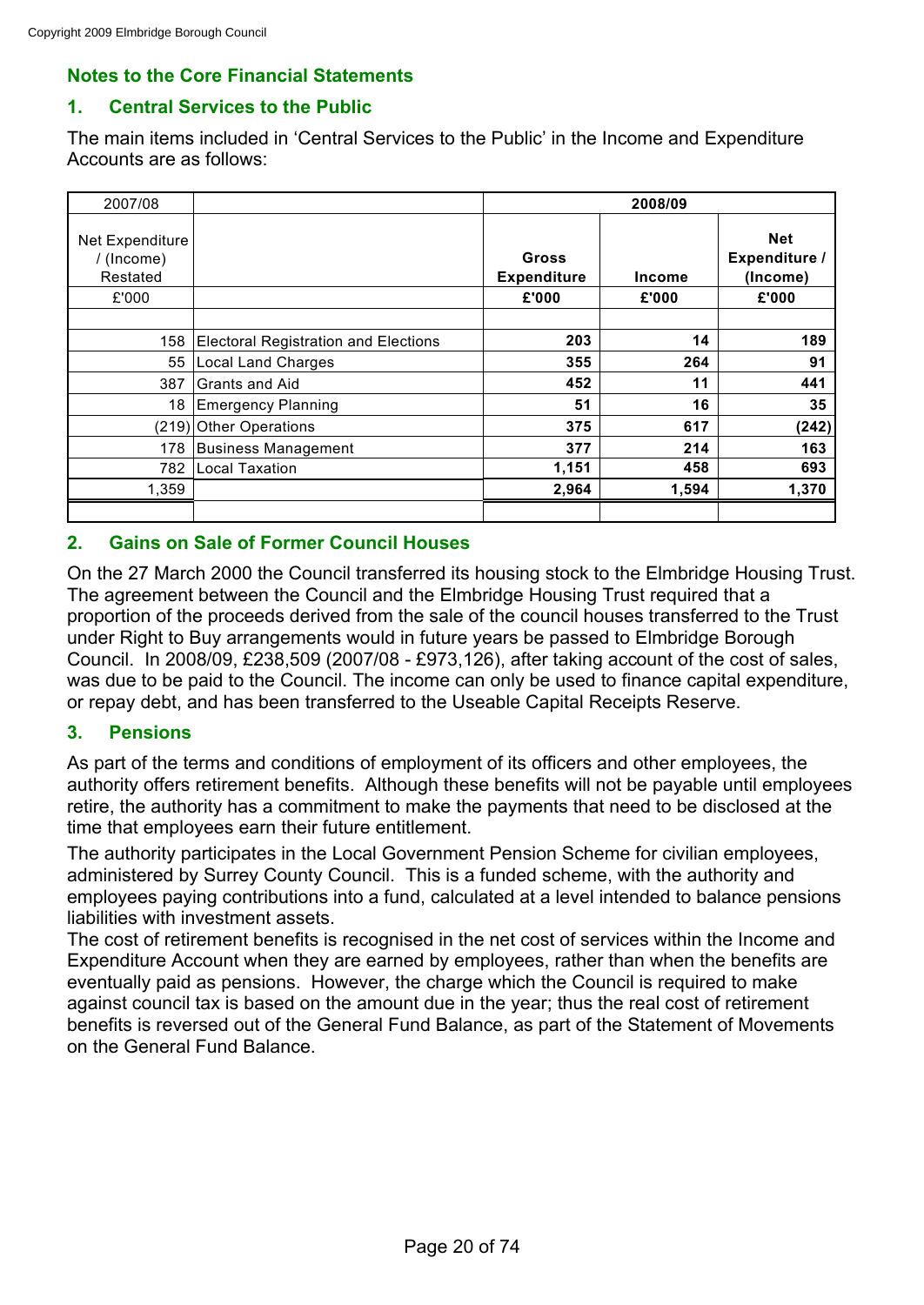The following transactions have been made in the Income and Expenditure Account during the year:

| 2007/08                  |                                                               | 2008/09  |         |
|--------------------------|---------------------------------------------------------------|----------|---------|
| £'000                    |                                                               | £'000    | £'000   |
|                          | <b>Net Cost of Services</b>                                   |          |         |
| (1,662)                  | Current service cost                                          | (1, 170) |         |
| (221)                    | Past service costs                                            | (508)    |         |
| $\overline{\phantom{0}}$ | Curtailment and settlements                                   |          | (1,678) |
|                          | <b>Net Operating Expenditure</b>                              |          |         |
| (4, 834)                 | Interest cost                                                 | (5, 484) |         |
| 4,880                    | Expected return on assets in the scheme                       | 4,611    | (873)   |
|                          | Amounts to be met from Government Grants and Local            |          |         |
|                          | Taxation                                                      |          |         |
| (635)                    | Movement on pension reserve [Note 5]                          |          | (55)    |
|                          | Actual amount charged against council tax for pensions in the |          |         |
|                          | year:                                                         |          |         |
| (2, 472)                 | Employer's contribution payable to the scheme                 |          | (2,606) |
|                          |                                                               |          |         |

Additional information on pension fund liability can be found at note 16 to the Core Financial Statements. Further information can be found within the Surrey County Council Superannuation Fund Annual Report, which is available upon request from Surrey County Council, County Hall, Penrhyn Road, Kingston upon Thames, Surrey, KT1 2DN.

# **4. Local Authority Business Growth Incentive Scheme**

During 2008/09 the Government awarded an additional grant to those local authorities which met certain criteria in respect of business growth in their area. The addition grant received during 2008/09 related to the period December 2005 and December 2008 as an adjustment to the sum received previously for that period. The authority agreed to set up a strategic reserve to hold sums received from this source. The sum of £256,261 was received in 2008/09 for previous years (£940,631 was due to be received for 2007/08). This has been transferred to this reserve and forms part of the contribution to earmarked reserves shown in the Statement of Movements on the General Fund Balances.

# **5. Statement of Movements on the General Fund Balances**

The Income and Expenditure Account shows the Council's actual financial performance for the year, measured in terms of resources consumed and generated over the last twelve months. However, the authority is required to raise council tax on a different accounting basis, the main differences being:

capital investment is accounted for as it is financed, rather than when the fixed assets are consumed; and

retirement benefits are charged as amounts become payable to the pension funds, rather than as future benefits are earned.

The movement on the General Fund Balance shows whether the Council has over or under spent against the council tax that it raised for the year, taking into account the use of reserves built up in the past and contributions to reserves earmarked for future expenditure. The reconciliation statement set out below summarises the differences between the outturn on the Income and Expenditure Account and the General Fund Balance.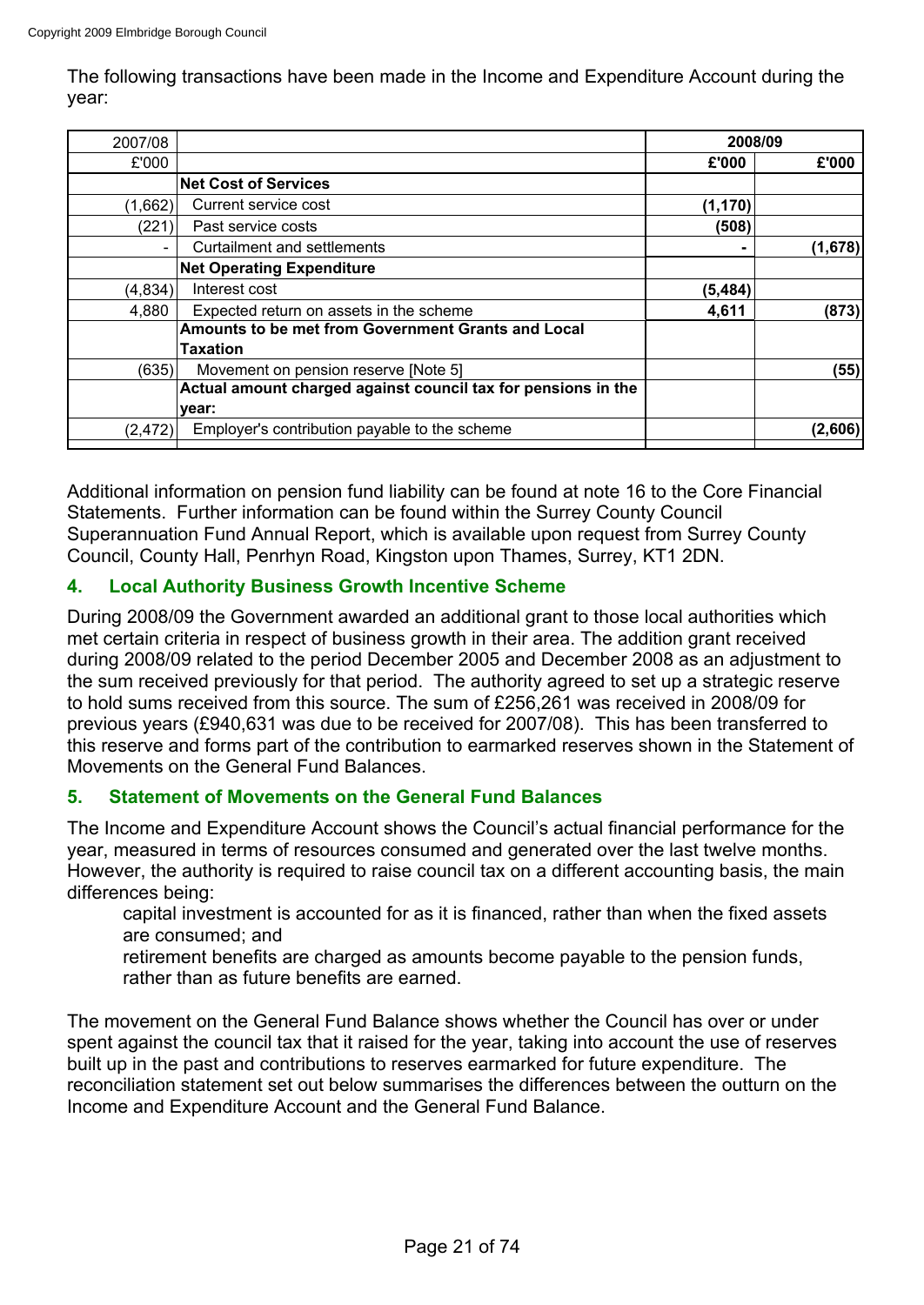The amounts additional to the surplus or deficit on the Income and Expenditure Account that are required by statute and non-statutory proper practices to be debited or credited to the General Fund for the year comprise the following:

| 2007/08 |                                                                                                                                                                              |              | 2008/09   |
|---------|------------------------------------------------------------------------------------------------------------------------------------------------------------------------------|--------------|-----------|
| £'000   |                                                                                                                                                                              | <b>Notes</b> | £'000     |
|         | Amounts included in the Income & Expenditure Account but required                                                                                                            |              |           |
|         | by statute to be excluded when determining the Movement on the                                                                                                               |              |           |
|         | <b>General Fund Balance for the year</b>                                                                                                                                     |              |           |
|         | (263) Amortisation of intangible fixed assets                                                                                                                                | (7)          | (317)     |
|         | (1,227) Depreciation and impairment of fixed assets                                                                                                                          | (6)          | (14, 875) |
| 1,066   | Amounts treated as revenue income in accordance with the SORP but<br>treated as capital receipt by statute                                                                   | (18)         | 533       |
| 704     | Capital Grants Deferred amortisation matching depreciation and<br>impairments                                                                                                | (14)         | 565       |
| (1,968) | Amounts treated as revenue expenditure in accordance with the SORP but<br>which are treated as capital expenditure by statute (ie Deferred Charges)                          | (6)          | (602)     |
|         | (300) Net gain or loss on sale of fixed assets                                                                                                                               | (18)         | 15        |
| 635     | Amount by which pension costs calculated in accordance with the SORP<br>are different from the contributions due under pension scheme regulations                            | (3)          | 55        |
|         | (1,353) Increase/(Decrease) in General Fund Balance for the Year                                                                                                             |              | (14, 626) |
|         | Amounts not included in the Income & Expenditure Account but<br>required to be included by statute when determining the Movement<br>on the General Fund Balance for the year |              |           |
|         | 207 Statutory provision for repayment of debt                                                                                                                                | (6)          | 103       |
|         | 67 Capital Expenditure charged to the General Fund Balance                                                                                                                   | (6)          | 74        |
| (13)    | Transfer from Usable Capital Receipts equal to the amount payable into<br>the Housing Capital Receipts Pool                                                                  | (18)         | (14)      |
| 261     | Increase/(Decrease) in General Fund Balance for the Year                                                                                                                     |              | 163       |
|         | Transfers to or from the General Fund Balance that are required to be<br>taken into account when determining the movement on the General<br><b>Fund Balance for the year</b> |              |           |
|         | 52 Voluntary provision for repayment of debt                                                                                                                                 | (6)          | 169       |
| 2,394   | Net transfer to or (from) earmarked reserves                                                                                                                                 | (21)         | 1,150     |
| 2,446   |                                                                                                                                                                              |              | 1,319     |
| 1,354   | <b>Total net additional amount</b>                                                                                                                                           |              | (13, 144) |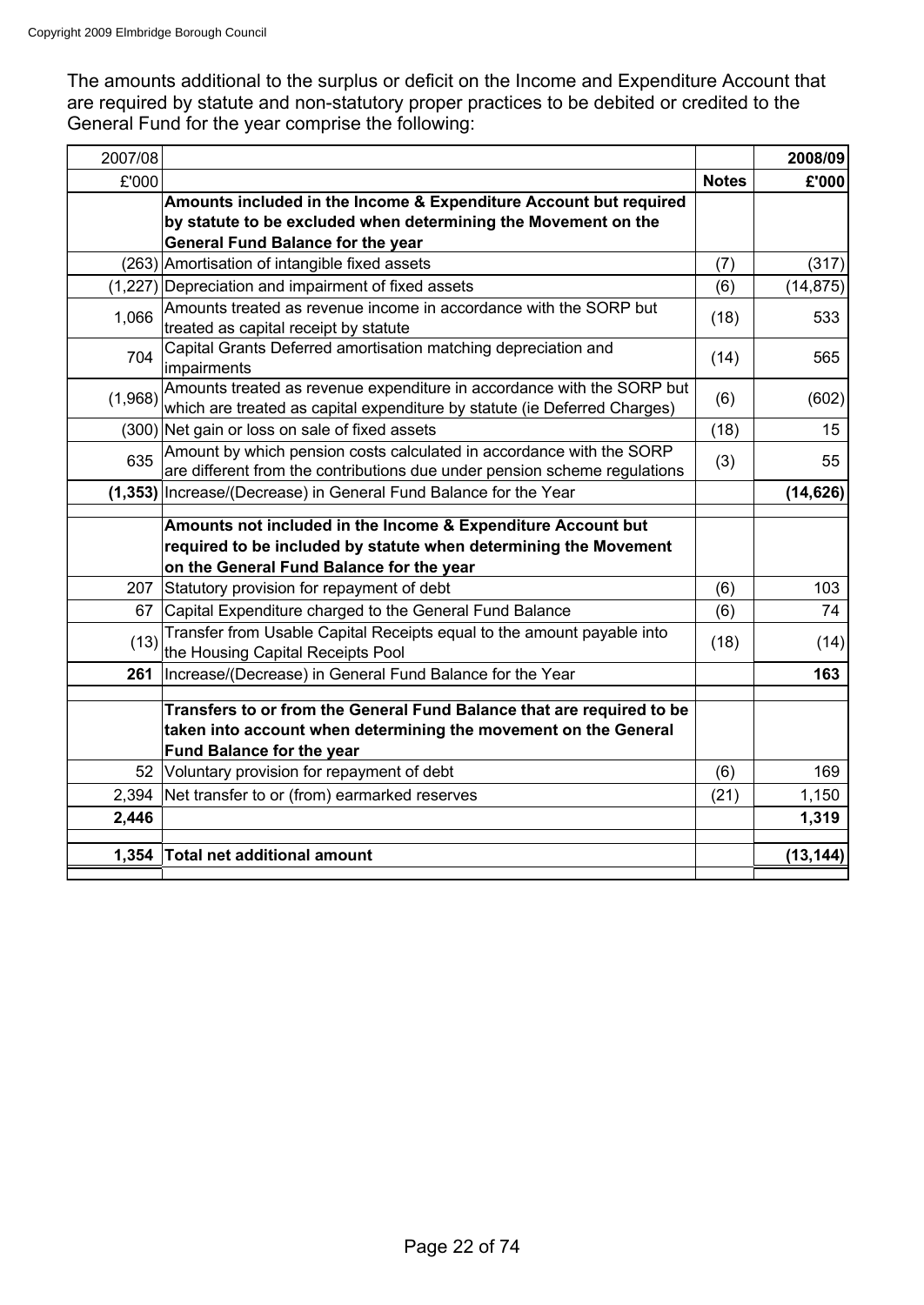# **6. Net Fixed Assets**

|                                         |                  | Vehicles, |                            |                  |              |
|-----------------------------------------|------------------|-----------|----------------------------|------------------|--------------|
|                                         | Land &           | Plant &   |                            | <b>Community</b> |              |
| <b>Operational Assets</b>               | <b>Buildings</b> |           | Equipment   Infrastructure | <b>Assets</b>    | <b>Total</b> |
|                                         | £'000            | £'000     | £'000                      | £'000            | £'000        |
|                                         |                  |           |                            |                  |              |
| Certified Valuation at 31 March 2008    | 62,609           | 6,357     | 437                        | 263              | 69,666       |
| Accumulated Depreciation and Impairment | (1, 574)         | (2, 423)  |                            | (8)              | (4,005)      |
| Net book value as at 31 March 2008      | 61,035           | 3,934     | 437                        | 255              | 65,661       |
| Certified Valuation at 31 March 2009    | 65,672           | 7,128     | 437                        | 481              | 73,718       |
| Accumulated Depreciation and Impairment | (14, 503)        | (2,865)   |                            | (11)             | (17, 379)    |
| Net book value as at 31 March 2009      | 51,169           | 4,263     | 437                        | 470              | 56,339       |
|                                         |                  |           |                            |                  |              |
| Reconciliation of Movement in 2008/09   |                  |           |                            |                  |              |
| Reclassifications                       |                  | 12        |                            | 55               | 67           |
| Additions                               | 223              | 894       |                            | 163              | 1,280        |
| <b>Disposals</b>                        |                  | (135)     |                            |                  | (135)        |
| Revaluations                            | 2,840            |           |                            |                  | 2,840        |
| Depreciation Adjustments on Revaluation | 709              | 135       |                            |                  | 844          |
| Depreciation                            | (828)            | (577)     |                            | (3)              | (1, 408)     |
| Impairments                             | (12, 810)        |           |                            |                  | (12, 810)    |
| Total Movement in 2008/09               | (9,866)          | 329       |                            | 215              | (9, 322)     |
|                                         |                  |           |                            |                  |              |

The following table breaks down the fixed asset portfolio valuation over the years in which the valuations were made.

|                             | Land &                   | Vehicles,<br>Plant & |                            | <b>Community</b> |              |
|-----------------------------|--------------------------|----------------------|----------------------------|------------------|--------------|
| <b>Operational Assets</b>   | <b>Buildings</b>         |                      | Equipment   Infrastructure | <b>Assets</b>    | <b>Total</b> |
|                             | £'000                    | £'000                | £'000                      | £'000            | £'000        |
| Valued at historical cost   | $\overline{\phantom{0}}$ | 7,128                | 437                        | 481              | 8,046        |
| Valued at Current Value in: |                          |                      |                            |                  |              |
| 2008-2009                   | 12,718                   |                      |                            |                  | 12,718       |
| 2007-2008                   | 22,095                   |                      |                            |                  | 22,095       |
| 2006-2007                   | 28,413                   |                      |                            |                  | 28,413       |
| 2005-2006                   | 1,623                    |                      |                            |                  | 1,623        |
| 2004-2005                   | 823                      |                      |                            |                  | 823          |
| <b>Total</b>                | 65,672                   | 7,128                | 437                        | 481              | 73,718       |
|                             |                          |                      |                            |                  |              |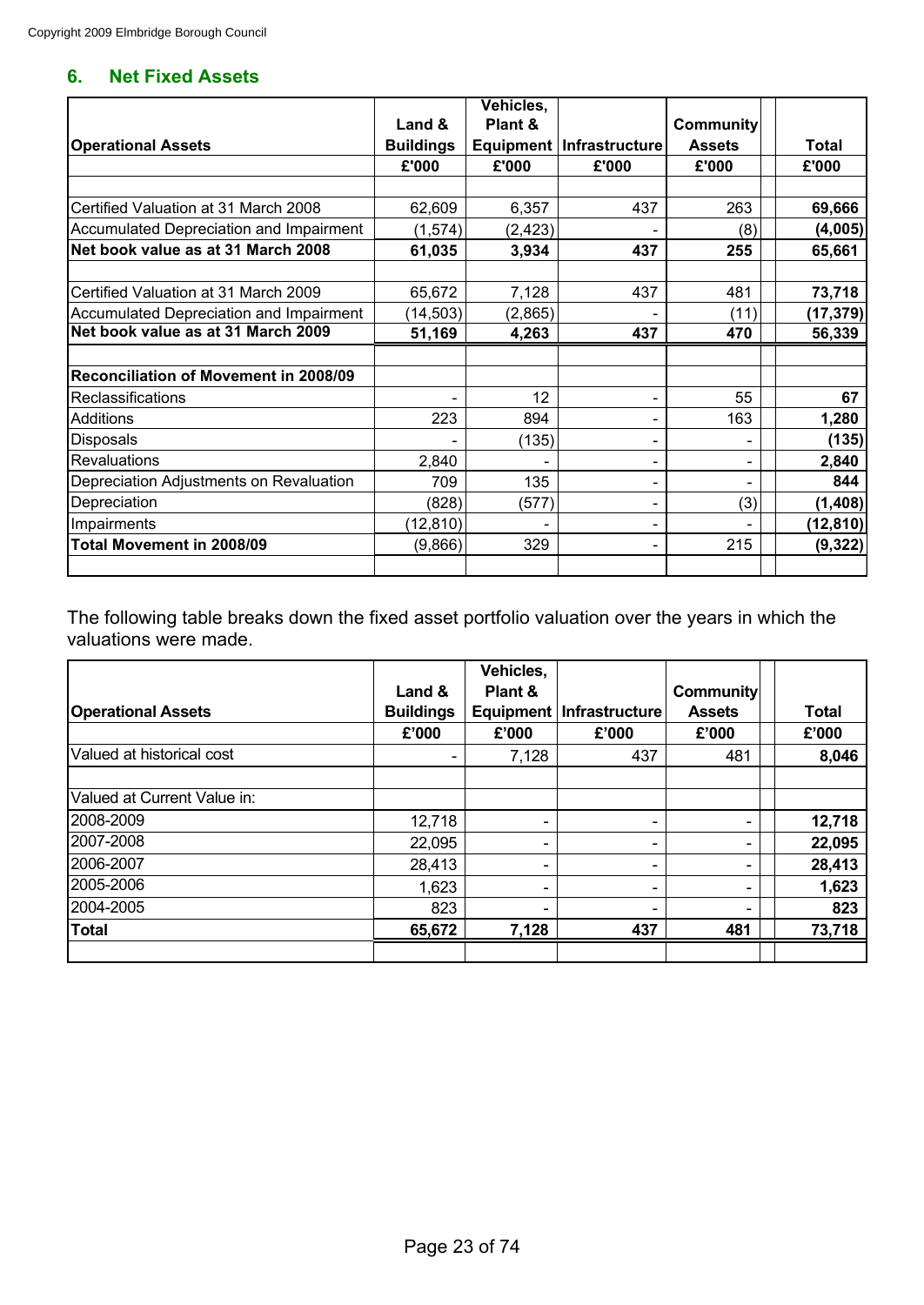|                                                |                   |                     | <b>Surplus Assets</b> |          |
|------------------------------------------------|-------------------|---------------------|-----------------------|----------|
|                                                | <b>Investment</b> | Assets under        | awaiting              |          |
| <b>Non Operational Assets</b>                  | <b>Properties</b> | <b>Construction</b> | <b>Disposal</b>       | Total    |
|                                                | £'000             | £'000               | £'000                 | £'000    |
|                                                |                   |                     |                       |          |
| Certified Valuation at 31 March 2008           | 5,253             | 84                  | 2,100                 | 7,437    |
| <b>Accumulated Depreciation and Impairment</b> |                   |                     |                       |          |
| Net book value as at 31 March 2008             | 5,253             | 84                  | 2,100                 | 7,437    |
|                                                |                   |                     |                       |          |
| Certified Valuation at 31 March 2009           | 6,170             | 1,072               | 2,100                 | 9,342    |
| Accumulated Depreciation and Impairment        | (786)             |                     | (790)                 | (1, 576) |
| Net book value as at 31 March 2009             | 5,384             | 1,072               | 1,310                 | 7,766    |
|                                                |                   |                     |                       |          |
| Reconcilation of Movement in 2008/09           |                   |                     |                       |          |
| <b>Reclassifications</b>                       |                   | (67)                |                       | (67)     |
| <b>Additions</b>                               |                   | 1,072               |                       | 1,072    |
| <b>Disposals</b>                               |                   | (17)                | ۰                     | (17)     |
| <b>Revaluations</b>                            | 917               |                     |                       | 917      |
| Depreciation                                   |                   |                     |                       |          |
| Impairments                                    | (786)             |                     | (790)                 | (1, 576) |
| Total Movement in 2008/09                      | 131               | 988                 | (790)                 | 329      |
|                                                |                   |                     |                       |          |

The following table breaks down the fixed asset portfolio valuation over the years in which the valuations were made.  $\overline{1}$ 

|                               |                   |                          | <b>Surplus Assets</b> |              |
|-------------------------------|-------------------|--------------------------|-----------------------|--------------|
|                               | <b>Investment</b> | Assets under             | awaiting              |              |
| <b>Non Operational Assets</b> | <b>Properties</b> | Construction             | <b>Disposal</b>       | <b>Total</b> |
|                               | £'000             | £'000                    | £'000                 | £'000        |
| Valued at historical cost     |                   | 1,072                    |                       | 1,072        |
| Valued at Current Value in:   |                   |                          |                       |              |
| 2008-2009                     | 4,324             | $\overline{\phantom{0}}$ |                       | 4,324        |
| 2007-2008                     | 1,846             | $\overline{\phantom{0}}$ |                       | 1,846        |
| 2006-2007                     |                   |                          | 2,100                 | 2,100        |
| 2005-2006                     |                   | $\overline{\phantom{0}}$ |                       |              |
| 2004-2005                     |                   |                          |                       |              |
| <b>Total</b>                  | 6,170             | 1,072                    | 2,100                 | 9,342        |
|                               |                   |                          |                       |              |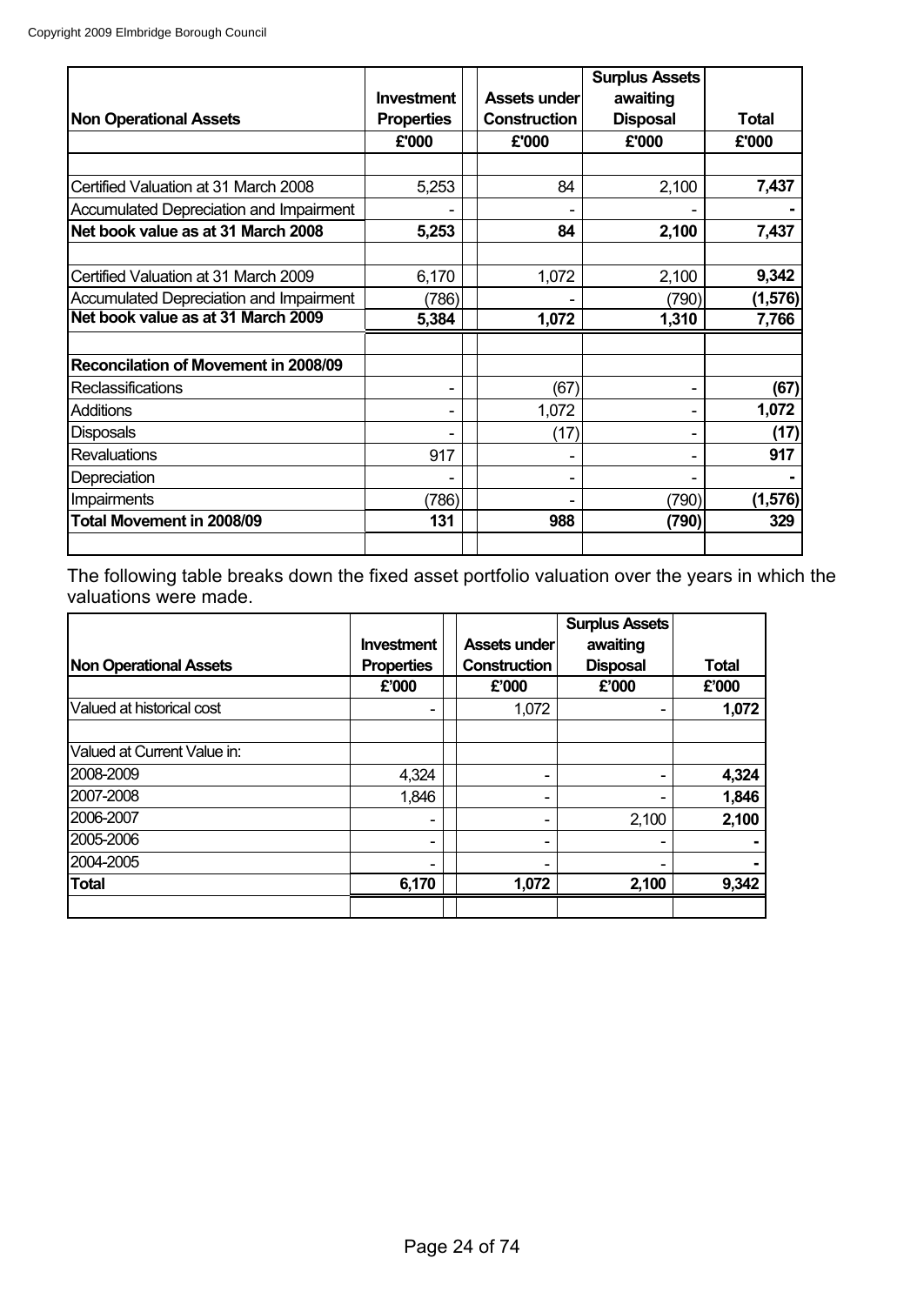In the 2008/09 Income and Expenditure Account a charge of £13.5 million has been made as an exceptional item for the decrease in the value of assets as a result of the current economic climate. It has been treated as an exceptional item because of the value of the adjustment and it is considered to be a one off event.

The following table provides a breakdown of the impairments made to the asset values and reconciles the amount charged to the Income and Expenditure Account.

|                                               |                   | <b>Surplus</b>           |                  |         |
|-----------------------------------------------|-------------------|--------------------------|------------------|---------|
|                                               |                   | <b>Assets</b>            |                  |         |
| <b>Asset Type</b>                             | <b>Investment</b> | awaiting                 | Land &           |         |
|                                               | <b>Properties</b> | <b>Disposal</b>          | <b>Buildings</b> | Total   |
|                                               | £'000             | £'000                    | £'000            |         |
| Civic Centre                                  |                   |                          | 5,960            | 5,960   |
| Car Parks                                     |                   |                          | 2,763            | 2,763   |
| Sports Ground                                 |                   |                          | 120              | 120     |
| Leisure Centre                                |                   |                          | 3,132            | 3,132   |
| Swimming Pool                                 |                   |                          | 12               | 12      |
| <b>Walton Town Centre</b>                     |                   |                          | 823              | 823     |
| <b>Walton Pool</b>                            | ۰                 | 700                      |                  | 700     |
| <b>Public Conveniences</b>                    |                   | 90                       |                  | 90      |
| North Weylands                                | 786               |                          |                  | 786     |
| Total Impairment to Assets at 31.3.09         | 786               | 790                      | 12,810           | 14,386  |
| <b>Less Charged to Revaluation Reserve:</b>   |                   |                          |                  |         |
| North Weylands                                | (786)             |                          |                  | (786)   |
| <b>Sports Ground</b>                          |                   |                          | (110)            | (110)   |
| Civic Centre                                  |                   |                          | (2, 408)         | (2,408) |
| Add Downward revaluation at 1.4.08            |                   |                          |                  |         |
| Day Centres                                   |                   | $\overline{\phantom{a}}$ | 2,177            | 2,177   |
| <b>Public Conveniences</b>                    |                   |                          | 35               | 35      |
| Miscellaneous Investment Properties           | 174               |                          |                  | 174     |
| <b>Total Impairment Charge to Expenditure</b> |                   |                          |                  |         |
| & Income Account                              | 174               | 790                      | 12,504           | 13,468  |
|                                               |                   |                          |                  |         |

The main items of Capital Expenditure in the year were:

| 2007/08 |                                              | 2008/09 |
|---------|----------------------------------------------|---------|
| £'000   |                                              | £'000   |
| 30      | Synthetic Turf Pitch and Xcel Leisure Centre | 1,274   |
| 411     | Other                                        | 458     |
| 288     | <b>Private Sector Housing Grants</b>         | 297     |
| 410     | <b>IT Development</b>                        | 260     |
| 130     | CCTV                                         | 229     |
| 191     | Playground Refurbishments / Tennis Courts    | 213     |
| 307     | Public Building Acquisition and Enhancements | 202     |
|         | Long Ditton Cemetery Extension               | 114     |
| 1,350   | <b>Affordable Housing Grants</b>             |         |
| 3,117   | <b>Total</b>                                 | 3,047   |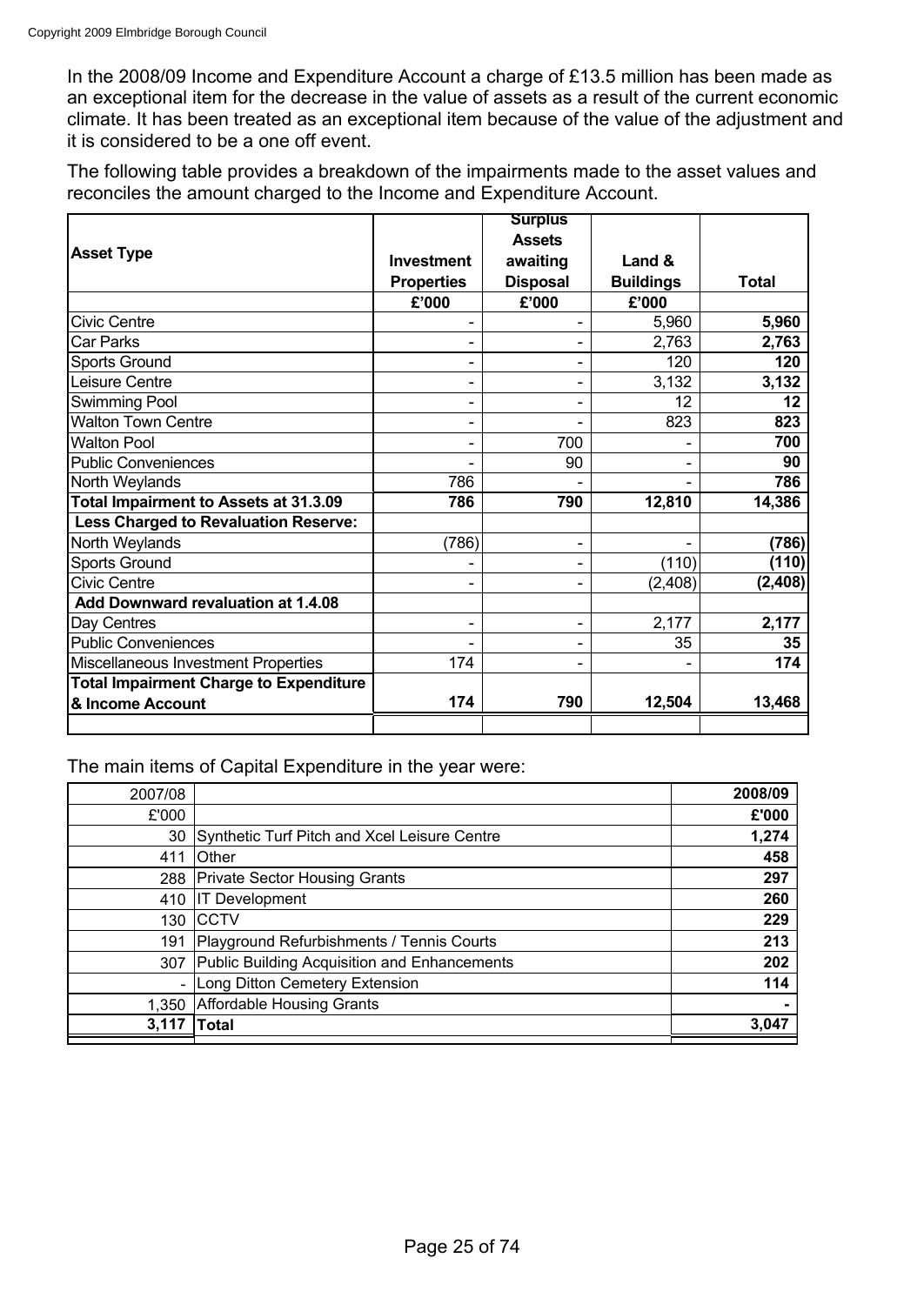|  |  | Capital Expenditure was financed as follows: |  |
|--|--|----------------------------------------------|--|
|  |  |                                              |  |

| 2007/08 |                                                                    | 2008/09  |
|---------|--------------------------------------------------------------------|----------|
| £'000   |                                                                    | £'000    |
| 5,182   | <b>Opening Capital Financing Requirement</b>                       | 4,923    |
|         |                                                                    |          |
|         | <b>Capital Investment</b>                                          |          |
| 686     | <b>Operational Assets</b>                                          | 1,280    |
| 85      | <b>Non-Operational Assets</b>                                      | 1,072    |
|         | 378   Intangible Assets                                            | 92       |
| 1,968   | Deferred Charges / De minimis Assets / Non Value Enhancements      | 603      |
|         | <b>Sources of Finance</b>                                          |          |
|         | (2,400) Capital Receipts                                           | (1, 879) |
|         | (650) Government Grants and Other contributions                    | (1,094)  |
| (326)   | Sums set aside from Revenue (NB: Includes direct revenue           | (345)    |
|         | financing, MRP and any voluntary set aside)                        |          |
| 4,923   | <b>Closing Capital Financing Requirement</b>                       | 4,652    |
|         |                                                                    |          |
|         | Explanation of Movement in Year                                    |          |
|         | Increase / (Decrease) in underlying need to borrow (supported by   |          |
|         | Government financial assistance)                                   |          |
| (259)   | Increase / (Decrease) in underlying need to borrow (unsupported by | (271)    |
|         | Government financial assistance)                                   |          |
|         |                                                                    |          |
| (259)   | Increase/(Decrease) in Capital Financing Requirement               | (271)    |

The major fixed assets of the authority as at 31 March 2009 consisted of:

| 31/03/2008 |                                           | 31/03/2009 |
|------------|-------------------------------------------|------------|
|            | <b>Civic Centre</b>                       |            |
| 9          | Public Halls, Youth and Community Centres | 9          |
| 3          | <b>Commercial Properties</b>              | 3          |
|            | Leisure Centre                            |            |
|            | <b>Swimming Pools</b>                     |            |
| 6          | Day Centres                               | 6          |
| 27         | Car Parks                                 | 27         |
|            | Cemeteries                                |            |
| 766        | Public Open Spaces- hectares              | 766        |
| 9          | Public Conveniences                       | 9          |
| 2          | Surplus Assets awaiting Disposal          | 2          |
|            | <b>Assets under Construction</b>          |            |
|            |                                           |            |

# **Revenue Expenditure funded from Capital Resources Under Statute**

Revenue Expenditure funded from Capital Resources Under Statute represent capital expenditure which has produced no realisable asset e.g. Private Sector Housing (Improvement) Grants. From April 2004 computer software has been treated as an Intangible Asset. The movements in the year were as follows:

|                    | Balance at |             | Transfers   | Balance at |
|--------------------|------------|-------------|-------------|------------|
|                    | 31/03/2008 | Expenditure | Written Off | 31/03/2009 |
|                    | £'000      | £'000       | £'000       | £'000      |
| Improvement Grants | -          | 297         | '297        |            |
| Other              |            | 83          | (83)        |            |
|                    | -          | 380         | 380         |            |
|                    |            |             |             |            |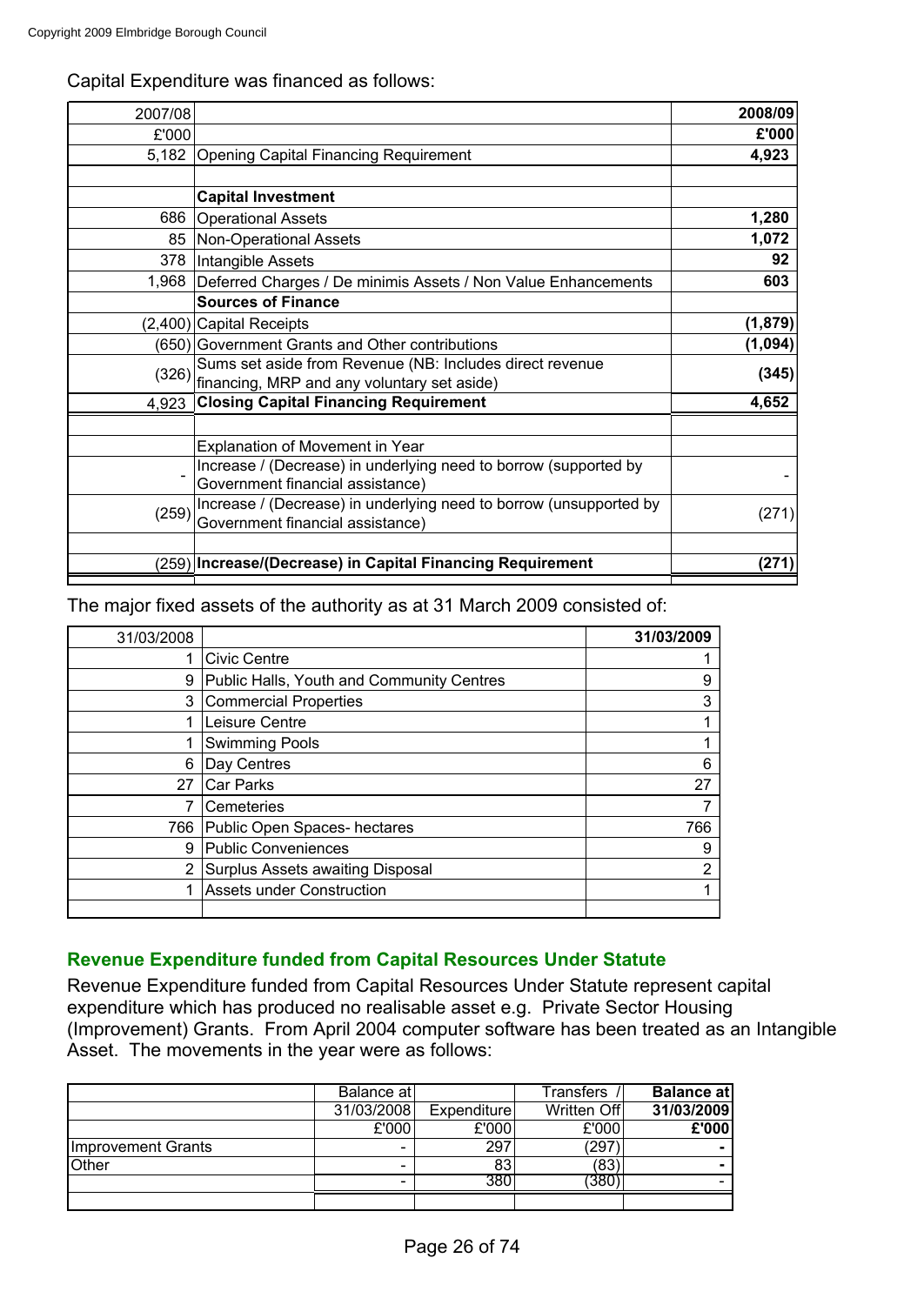#### **7. Intangible Assets**

|                                    | Doc /                        | <b>Financial</b>              |                                | Land<br>Charges &      |                               | <b>Revenues</b>        |                                |       |
|------------------------------------|------------------------------|-------------------------------|--------------------------------|------------------------|-------------------------------|------------------------|--------------------------------|-------|
| <b>Intangible Assets</b>           | <b>Record</b><br><b>Mgnt</b> | <b>Mgnt</b><br><b>Systems</b> | <b>Housing</b><br><b>Needs</b> | <b>Spatial</b><br>Data | IT Infra-<br><b>structure</b> | and<br><b>Benefits</b> | <b>Other</b><br><b>Systems</b> | Total |
|                                    | £'000                        | £'000                         | £'000                          | £'000                  | £'000                         | £'000                  | £'000                          | £'000 |
| <b>Original Cost</b>               | 158                          | 169                           | 71                             | 458                    | 763                           | 416                    | 201                            | 2,236 |
| Reclassified                       | 78                           | $\overline{\phantom{0}}$      |                                |                        |                               |                        | (78)                           |       |
| Amortised to 1 April<br>2008       | -                            | (103)                         | (51)                           | (243)                  | (328)                         | (163)                  | (45)                           | (933) |
| Balance at 1 April<br>2008         | 236                          | 66                            | 20                             | 215                    | 435                           | 253                    | 78                             | 1,303 |
| Expenditure in year                | 32                           | $\overline{\phantom{0}}$      | $\overline{\phantom{a}}$       | -                      | 17                            |                        | 44                             | 93    |
| Written off to<br>revenue in year  | (34)                         | (24)                          | (10)                           | (66)                   | (110)                         | (59)                   | (14)                           | (317) |
| <b>Balance at 31</b><br>March 2009 | 234                          | 42                            | 10                             | 149                    | 342                           | 194                    | 108                            | 1,079 |

The authority has incurred no expenditure on licences, trademarks and artistic originals or patents. The cost of software licences is being written off over seven years.

# **8. Debtors**

| 31/03/2008 |                                    | 31/03/2009 |
|------------|------------------------------------|------------|
| £'000      |                                    | £'000      |
|            | <b>Long Term Deferred Debtors</b>  |            |
|            | 63 Sale of (former) Council Houses | 38         |
|            | 8 House Purchases                  |            |
|            |                                    |            |
|            |                                    |            |

| 31/03/2008 |                                                | 31/03/2009 |
|------------|------------------------------------------------|------------|
| £'000      |                                                | £'000      |
|            | <b>Other Debtors</b>                           |            |
| 34         | Payments in Advance                            | 36         |
| 855        | <b>Government Departments</b>                  | 3,177      |
| 277        | <b>Surrey County Council (Agency Services)</b> | 157        |
| 5.027      | <b>Sundry Debtors</b>                          | 3,990      |
| 1,475      | <b>Collection Fund Debtors</b>                 | 2,108      |
| 7,668      |                                                | 9,468      |
| 1,443      | Less Provision for Doubtful Debts              | 1,891      |
| 6,225      |                                                | 7.571      |
|            |                                                |            |

The increase in government department debtors relates to money due for Housing Benefits Subsidy (£1,172,742) and from the Business Rates Pool (£1,695,744), the authority owed money to these government departments at 31 March 2008.

#### **9. Investments**

At 31 March 2009 the balance of funds invested was £35.4 million, a decrease of £2.5 million from the previous year.

The investments disclosed in the Balance Sheet are made up of the following categories of financial instruments: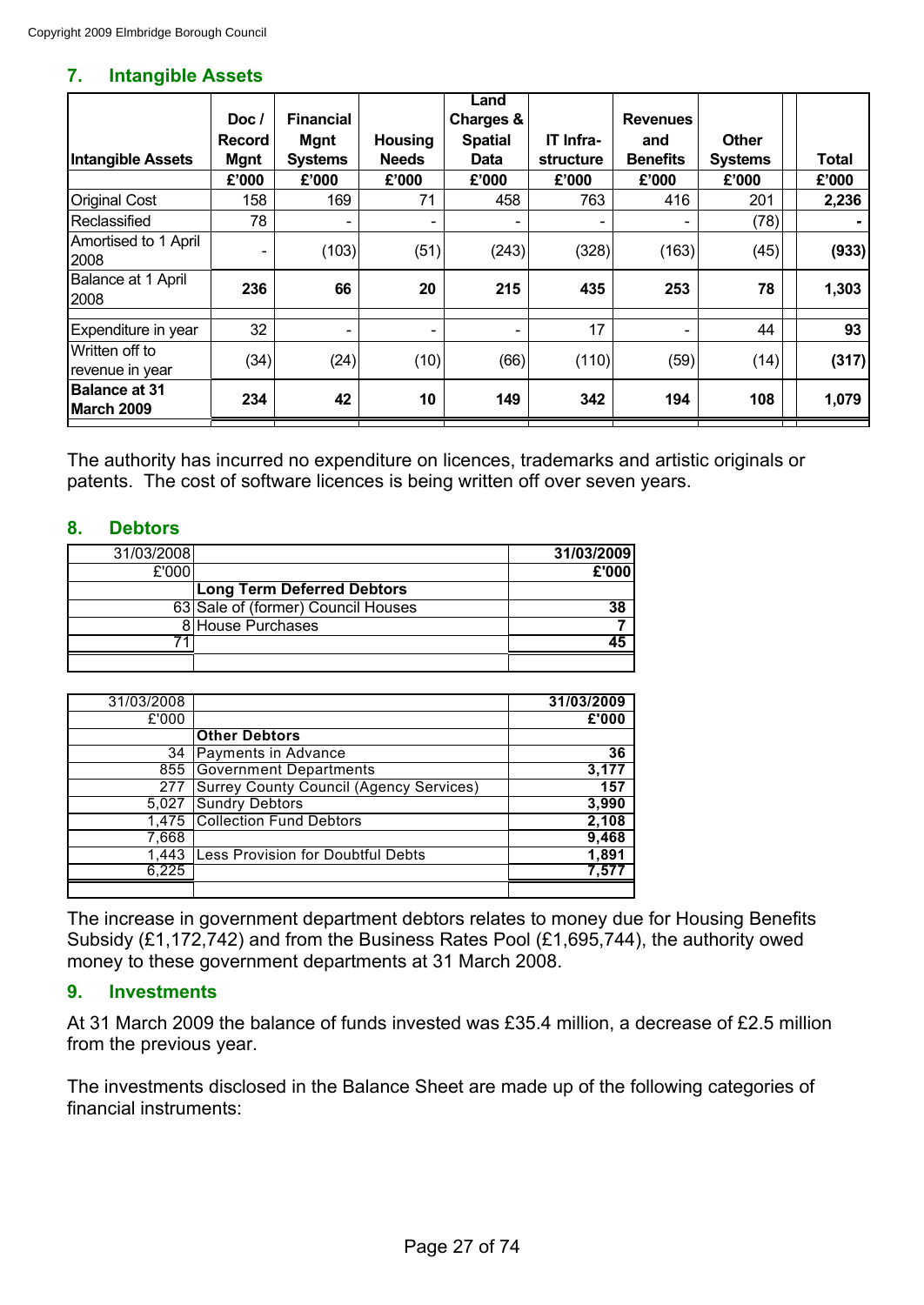|                                     | <b>Long Term</b>         |                              |  | <b>Current</b>    |                   |  |
|-------------------------------------|--------------------------|------------------------------|--|-------------------|-------------------|--|
|                                     | 31/03/08<br>£'000        | 31/03/09<br>£'000            |  | 31/03/08<br>£'000 | 31/03/09<br>£'000 |  |
|                                     |                          |                              |  |                   |                   |  |
| Loans and receivables               | 13,000                   | 17,000                       |  | 24,900            | 18,400            |  |
| Available-for-sale financial assets | -                        | $\qquad \qquad \blacksquare$ |  |                   |                   |  |
| Unquoted equity investment at cost  | $\overline{\phantom{0}}$ | $\overline{\phantom{0}}$     |  |                   |                   |  |
| <b>Total investments</b>            | 13,000                   | 17,000                       |  | 24,900            | 18,400            |  |
|                                     |                          |                              |  |                   |                   |  |

# **10. Stocks and Work in Progress**

| 31/03/2008     |                        | 31/03/2009 |
|----------------|------------------------|------------|
| £'000          |                        | £'000      |
|                |                        |            |
| 25             | Paper                  | 26         |
|                | 16 Day Centre Food etc | 16         |
| $\overline{4}$ | Museum Goods           | 4          |
| 8              | <b>Wheelie Bins</b>    | 33         |
| 16             | Postages               | 13         |
| 14             | Community Alarms       | 3          |
| 9              | Other                  |            |
| 1              | Work in Progress       |            |
| 93             |                        | 100        |
|                |                        |            |

#### **11. Creditors**

| 31/03/2008 |                              | 31/03/2009 |
|------------|------------------------------|------------|
| £'000      |                              | £'000      |
|            |                              |            |
|            | 1,735 Government Departments | 50         |
|            | 4,550 Sundry Creditors       | 5,486      |
|            | 4,617 Receipts in Advance    | 4,524      |
| 10.902     |                              | 10.060     |
|            |                              |            |

The main reasons for the decrease in creditors is Housing Benefits Subsidy (£1,278,182) and the Business Rates Pool (£416,858) the authority is owed money from these government departments at 31 March 2009.

# **12. Deferred Capital Receipts**

These are receipts that are derived from the sale of assets, that will be received over a period of time in instalments, and arise from mortgages on the sale of former council houses.

# **13. Provision**

In 2004/05 a claim was made against the Council in the High Court for damages in respect of land abutting a Council owned asset. During 2005/06 the High Court found in favour of the claimant and although the final value of this claim has still to be determined an appropriate provision has been made for settlement of the claim, including costs. The final cost to the Council is still to be determined, although a sum has been lodged with the Court in respect of an estimate of damages related to the claim.

# **14. Capital Grants Deferred**

Grants and other contributions which relate to the funding of expenditure incurred against fixed assets are credited to the Capital Grants Deferred, which are used to offset depreciation charges made for the subsequent use of the fixed asset, and does not represent money that may be used to finance new capital expenditure.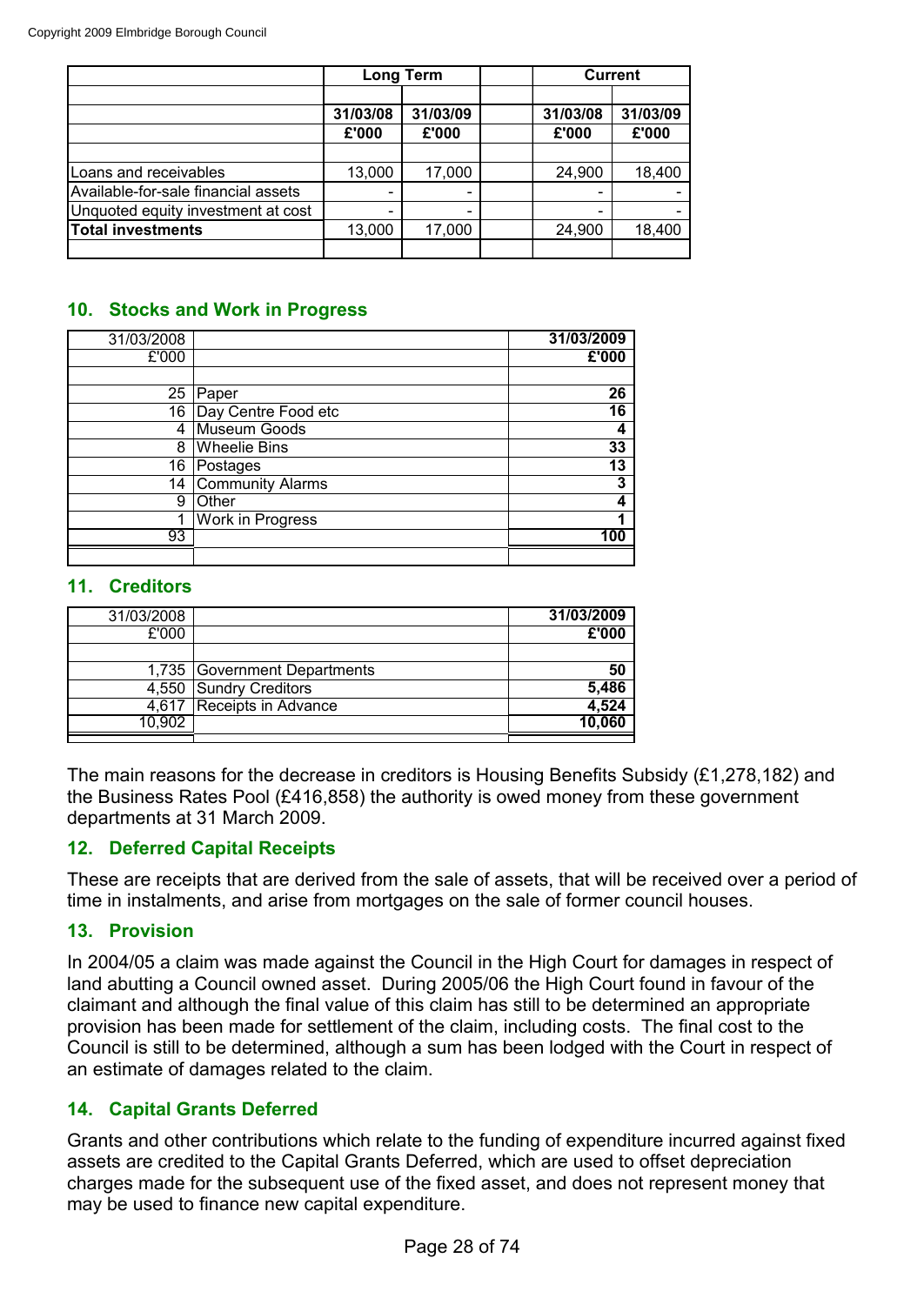| 2007/08 |                                           | 2008/09 |
|---------|-------------------------------------------|---------|
| £'000   |                                           | £'000   |
|         |                                           |         |
| 2,114   | Opening Balance                           | 2,055   |
| 648     | Receipts in Year                          | 1,093   |
| 2,762   |                                           | 3,148   |
|         | (704) Applied in Year                     | (565)   |
|         | Transfer to Capital Adjustment Account on |         |
| (3)     | Disposal                                  |         |
| 2,055   | Balance at Year End                       | 2,583   |
|         |                                           |         |

# **15. Long and Short Term Borrowing**

| 31/03/2008 |                                      | 31/03/2009 |
|------------|--------------------------------------|------------|
| £'000      |                                      | £'000      |
|            |                                      |            |
|            | <b>Analysis of Loans by Type</b>     |            |
| 5,500      | Public Works Loan Board              | 5,500      |
| 5,500      |                                      | 5,500      |
|            |                                      |            |
|            | <b>Analysis of Loans by Maturity</b> |            |
|            | Between 1 and 2 years                |            |
|            | Between 2 and 7 years                |            |
|            | Between 7 and 15 years               |            |
| 5,500      | More than 15 years                   | 5,500      |
| 5,500      |                                      | 5.500      |
|            |                                      |            |

The only outstanding borrowing at 31 March 2009 related to a loan made to the Council in 2005/06. In accordance with the 2007/08 SORP the loan is carried in the balance sheet at the value of the outstanding principal payment. The fair value of the Public Works Loan Board loan is £5,831,068.

At 31 March 2009 there was no outstanding short term borrowing.

# **16. Liability Relating to Defined Benefit Pension Scheme**

Note 3 in the Core Financial Statements contains details of the Councils' participation in the Local Government Pension Scheme administered by Surrey County Council. The underlying assets and liabilities for retirement benefits attributable to the authority at 31 March 2009 are as follows:

|                                        | <b>Local Government Pension Scheme</b> |            |            |            |            |  |
|----------------------------------------|----------------------------------------|------------|------------|------------|------------|--|
|                                        | 31/03/2005                             | 31/03/2006 | 31/03/2007 | 31/03/2008 | 31/03/2009 |  |
|                                        | £'000                                  | £'000      | £'000      | £'000      | £'000      |  |
| <b>Estimated Liabilities in Scheme</b> | (80, 345)                              | (92, 105)  | (90, 502)  | (80, 367)  | (77, 862)  |  |
|                                        |                                        |            |            |            |            |  |
| <b>Estimated Assets in Scheme</b>      | 54,510                                 | 66,120     | 69,411     | 65,378     | 49,034     |  |
|                                        |                                        |            |            |            |            |  |
| Net Asset / (Liability)                | (25, 835)                              | (25,985)   | (21,091)   | (14,989)   | (28, 828)  |  |
|                                        |                                        |            |            |            |            |  |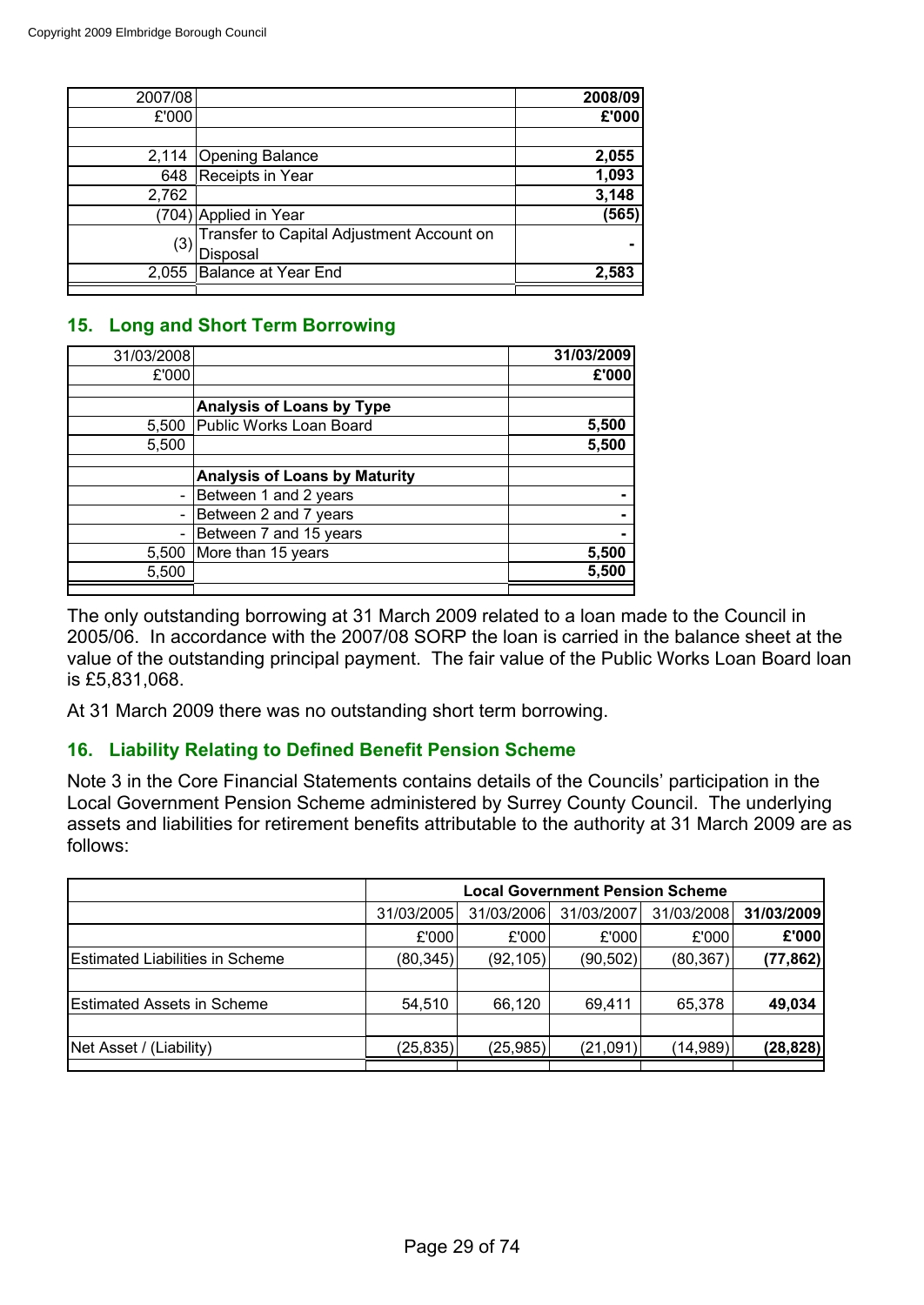The liabilities show the authority's long term commitment for the payment of retirement benefits. The total liability of £28.8 million has a substantial impact on the net worth of the authority as recorded in the balance sheet. However, statutory arrangements for funding the deficit on the Local Government Pension Scheme require the net liability to be made good by increased contributions over the remaining working life of employees, as assessed by the scheme actuary.

Liabilities have been assessed on an actuarial basis using the projected unit method, which estimates the pensions that will be payable in future years dependent on assumptions about mortality rates, salary levels, etc. The Surrey County Council Pension Fund liabilities have been assessed by an independent firm of actuaries; estimates for the Surrey Fund are based on the latest full valuation of the scheme as at 1 April 2008.

|                                         | <b>Local Government Pension Scheme</b> |               |            |            |            |
|-----------------------------------------|----------------------------------------|---------------|------------|------------|------------|
| Assumptions as at                       | 31/03/2005                             | 31/03/2006    | 31/03/2007 | 31/03/2008 | 31/03/2009 |
|                                         | %                                      | $\frac{0}{0}$ | $\%$       | $\%$       | %          |
| Rate of inflation                       | 2.90                                   | 3.10          | 3.20       | 3.60       | 3.10       |
| Rate of increase in salaries            | 4.40                                   | 4.60          | 4.70       | 5.10       | 4.60       |
| Rate of increase in pensions            | 2.90                                   | 3.10          | 3.20       | 3.60       | 3.10       |
| Rate for discounting scheme liabilities | 5.40                                   | 4.90          | 5.40       | 6.90       | 6.90       |
|                                         |                                        |               |            |            |            |

The main assumptions used in the actuarial calculations have been:

Life expectancy is projected to calendar year 2033 for non pensioners and 2017 for pensioners. The average future life expectancies at age 65 are summarised below:

|                           | <b>Males</b> | <b>Females</b>     |
|---------------------------|--------------|--------------------|
| <b>Current Pensioners</b> | 21.5 years   | $\vert$ 24.4 years |
| <b>IFuture Pensioners</b> | 22.6 years   | $\vert$ 25.5 years |
|                           |              |                    |

Assets in the Surrey County Council Pension Fund are valued at fair value, principally the market value for investments, and consist of the following categories by proportion of the total assets held by the Fund:

|              |     | Long-Term Return |     |            |     |            |     |            |     |            |  |
|--------------|-----|------------------|-----|------------|-----|------------|-----|------------|-----|------------|--|
|              |     | 31/03/2005       |     | 31/03/2006 |     | 31/03/2007 |     | 31/03/2008 |     | 31/03/2009 |  |
|              | %   | £'000            | %   | £'000      | %   | £'000      | %   | £'000      | %   | £'000      |  |
| Equities     | 7.7 | 40,310           | 7.4 | 49,600     | 7.8 | 51,373     | 7.7 | 46,442     | 7.0 | 35,795     |  |
| <b>Bonds</b> | 4.8 | 9,840            | 4.6 | 11,650     | 4.9 | 12,368     | 5.7 | 12,517     | 5.4 | 8,826      |  |
| Property     | 5.7 | 3,240            | 5.5 | 3,740      | 5.8 | 4,333      | 5.7 | 4,773      | 4.9 | 2,942      |  |
| Cash         | 4.8 | 1,120            | 4.6 | 1,130      | 4.9 | 1,337      | 4.8 | 1,646      | 4.0 | 1,471      |  |
| Total        | 7.1 | 54,510           | 6.8 | 66,120     | 7.1 | 69,411     | 7.1 | 65,378     | 6.5 | 49,034     |  |
|              |     |                  |     |            |     |            |     |            |     |            |  |

The percentages shown in the table above are the actuary's anticipated long term rates of return on each individual class of investments.

The pension fund actuary estimates that the Employer's contributions for the year to 31 March 2010 will be approximately £1,986,000.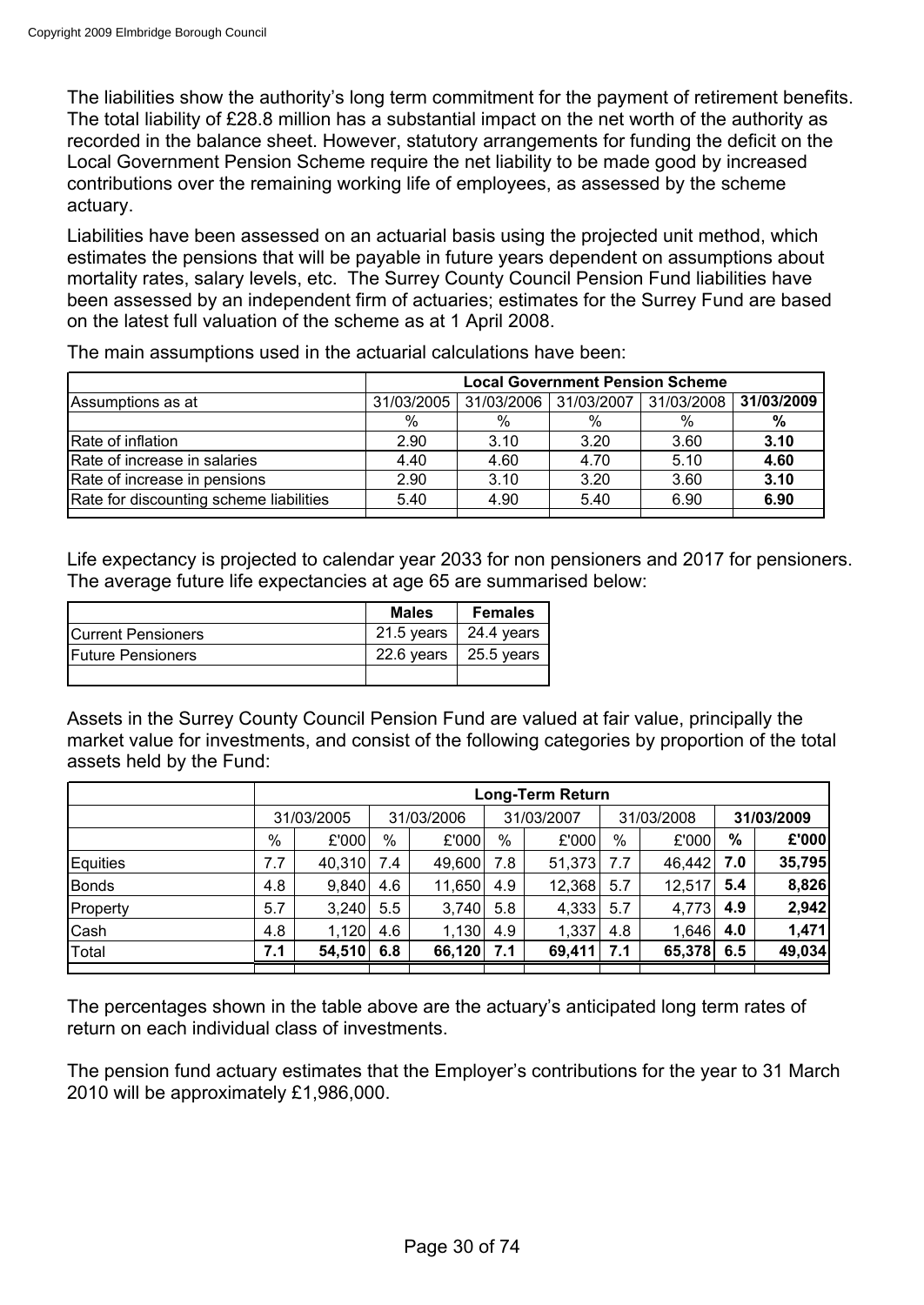# **17. Capital Grants Unapplied**

These are grants from various sources which are earmarked to assist in funding capital schemes, but which have yet to be used.

| 2007/08 |                              | 2008/09  |
|---------|------------------------------|----------|
| £'000   |                              | £'000    |
|         |                              |          |
| 2,118   | Opening Balance              | 2,158    |
| 647     | Receipts in Year             | 1,878    |
| 2,765   |                              | 4,036    |
|         | <b>Reclassified Receipts</b> | (330)    |
| (607)   | Applied in Year              | (1, 564) |
| 2,158   | Balance at Year End          | 2,142    |
|         |                              |          |

# **18. Useable Capital Receipts**

This is net income received from the sale of assets.

| 2007/08 |                                             | 2008/09 |
|---------|---------------------------------------------|---------|
| £'000   |                                             | £'000   |
|         |                                             |         |
| 13,738  | Opening Balance                             | 16,561  |
| 5,236   | Receipts in Year                            | 565     |
| 18,974  |                                             | 17,126  |
|         | $(2,400)$ Applied in Year                   | (1,879) |
|         | (13) Pooling Payments to Central Government | (14)    |
| 16,561  | Balance at Year End                         | 15,233  |
|         |                                             |         |

# **19. Capital Adjustment Account**

The Capital Adjustment Account (formerly the Capital Financing Account) reflects the sums required by Government regulations to be set aside for the repayment of external loans from receipts obtained from the sale of assets, and details the amount of capital expenditure financed from revenue and from usable capital receipts. It also contains the difference between amounts provided for historic cost depreciation, amortisation, impairment and the amount which is required to be charged to revenue accounts to repay the principal on external loans (known as the Minimum Revenue Provision). From 2007/08 the account also includes the written down book value of any assets disposed and all revaluation adjustments prior to 31 March 2007.

| 2007/08 |                                                            | 2008/09   |
|---------|------------------------------------------------------------|-----------|
| £'000   |                                                            | £'000     |
|         |                                                            |           |
|         | <b>Capital Receipts Set Aside</b>                          |           |
|         | Receipts Set Aside to Reduce Indebtedness                  |           |
| 2,400   | <b>Useable Receipts Applied</b>                            | 1,879     |
| 2,400   | <b>Total Capital Receipts Set Aside</b>                    | 1,879     |
|         | <b>Revenue Resources Set Aside</b>                         |           |
| 67      | Capital Expenditure Financed from Revenue                  | 74        |
|         | (2,453) Reconciling Amount for Provision for Loan Payments | (14,775)  |
|         | (4,480) Net Book Value Asset Disposals                     |           |
|         | (6,866) Total Revenue Resources Set Aside                  | (14,701)  |
|         | (4,466) Total Movement on Reserve                          | (12, 822) |
| 68,252  | Balance brought forward at 1 April                         | 63,786    |
|         |                                                            |           |
| 63,786  | Balance carried forward at 31 March                        | 50,964    |
|         |                                                            |           |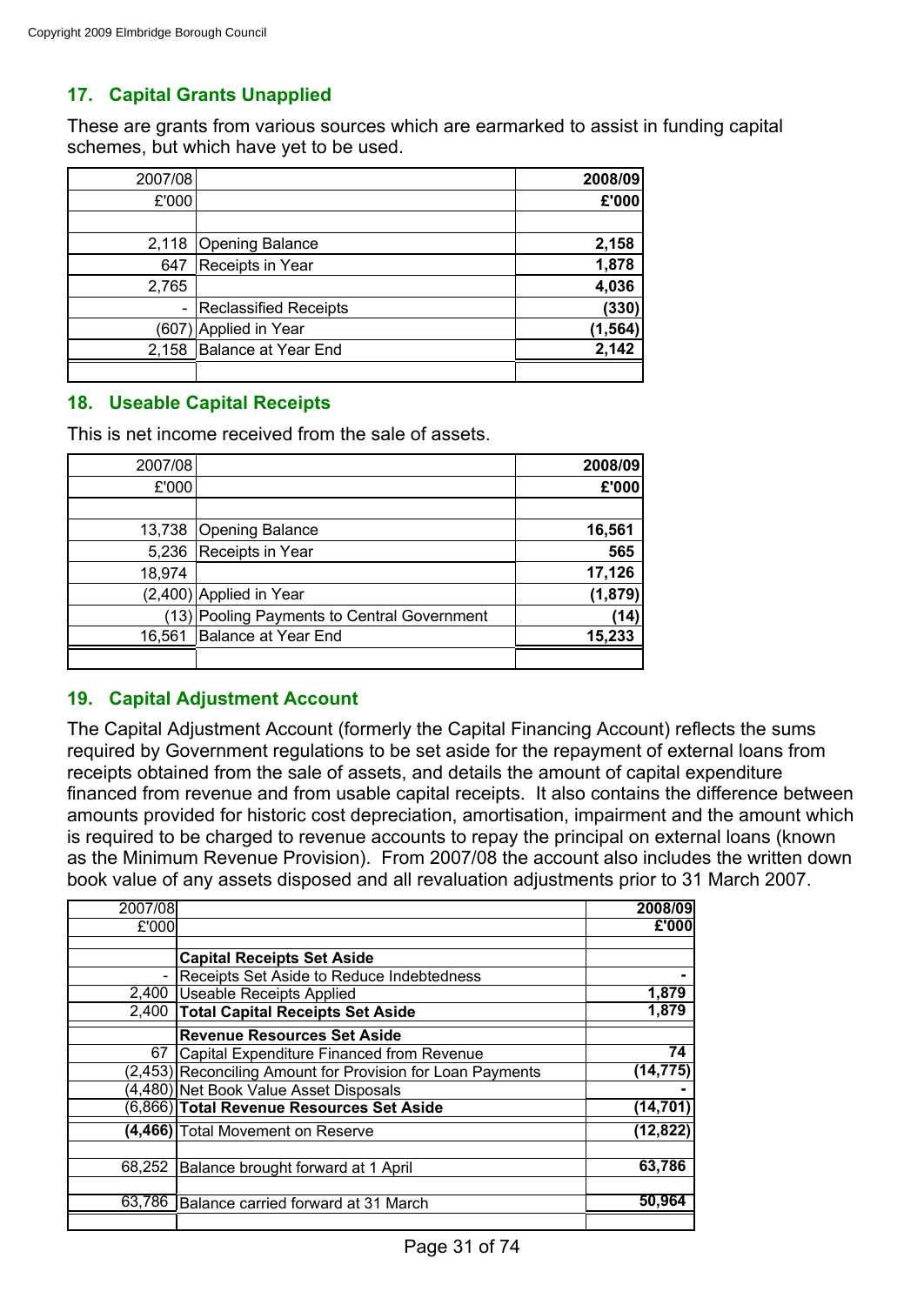# **20. Revaluation Reserve**

In accordance with accounting standards this reserve was created at the 1 April 2007 with a zero balance. As a result the closing position at the 31 March 2009 only shows revaluation gains accumulated since 1 April 2007. Gains arising before that date have been consolidated into the Capital Adjustment Account.

| 2007/08 |                                                             | 2008/09  |
|---------|-------------------------------------------------------------|----------|
| £'000   |                                                             | $E$ '000 |
|         |                                                             |          |
| 3.673   | Gains / (losses) on revaluation of fixed assets             | 3,549    |
|         | (32) Historic Cost depreciation adjustment                  | (199)    |
| 3.641   | Total increase / (decrease) in unrealised capital resources | 3,350    |
|         |                                                             |          |
|         | Amounts written off on fixed asset disposal                 |          |
|         |                                                             |          |
| 3,641   | <b>Total movement on Revaluation Reserve</b>                | 3,350    |
|         |                                                             |          |
|         | Balance brought forward at 1 April                          | 3,641    |
|         |                                                             |          |
| 3,641   | Balance carried forward at 31 March                         | 6,991    |
|         |                                                             |          |

# **21. Movements in Revenue Resources**

|                                              |                     |                   | <b>Earmarked</b> |                 |
|----------------------------------------------|---------------------|-------------------|------------------|-----------------|
|                                              | <b>General Fund</b> | <b>Collection</b> | <b>Revenue</b>   | <b>Pension</b>  |
|                                              | <b>Balances</b>     | <b>Fund</b>       | <b>Reserves</b>  | <b>Reserves</b> |
|                                              | £'000               | £'000             | £'000            | £'000           |
|                                              |                     |                   |                  |                 |
| Surplus/(Deficit) for 2008/09                | (24)                | (54)              | 1.150            | 55              |
| Appropriations from Revenue                  |                     |                   |                  |                 |
| Actuarial gain / (loss) Relating to Pensions |                     |                   |                  | (13, 894)       |
|                                              |                     |                   |                  |                 |
|                                              | (24)                | (54)              | 1,150            | (13, 839)       |
| Balance brought forward at 1 April 2008      | 5,375               | 871               | 8,688            | (14, 989)       |
| Balance carried forward at 31 March 2009     | 5,351               | 817               | 9,838            | (28, 828)       |
|                                              |                     |                   |                  |                 |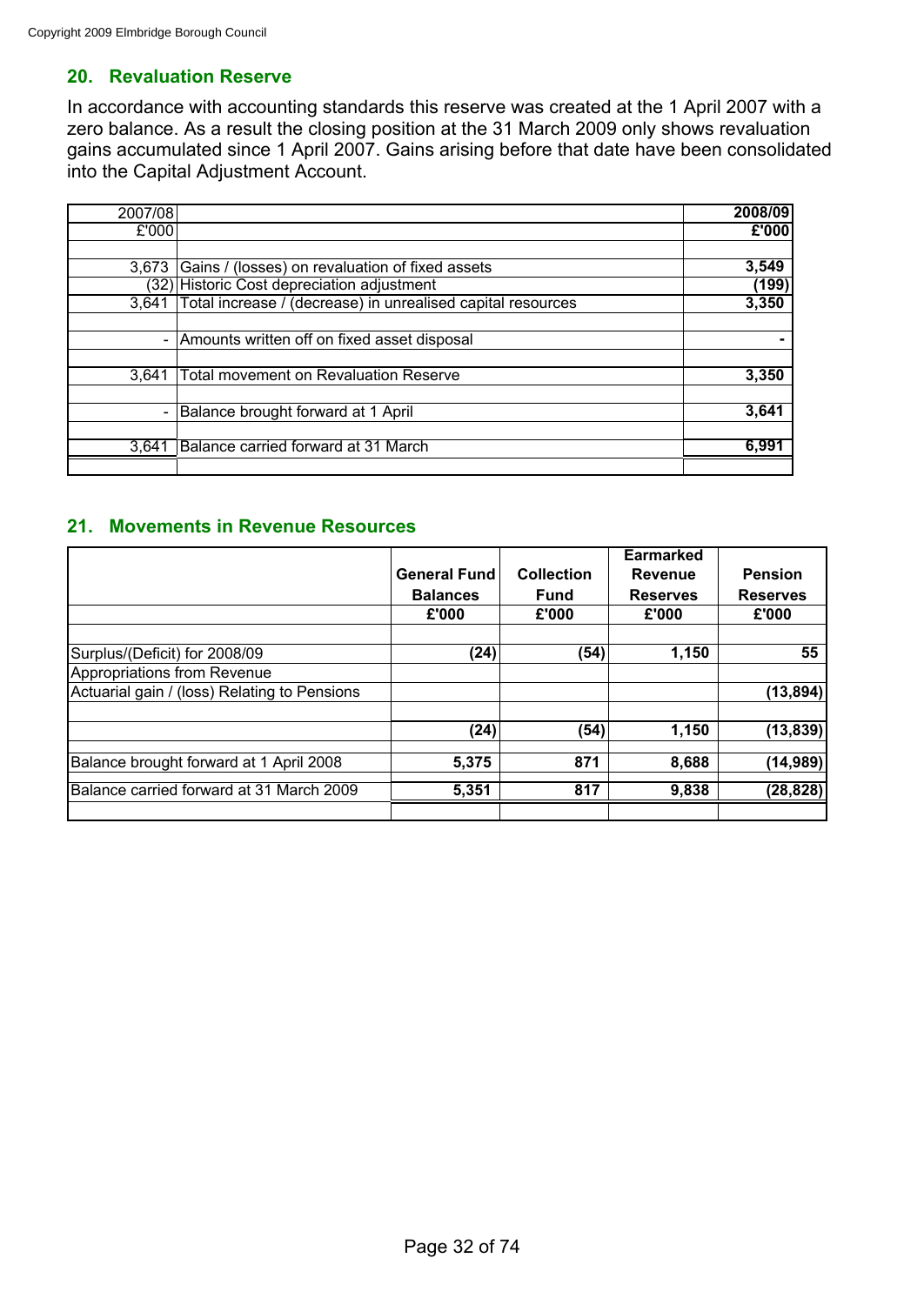# **General Fund Balance**

The main revenue fund of the Council, which is used to meet the cost of services principally financed through income obtained from Council Tax, Central Government grant, fees, charges and rent.

# **Collection Fund**

A fund administered by the Council as a "charging authority". The Council Tax and National Non-Domestic Rates are paid into this fund. National Non-Domestic Rates are paid over in full to the National Pool, administered by Central Government. The Council Tax demand of the Council and the precepts (the council tax demands of Surrey County Council, Surrey Police Authority and Claygate Parish Council) are paid out of the fund.

Any surplus or deficit is shared in accordance with statute between the major precepting authorities (Elmbridge Borough Council, Surrey County Council and Surrey Police Authority). Details of the Collection Fund Income and Expenditure Account are shown at page 45 of the Statement of Accounts.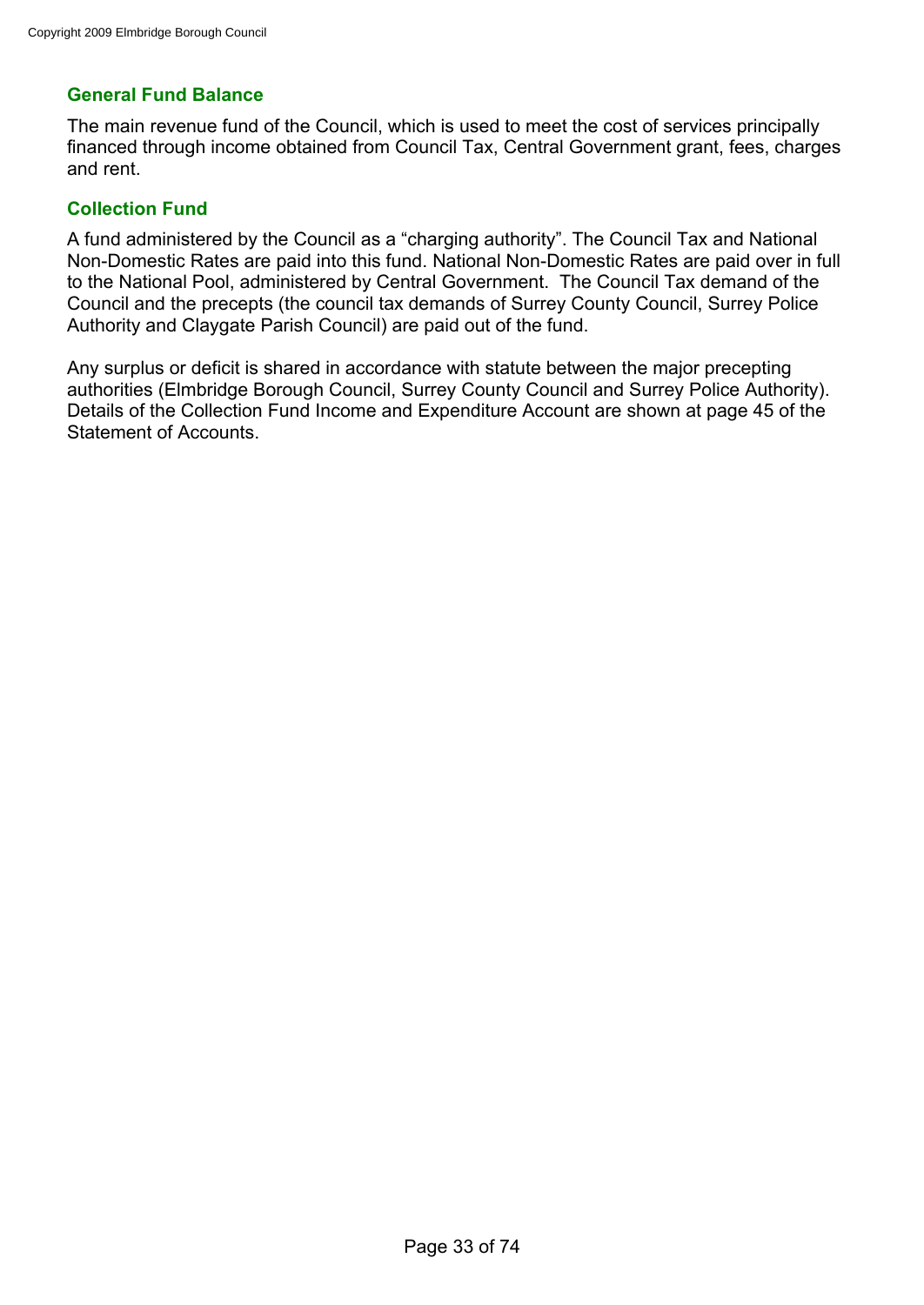# **Earmarked Revenue Reserves**

Money set aside to meet particular items of future expenditure, as detailed below:

|                                                     | <b>Note</b>  | 31 March 2008 | Additions                | Use of Reserve | 31 March 2009  |
|-----------------------------------------------------|--------------|---------------|--------------------------|----------------|----------------|
|                                                     |              | £'000         | £'000                    | £'000          | £'000          |
| <b>Capital Expenditure</b>                          | a            | 631           | 228                      | (74)           | 785            |
| Revenue Contingency                                 | b            | 666           |                          |                | 666            |
| Insurance                                           | C            | 157           |                          |                | 157            |
| <b>Interest Equalisation</b>                        | d            | 2,138         | 419                      |                | 2,557          |
| Maintenance of Graves                               | e            | 192           |                          |                | 192            |
| <b>Insurance Premium Excess</b>                     | $\mathsf f$  | 101           |                          |                | 101            |
| Mill Road Depot                                     | g            | 28            |                          |                | 28             |
| Care and Repair                                     | h            | 30            |                          | (30)           |                |
| Sponsorship CCTV                                    | ı            | 17            |                          |                | 17             |
| North Weylands Industrial Estate                    |              | 3             |                          |                | $\overline{3}$ |
| Day Centre Donations                                | k            | 85            | 6                        |                | 91             |
| <b>Relief Care Advice Line</b>                      | I            | 8             | $\overline{a}$           |                | 8              |
| Sarah Payne Memorial Fund                           | m            | 10            |                          |                | 10             |
| <b>Thames Ditton Dual Use Facility</b>              | n            | 10            | $\overline{\phantom{0}}$ | (1)            | 9              |
| Home Office Projects                                | о            | 465           |                          | (52)           | 413            |
| Sponsorship of Trees                                | p            | 21            |                          |                | 21             |
| <b>Planning Delivery Grant</b>                      | q            | 584           | 56                       | (299)          | 341            |
| Strategic Reserve (PDG)                             | $\mathsf{r}$ | 737           |                          |                | 737            |
| Strategic Reserve (LABGI) *                         | s            | 2,343         | 256                      | (1,072)        | 1,527          |
| <b>Hospital Discharge Scheme</b>                    | t            | 20            |                          |                | 20             |
| <b>Waste Minimisation Grant</b>                     | u            | 6             |                          | (6)            |                |
| <b>Revenue Risk Reserve</b>                         | v            | 250           | 250                      |                | 500            |
| Repairs and Maintenance                             | W            | 150           | 150                      |                | 300            |
| Smoke Free                                          | X            | 36            |                          | (15)           | 21             |
| Performance Reward (LPSA) -<br><b>Revenue Grant</b> | у            |               | 334                      |                | 334            |
| Elmbridge Civic Improvement Fund                    | Z            |               | 1,000                    |                | 1,000          |
| <b>Total Earmarked Revenue</b><br><b>Reserves</b>   |              | 8,688         | 2,699                    | (1, 549)       | 9,838          |
|                                                     |              |               |                          |                |                |

\* £1,000,000 has been transferred from this reserve to establish the Elmbridge Civic Improvement Fund at 31 March 2009.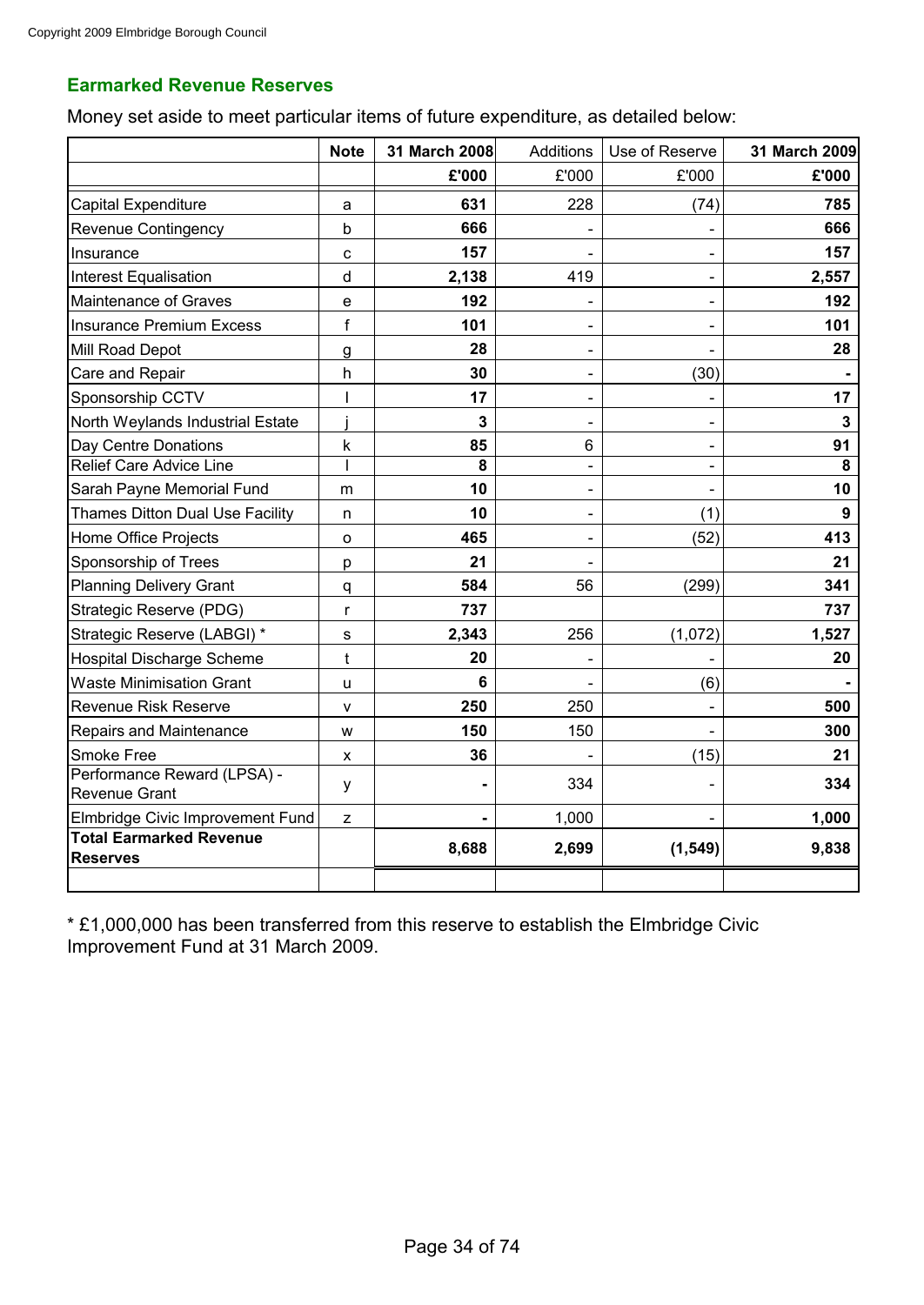# **Notes to Earmarked Revenue Reserves**

|    | a. Capital Expenditure                     | This reserve was established to facilitate the financing of capital<br>expenditure from revenue resources. The balance held represents<br>the overall sum available for the direct revenue financing of<br>specific projects which was unused at 31 March 2009. |
|----|--------------------------------------------|-----------------------------------------------------------------------------------------------------------------------------------------------------------------------------------------------------------------------------------------------------------------|
|    | <b>b.</b> Revenue Contingency              | The Council's policy is to provide for revenue contingencies by<br>way of a reserve set up for the purpose, it may also be used to<br>fund the costs associated with restructure or reorganisation of the<br>council.                                           |
|    | c. Insurance                               | The Insurance Reserve covers likely future payments relating to<br>agreed excesses on the Councils insurance policies.                                                                                                                                          |
|    | d. Interest Equalisation                   | To balance out year on year fluctuations in the external interest<br>earned by the investment of surplus funds.                                                                                                                                                 |
|    | e. Maintenance of Graves                   | Funds received to pay for the annual maintenance of graves.                                                                                                                                                                                                     |
| f. | <b>Insurance Premium</b><br>excess         | A reserve established to provide for the premium excess<br>payments the authority makes each year.                                                                                                                                                              |
|    | g. Mill Road Depot                         | Money held in lieu of dilapidation works deposited by an ex-<br>occupier of Mill Road Depot.                                                                                                                                                                    |
|    | <b>h.</b> Care and Repair                  | Care and Repair funds held which have not been utilised to date.                                                                                                                                                                                                |
| ъ. | Sponsorship CCTV                           | Funding received to support CCTV schemes.                                                                                                                                                                                                                       |
| j. | North Weylands<br><b>Industrial Estate</b> | Deposits held for occupation of the Industrial Estate.                                                                                                                                                                                                          |
|    | k. Day Centre Donations                    | Donations made to support the ongoing provision and<br>maintenance of day centre services.                                                                                                                                                                      |
|    | I. Relief Care Advice Line                 | Money held for the future support of the Relief Care Advice Line.                                                                                                                                                                                               |
|    | m. Sarah Payne Memorial<br>Fund            | Money provided to pay for future maintenance of the Sarah<br>Payne Memorial.                                                                                                                                                                                    |
|    | n. Thames Ditton Dual<br>Use Facility      | A deposit held for the potential future development of a Dual Use<br>Facility.                                                                                                                                                                                  |
|    | o. Home Office Projects                    | Funds provided by the Home Office related to Crime and Disorder<br>initiatives.                                                                                                                                                                                 |
|    | <b>p.</b> Sponsorship of Trees             | Money donated to provide for the future planting of trees.                                                                                                                                                                                                      |
|    |                                            | q. Planning Delivery Grant A grant received by local planning authorities from Government.                                                                                                                                                                      |
| r. |                                            | Strategic Reserve (PDG) A proportion of the grant received by local planning authorities<br>from Government, being held to provide short/medium term<br>flexibility in support of the Councils' corporate revenue budget.                                       |
|    | s. Strategic Reserve<br>(LABGI)            | A grant received by local authorities from Government,<br>resulting from an increase in rateable values, being held to provide<br>short / medium term flexibility in support of the Council's corporate<br>revenue budget.                                      |
|    | t. Hospital Discharge<br>Scheme            | To assist with provision of facilities to enable people to leave<br>hospital.                                                                                                                                                                                   |
|    | u. Waste Minimisation<br>Grant             | Grant received from Government in support of kerbside<br>recycling extension across the Borough.                                                                                                                                                                |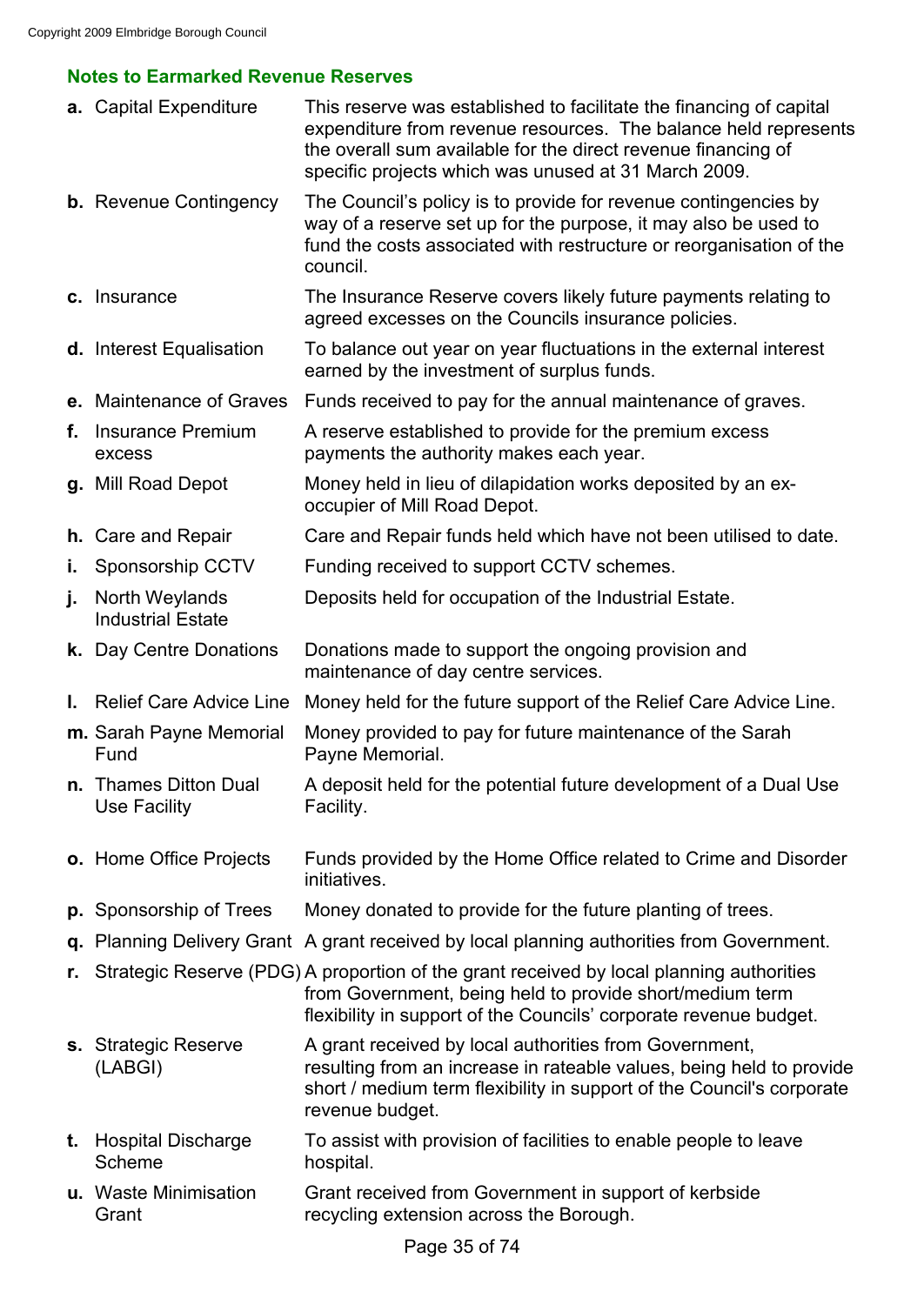| v. Revenue Risk Reserve                       | A reserve established to manage the revenue budget risks<br>facing the authority.                                                                                                                            |
|-----------------------------------------------|--------------------------------------------------------------------------------------------------------------------------------------------------------------------------------------------------------------|
| w. Repairs and<br>Maintenance                 | A reserve established to deal with emergency repairs and<br>maintenance and dilapidation costs to council owned property.                                                                                    |
| x. Smoke Free                                 | Grant money received for the promotion and education relating to<br>"Smoke Free" legislation.                                                                                                                |
| y. Performance Reward<br>(LPSA) Revenue Grant | The council received a revenue reward grant as a result of its<br>participation in the Local Strategic Partnership. The reserve has<br>been established to fund future one off revenue and capital projects. |
| z. Elmbridge Civic<br><b>Improvement Fund</b> | Elmbridge Civic Improvement Fund (ECIF), money set aside to<br>fund the improvement, enhancement and regeneration of the<br>borough.                                                                         |
|                                               |                                                                                                                                                                                                              |

## **Pensions Reserve**

The cost of providing pensions for employees is funded in accordance with the statutory requirements governing the particular pension schemes or funds in which the authority participates. However, accounting for employees' pensions will be in accordance with generally accepted accounting practice subject to the interpretations set out in the SORP. Where the payments made for the year in accordance with scheme requirements do not match the change in the authority's recognised asset or liability for the same period, the recognised cost of pensions will not match the amount required to be raised in taxation. This is represented by an appropriation to or from the Pensions Reserve, which equals the net change in pensions liability recognised in the Consolidated Revenue Account. The actuarial gains identified as movements on the Pensions Reserve in 2008/09 can be analysed into the following categories: measured as absolute amounts and as a percentage of assets at 31 March 2008:

|                                                                                              | £'000     | $\overline{\%}$ |
|----------------------------------------------------------------------------------------------|-----------|-----------------|
| Differences between the expected and actual return on assets                                 | (20, 057) | (30.7)          |
| Differences between actuarial assumptions about liabilities and actual<br>experience         | 6,163     | 9.4             |
| Changes in the demographic and financial assumptions used to estimate<br><b>Iliabilities</b> |           |                 |
| Actuarial gain / (loss) relating to pensions - 2008/09                                       | (13,894)  |                 |
| Actuarial gain / (loss) relating to pensions - 2007/08                                       | 5,467     |                 |
| Actuarial gain / (loss) relating to pensions - 2006/07                                       | 4,895     |                 |
| Actuarial gain / (loss) relating to pensions - 2005/06                                       | 91        |                 |
| Actuarial gain / (loss) relating to pensions - 2004/05                                       | (11,372)  |                 |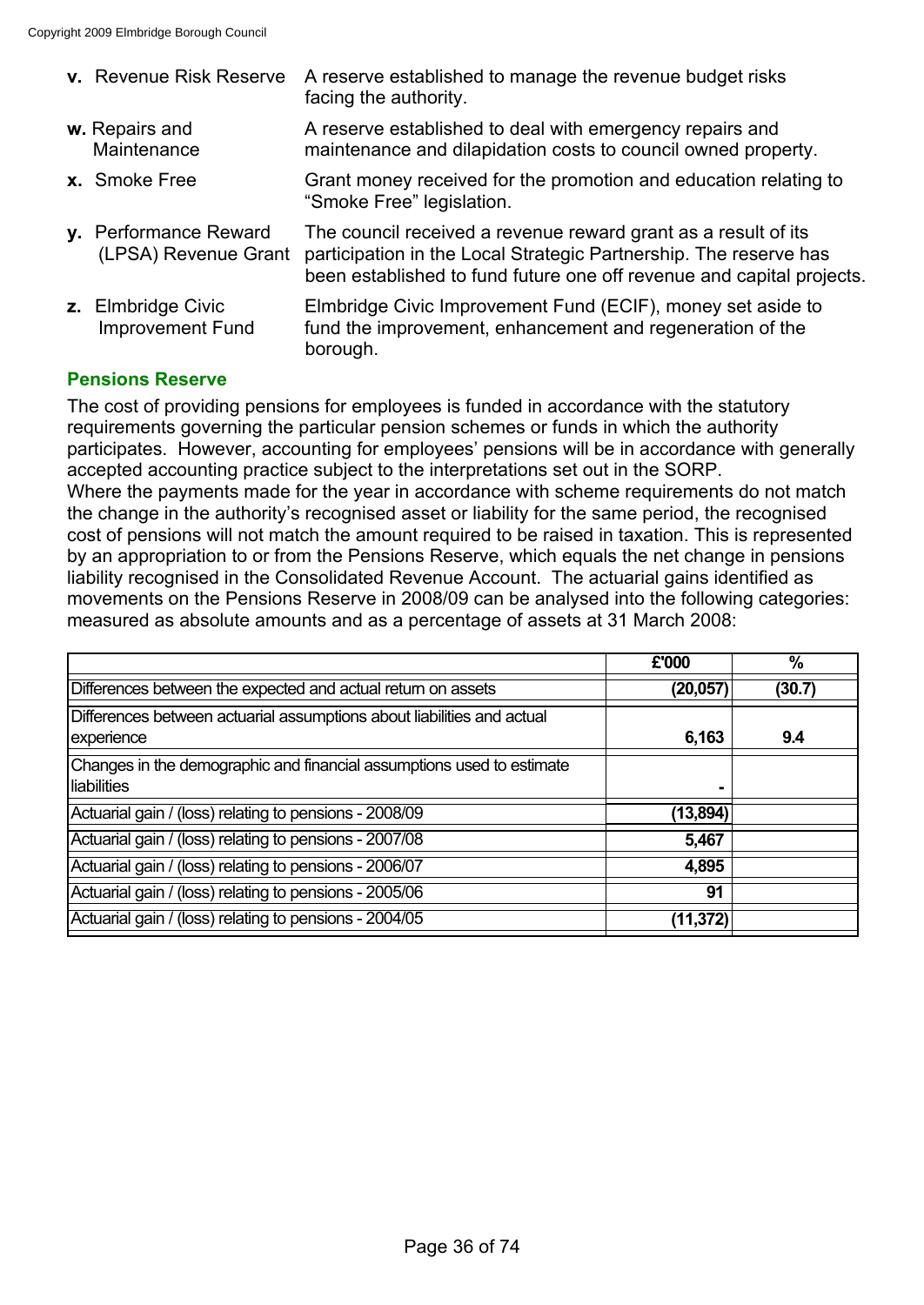# **22. Notes to the Cash Flow Statement**

**Reconciliation of the Net Surplus / Deficit on Revenue Accounts and Revenue Activities on the Cash Flow Statement.**

| 2007/08  |                                                                                                                              | 2008/09   |          |
|----------|------------------------------------------------------------------------------------------------------------------------------|-----------|----------|
| £'000    |                                                                                                                              | £'000     | £'000    |
|          | <b>Surplus on Fund Balances</b>                                                                                              |           |          |
| 1,467    | Surplus / (Deficit) on Income and Expenditure Account                                                                        | (13, 168) |          |
| (1, 354) | Net Additional Amount required by Statute and non statutory<br>proper practice (See note 5 to the Core Financial Statements) | 13,144    |          |
|          | (420) Collection Fund                                                                                                        | (54)      |          |
| (307)    |                                                                                                                              |           | (78)     |
|          | <b>Movement in Current Assets</b>                                                                                            |           |          |
|          | Decrease / (Increase) in Stocks and Works in Progress                                                                        | (7)       |          |
|          | (2,296) Decrease / (Increase) in Debtors                                                                                     | (1,798)   |          |
| 6        | Decrease / (Increase) in Payments in Advance                                                                                 | (2)       |          |
| (2, 290) |                                                                                                                              |           | (1,807)  |
|          | <b>Movement in Current Liabilities</b>                                                                                       |           |          |
| 1,738    | Increase / (Decrease) in Creditors                                                                                           | (749)     |          |
| 650      | Increase / (Decrease) in Receipts in Advance                                                                                 | (93)      |          |
| 2,388    |                                                                                                                              |           | (842)    |
|          | <b>Movement in Long Term Liabilities</b>                                                                                     |           |          |
| 50       | Provision                                                                                                                    | (100)     |          |
| 50       |                                                                                                                              |           | (100)    |
| 2,394    | Transfers to / (from) Other Reserves                                                                                         | 1,150     |          |
|          | 243   Interest Paid on Borrowing                                                                                             | 239       |          |
|          | (1,905) Interest on Balances                                                                                                 | (3,002)   |          |
|          |                                                                                                                              |           | (1,613)  |
| 573      | <b>Net Cash Outflow from Revenue Activities</b>                                                                              |           | (4, 440) |
|          |                                                                                                                              |           |          |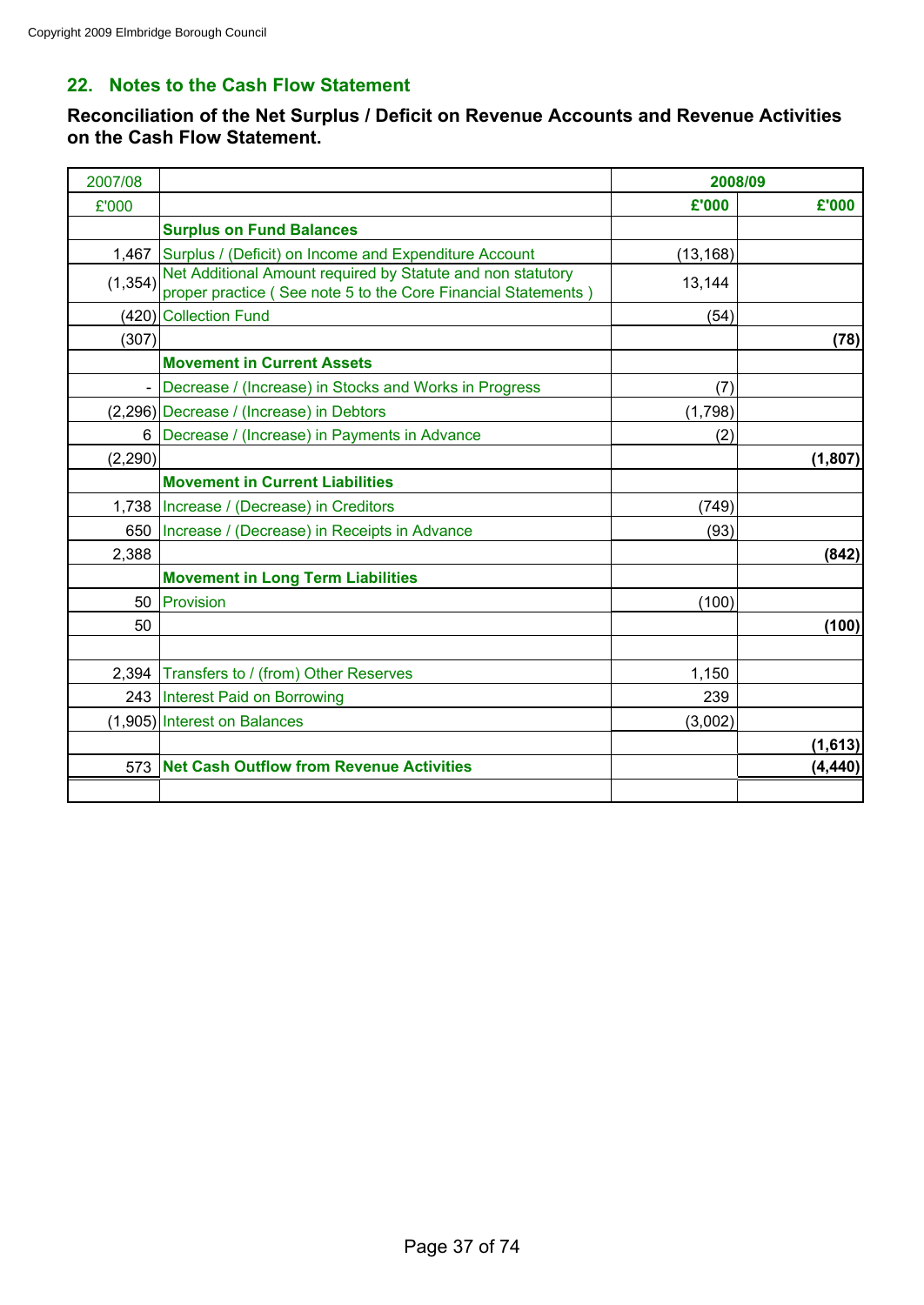## **Reconciliation of Movement in Cash to Movement in Net Debt**

|                                  | 2007/08 | 2008/09 | Movement |
|----------------------------------|---------|---------|----------|
|                                  | £'000   | £'000   | E'000    |
|                                  |         |         |          |
| Cash in Hand                     | 4       | 4       |          |
| Cash at Bank / (Overdraft)       | 1,053   | 1,330   | 277      |
|                                  | 1,057   | 1,334   | 277      |
|                                  |         |         |          |
| Debt Due After 1 year            | (5,500) | (5,500) |          |
| Debt Due Within 1 year           |         |         |          |
|                                  | (5,500) | (5,500) |          |
|                                  |         |         |          |
| <b>Current Asset Investments</b> | 24,900  | 18,400  | (6,500)  |
| Long Term Investments            | 13,000  | 17,000  | 4,000    |
|                                  | 37,900  | 35,400  | (2,500)  |
|                                  |         |         |          |
| Net Funds / (Debt)               | 33,457  | 31,234  | (2, 223) |
|                                  |         |         |          |

## **Reconciliation of Financing and Management of Liquid Resources to Opening and Closing Balance Sheet**

|                                  | 31/03/2008 | 31/03/2009 | <b>Movement</b> |
|----------------------------------|------------|------------|-----------------|
|                                  | £'000      | £'000      | £'000           |
|                                  |            |            |                 |
| <b>Current Asset Investments</b> | 24,900     | 18,400     | (6,500)         |
| Long Term Investments            | 13,000     | 17,000     | 4,000           |
|                                  | 37,900     | 35,400     | (2,500)         |
| Change in Accruals               |            |            | 217             |
| <b>Net Cash Flow</b>             |            |            | (2, 283)        |
|                                  |            |            |                 |

## **Liquid Resources**

The Council defines liquid resources as all current asset investments held as readily disposable stores of value, i.e. investments which are disposable without curtailing or disrupting the authority's activities and are either readily convertible into ascertainable amounts of cash at, or close to, its carrying amount, or are assets traded in an active market.

## **Analysis Of Government Grants**

| 2007/08 |                                                | 2008/09 |
|---------|------------------------------------------------|---------|
| £'000   |                                                | £'000   |
|         | 31,492 Housing and Council Tax Benefit Subsidy | 31,586  |
| 892     | Formula Grant                                  | 775     |
| 388     | Specific Capital Grants                        | 755     |
| 5.317   | Contribution from NDR Pool                     | 5,570   |
| 275     | LABGI                                          | 922     |
| 350     | <b>Other Government Revenue Grants</b>         | 529     |
| 38,714  | Total                                          | 40,137  |
|         |                                                |         |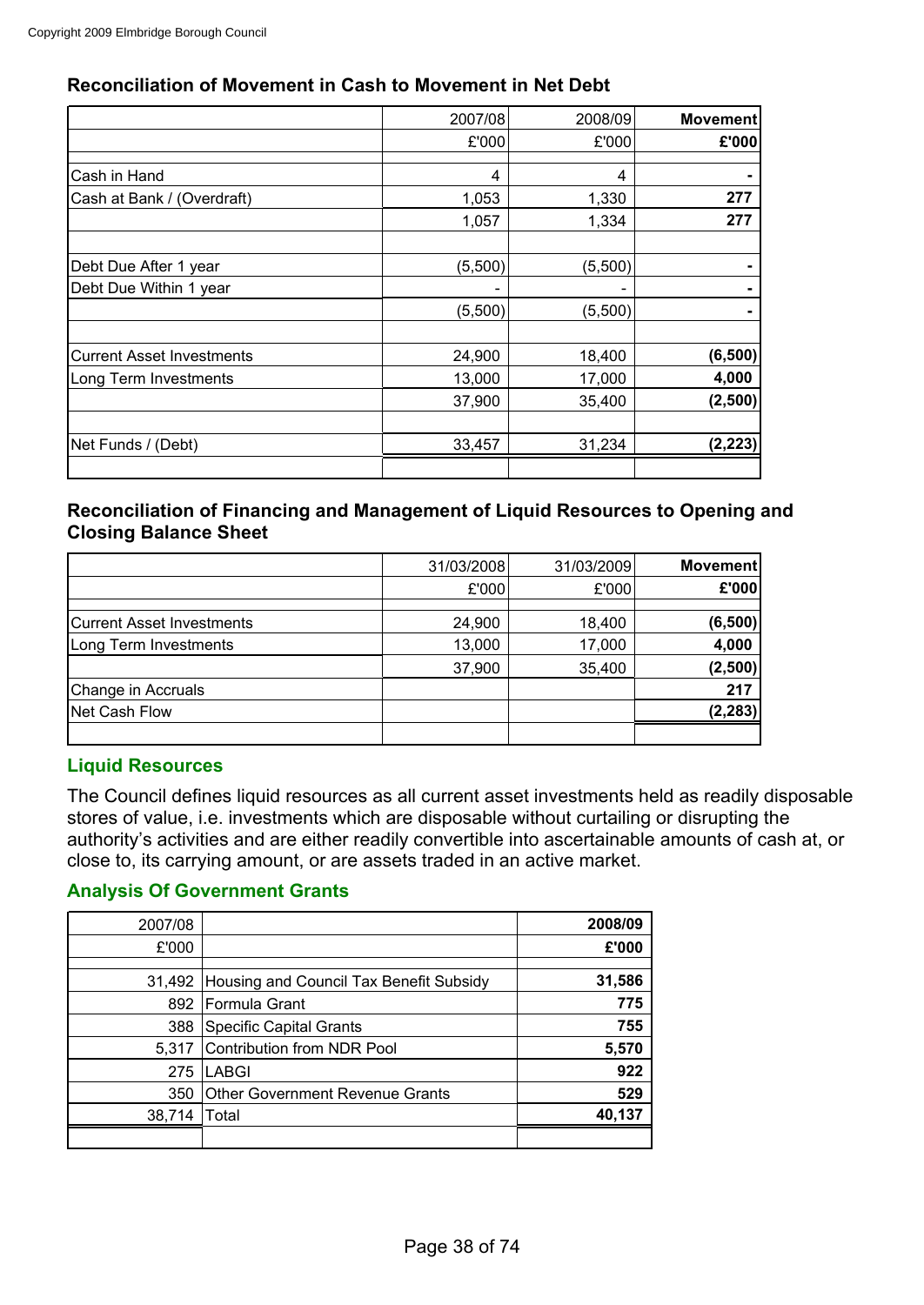# **23. Section 137 Local Government Act 1972**

Section 137 of the Local Government Act 1972, as amended, empowers local authorities to make contributions to certain charitable funds, not for profit bodies providing a public service in the United Kingdom and mayoral appeals. Actual expenditure incurred in the year amounted to £95,123 (£71,638 in 2007/08). This was used to make grants to voluntary bodies and old peoples' welfare committees.

## **24. Publicity**

The Council is required to maintain a Publicity Account in accordance with Section 1 of the Local Government Act 1986. The Council's spending on publicity was as follows:

| 2007/08 |                          | 2008/09 |
|---------|--------------------------|---------|
| £'000   |                          | £'000   |
|         |                          |         |
| 59      | <b>Staff Recruitment</b> | 56      |
| 71      | Recycling of Refuse      | 53      |
| 79      | Other                    | 73      |
| 209     |                          | 182     |
|         |                          |         |

Expenditure incurred in accordance with statutory obligations on the advertisement of planning applications and car parking orders, being exempt from the requirements of the Act, are not included in the above figures.

## **25. Agency and Contracted Services**

The Council carries out certain works for which it is reimbursed. The principal area of work in this respect is the management of on-street car parking for Surrey County Council. The Strategic Director - Services manages the service, including the collection and enforcement of parking charges. Total expenditure in 2008/09 was £527,748 (2007/08 - £631,822).

## **26. Members' Allowances**

Each Member of the Council receives a fixed (basic) allowance; in addition a special responsibility allowance is paid to the Leader of the Council, Members of the Cabinet, the Chairmen and Vice Chairmen of committees and to the leaders of political groups. Payments made to all Members of the Council in 2008/09 amounted to £398,002 (2007/08 - £338,386). These allowances were agreed by the Council after consideration of the recommendations of an Independent Remuneration Panel appointed to consider Members' allowances.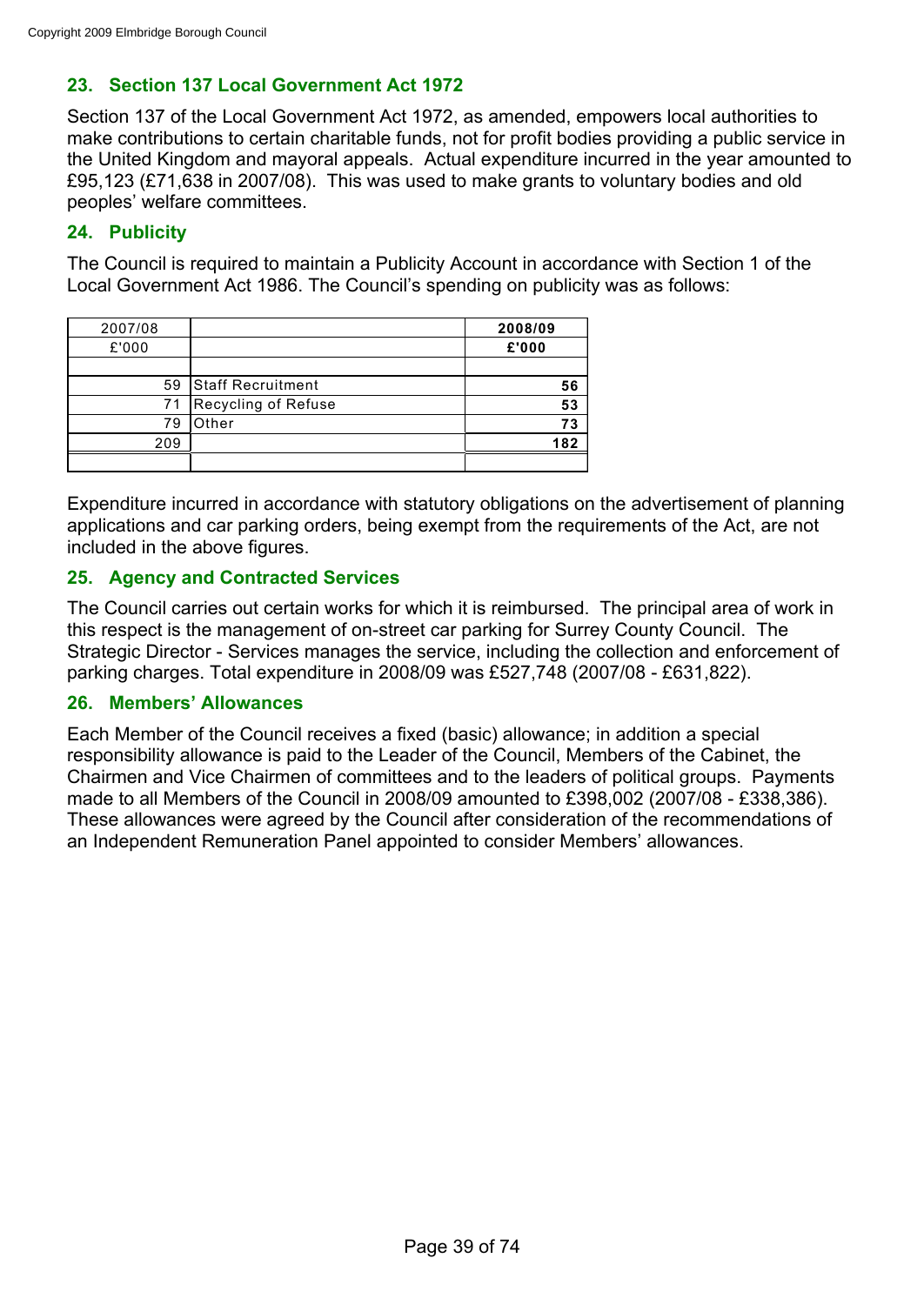# **27. Officers' Emoluments**

The Accounts and Audit Regulations 1996 introduced a specific requirement for the disclosure of officers' emoluments. This information must be in a form which shows the number of employees whose total remuneration for the year fell in each band of a scale in multiples of £10,000, starting at £50,000. This sum includes benefits in respect of such items as car provision, attendance allowances and electoral fees, details of which are as follows:

| Number of |                          | <b>Number of</b> |
|-----------|--------------------------|------------------|
| Employees | <b>Remuneration Band</b> | <b>Employees</b> |
| 2007/08   |                          | 2008/09          |
| 6         | £50,000 - £59,999        | 6                |
| 9         | £60,000 - £69,999        | 5                |
| 2         | £70,000 - £79,999        | 5                |
|           | £80,000 - £89,999        |                  |
|           | £90,000 - £99,999        |                  |
|           | £100,000 - £109,999      |                  |
|           | £110,000 - £119,999      |                  |
|           | £120,000 - £129,999      |                  |
|           | £130,000 - £139,999      |                  |
|           | £140,000 - £149,999      |                  |
|           |                          |                  |

## **28. Related Party Transactions**

The Code of Practice for Local Authority Accounting requires the disclosure of any material transactions with related parties which are not disclosed elsewhere. Examples of related parties to an authority such as Elmbridge Borough Council would include central government, other local authorities and precepting bodies, joint ventures and joint venture partners, together with the authority's Members and chief officers.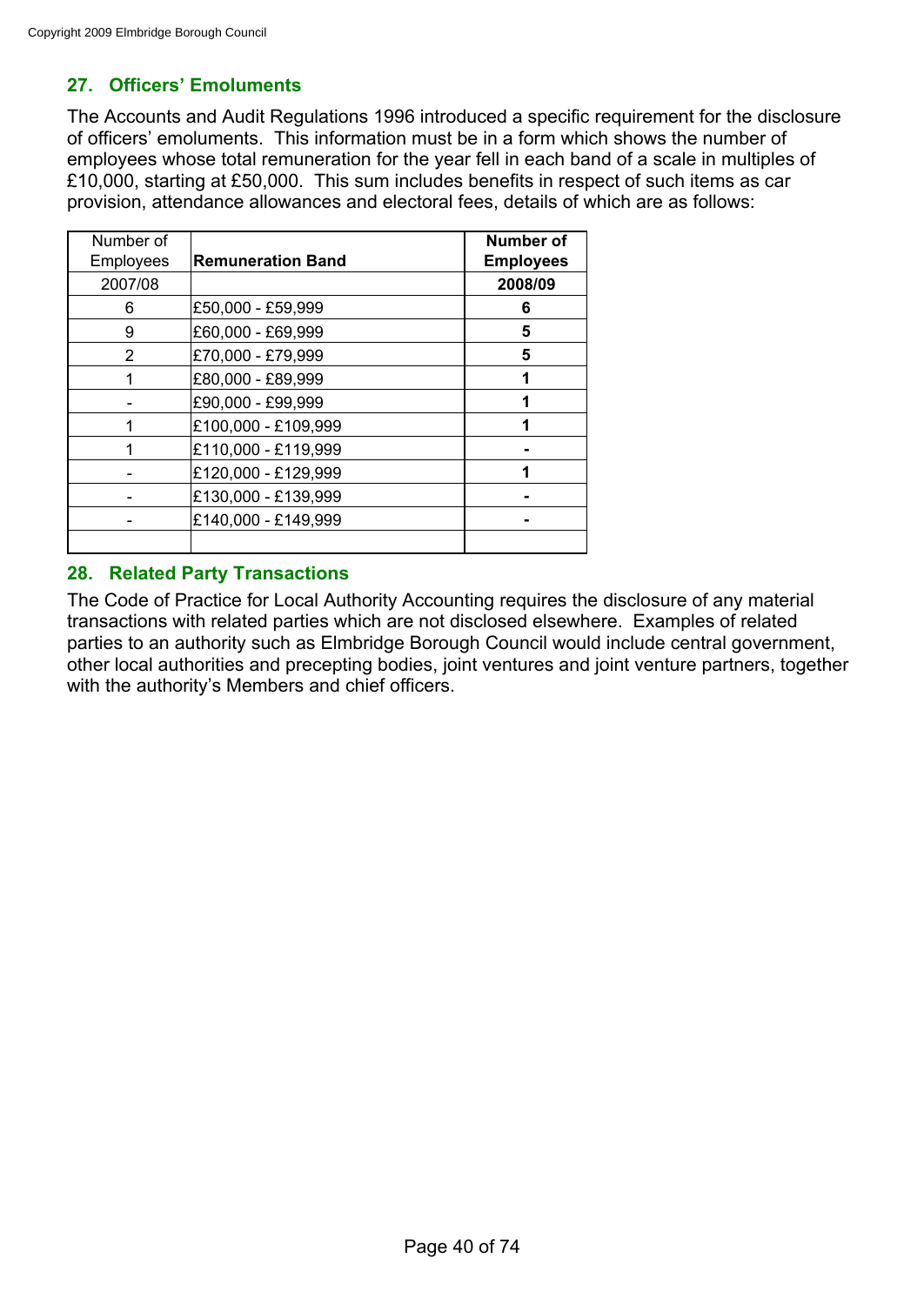Several Members are connected with local organisations, with whom the Council has dealings. Material transactions, considered to be either material to the Council or of materiality to the third party concerned, are on the following page:

| 2007/08        |                                         | 2008/09    |
|----------------|-----------------------------------------|------------|
| £              |                                         | £          |
| 10,814,361     | Paragon Community Housing Group         | 10,629,608 |
| 345,450        | A2 Housing                              | 577,690    |
|                | 543,192 Castle Wildish                  | 452,911    |
|                | 110,311 Walton, Weybridge & Hersham CAB | 115,525    |
| 74,560         | <b>Esher &amp; District CAB</b>         | 77,357     |
| 24,923         | <b>Claygate Recreation Ground Trust</b> | 33,230     |
| 29,401         | Springboard Cobham                      | 28,627     |
| 12,431         | South East Employers                    | 26,650     |
|                | 22,076 Voluntary Action Elmbridge       | 22,830     |
|                | 20,000 Riverhouse Barn                  | 20,952     |
|                | 20,500 Elmbridge Rentstart              | 20,500     |
| 19,608         | <b>Local Government Association</b>     | 20,469     |
|                | <b>Hersham Youth Trust</b>              | 12,500     |
| 12,820         | Vera Fletcher Hall Association          | 12,038     |
|                | <b>Brooklands Museum Trust Ltd</b>      | 11,975     |
|                | 10,581 Relate - West Surrey             | 10,185     |
| 1,568          | <b>Oxshott Heath Conservators</b>       | 6,750      |
|                | 5,000 Elmbridge Business Partnership    | 5,000      |
| 3,000          | Elmbridge Twinning Guild                | 3,000      |
| 1,500          | Home Start Elmbridge                    | 2,500      |
| 2,100          | <b>Mediation North Surrey</b>           | 2,100      |
| 200            | Claygate Village Youth Club Association | 1,210      |
| 800            | Long Ditton Youth Project               | 500        |
| 950            | Hersham in Bloom                        |            |
|                | (738) Old Manhattans Cricket Club       | (750)      |
| (14,441) CHEER |                                         | (2,860)    |
|                |                                         |            |

Under the Council's corporate governance arrangements, Members are required to declare any interests, personal or prejudicial (or both) on agenda items before meetings of the Council including the Cabinet, committees and sub-committees commence, and any such declarations appear in the minutes.

Grants from Government departments are disclosed in a note to the Core Financial Statements.

The Council maintains a register of Members' and officers' interests which is updated annually.

The appropriate analysis has been undertaken with regard to related party transactions for the year ended 31 March 2009, and the conclusion reached that there were no other material transactions with related parties in that year which are not disclosed elsewhere in this Statement of Accounts.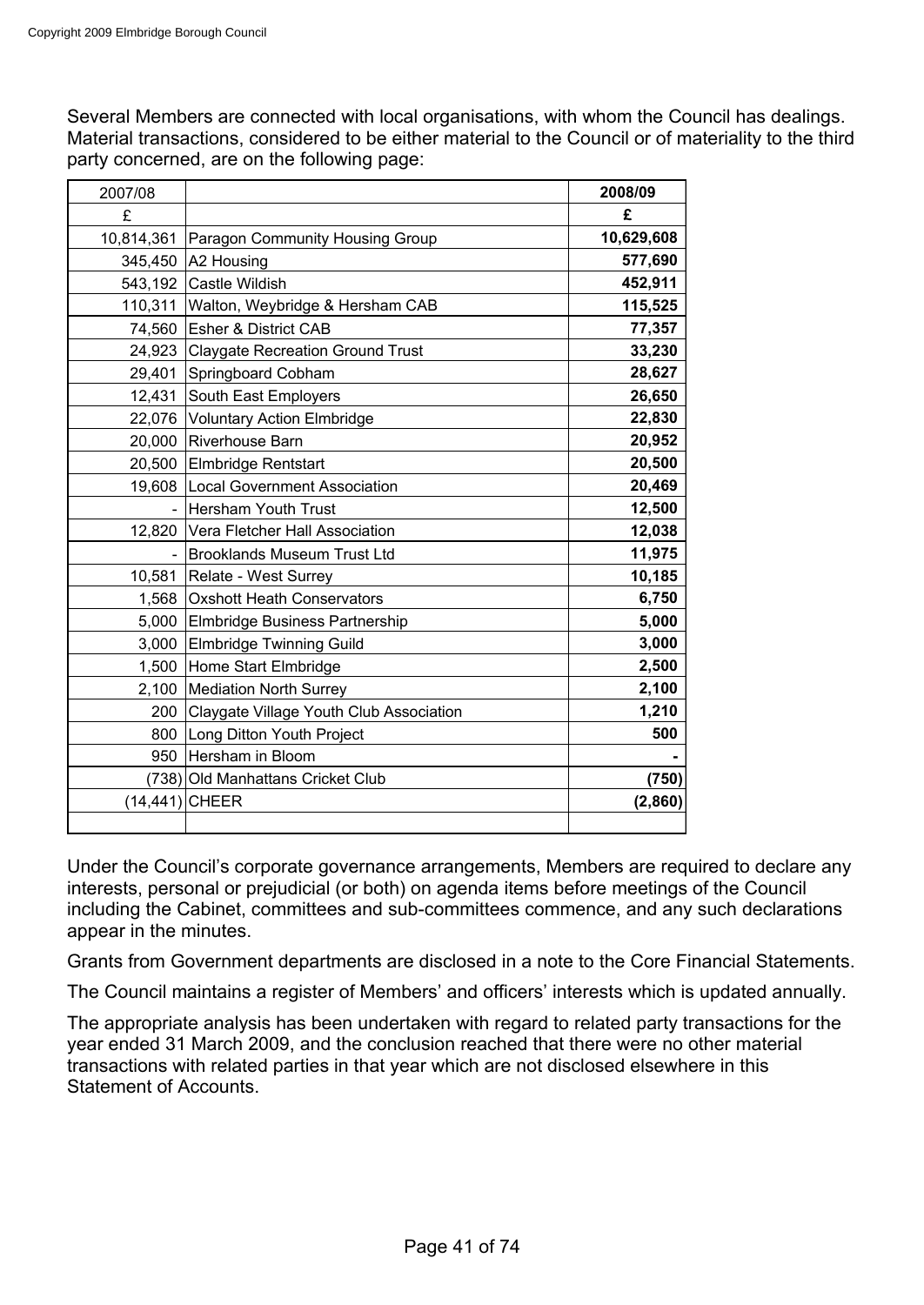# **29. Building Control – Fee Earning Account**

The Building (Local Authority Charges) Regulations 1998 instructed local authorities to ensure that charges in relation to the building control function are set at a level that ensures that costs are fully recovered. However, certain activities performed by the Council's Building Control Section cannot be charged for, such as providing general advice and liaising with other statutory authorities. The statement below shows the total cost of operating the building control function, split between chargeable and non-chargeable activities:

| <b>Building Regulations Charging Account</b> | <b>Chargeable</b> | Non-            | <b>Total Building</b> |
|----------------------------------------------|-------------------|-----------------|-----------------------|
| 2008/09                                      | <b>Activities</b> | Chargeable      | <b>Control</b>        |
|                                              | £'000             | £'000           | £'000                 |
| <b>Expenditure</b>                           |                   |                 |                       |
| <b>Employee Expenses</b>                     | 346               | 104             | 450                   |
| Premises                                     | 38                | 14              | 52                    |
| Transport                                    | 21                | 6               | 27                    |
| Supplies and Services                        | 18                | $\overline{32}$ | 50                    |
| Directorate Support                          | 101               | 19              | 120                   |
| <b>Central Support Services</b>              | 116               | 53              | 169                   |
| Capital Financing                            |                   |                 |                       |
| <b>Total Expenditure</b>                     | 640               | 228             | 868                   |
| <b>Income</b>                                |                   |                 |                       |
| <b>Building Regulation Charges</b>           | (776)             | -               | (776)                 |
| Miscellaneous Income                         |                   | (10)            | (10)                  |
| <b>Total Income</b>                          | (776)             | (10)            | (786)                 |
| (Surplus) / Deficit in Year                  | (136)             | 218             | 82                    |
| Comparatives for 2007/08                     |                   |                 |                       |
| Expenditure                                  | 670               | 208             | 878                   |
| Income                                       | (879)             | (24)            | (903)                 |
| (Surplus) / Deficit in Year                  | (209)             | 184             | (25)                  |

## **30. Leases and Rentals**

The Council uses photocopiers and minor kitchen equipment and provides public conveniences under the terms of various operating leases. The amounts paid under the terms of these arrangements in 2008/09 were £122,308. The leasing arrangements for the public conveniences (£118,440) are in the sixth year of its lease. The minor kitchen equipment (£3,119) is in its second year of lease. The photocopies (£749) are in the final year of their leases.

The Council has no material outstanding finance leasing arrangements. The Council leases a number of buildings and land to companies and other public sector organisations. The rents received for those properties are shown below:

| 2007/08 |                                  | 2008/09 |
|---------|----------------------------------|---------|
| £'000   |                                  | £'000   |
|         | 100 Walton Town Centre           | 161     |
|         | 408   Industrial Estates         | 544     |
|         | 42   Elmgrove (Walton on Thames) | 42      |
| 31      | Recreational Land                | 32      |
|         | 54 Other                         | 45      |
| 635     | Total                            | 824     |

The net book value of these properties is £13.9 million (accumulated depreciation £2 million). The outstanding leases on these properties range from 1 to 101 years.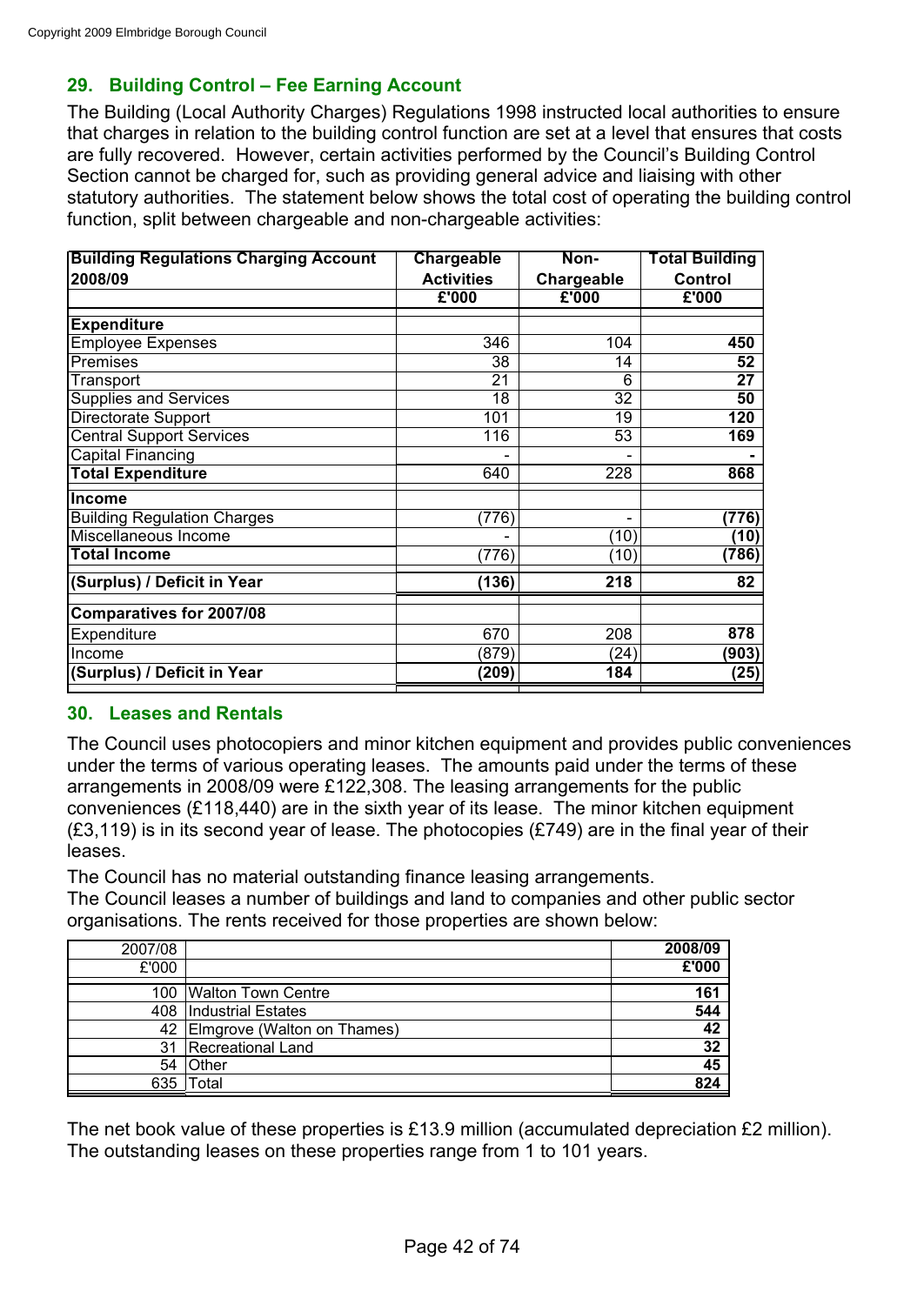In addition the council leases a number of sites from companies and other public sector organisations :

| 2007/08 |                                     | 2008/09 |
|---------|-------------------------------------|---------|
| £'000   |                                     | E'000   |
|         | 54 North Weylands Industrial Estate | 54      |
|         | 20 Other                            | 32      |
| 74      | Total                               | 86      |
|         |                                     |         |

# **31. Audit Costs**

In 2008/09 Elmbridge Borough Council incurred the following fees relating to external audit and inspection.

| 2007/08 |                                         | 2008/09 |
|---------|-----------------------------------------|---------|
| £       | Audit/Inspection Area                   | £       |
|         |                                         |         |
| 25,698  | Planning, review and reporting          | 26,842  |
|         | 36,906 Audit opinion                    | 41,487  |
|         | Local risk based work                   |         |
| 62,604  | <b>Total Audit</b>                      | 68,329  |
|         | Use of Resources                        |         |
| 9,042   | Best value/data quality                 | 8,134   |
| 19,571  | Mandated work to support Council CPA    | 19,921  |
|         | Local risk based work                   | 1,805   |
|         | 28,613 Total Use of Resources           | 29,860  |
| 91,217  | <b>Total Audit and Use of Resources</b> | 98,189  |
|         | Inspection                              |         |
| 6,490   | Annual inspection work - Council        | 6,569   |
| 6,490   | <b>Total Inspection</b>                 | 6,569   |
| 97,707  | <b>Total Audit and Inspection Fee</b>   | 104,758 |
|         | <b>Voluntary Improvement Work</b>       |         |
| 97,707  | <b>TOTAL</b>                            | 104,758 |
|         |                                         |         |

### **32. Trust Funds**

The Council administers four Trust Funds, the values of which are as follows:

| 31/03/2008 |                                 | 31/03/2009 |
|------------|---------------------------------|------------|
| £          |                                 |            |
|            |                                 |            |
|            | 156,670   King Georges Hall     | 156,670    |
|            | 81,662 Mayor of Elmbridge Trust | 76,329     |
|            | 61,061 Miss Harrison Bequest    | 56,582     |
| 96         | Cyril Harvey Trust              | 96         |
| 299,489    |                                 | 289,677    |
|            |                                 |            |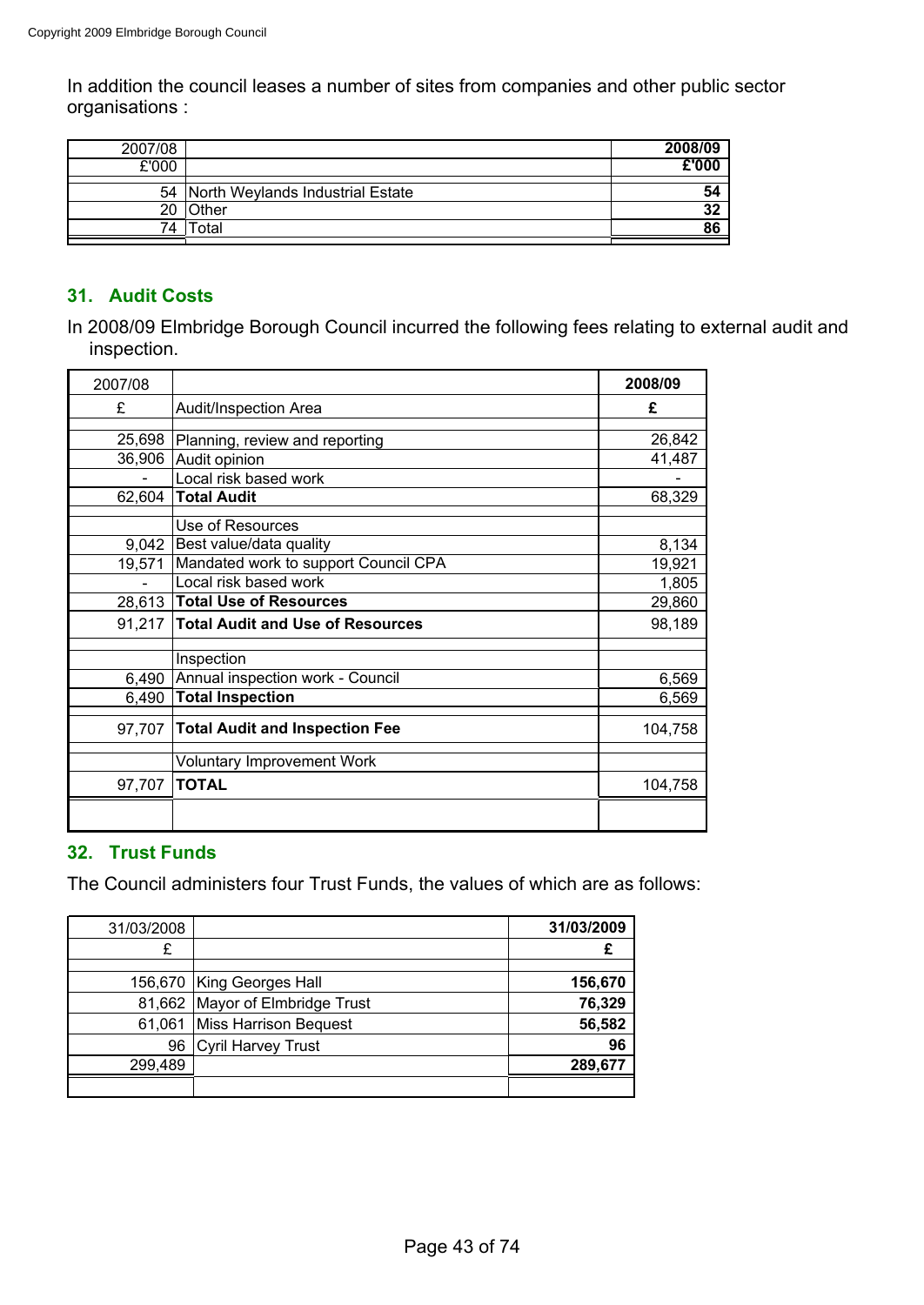Trust Funds do not represent assets of the Council, and are not included in the Balance Sheet. The purpose of each of these funds is set out below:

| <b>King Georges Hall</b>        | to provide and maintain a public hall for the use of the<br>inhabitants of Elmbridge.                                         |
|---------------------------------|-------------------------------------------------------------------------------------------------------------------------------|
| <b>Mayor of Elmbridge Trust</b> | to assist residents, especially young people, who are in need<br>and to provide for victims of natural or man-made disasters. |
| <b>Miss Harrison Bequest</b>    | for the benefit of old people and to make educational grants<br>for young people.                                             |
| <b>Cyril Harvey Trust</b>       | dormant, residual amount.                                                                                                     |

## **33. Contingent Liabilities**

There remains some uncertainty over the ability of Municipal Mutual Insurance to settle fully all outstanding claims. At this stage it is estimated that the maximum potential liability to the Council will not exceed £100,000.

As part of the large scale voluntary transfer agreement between the Council and the Elmbridge Housing Trust the Council provided an environmental warranty with an aggregate cap of £10 million for a period of 30 years. There was no local knowledge of serious problems in this regard, and after taking professional advice from the Council's specialist insurance consultant and considering the likely costs of a full survey and insurance cover, the Council decided not to effect insurance cover in respect of this risk. The warranty was subsequent to a full disclosure being made by the Council of all known environmental issues concerning the housing stock and related assets.

## **34. Section 106 Planning Receipts**

These receipts are monies paid to the Council by developers under Section 106 of the Town and Country Planning Act 1990, and arise from the grant of planning permission where works are required to be carried out or new facilities provided as a result of that permission. The sums are restricted to being spent only in accordance with the agreement concluded with the developer. An analysis of the Section 106 balances held at the 31 March 2009 is set out below:

|                              | 31/3/2008 | Expenditure              | Income                       | 31/3/2009 |
|------------------------------|-----------|--------------------------|------------------------------|-----------|
|                              | £'000     | £'000                    | £'000                        | £'000     |
| <b>Capital S106 Receipts</b> |           |                          |                              |           |
| Social Housing               | 821       | $\overline{\phantom{a}}$ | $\qquad \qquad \blacksquare$ | 821       |
| Leisure                      | 198       | 103                      | 206                          | 301       |
| Other                        | 20        | 1                        | 73                           | 92        |
|                              | 1,039     | 104                      | 279                          | 1,214     |
| <b>Revenue S106 Receipts</b> | 1,483     | 31                       | 46                           | 1,498     |
| <b>Total S106 Receipts</b>   | 2,522     | 135                      | 325                          | 2,712     |
|                              |           |                          |                              |           |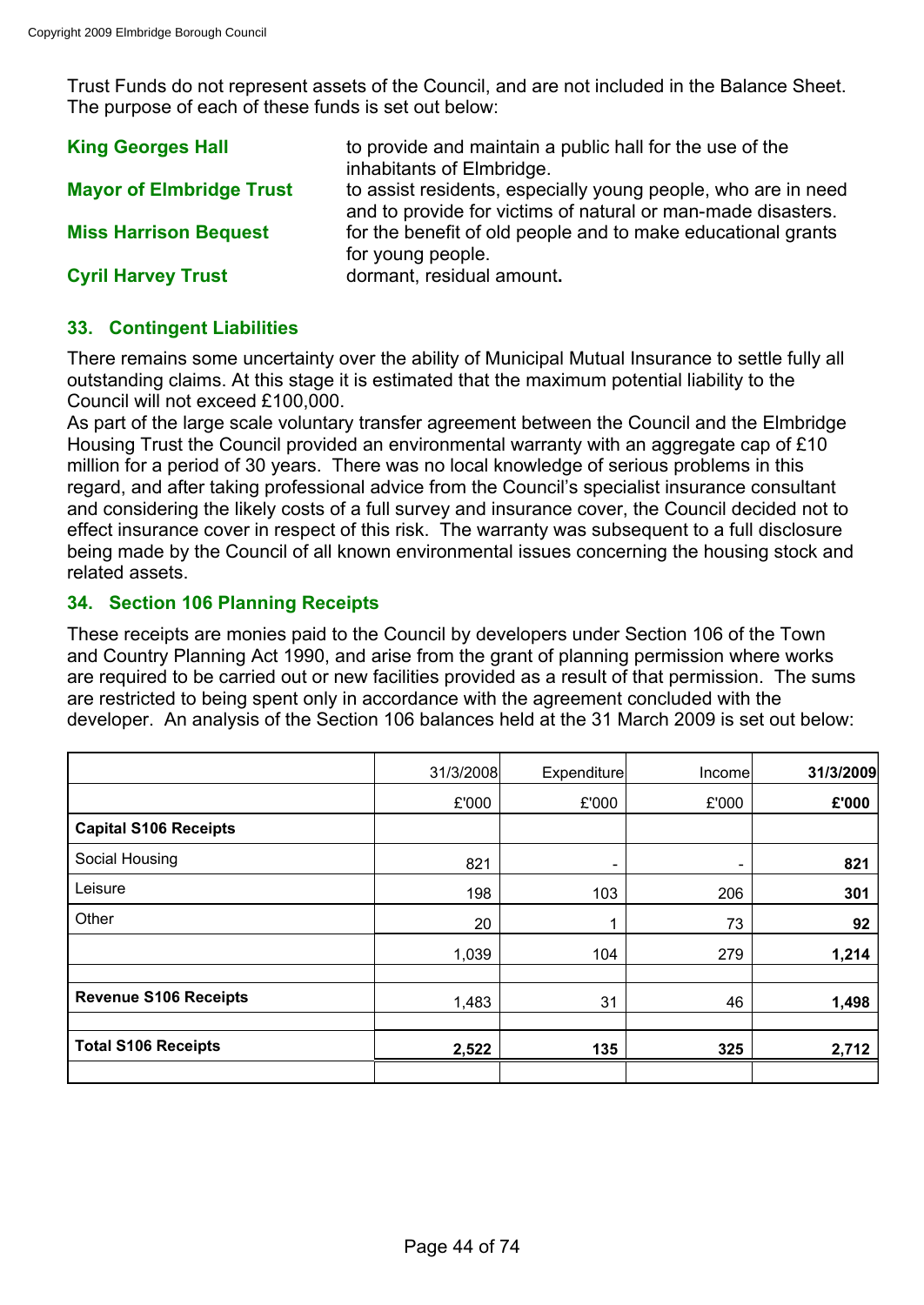# **35. Events after the Balance Sheet Date**

The 2008/09 statement of accounts were authorised for issue by Sarah Selvanathan, the Strategic Director – Resources, on 29 September 2009. All material events after the balance sheet date until this date have been considered for disclosure as events after the balance sheet date.

These financial statements replace the unaudited financial statements authorised at the meeting of the Audit and Standards Committee on the 24 June 2009

Shlvarath

**Sarah Selvanathan Strategic Director - Resources**

**Date 29 September 2009**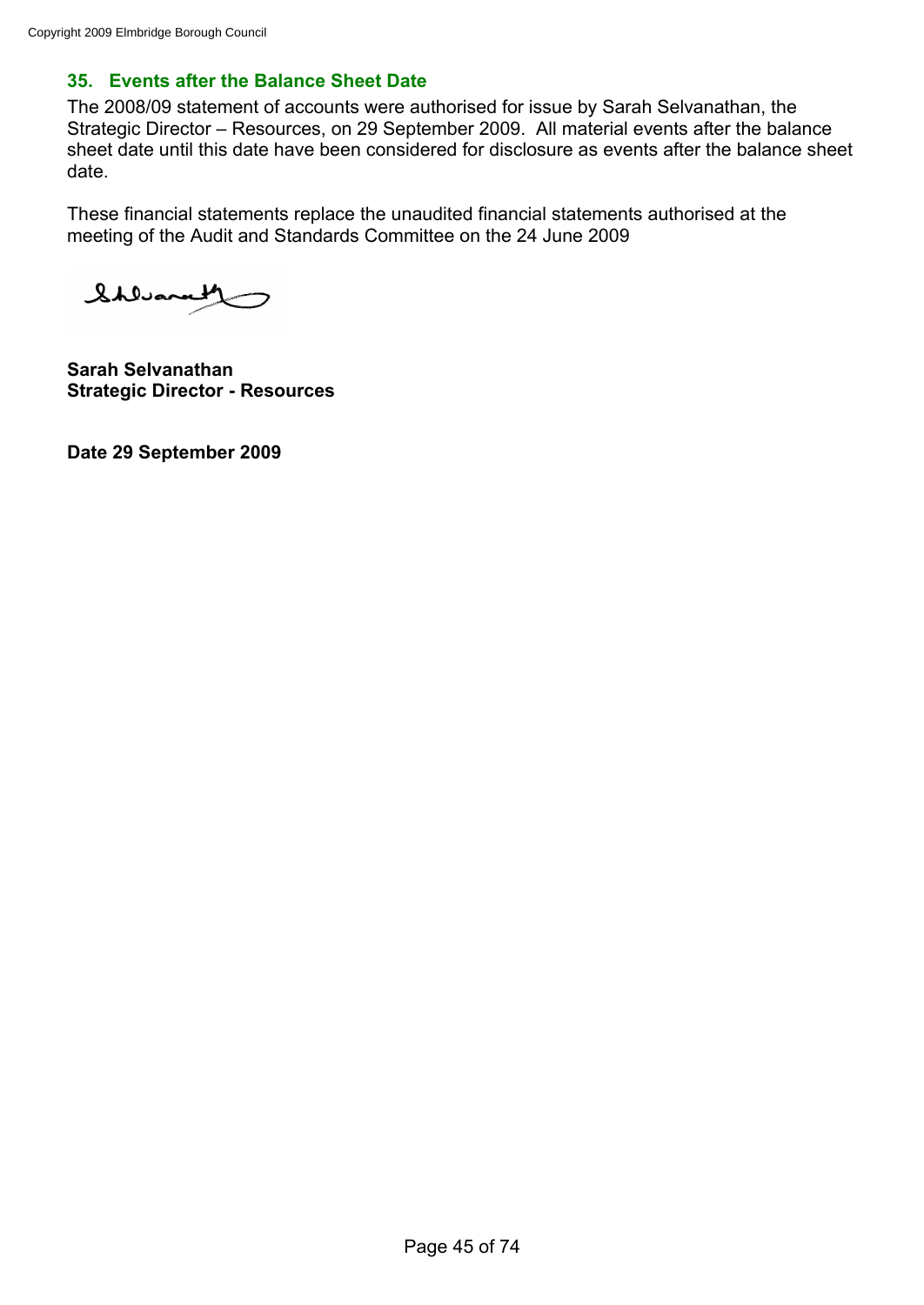| 2007/08 |                                                   |             | 2008/09 |
|---------|---------------------------------------------------|-------------|---------|
| £'000   |                                                   | <b>Note</b> | £'000   |
|         |                                                   |             |         |
|         | Income                                            |             |         |
|         |                                                   |             |         |
|         | 79,934 Council Tax                                | (1)         | 84,323  |
|         | 5,348 Council Tax Benefit                         | (1)         | 5,744   |
| 46,877  | Income from Non Domestic Ratepayers               | (2)         | 50,782  |
| 132,159 |                                                   |             | 140,849 |
|         | <b>Expenditure</b>                                |             |         |
|         |                                                   |             |         |
|         | 84,452 Precepts and Demands                       | (3)         | 89,165  |
|         | 46,683 Non Domestic Rate Payment to National Pool | (2)         | 50,585  |
| 194     | <b>Cost of Collection Allowance</b>               | (2)         | 197     |
|         | 1,124   Distribution of Surplus                   | (4)         | 723     |
|         | 106 Bad Debts Written Off                         |             | 139     |
| 20      | Increase / (Decrease) In Bad Debts Provision      | (5)         | 94      |
| 132,579 |                                                   |             | 140,903 |
|         |                                                   |             |         |
|         | 420 (Surplus) / Deficit for the Year              |             | 54      |
|         |                                                   |             |         |
|         | <b>Movement on Fund Balance</b>                   |             |         |
|         |                                                   |             |         |
|         | $(1,291)$ Balance at 1 April                      |             | (871)   |
|         | LESS:                                             |             |         |
| 420     | (Surplus) / Deficit for the Year                  |             | 54      |
|         | (871) Balance at 31 March                         |             | (817)   |
|         |                                                   |             |         |

# **Collection Fund Income and Expenditure Account**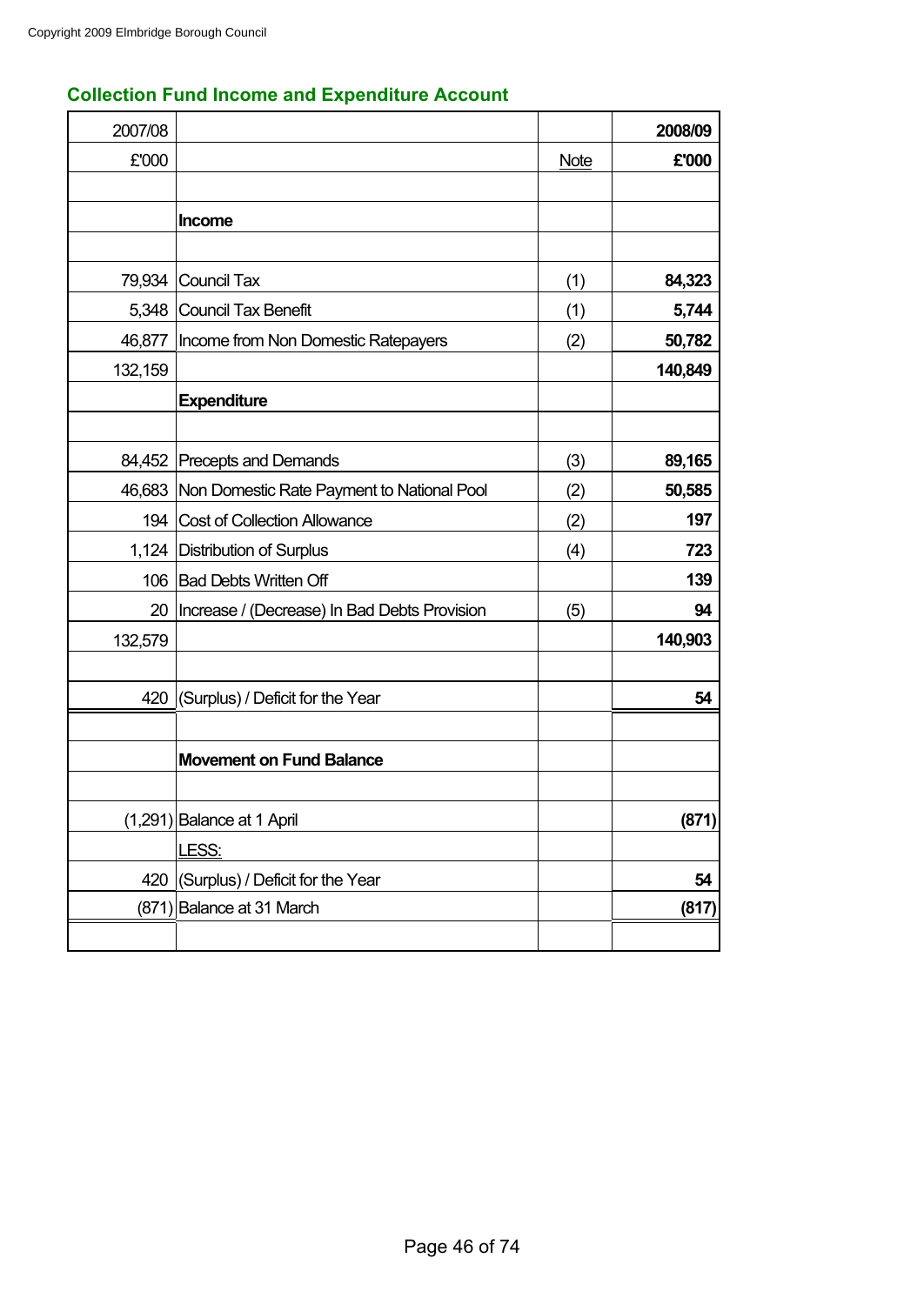# **Notes to the Collection Fund Income and Expenditure Account**

## **1. Council Tax**

For council tax purposes all domestic properties are placed in one of eight valuation bands at 1991 prices, the bands ranging from A to H. The Council set a 2008/09 council tax charge for Band D properties of £1,449.86 within the Claygate Parish Area and £1,435.85 for the area excluding Claygate. Persons on lower incomes are entitled to assistance with council tax costs under the Council Tax benefit system financed by Central Government. The amounts credited to the Collection Fund can be analysed as follows:

| 2007/08 |                            | 2008/09 |
|---------|----------------------------|---------|
| £'000   |                            | £'000   |
|         |                            |         |
|         | 79,934 Council Tax         | 84,323  |
|         | 5,348 Council Tax Benefits | 5,744   |
| 85,282  |                            | 90,067  |
|         |                            |         |

The council tax base for the year for the Elmbridge Borough Council area, i.e. the estimated number of chargeable dwellings in each band (adjusted for dwellings where discounts and reliefs apply), converted to an equivalent number of Band D dwellings, was as follows:

|              | Estimated No. of Taxable       |  |                               |                             |  |
|--------------|--------------------------------|--|-------------------------------|-----------------------------|--|
|              | Properties After Effect of     |  |                               | Band D                      |  |
| <b>Band</b>  | <b>Discounts &amp; Reliefs</b> |  | Ratio                         | <b>Equivalent Dwellings</b> |  |
|              |                                |  |                               |                             |  |
| Α            | 191                            |  | 6/9                           | 127                         |  |
| B            | 1,381                          |  | 7/9                           | 1,074                       |  |
| С            | 5,826                          |  | 8/9                           | 5,179                       |  |
| D            | 11,305                         |  | 1                             | 11,305                      |  |
| E            | 9,659                          |  | 11/9                          | 11,805                      |  |
| F            | 7,033                          |  | 13/9                          | 10,158                      |  |
| G            | 10,196                         |  | 15/9                          | 16,992                      |  |
| H            | 3,121                          |  | 18/9                          | 6,241                       |  |
| <b>TOTAL</b> | 48,712                         |  |                               | 62,881                      |  |
|              |                                |  |                               |                             |  |
|              |                                |  | Less: Adjustments (see below) | (815)                       |  |
|              |                                |  |                               |                             |  |
|              |                                |  | <b>Council Tax Base</b>       | 62,066                      |  |
|              |                                |  |                               |                             |  |

An adjustment is made to reflect the estimated rate of collection of council tax for the year.

## **2. Income from Non Domestic Rates**

It is the Council's responsibility to collect non-domestic rates for its area, based on local rateable values multiplied by a uniform rate prescribed by central Government. The total amount, less certain reliefs and other deductions, is paid into the National Non-Domestic Rate (NDR) Pool, which is managed by the Government. Local authorities are then paid their share of the pool based on a standard amount per head of population and reflected within the amount of Formula Grant paid by central Government within the annual Local Government Finance Settlement.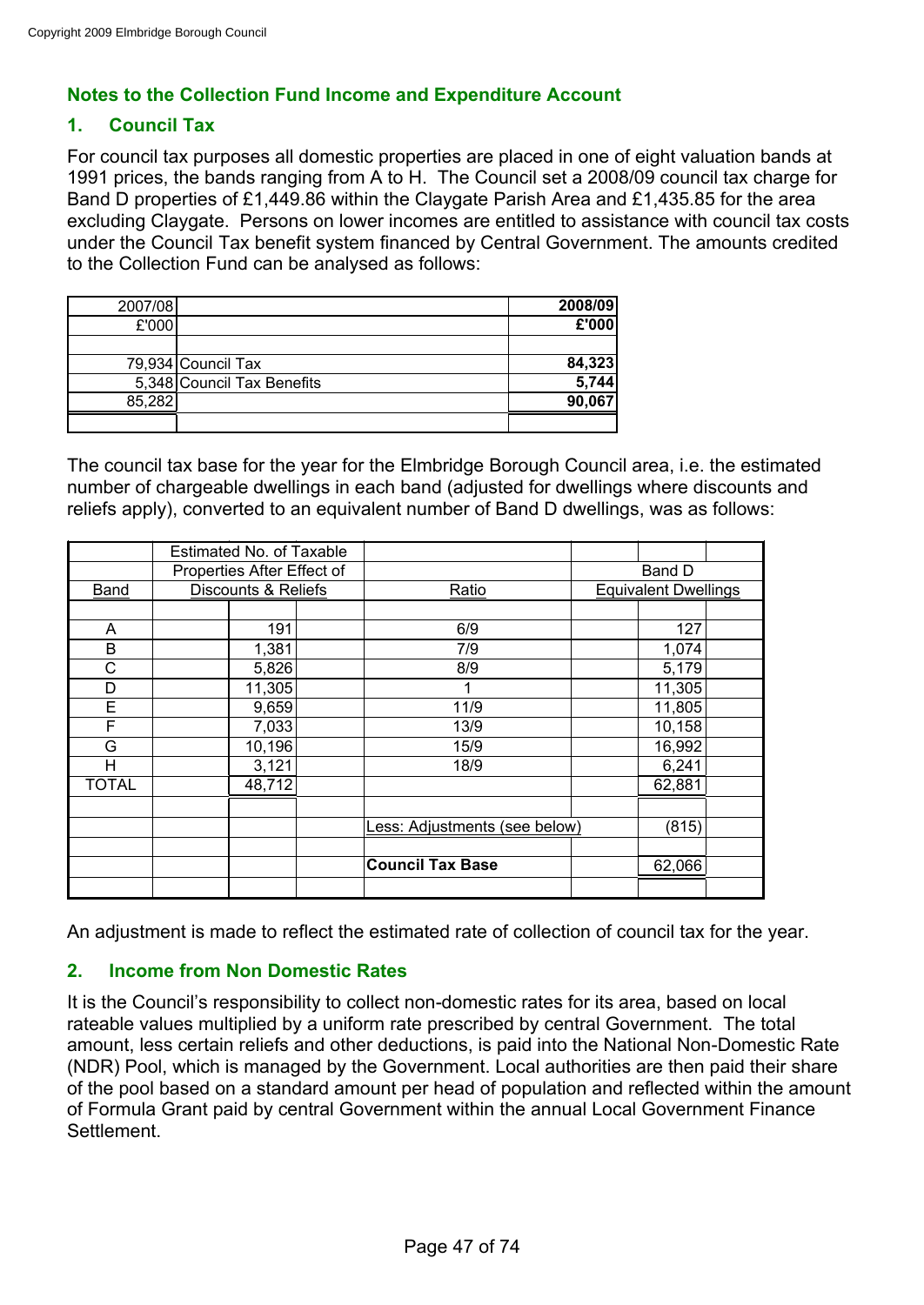Under these arrangements the amounts included in the accounts for the year are as follows :

| Average Non-Domestic Rateable Value (£123.468 million)        |        |
|---------------------------------------------------------------|--------|
| multiplied by the Uniform Business Rates (46.2p), (45.8p) for |        |
| small businesses                                              | 56,549 |
| Less: Debit adjustment made in year for empty properties and  |        |
| revaluations (including prior years)                          | 5,691  |
| Less: Reliefs and Write-Offs (net)                            | 76     |
|                                                               |        |
| <b>Net Sum Collectable</b>                                    | 50,782 |
| Less: Allowance for Collection                                | 197    |
| <b>Payment to National Pool</b>                               | 50,585 |
|                                                               |        |

The Non Domestic Rateable Value for the Elmbridge area at 31 March 2009 was £122.703 million.

# **3. Precepts and Demands**

| 2007/08 |                                  | 2008/09 |
|---------|----------------------------------|---------|
| £'000   |                                  | £'000   |
|         | 62,166 Surrey County Council     | 65,668  |
|         | 11,692 Elmbridge Borough Council | 11,786  |
|         | 10,546 Surrey Police Authority   | 11,663  |
|         | 48 Claygate Parish Council       | 48      |
| 84,452  |                                  | 89,165  |
|         |                                  |         |

# **4. Distribution of Council Tax Surplus**

| 2007/08 |                               | 2008/09 |
|---------|-------------------------------|---------|
| £'000   |                               | £'000   |
|         |                               |         |
|         | 823 Surrey County Council     | 532     |
|         | 162 Elmbridge Borough Council | 101     |
|         | 139 Surrey Police Authority   | 90      |
| 1,124   |                               | 723     |
|         |                               |         |

# **5. Council Tax Provision for Bad Debts**

| 2007/08 |                                              | 2008/09 |
|---------|----------------------------------------------|---------|
| £'000   |                                              | £'000   |
|         | 380 Opening Balance                          | 400     |
|         |                                              |         |
| 20      | Increase / (Decrease) In Bad Debts Provision | 94      |
|         |                                              |         |
|         | 400 Balance at Year End                      | 494     |
|         |                                              |         |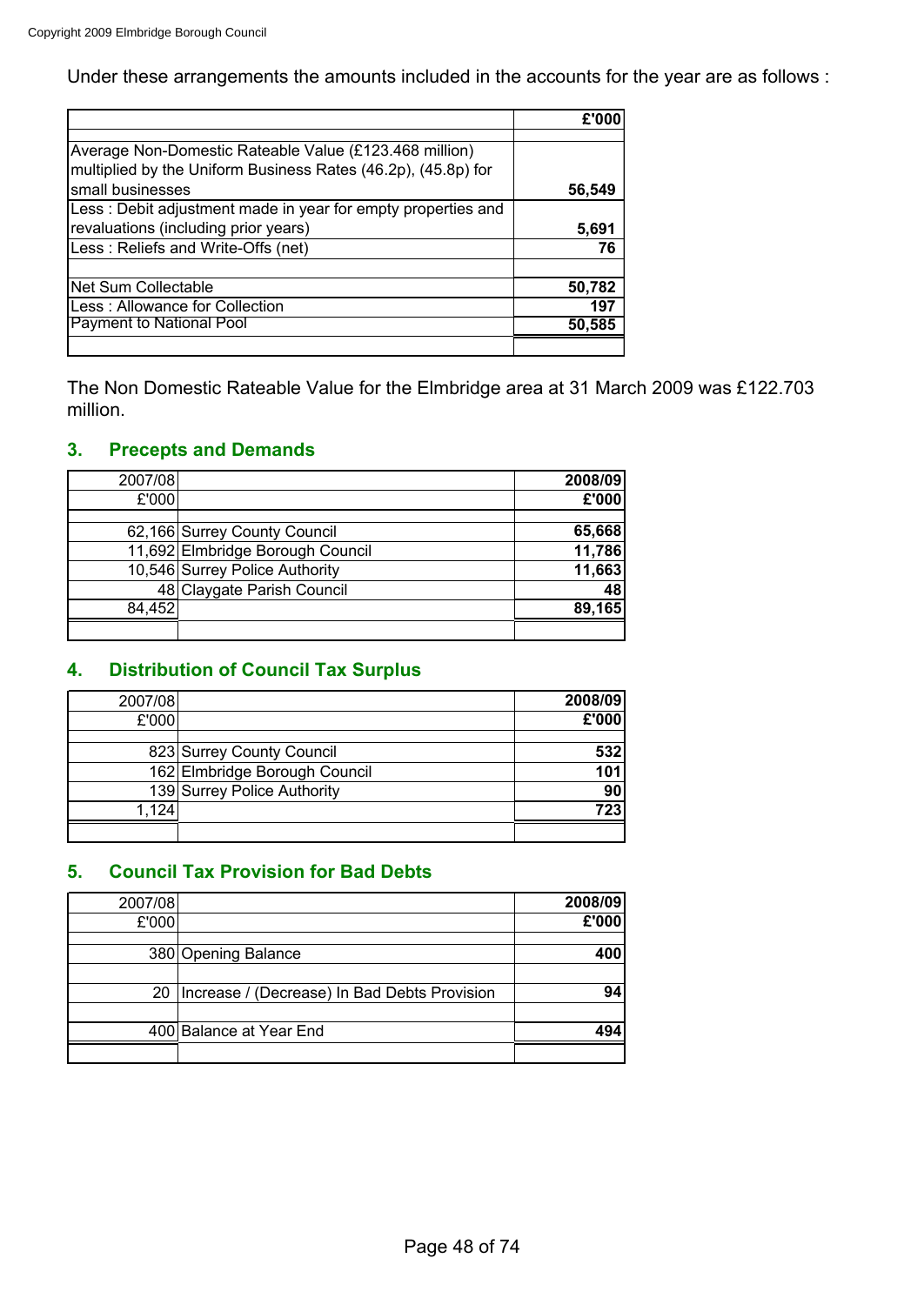# **Annual Governance Statement**

# **1. Scope Of Responsibility**

Elmbridge Borough Council is responsible for ensuring that its business is conducted in accordance with the law and proper standards, that public money is safeguarded and properly accounted for, and used economically, efficiently and effectively. Elmbridge Borough Council also has a duty under the Local Government Act 1999 to make arrangements to secure continuous improvement in the way in which its functions are exercised, having regard to a combination of economy, efficiency and effectiveness.

In discharging this overall responsibility, members and senior officers are responsible for putting in place proper arrangements for the governance of Elmbridge Borough Council's affairs, the stewardship of the resources at its disposal and facilitating the effective exercise of its functions, which includes arrangements for the management of risk.

This statement explains how Elmbridge Borough Council will comply with the Elmbridge Local Code of Corporate Governance and also meets the requirements of Regulation 4(2) of the Accounts and Audit Regulations 2003 as amended by the Accounts and Audit (Amendment) (England) Regulations 2006 in relation to the publication of a Statement on Internal Control.

Elmbridge Borough Council has in place appropriate management and reporting arrangements to enable it to satisfy itself that the approach to Corporate Governance is both adequate and effective in practice. The Head of Paid Service, (the Chief Executive), the Section 151 Officer, (the Strategic Director – Resources) and the Monitoring Officer (the Head of Legal Services) in the Council have been given responsibility for:

- Overseeing the implementation and monitoring the operation of the Local Code of Corporate Governance
- Reviewing the operation of the Local Code of Corporate Governance in practice
- Reporting annually to the Audit & Standards Committee on compliance with the Code and any changes that may be necessary to maintain it and ensure its effectiveness in practice.

In addition, Elmbridge Borough Council's Head of Legal Services and Head of Internal Audit Partnership have responsibility for reviewing the arrangements independently and report annually to the Audit and Standards Committee and to provide assurance on the adequacy and effectiveness of the Council's governance arrangements and the extent of compliance with it.

In discharging the overall responsibility, Elmbridge Borough Council is also responsible for ensuring that there is a sound system of internal control that supports the achievement of the Council's objectives and includes arrangements for the management of risk.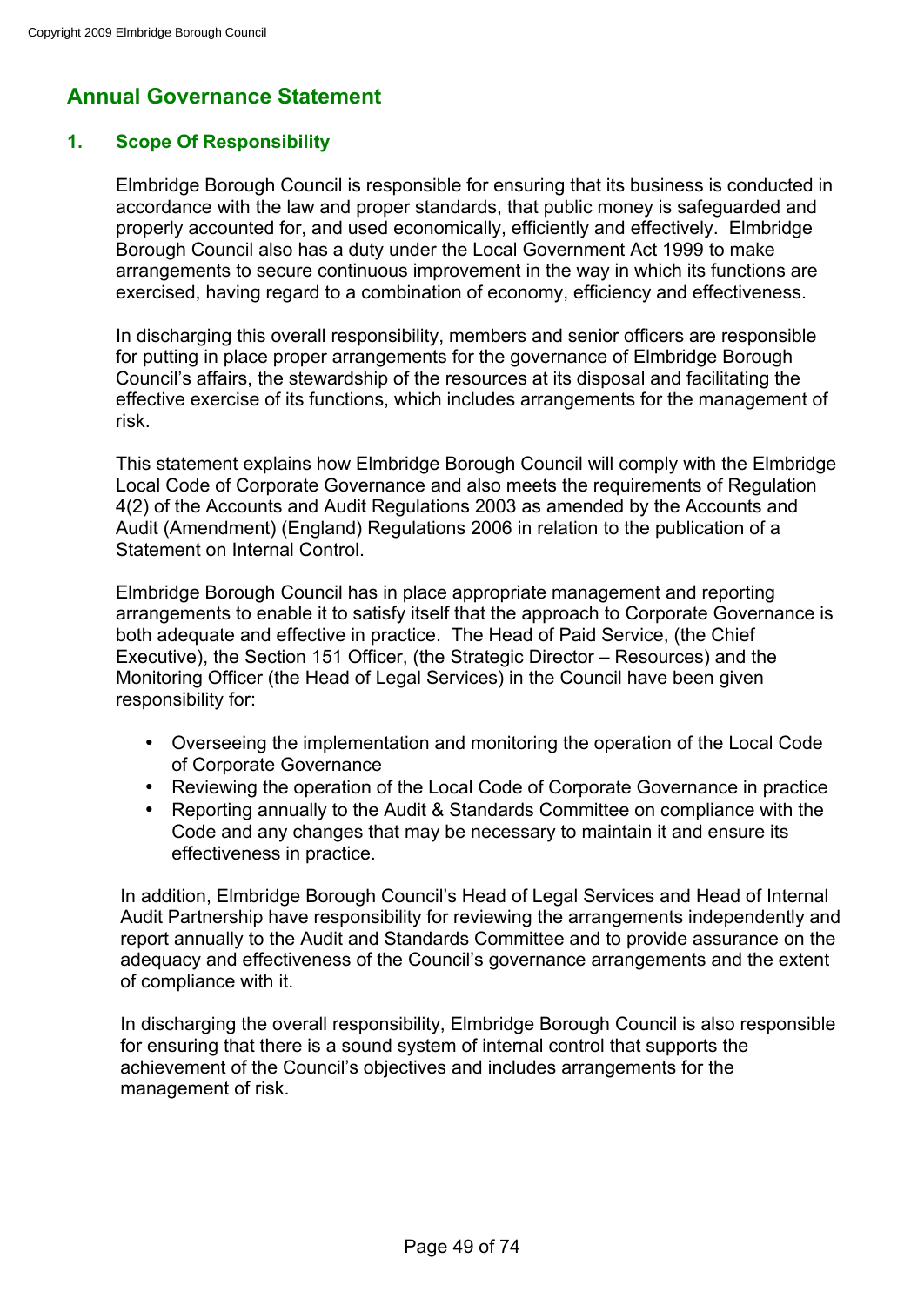# **2. The Purpose Of The Governance Framework**

The governance framework comprises the systems and processes, and culture and values, by which the authority is directed and controlled and its activities through which it accounts to, engages with and leads the community. It enables the authority to monitor the achievement of its strategic objectives and to consider whether those objectives have led to the delivery of appropriate, cost-effective services.

The system of internal control is a significant part of that framework and is designed to manage risk to a reasonable level. It cannot eliminate all risk of failure to achieve policies, aims and objectives and can therefore only provide reasonable and not absolute assurance of effectiveness. The system of internal control is based on an ongoing process designed to identify and prioritise the risks to the achievement of Elmbridge Borough Council's objectives, to evaluate the likelihood of those risks being realised and the impact should they be realised, and to manage them efficiently, effectively and economically.

The governance framework has been in place at Elmbridge Borough Council for the year to 31 March 2009 and up to the date of approval of the Annual Report and Performance Plan and Statement of Accounts for 2008/09.

## **3. The Governance Framework**

The key elements of the systems and processes that comprise the authority's governance arrangements are summarised below:

### **3.1 Identifying and communicating our vision and outcomes for citizens and service users**

A Corporate Plan was in existence throughout the year, approved by Members in February 2008. The Corporate Plan is available on the Council's web site. This document sets out the Council's Vision for the five-year period 2008 to 2013, and the specific top priorities for 2008/09.

## **3.2 Reviewing our Vision and its implications for our governance arrangements**

Every year the Council takes the opportunity to review priorities. Following extensive consultation with stakeholders during 2007/08, in February 2008 the Council approved a new Vision for 2008-2013, and this was effective from April 2008. During 2008/09, the Council undertook a full review, including comprehensive consultation, of its priorities for the next two years. Council approved these priorities in February 2009.

Progress towards the achievement of the objectives is monitored quarterly through the Performance Management Framework. Reports are received by the Council, Cabinet, Overview & Scrutiny Committees and by the Corporate Management Board.

## **3.3 Established clear channels of communication with all sections of our community and other stakeholders, ensuring accountability and encouraging open consultation**

The Council continues to promote clear and effective communications and open consultation through its Reputation Toolkit.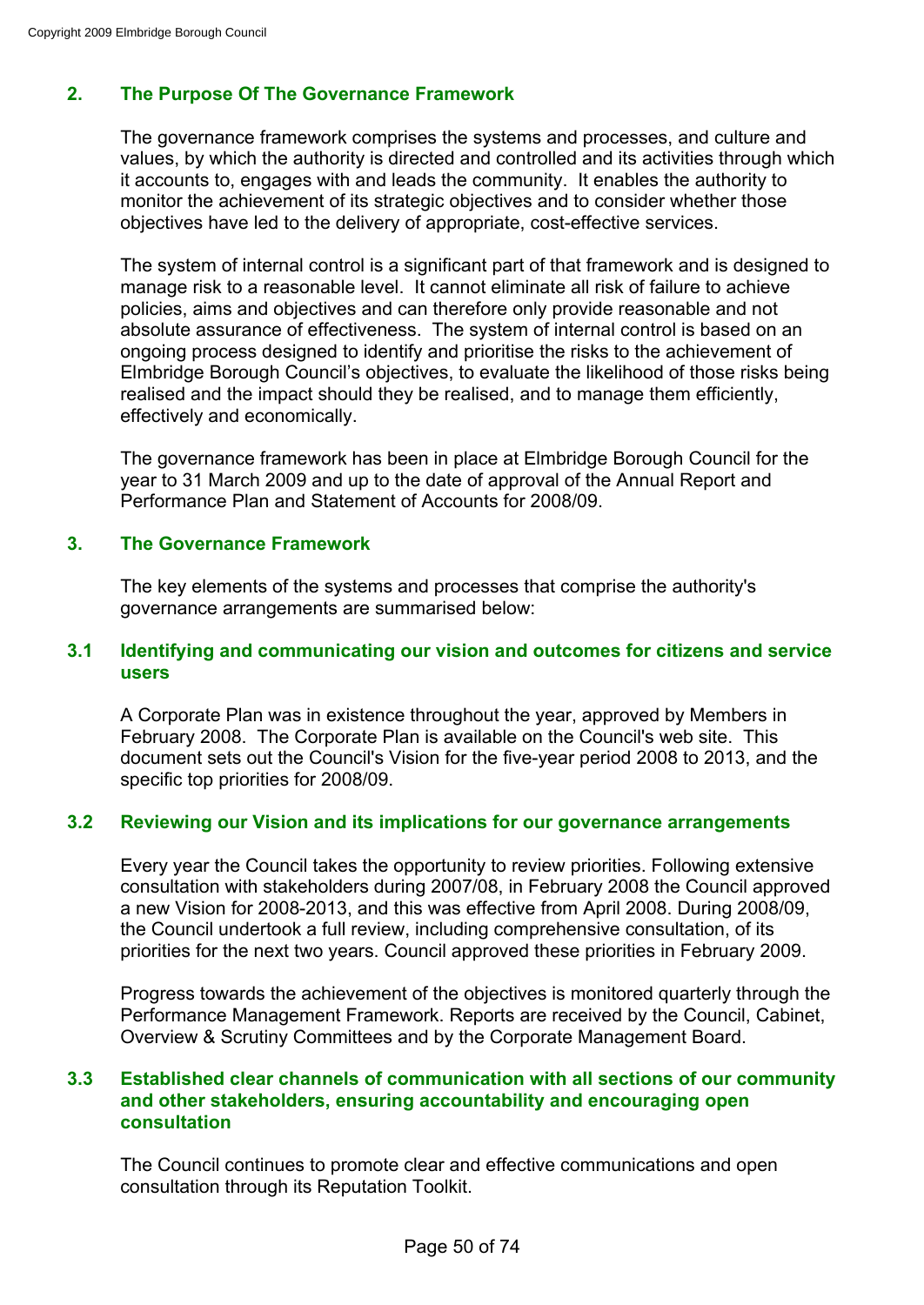The recommendations of the independent review of communications carried out by the IdeA during 2007/08 have continued to be implemented during 2008/09. Progress in implementation was monitored by the Corporate Management Board throughout the year, and following completion of these recommendations, a new action plan has been developed to ensure the Council maximises good communication and engagement opportunities to all sections of the community.

Alongside the Council's communications activities, twice yearly consultation is carried out with the Council's Residents and business Panels. The results feed into the annual review of the Council's priorities and help to feedback opinion about the Council's activities with its local communities. During 2008/09, the membership of the business Panel was refreshed and expanded, including linking it to the Elmbridge Business Network. In 2008 the Council carried out the statutory Place Survey jointly with other Surrey districts. This survey asked residents about their local area and initial results include that 91% of Elmbridge residents felt safe when outside in their local area during the day; and 90% felt informed about how and where to register to vote.

The Council has an Equality and Diversity Strategy and works with the Elmbridge Diversity Forum to help ensure that all groups in our community have a voice, can be heard and are suitably consulted.

## **3.4 Defining and documenting the roles and responsibilities of the executive, non-executive, overview & scrutiny and officer functions, with clear delegation arrangements and protocols for effective communication**

The Council's Constitution sets out how the Council operates; how decisions are made and the procedures to be followed to ensure efficiency, transparency, accountability and in accordance with legislative requirements. This includes functions and remit of:

- Council the full Council, comprising all sixty Members, has overall responsibility for setting its Policy Framework; the annual Budget and Council Tax. The Council appoints committees/sub-committees with specific delegations. Any matters which fall outside these delegations and/or outside the Budget and Policy Framework will be considered by full Council. The Council determines the Scheme of Delegation for Officers, together with Financial and Contract Procedure Rules.
- Cabinet comprises the Leader of the Council and up to nine Members with clearly defined Portfolio Holder remits. The Cabinet has executive decision making responsibilities, in accordance with the Council's agreed Budget and Policy Framework. The Council's Constitution also provides for Individual Cabinet Member Decision Making with a specific protocol and clear delegations. The Cabinet's published rolling Forward Plan, updated monthly, contains a schedule of Key Decisions (as defined in the Constitution) and other matters as known, to be considered by the Cabinet over the ensuing four month period.
- Overview and Scrutiny the Council appoints three Overview and Scrutiny Committees, each covering Community, Corporate and Environmental Affairs and reflecting the relevant Portfolio Holder remits. Key Functions include:
- Holding the Cabinet to account;
	- Monitoring Council performance;
	- Developing and reviewing policy;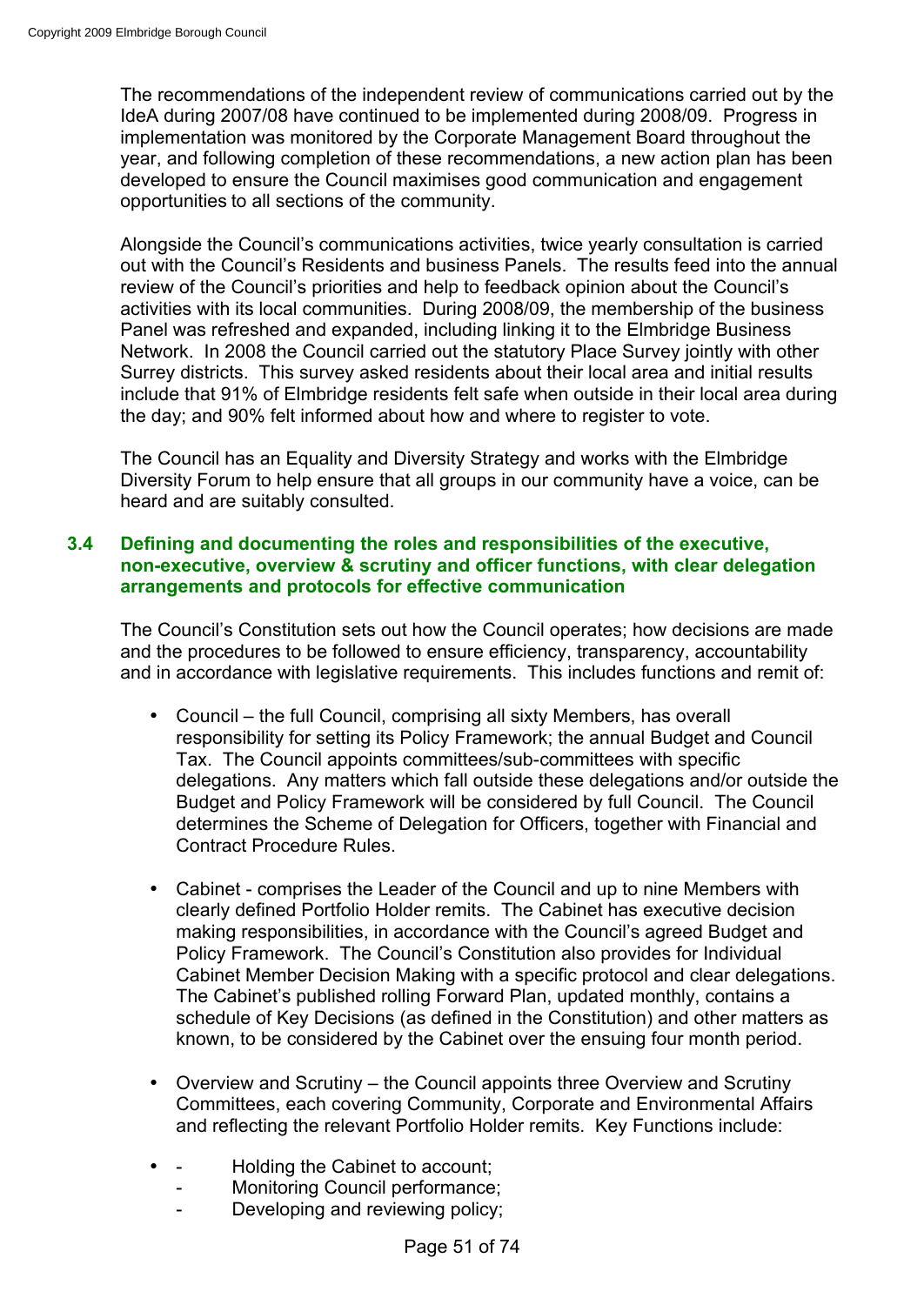- Scrutinising externally issues of local public concern. The Council's Constitution also provides for a 'Call In Procedure' to enable the relevant Overview and Scrutiny Committee to consider any proposed action agreed by the Cabinet within prescribed timescales, thereby ensuring a mechanism for holding the executive decision making to account.
- Regulatory Committees the Council has appointed Licensing and Planning Committees (and related sub-committees) to discharge responsibilities in respect of regulatory matters as defined in their respective terms of reference.
- Audit and Standards the Council has appointed an Audit and Standards Committee (and related sub-committees, as appropriate) to promote and maintain high standards of conduct, as well as considering matters relating to the effective management of audit activity; accounts and governance framework.

The Council's Constitution, decision making structure and arrangements, Schedule of Meetings and associated relevant reports/minutes are publicly available in accordance with access to information requirements and to encourage public involvement/attendance, as appropriate.

## **3.5 Developing, communicating and embedding codes of conduct, defining the standards of behaviour for members and staff**

The standards of conduct and personal behaviour expected of members and officers of Elmbridge Borough Council, its partners and the community are defined and communicated through Codes of Conduct and protocols. These include:

- Members' Model Code of Conduct
- Officers' Code of Conduct
- Officers' performance management system
- Regular performance reviews for staff linked to corporate and service objectives
- An anti- fraud and corruption policy
- A Whistle-blowing policy
- A Protocol for Member/Officer Relations
- An Audit & Standards Committee comprising six Councillors, two Parish Councillors and three independent members. One of the independent members chairs the Committee. Three sub-committees are in place for the purpose of assessment, hearing and review of complaints against members in respect of the Members' Model Code of Conduct.

The codes and policies listed above are available on the Council's website.

## **3.6 Whistle-blowing and receiving and investigating complaints from the public**

A confidential reporting hotline is in place to enable internal and external whistle blowing. We request people to be open in their disclosure, but it is recognised that on occasions people will wish to remain anonymous.

The Council has an effective formal and informal complaints procedure. We have received no findings against Elmbridge Borough Council from the Local Government Ombudsman.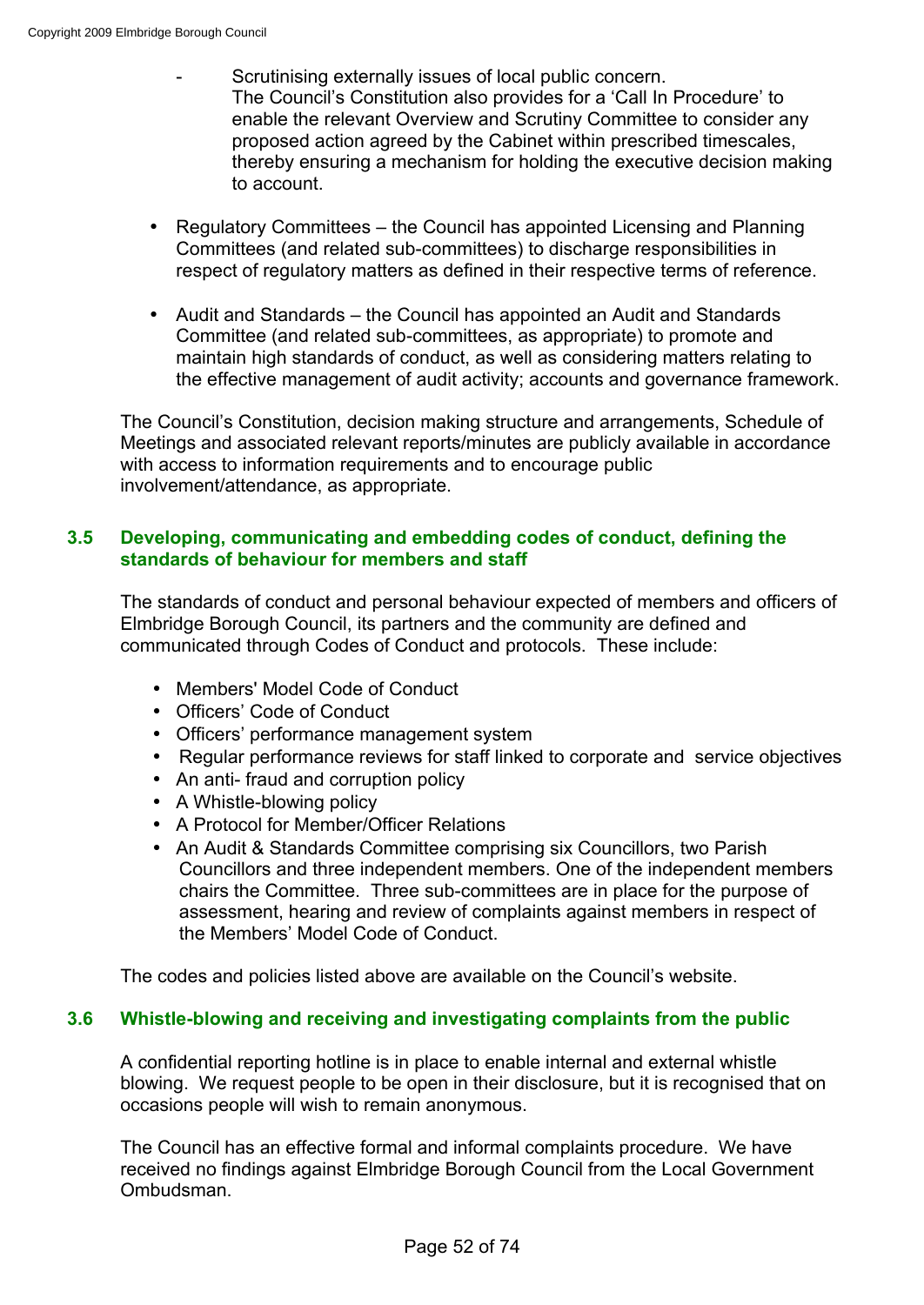## **3.7 Reviewing and updating the Council's Constitution that includes the Scheme of Delegation which clearly define how decisions are taken.**

The Head of Legal Services is responsible for ensuring that the Constitution is updated on an ongoing basis as required. The Constitution was comprehensively reviewed in 2007-08. A review is currently being undertaken which it is anticipated will see the Council approving new arrangements on 7 October 2009.

## **3.8 Compliance with relevant laws and regulations, internal policies and procedures, and that expenditure is lawful.**

Elmbridge Borough Council has a duty to ensure that it acts in accordance with the law and various regulations in the performance of its functions. It has developed policies and procedures for its officers to ensure that, as far as is possible, all officers understand their responsibilities both to the Council and to the public. Two key documents are the Financial Procedure Rules and the Contract Procedure Rules, which are available to all officers via the Council's Intranet, as well as available to the public as part of the Constitution, which is published on the Council's website.

Other documentation includes corporate policies on a range of topics such as Equality and Diversity, Information Security, Customer Care, Data Protection, Anti-Fraud and Corruption and Whistleblowing. All policies are subject to regular internal review to ensure these are adequately maintained. The Council informs all staff of changes in policy, or new documentation following new legislation by means of information provided on the Council's intranet and at regular management and staff forums, at induction training, and, where appropriate, holding training for all or key members of staff.

In 2003 as part of the original Local Code of Corporate Governance, Elmbridge Borough Council adopted a Risk Management Strategy. This document shows the role that both Members and Officers have in the strategic identification and minimisation of risk. Risks are recorded in a Strategic Risk Register and are then subject to an annual review. This strategy was reviewed and reported to Audit and Standards Committee in September 2008 and to Cabinet in February 2009. Risk Management training and awareness sessions were held for both members and Officers in 2008/09.

As part of the preparation of the Annual Governance Statement for 2008/09 an Annual Assurance Statement has been provided by all Heads of Service, detailing their assessment of their services. In this they give assurance that risks have been identified, that sound business arrangements operate in their service areas, and that the service is subject to monitoring and review in order to assess performance.

## **3.9 Measuring the quality of services for users, for ensuring they are delivered in accordance with our objectives and for ensuring that they represent the best use of resources**

Elmbridge Borough Council, through its budgetary monitoring and control processes, ensures that financial resources were being used to their best advantage, via regular management reporting to the Corporate Management Board and Members.

Financial planning is underpinned by service planning, with increased expenditure in any service area being justified to the Corporate Management Board, and where necessary approved by the Executive. Key to the service planning process is a requirement to demonstrate planning for continuous improvement over several financial years, with clear links to the Council's Vision and top priorities. The Corporate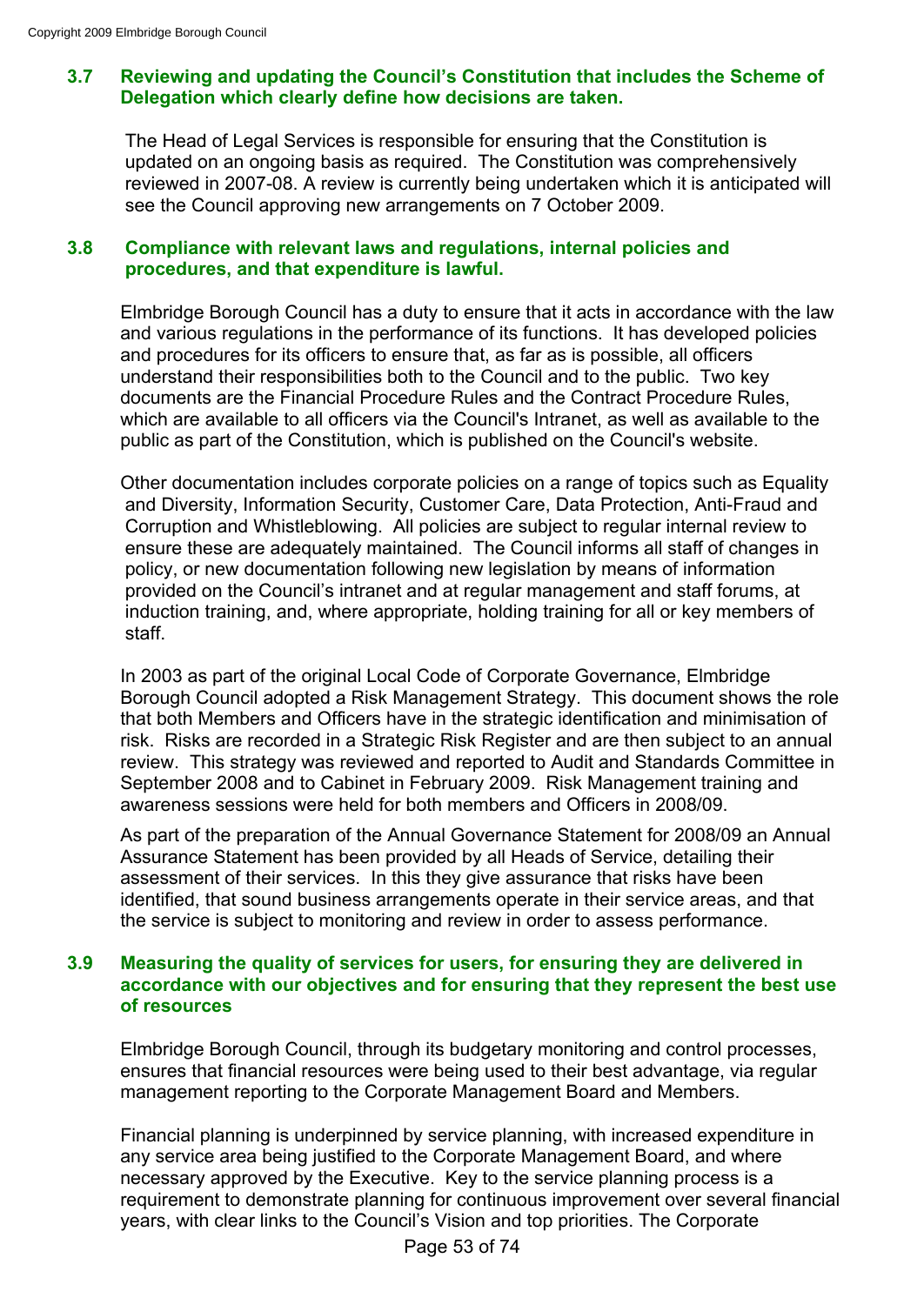Management Board is tasked with prioritising resources to ensure that the objectives within the Corporate Plan are supported by the individual service plans, and that improvements are in line with corporate objectives.

Through the quarterly Performance Report, corporate and key service objectives are carefully monitored in accordance with the Council's data quality arrangements to ensure that performance targets and indicators are being achieved.

The economic, effective and efficient use of resources is subject to review by the use of the Audit Commission's VFM tool, through the work of both Internal and External Audit, through benchmarking and the use of comparative techniques with other service providers, and through independent external review. The Council's Value For Money review programme is recognized by the IdeA as best practice. The Council's Use of Resources judgment scores for 2008/09 are shown in the table below.

## **3.10 Use of Resources**

Use of Resources is an annual assessment, undertaken as part of each council's external audit. It evaluates how well councils manage and use their financial resources to support their strategic priorities and deliver Value for Money. The assessment is carried out each year and focuses on the importance of strategic financial management, sound governance, asset management, effective financial reporting arrangements and Value for Money. The Use of Resources score is split into 5 themes, which are each scored out of 4.

| <b>Theme</b>                | <b>Score</b><br>2008 | <b>Score</b><br>2007 |
|-----------------------------|----------------------|----------------------|
| <b>Financial Reporting</b>  |                      |                      |
| <b>Financial Management</b> |                      |                      |
| <b>Financial Standing</b>   |                      |                      |
| <b>Internal Control</b>     |                      |                      |
| Value for Money             |                      |                      |
| <b>Overall Score</b>        |                      |                      |

These are:

The Audit Commission has confirmed that the Council's performance remains very strong and the Council maintained its score of 4 out of a possible 4 overall for its use of resources in 2008. The Council improved its performance by achieving a score of 4 out of 4 in the Value for Money category for the first time, demonstrating continued improvement. This is a notable achievement given that the 'test' becomes harder each year and higher standards are demanded year on year.

Comprehensive Area Assessment (CAA) which comes into effect in 2009 is a new approach that will provide the first independent assessment of the prospects for local areas and the quality of life for people living there. It will assess and report how well public money is spent and will ensure that local public bodies are accountable for their quality and impact.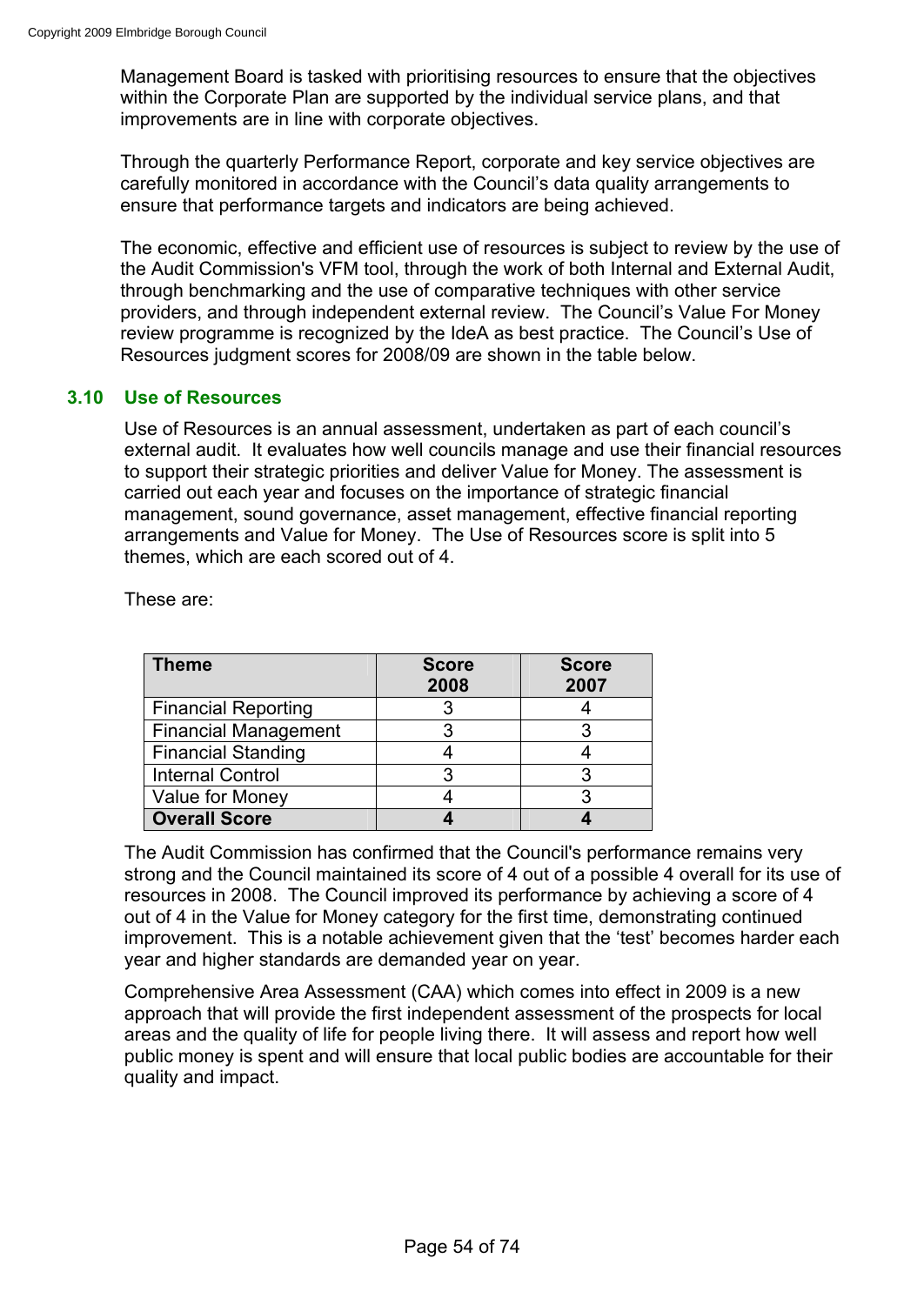CAA looks at how well local services are working together to improve the quality of life for local people. It will make straightforward independent information available to people about their local services, helping them make informed choices and influence decisions.

For the first time, local public services will be held collectively to account for their impact on better outcomes. This means that CAA will look across councils, health bodies, police forces, fire and rescue services and others responsible for local public services, which are increasingly expected to work in partnership to tackle the challenges facing their communities.

The new Use of Resources assessment considers how well organisations are managing and using their resources to deliver Value for Money and better and sustainable outcomes for local people. It is structured into three themes that focus on the importance of sound and strategic financial management, strategic commissioning and good governance, and the effective management of natural resources, assets and people. The three themes are illustrated in **Figure 1**.



## **3.11 Financial Management**

Responsibility for ensuring that an effective system of internal financial control is maintained and operated rests with the Section 151 Officer. The systems of internal financial control provide sufficient assurance that assets are safeguarded, that transactions are authorised and properly recorded, and that material errors or irregularities are either prevented or would be detected within a timely period.

Internal financial control is based on a framework of management information, financial regulations and administrative procedures, which include the segregation of duties, management supervision and a system of delegation and accountability. Ongoing development and maintenance of the various processes are the responsibility of Heads of Service within the Council.

In particular, the process in 2008/09 included:

- The setting of annual budgets;
- Monitoring of actual income and expenditure against the profiled budget;
- A mid-year review of the annual budget;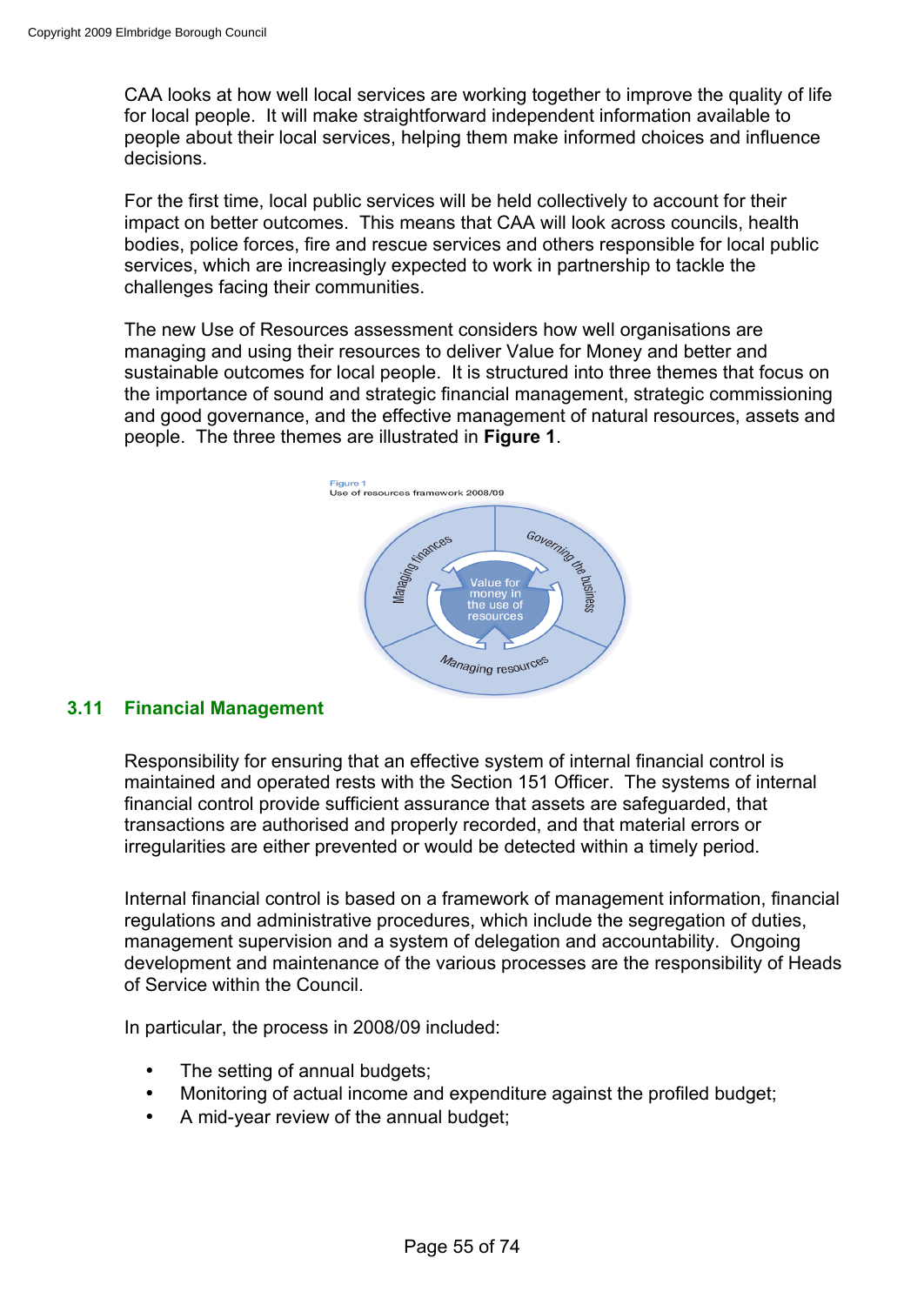- Setting of financial and performance targets, including the prudential code and associated indicators;
- Quarterly reporting of the Council's financial position to Members;
- Clearly defined capital expenditure guidelines;
- The monitoring of finances against a Medium Term Financial Strategy;
- Managing risk in key financial service areas, by specific monthly monitoring and reporting to Senior Management.

## **3.12 Effectiveness of Internal Audit**

The Head of Internal Audit Partnership reports to the Strategic Director - Resources, and operates in accordance with a Charter, which defines its relationship with the Council's officers, and the Audit and Standards Committee. The main responsibility of the Internal Audit Division is to provide assurance and advice on the internal control system of the Council to the Corporate Management Board and Members. Internal Audit reviews and appraises the adequacy, reliability and effectiveness of internal control within systems and recommends improvement. It also supports management in developing systems, providing advice on matters pertaining to risk and control. The controls established by management are evaluated to ensure:

- Council objectives are being achieved;
- Economic and efficient use of resources;
- Compliance with policies, procedures, laws and regulations;
- The safeguarding of Council assets; and
- The integrity and reliability of information and data.

As part of the wider annual review of the governance arrangements and in particular the System of Internal Control, the Council is required to undertake an annual review of the effectiveness of the system of internal audit. A review of the effectiveness of Internal Audit has been undertaken. The review concluded that an effective system of internal audit is provided by the Internal Audit Division and the opinion of the Head of Internal Audit Partnership in her annual report can be relied upon. The full details of the review will be reported to the Audit & Standards Committee, alongside this document as it is a key element of the review of the system of internal control and governance framework.

### **3.13 Audit & Standards Committee, as identified in CIPFA's Audit Committees – Practical Guidance for Local Authorities**

It is a responsibility of the Audit and Standards Committee (as detailed in the Constitution) to monitor the work of Internal Audit and to ensure that any actions agreed are implemented. It is considered that the Audit and Standards Committee was effective and added value to the internal control system. The Committee's terms of reference are included in the Council's Constitution.

The Audit and Standards Committee is responsible for:

- i) advising the Council on the revision of the Model Code of Conduct for Members;
- ii) monitoring the operation of the Model Code of Conduct; and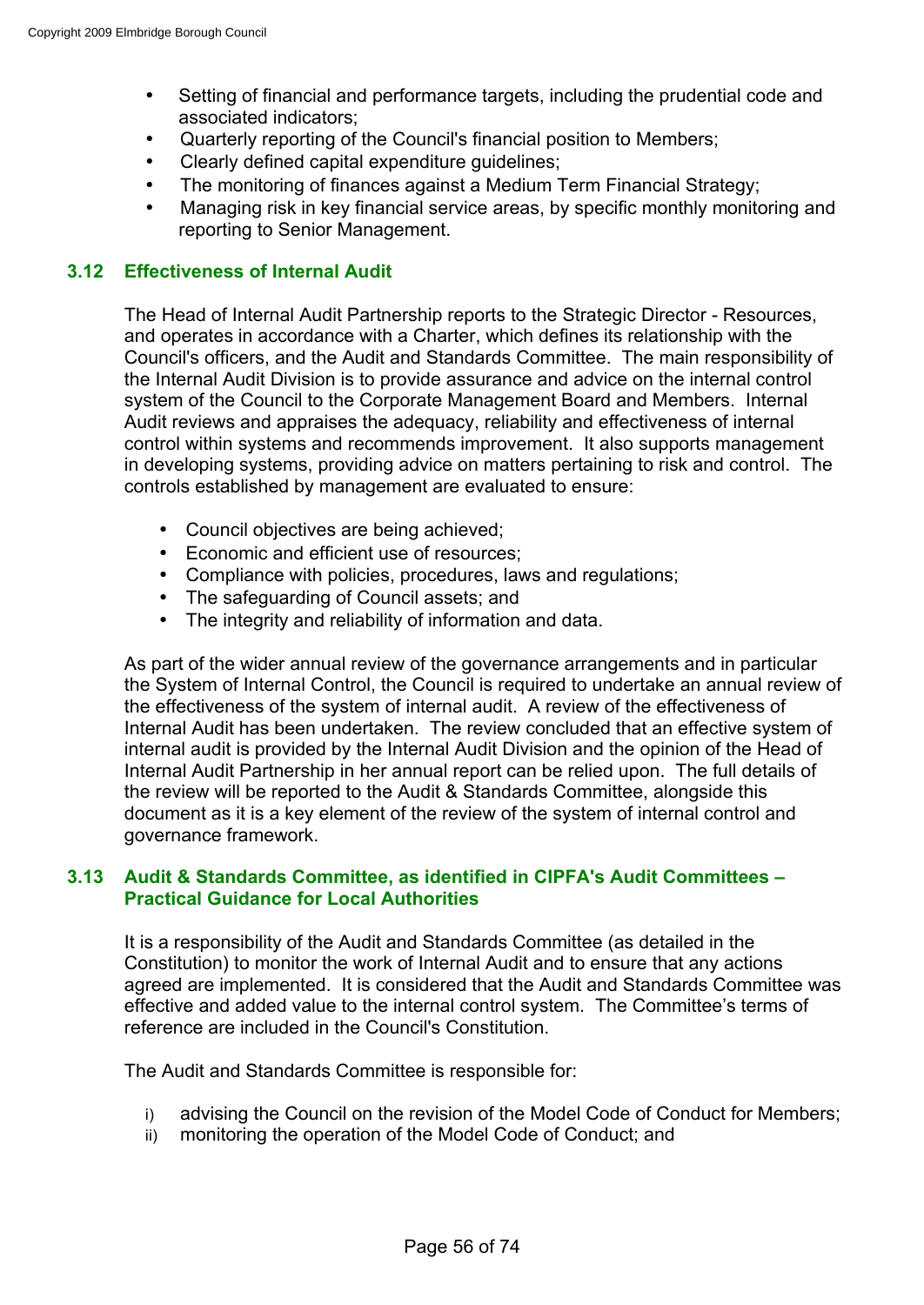iii) receiving reports following complaints about individual Members and determining if a breach of the Model Code of Conduct has arisen and, if so, deciding upon the appropriate sanction.

## **3.14 Performance and Risk Management**

Elmbridge Borough Council produces a quarterly performance report which reports key information and analysis on objectives within the Corporate Plan, key performance indicators, major projects and risks assessment of progress on corporate working. Information is handled in accordance with the Council's agreed approach to data quality. The Corporate Management Board holds a quarterly "performance morning" to provide an opportunity to consider performance-related issues in an in-depth way. Performance reports are considered quarterly by Cabinet and Overview and Scrutiny Committees, alongside information on financial performance. Members also consider progress against targets in the Elmbridge Community Strategy. These performance reports are publicly available on the Council's website.

The Head of Finance has provided a positive opinion on the Council's compliance with its Risk Management Strategy. The revised Risk Management Strategy was taken to the Audit and Standards Committee in September 2008 and the Corporate Risk Register for 2008/09 was taken to Cabinet in March 2008, with reporting to CMB quarterly. The Audit & Standards Committee considers the effectiveness of the risk management arrangements and have not provided any adverse comments.

## **3.15 Value for Money**

The Council is committed to providing value for money to the residents of Elmbridge and a top priority for 2008/ 09 was delivering high quality services whilst keeping the council tax as low as possible. In order to manage the Council's approach to Value For Money the Council developed a VFM review programme which commenced in August 2006, having been preceded by the five year Best Value improvement programme. The VFM programme was designed to address the new demands on the Council to evidence that it provides "value for money". The programme sought to review all services and ensure that our services are providing Value for Money for the residents of Elmbridge. The review programme involved officers, Members and a critical friend from another local authority. During 2008/09 18 reviews were undertaken and the full programme was completed in March 2009. The programme has identified where enhancements can be made to existing services; where existing services can be provided more efficiently, effectively and economically, or in partnership with others; and existing services that are no longer required. Most significantly the programme generated approximately an additional £1 million to be reinvested back into service delivery. The VFM programme has been recognised as good practice and the Council has shared its work in this area with other local authorities.

The Council is currently developing a process review scheme called Business Efficiency Achieves More (BEAM) based on best practice from the VFM review programmed and lessons learned from two pilot reviews that took place in 2008/09. The BEAM review programme is planned to start from mid 2009/10.

## **3.16 The development needs of members and senior officers in relation to their strategic roles, supported by appropriate training**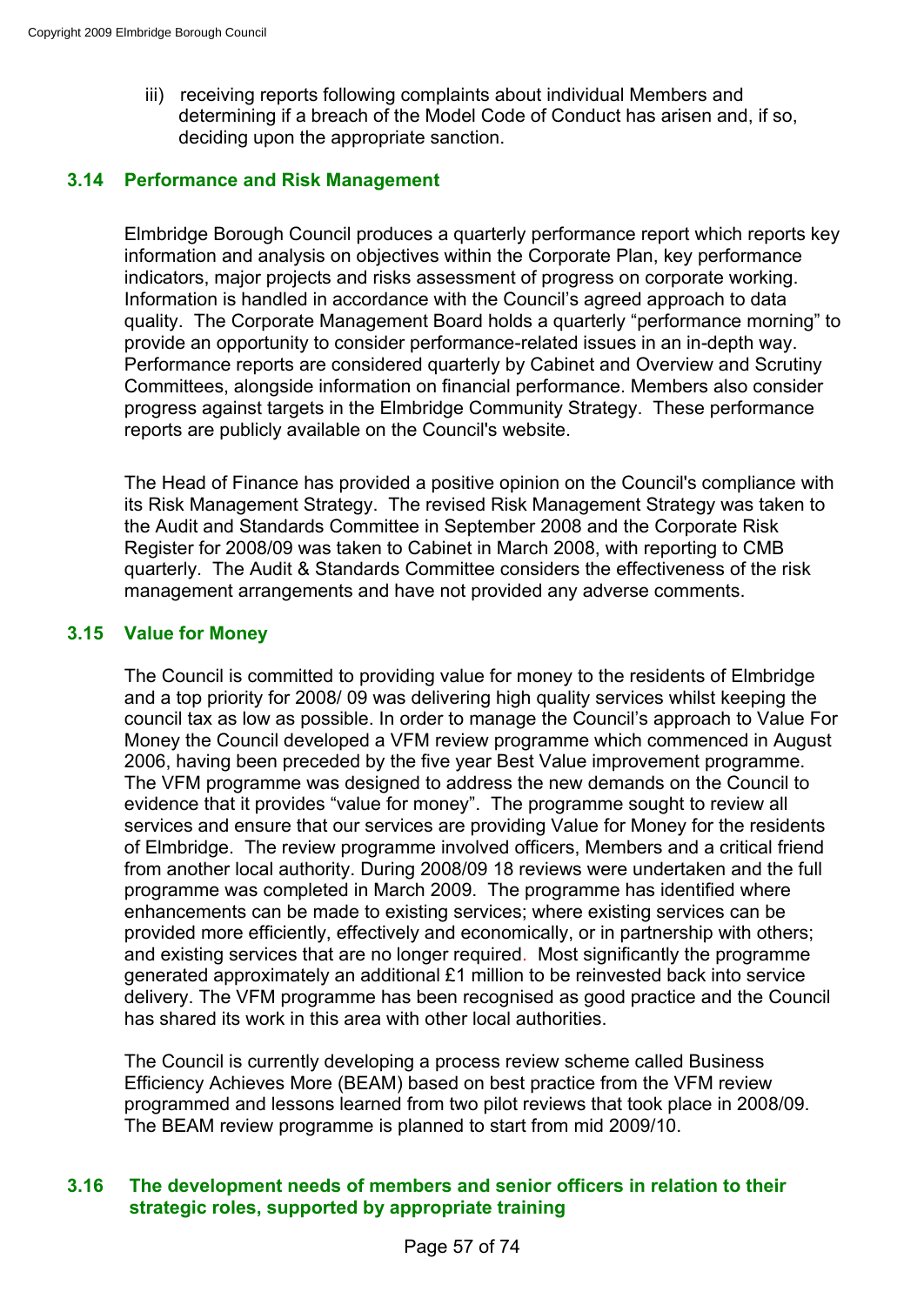A fully resourced training and development plan is in place for officers and members of the Council, clearly linked to the Corporate and Service Delivery Plans and statutory responsibilities.

In 2008/09 the Council developed a new Passport for Training that introduces four competency levels in order to assist managers and staff to achieve core competencies that are linked to performance management. The Passport includes mandatory courses in specific areas, eg. risk management and a suite of courses for both Senior and Middle Managers.

In May 2007 the Council was awarded Charter status for the national Charter for Elected Member Development in recognition of its comprehensive induction, development and support programme for all members of the Council. The Council attained finalist status in the Municipal Journal Awards 2008 for the Councillor Development Achievement of the Year Award.

In February 2008 the Council was re-accredited by Investors in People UK. The Council received an exemplary rating in its Investor in People reassessment against the advanced Investor in People " Profile" standard, achieving a score against all ten Profile indicators, with a maximum score of 4 on six of them. Elmbridge Borough Council was the only authority to achieve this accreditation in the Local Government world.

## **3.17 Partnership governance arrangements**

The Council significantly strengthened its partnership governance arrangements in 2008/09 in order to comply with best practice. A Framework for Working in Partnership has been established to provide guidance on the criteria for determining what are key partnerships for the Council, based on risks relating to the Council's strategic objectives, finances or reputation from partnership arrangements. The Framework includes a checklist and guidance to help officers ensure that partnerships have robust governance and risk management arrangements in place. The requirements in terms of governance include decision-making processes, accountability structures, financial arrangements, management of performance, data quality and information sharing, equalities, conflict resolution and termination procedures.

## **3.18 The ethical conduct of members and officers of this Council**

The Council's Constitution sets out the framework for members and officers with respect to ethical governance. The Council adopted a Model Code of Conduct for Members in July 2007 and it has an ongoing Members Development and Support Programme and an Induction Training programme for newly elected Members.

The Audit & Standards Committee has over-arching responsibilities and oversees the Council's ethical governance arrangements. In 2008/09 the Head of Legal Services reported appropriate matters relating to the Model Code of Conduct to that Committee.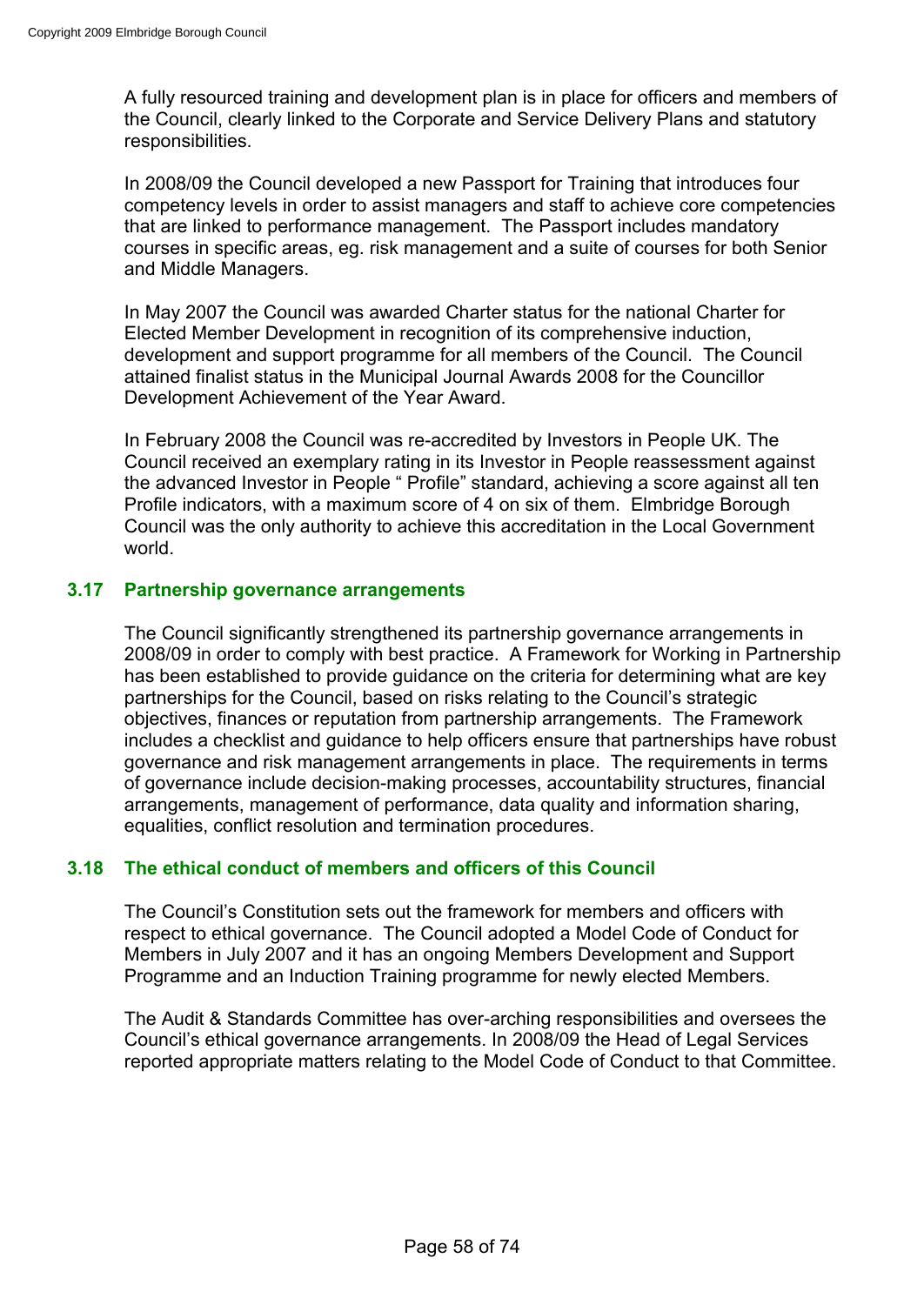# **4. Review of Effectiveness**

Elmbridge Borough Council has responsibility for conducting, at least annually, a review of the effectiveness of its governance framework including the system of internal control. This review is informed by:

- The work of the Internal Audit Division and the Head of Internal Audit Partnership's Annual Report.
- The work of Heads of Service within Elmbridge Borough Council who have responsibility for the development and maintenance of the governance environment.
- The external auditors in their Annual Audit and Inspection Letter and other reports, including the CPA Use of Resources and Direction of Travel **Statements**

The following processes have been applied in maintaining and reviewing the effectiveness of the governance framework:

## **4.1 Council**

The Council's Annual Report and Performance Plan reports on our performance against our key priorities and outlines our priorities and targets for the forthcoming year.

The Constitution was comprehensively reviewed in 2007-08. A review is currently being undertaken which it is anticipated will see the Council approving new arrangements on 7 October 2009.

## **4.2 Cabinet and Overview and Scrutiny Committees**

The Cabinet and Overview and Scrutiny Committees receive the quarterly Performance Report, which reports on performance against our key priorities and sets robust and challenging targets. There is also an annual report which reports on the performance of the Overview and Scrutiny Committees to Council and the Overview and Scrutiny Committees have a Forward Work Programme, which included a Waste Recycling Task Group for 2008/09.

## **4.3 Audit & Standards Committee**

The Audit & Standards Committee receives quarterly updates from the Head of Internal Audit Partnership on the assurance, which can be placed against various systems and processes during the year, along with an annual assessment each year.

The Audit and Standards Committee established a sub-Committee framework for the handling of complaints that Members may have breached the Code of Conduct (Assessment, Review and Hearings). The Committee also approved assessment criteria, procedures and protocols in all respects.

In 2008-09 the Committee recruited two independent Members to serve four-year terms of office. The total complement of Independent representation is three, and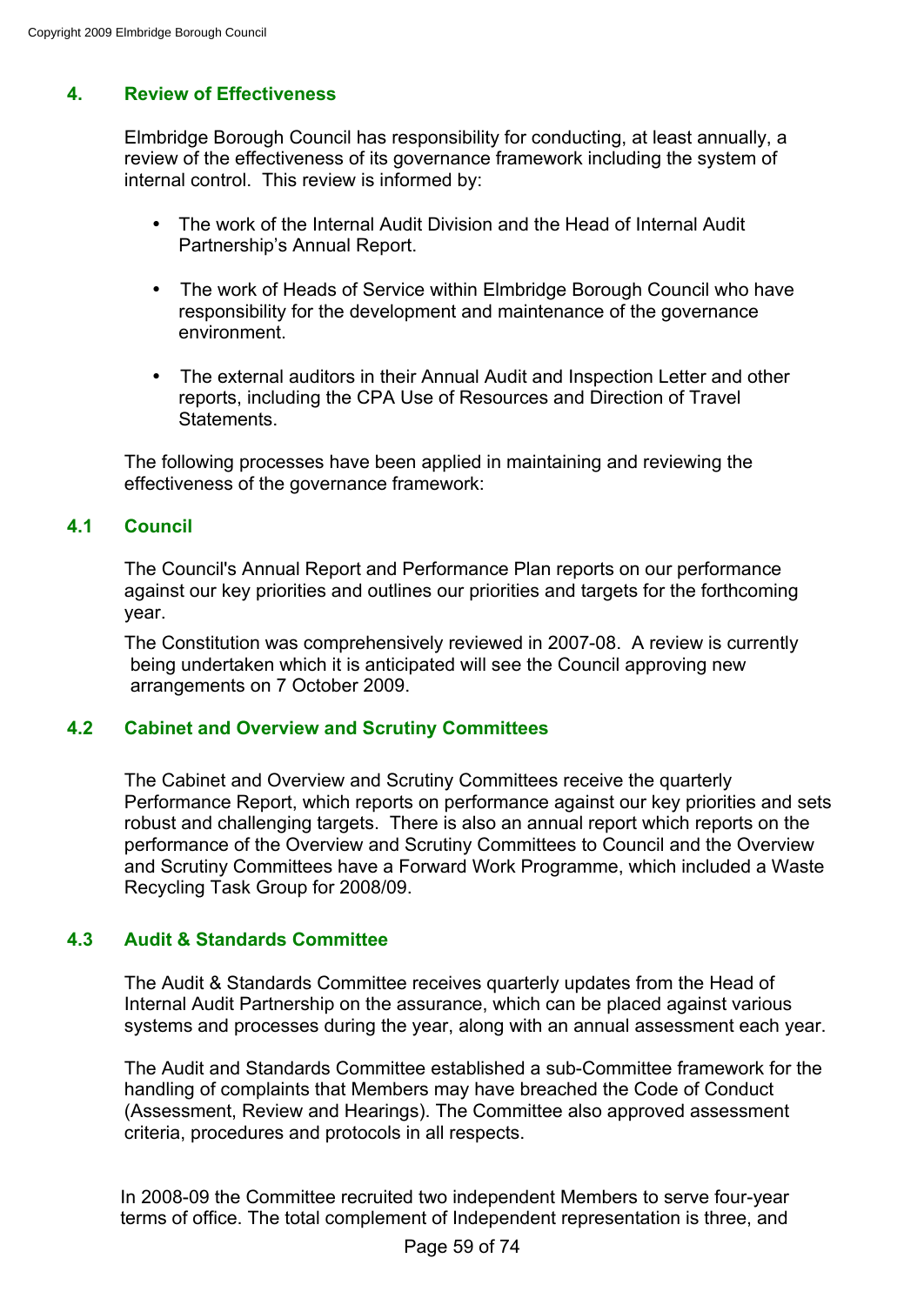these Members are an important co-opted element to the work of the Committee and a valuable governance link to the wider community.

## **4.4 Internal Audit**

Based on the work undertaken by the Internal Audit Division relating to 2008/09 the results of the Internal Audit reviews have been reported to the Audit and Standards Committee and no high risk audit recommendations were made to 31st March 2009. In 2008/09 regular quarterly reporting to CMB was introduced.

## **4.5 External Agencies**

In 2008/09 Use of Resources and Direction of Travel Judgments were received from the Audit Commission.

In 2008 the Council was re-accredited by Investors in People (IIP) UK.

In May 2008 the Council achieved the ISPAL ( Institute for Sport, Parks and leisure) "Active" award for the first time, led by the Leisure and Cultural Services Division. The Council is the first local Authority to receive this award for the whole Council.

The Council's attainment of the National Charter for Elected Member Development in May 2007 through the accreditation framework provided by the South East Employers continues to apply and there is a continuing review and reassessment process.

All local authorities in England and Wales signed up to the Government Connect Programme for secure email and data exchange and the use of Government Connect became mandatory for Council Tax and Housing Benefits from 31<sup>st</sup> March 2009. The Council's Code of Connection (CoCo) submission for this purpose was approved in March 2009 (Elmbridge was one of 202 out of 410 local authorities whose CoCo was approved by March 2009). The Government Connect GSCx line became operational on 30 March 2009.

In March 2009 the Council's website was ranked Transactional (T) by SOCITM's Better Connected 2009 report and ranked in the top 25 shire district sites, an improvement upon the Content Plus (C+) 2008 rating.

The Local Taxation Division renewed its Charter Mark in 2008/09 and Customer Service Excellence awards have been achieved by the Community Support Services, Planning, and Leisure and Cultural Services Divisions.

Lexcel accreditation for Legal Services was also obtained during the year at a higher standard than previously.

## **5. Improvements During The Year**

In the period covered by this Annual Governance Assurance Statement, improvements have been made to the Council's arrangements and matters identified in 2007/08 have been addressed as follows:-

i) The Council's Improvement Plan/ Implementation Projects for 2008/09 sets out details of corporate working and projects across the Council that have been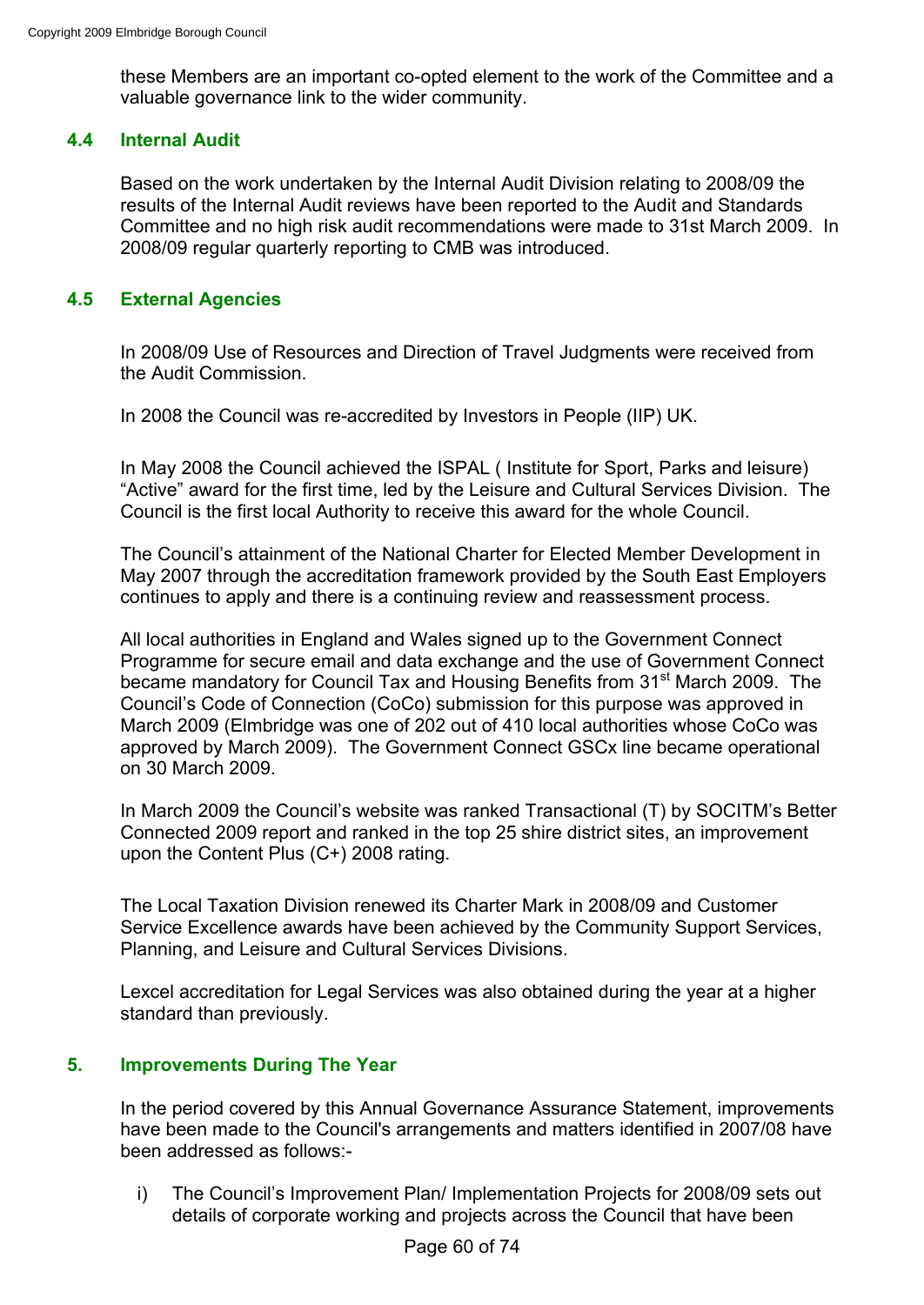delivered during the year. This is detailed at Appendix A attached.

- ii) Risk management has been further embedded across the organisation.
- iii) Partnership governance arrangements have been strengthened significantly across the Council.
- iv) In order to comply with the Government Connect Code of Connection requirements, a number of new information security measures have been implemented and mandatory information management and information security sessions were provided in February – March 2009.
- v) Internal control weaknesses identified in the areas of Housing Benefit overpayment debt and Car Parking income have been addressed by the implementation of Internal audit recommendations aimed at strengthening internal control in these areas.

## **6. Significant Governance Issues**

On the basis of the Annual Assurance Statements received from Heads of Service for the period relating to  $31<sup>st</sup>$  March 2009 there are no significant governance issues to report.

However, areas for further improvement have been identified as follows :

- although significant progress has been made on risk management in the organization, further improvements should continue to be made to further embed risk management across the organisation.
- ensure the Council's business continuity arrangements are in line with best practice as defined by the Business Continuity Standard BS 25999.
- strengthen internal controls in the areas where control weaknesses have been identified.

These improvements are planned in order to meet and further develop the ongoing requirements for effective corporate governance.

We have been advised on the implications of the effectiveness of the Council's governance arrangements by the Audit & Standards Committee and full Council and a plan to address weaknesses and ensure continuous improvement of the system is in place.

We propose over the coming year to take steps to address the above matters to further enhance our governance arrangements. We are satisfied that these steps will address the need for improvements that were identified in our review of effectiveness and we will monitor their implementation as part of our regular reporting arrangements.

**Signatures:**

**Date: 8 July 2009**

**Leader of the Council**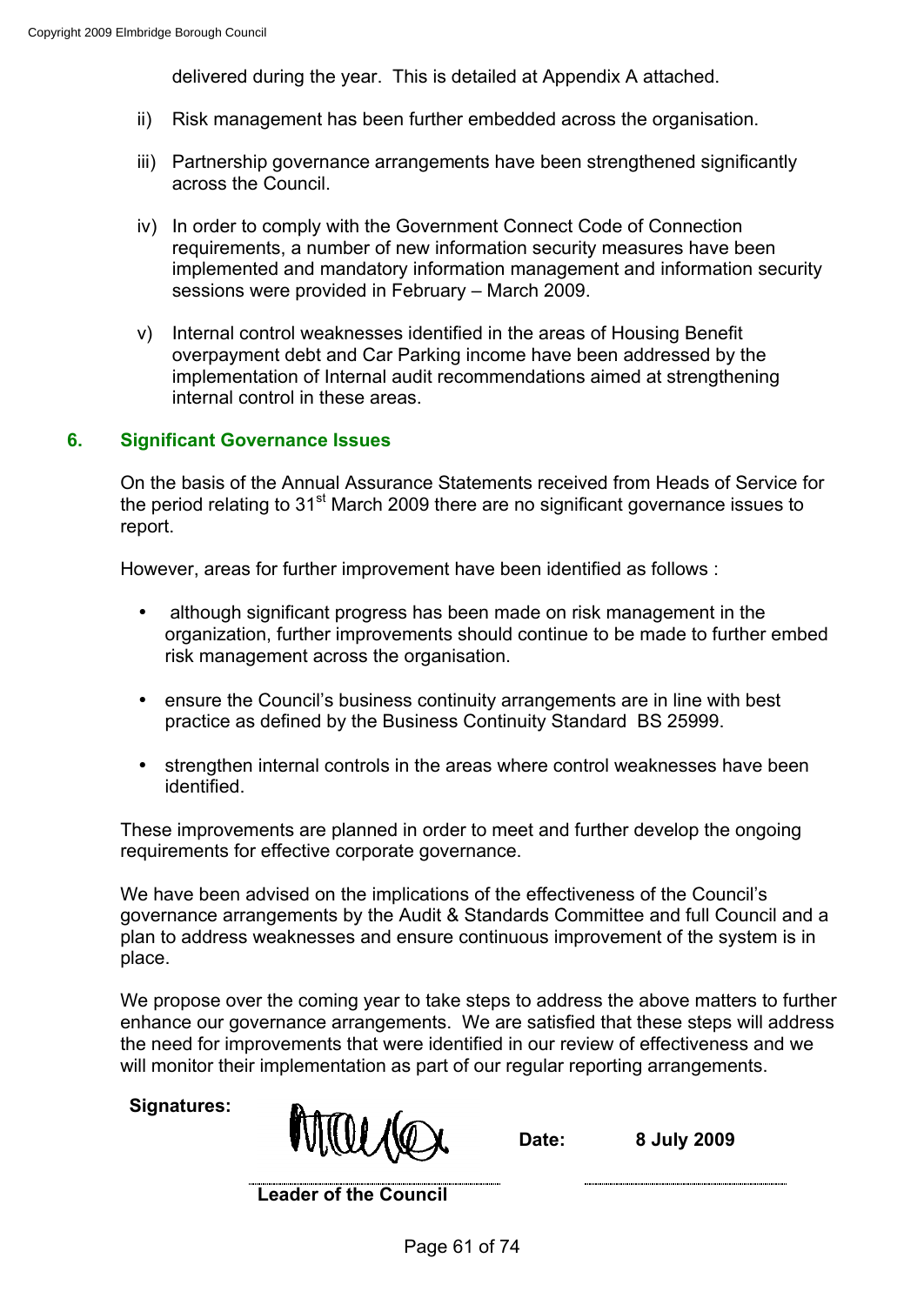Copyright 2009 Elmbridge Borough Council

R.E. Moran.

**Date: 7 July 2009**

**Chief Executive**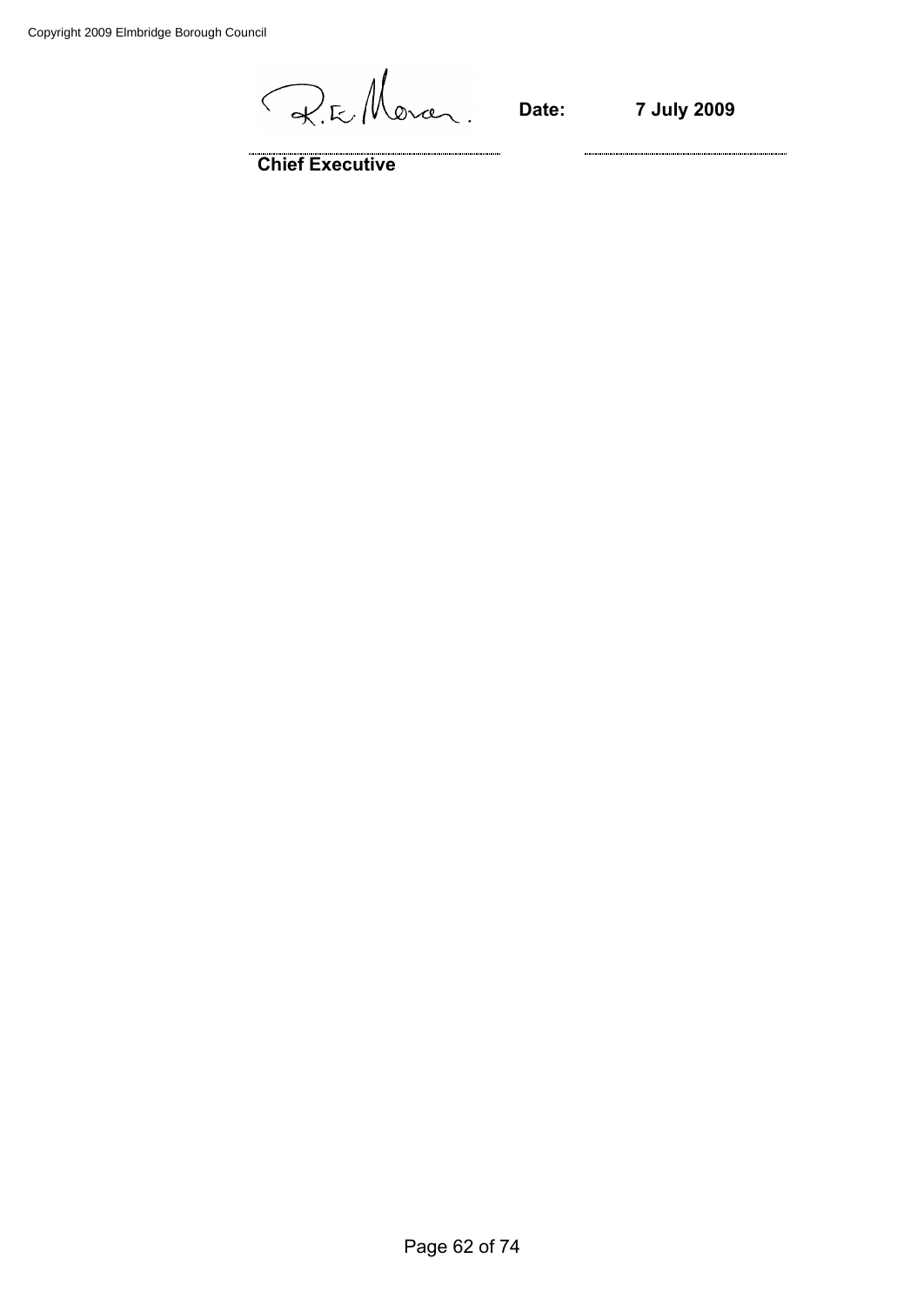# **APPENDIX A**

# **IMPROVEMENT PLAN/IMPLEMENTATION PROJECTS 2008/09**

# **Project Groups –**

| <b>No</b>        | <b>Project</b>                                                | <b>Significant Actions/outputs</b>                                                                                                                                                                                                                                                                                                                                                                                                                                                                                                                                                                                                                                                                                                                                                                                                                                                                                                                                                                                                                                                                                                                                                                                                                          | Corporate<br><b>Risks</b> | <b>Timescales</b>                        |
|------------------|---------------------------------------------------------------|-------------------------------------------------------------------------------------------------------------------------------------------------------------------------------------------------------------------------------------------------------------------------------------------------------------------------------------------------------------------------------------------------------------------------------------------------------------------------------------------------------------------------------------------------------------------------------------------------------------------------------------------------------------------------------------------------------------------------------------------------------------------------------------------------------------------------------------------------------------------------------------------------------------------------------------------------------------------------------------------------------------------------------------------------------------------------------------------------------------------------------------------------------------------------------------------------------------------------------------------------------------|---------------------------|------------------------------------------|
| 1                | <b>Culture Change</b><br>(to include<br>capacity building)    | Implemented cultural change improvement<br>$\bullet$<br>plan in accordance with the project plan.<br>Specific projects included:<br>$\bullet$<br>Conducting 4 <sup>th</sup> Staff Survey, analysing the<br>$\circ$<br>results and producing an action plan to<br>address issues highlighted.<br>Credit card size key facts of the Borough<br>$\circ$<br>and shared values to all employees.<br>Setting up a display in main reception for<br>$\circ$<br>our 10 shared values poster<br>Continuing to communicate benefits of<br>$\circ$<br>working for Elmbridge to increase<br>awareness of related policies.<br>Implementing our new Good Idea Scheme<br>$\circ$<br>launched at the December 07 Staff Forum<br>Launching a yearly campaign on acceptable<br>$\circ$<br>behaviour in the workplace to coincide with<br>National Ban Bullying at Work Day<br>Health and Wellbeing Group carried out<br>$\circ$<br>detailed stress at work questionnaire.<br>Promoting the roll out of the new<br>$\circ$<br>kitchenettes and shower improvements<br>Disposing of plastic cups and replace with<br>$\circ$<br>glasses brought in by employees<br>Communicating the steps taken to improve<br>$\circ$<br>working conditions in terms of office<br>temperature | G                         | On-going<br>throughout<br>2008/09        |
| $\boldsymbol{2}$ | <b>Carbon Footprint</b><br><b>Reduction</b>                   | Reviewed Sustainable Elmbridge Strategy<br>$\bullet$<br>Developed energy action plan as part of the<br>Sustainable Elmbridge Review, and<br>implemented Year 1 of the action plan<br>Reviewed remit, membership and terms of<br>$\bullet$<br>reference of Group<br>Successful bid for the Energy Saving Trust<br>1 to 1 support programme, which will<br>provide Elmbridge with consultancy support<br>for one year to help the carbon reduction<br>group to develop a Climate Change<br>Strategy.                                                                                                                                                                                                                                                                                                                                                                                                                                                                                                                                                                                                                                                                                                                                                          | G, L                      | On-going<br>throughout<br>2008/09        |
| $\mathbf{3}$     | <b>Customer Service</b><br>Improvement<br>Programme<br>(CSIP) | Implemented corporate evidence for Customer<br>$\bullet$<br>Service Excellence award<br>Introduced in partnership domestic abuse policy<br>$\bullet$<br>and guidance and revised website information<br>Implemented second phase of public notice<br>٠<br>boards across the authority following<br>consultation with ward councillors on best site                                                                                                                                                                                                                                                                                                                                                                                                                                                                                                                                                                                                                                                                                                                                                                                                                                                                                                          | G                         | November<br>08<br>October 08<br>March 09 |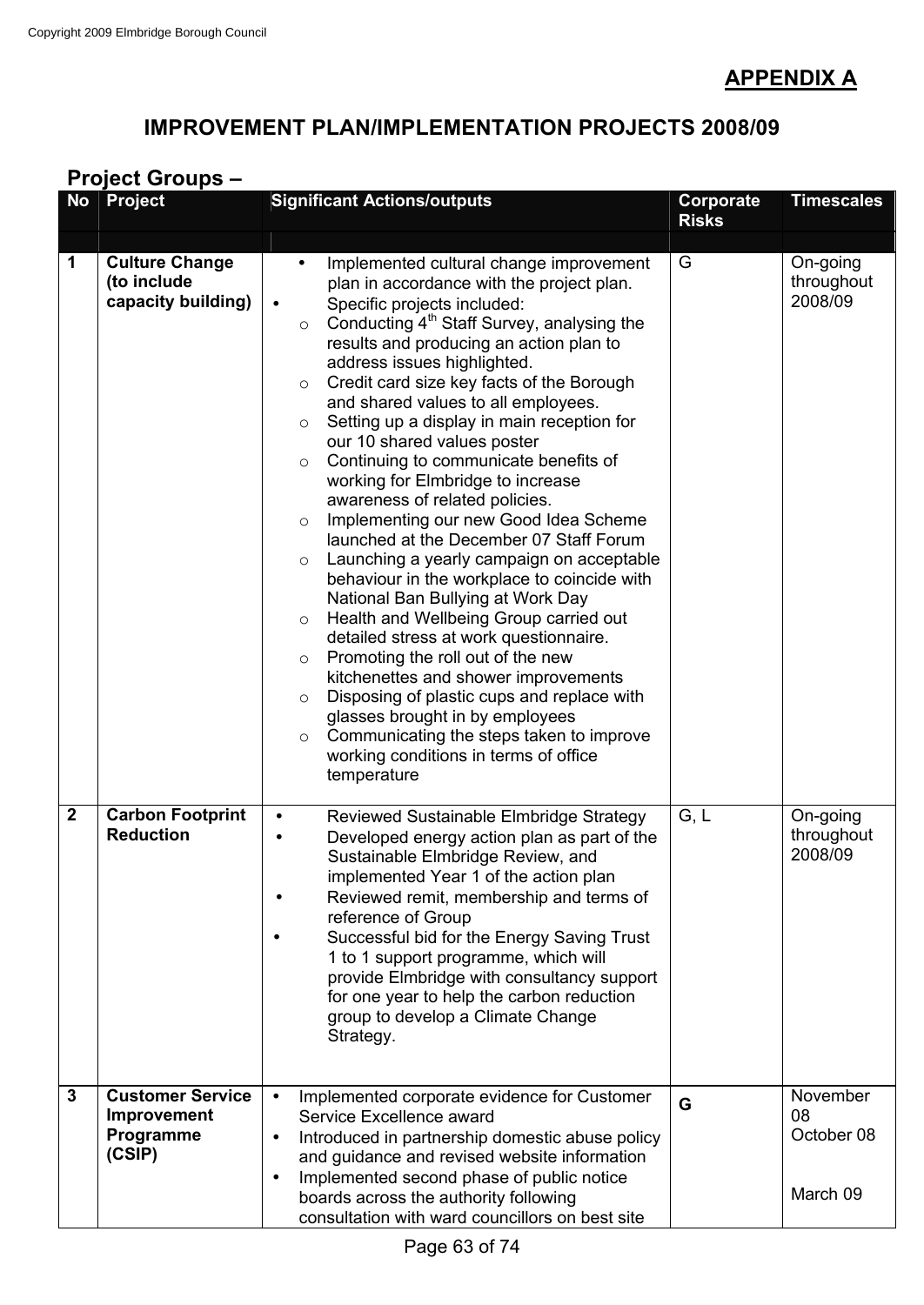| <b>No</b> | <b>Project</b>                       | <b>Significant Actions/outputs</b>                                                                                                                                                                                                                                                                           | Corporate<br><b>Risks</b> | <b>Timescales</b>                                                 |
|-----------|--------------------------------------|--------------------------------------------------------------------------------------------------------------------------------------------------------------------------------------------------------------------------------------------------------------------------------------------------------------|---------------------------|-------------------------------------------------------------------|
|           |                                      |                                                                                                                                                                                                                                                                                                              |                           |                                                                   |
|           |                                      | Implemented changes to the main reception<br>$\bullet$<br>area and displays following review                                                                                                                                                                                                                 |                           |                                                                   |
|           |                                      | Introduced corporate customer care posters<br>$\bullet$<br>and new customer feedback leaflets                                                                                                                                                                                                                |                           | October 08                                                        |
|           |                                      | Completed review of majority of customer care<br>$\bullet$<br>service standards                                                                                                                                                                                                                              |                           | March 09                                                          |
|           |                                      | Introduce standard customer satisfaction<br>$\bullet$<br>measurement questions for all customer care<br>surveys                                                                                                                                                                                              |                           | September<br>09<br>January 09                                     |
|           |                                      | Introduce information service at Walton library<br>$\bullet$<br>with museum case highlighting Elmbridge<br>Museum's service<br>Implement action plan following second mystery<br>$\bullet$                                                                                                                   |                           | Summer 08                                                         |
|           |                                      | shopping review<br>Standardise opening hours across services at<br>$\bullet$                                                                                                                                                                                                                                 |                           | Autumn 08                                                         |
|           |                                      | the Civic Centre<br>Review requirements for improved call handling<br>$\bullet$<br>- specifically for Environmental Care's                                                                                                                                                                                   |                           | July 08                                                           |
|           |                                      | introduction<br>Review processes in place for peak enquiry<br>$\bullet$<br>times within Environmental Care – in particular                                                                                                                                                                                   |                           | November<br>08                                                    |
|           |                                      | garden waste renewal<br>Exchange best practice across services to<br>$\bullet$<br>better meet customer needs                                                                                                                                                                                                 |                           | April 08                                                          |
|           |                                      | Draw up requirements for improving housing<br>$\bullet$<br>and local taxation reception areas and making                                                                                                                                                                                                     |                           | Ongoing                                                           |
|           |                                      | better use of main reception areas.<br>Review violence awareness policy, working in<br>$\overline{?}$<br>conjunction with the Safety Committee to                                                                                                                                                            |                           | July 08                                                           |
|           |                                      | provide aggressive person register<br>Devised sample survey approach to gather<br>avoidable contact data (NI14)                                                                                                                                                                                              |                           | February 08                                                       |
|           |                                      |                                                                                                                                                                                                                                                                                                              |                           | February 08                                                       |
| 4         | <b>Investors in</b><br>People        | Developed Passport 4 Training to ensure that<br>$\bullet$<br>all staff have had the core training that they<br>need to enable them to do their job more<br>effectively.<br>Worked with Surrey Training Officers Group<br>$\bullet$<br>and South East Employers to develop a Surrey<br>wide mentoring scheme. | D, K, G, P                | On-going<br>through<br>2008/09,<br>and<br>launched<br>start 09/10 |
|           |                                      | Reviewed Training Evaluation to ensure that<br>$\bullet$<br>the Council is measuring the cost effectiveness<br>of learning and development and that clear<br>objectives are set for putting learning and<br>knowledge into practice.                                                                         |                           | On-going<br>through<br>2008/09                                    |
|           |                                      | Developed a more structured approach to<br>$\bullet$<br>coaching within the Council.                                                                                                                                                                                                                         |                           | On-going<br>through<br>2008/09                                    |
| 5         | <b>Communications</b><br>Improvement | Reviewed communications across the authority<br>$\bullet$<br>and implement action plan<br>Reviewed corporate branding and implemented<br>$\bullet$<br>action plan                                                                                                                                            | A, G, M, N                | On-going<br>through<br>2008/09                                    |
|           |                                      | Set up communications group with<br>$\bullet$                                                                                                                                                                                                                                                                |                           |                                                                   |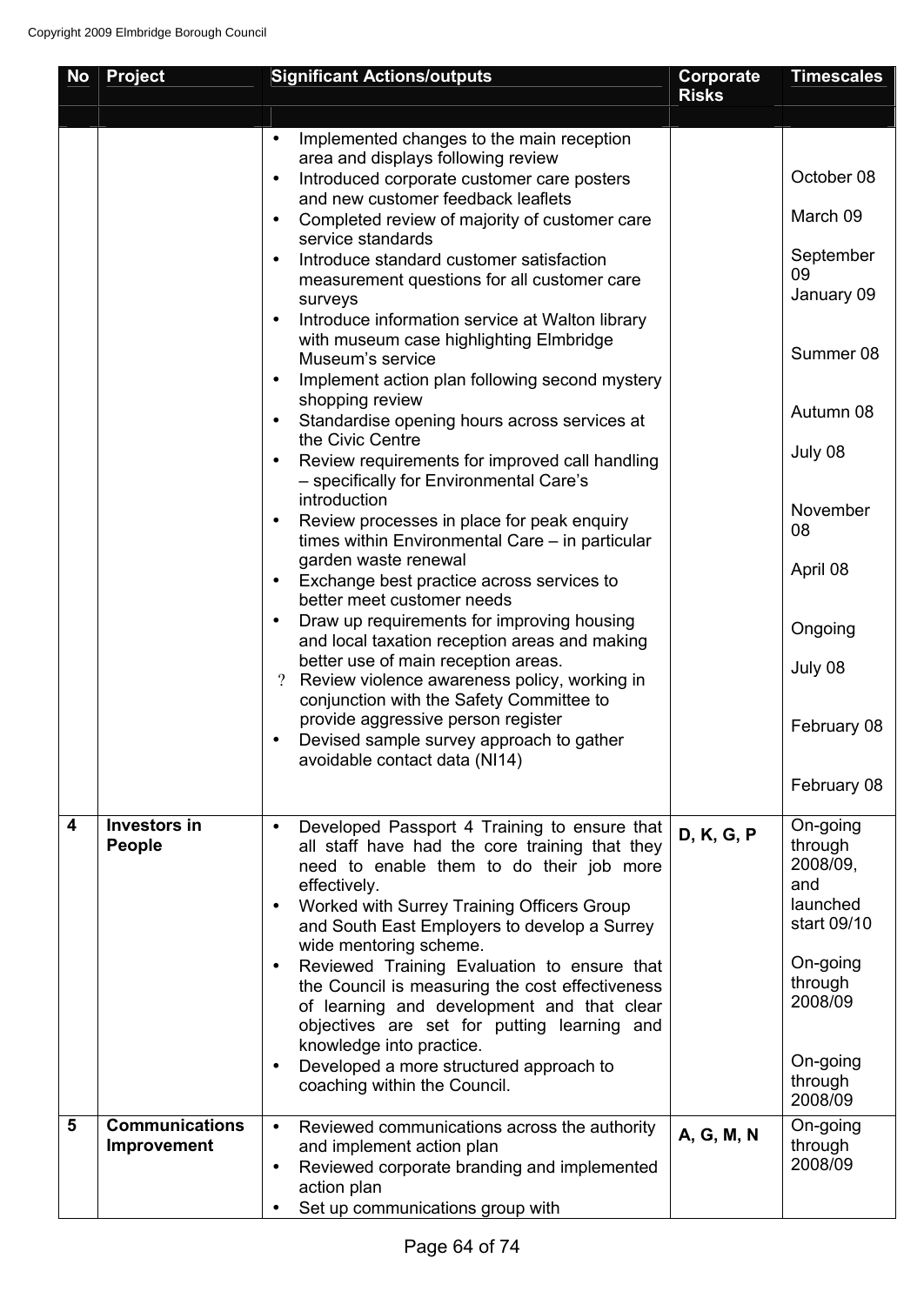| <b>No</b> | <b>Project</b> | <b>Significant Actions/outputs</b>                                                                                                                                                                                                                                                                                                                                                                                                                                                                                                                                                                                | <b>Corporate</b><br><b>Risks</b> | <b>Timescales</b> |
|-----------|----------------|-------------------------------------------------------------------------------------------------------------------------------------------------------------------------------------------------------------------------------------------------------------------------------------------------------------------------------------------------------------------------------------------------------------------------------------------------------------------------------------------------------------------------------------------------------------------------------------------------------------------|----------------------------------|-------------------|
|           |                |                                                                                                                                                                                                                                                                                                                                                                                                                                                                                                                                                                                                                   |                                  |                   |
|           |                | representatives from across the authority to<br>improve internal communications<br>Improved the content of the website to<br>$\bullet$<br>encourage more community engagement<br>Reviewed and set up training programme to<br>$\bullet$<br>improve plain English across the authority and<br>training for senior managers dealing with media<br>Refocused the borough magazine to be more<br>$\bullet$<br>customer focused<br>Reviewed range of internal communications<br>$\bullet$<br>methodologies including the newsletter Inside<br>Story/ESP and Staff Forum<br>Reviewed and revised the Reputation Toolkit |                                  |                   |

# **Corporate Groups -**

| <b>No</b>               | <b>Group</b>                                                                                                                    | <b>Significant Actions/outputs</b>                                                                                                                                                                                                                                                                                                                                                | Corporate                                                                                                                   | <b>Timescales</b>                                                                                        |
|-------------------------|---------------------------------------------------------------------------------------------------------------------------------|-----------------------------------------------------------------------------------------------------------------------------------------------------------------------------------------------------------------------------------------------------------------------------------------------------------------------------------------------------------------------------------|-----------------------------------------------------------------------------------------------------------------------------|----------------------------------------------------------------------------------------------------------|
|                         |                                                                                                                                 |                                                                                                                                                                                                                                                                                                                                                                                   | <b>Risks</b>                                                                                                                |                                                                                                          |
| $\mathbf 1$             | Corporate<br>Improvement                                                                                                        | Conducted a review of all corporate<br>$\bullet$<br>and project groups to ensure ongoing<br>validity/reference                                                                                                                                                                                                                                                                    | A, G, I, K, L,<br>M, N, O, P                                                                                                | Quarter 1                                                                                                |
|                         |                                                                                                                                 | Quarterly monitoring of all corporate<br>$\bullet$<br>and project groups, with particular<br>support and input into the Culture<br><b>Change and Investors in People</b><br>project groups<br>Provided feedback in response to CAA<br>$\bullet$<br>consultations<br>Monitored progress on CAA preparations and<br>$\bullet$<br>LAA engagement                                     |                                                                                                                             | On-going<br>throughout<br>2008/09<br>Quarter 3<br>On-going<br>throughout<br>2008/09                      |
| $\overline{2}$          | Corporate<br><b>Governance</b>                                                                                                  | Co-ordinated Council's engagement with the<br>$\bullet$<br>Audit Commission, including preparation and<br>response to requirements and findings of Use<br>of Resources assessment                                                                                                                                                                                                 | B, C, I, L, M,<br>O, Q                                                                                                      | On-going<br>throughout<br>2008/09                                                                        |
| $\overline{3}$          | <b>Equality and</b><br><b>Diversity</b>                                                                                         | Revised and updated the Corporate Equality<br>$\bullet$<br>Plan<br>Officers continued to support and work with<br>$\bullet$<br>the Equality and Diversity Forum<br>A workshop run with the Forum in March<br>$\bullet$<br>focusing on Hate Crime, Gypsy and Traveller<br>issues, Faith and Culture and equality impact<br>assessments                                             | G                                                                                                                           | Quarter 3<br>On-going<br>throughout<br>2008/09<br>Quarter 4                                              |
| $\overline{\mathbf{4}}$ | <b>Risk</b><br><b>Management</b><br>(including<br>business<br>continuity<br>and civil<br>emergency<br>and Health<br>and Safety) | <b>Implemented Risk Management Strategy</b><br>$\bullet$<br>Integrated risk management into the culture of<br>$\bullet$<br>the Council.<br>Raised awareness of the need for risk<br>$\bullet$<br>management by all those connected with the<br>provision of services (including partners,<br>delivery agents, etc).<br>Enabled the Council to anticipate and respond<br>$\bullet$ | March 2008:<br>major strategic<br>risks<br>(A-F) and other<br>strategic risks<br>identified<br>Strategic and<br>Operational | March 2009<br>update of<br>Strategic<br><b>Risk Register</b><br>August 2009<br>updates of<br>Onerational |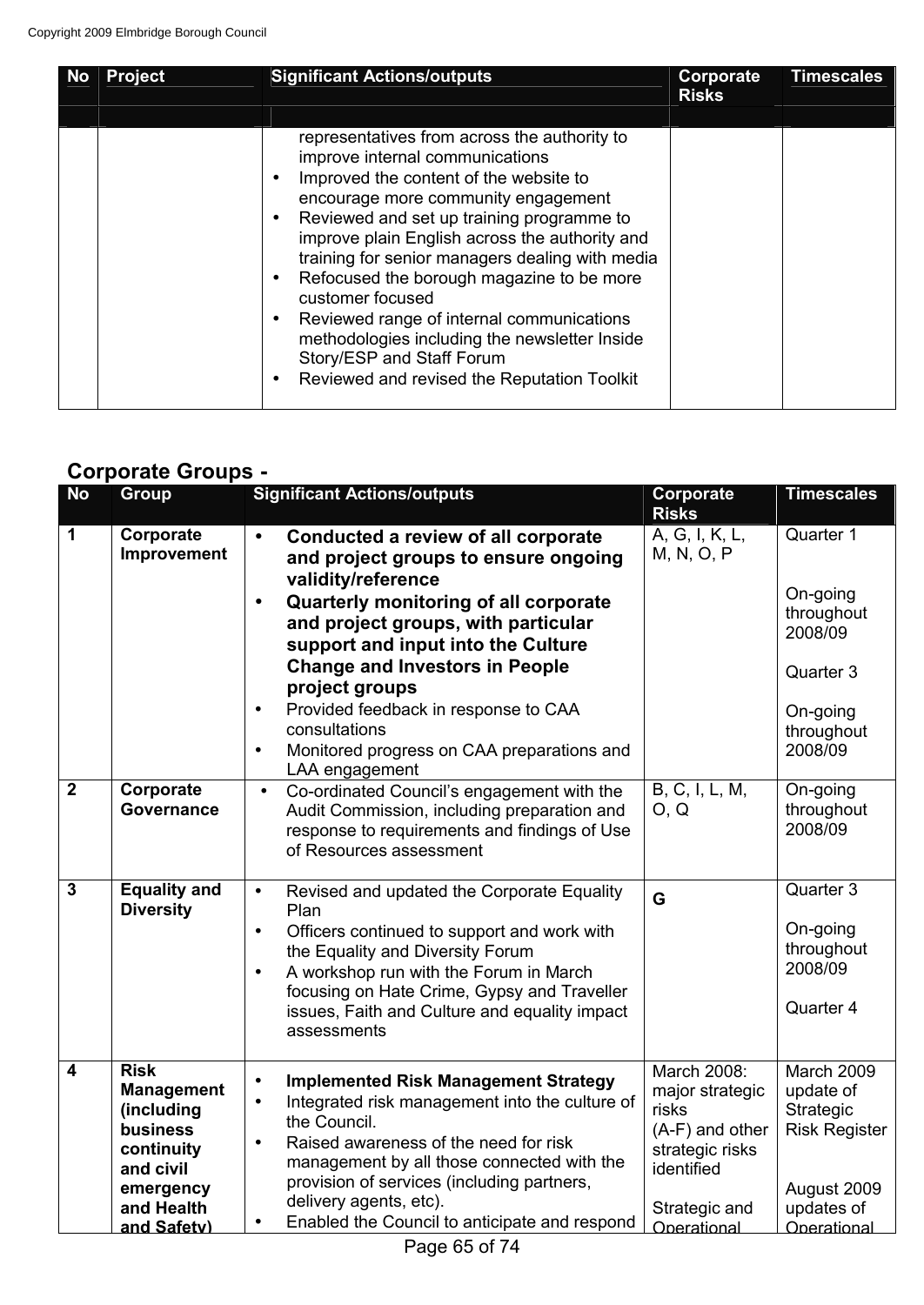| <b>No</b>      | Group                                 | <b>Significant Actions/outputs</b>                                                                                                                                                                                                                                                                                                                                                                                                                                                                                                                                                                                                                                               | Corporate<br><b>Risks</b>            | <b>Timescales</b>                        |
|----------------|---------------------------------------|----------------------------------------------------------------------------------------------------------------------------------------------------------------------------------------------------------------------------------------------------------------------------------------------------------------------------------------------------------------------------------------------------------------------------------------------------------------------------------------------------------------------------------------------------------------------------------------------------------------------------------------------------------------------------------|--------------------------------------|------------------------------------------|
|                | and Safety)                           | to changing social, environmental and<br>legislative conditions.<br>Minimisation of injury, damage, loss and<br>$\bullet$<br>inconvenience to residents, staff, service<br>users, assets etc arising from or connected<br>with the delivery of Council services.<br>Introduction of a robust framework and<br>$\bullet$<br>procedures for identification, analysis,<br>assessment and management of risk, and the<br>reporting and recording of events, based on<br>best practice.                                                                                                                                                                                               | Operational<br><b>Risk Registers</b> | Operational<br><b>Risk</b><br>Registers. |
|                |                                       | Minimisation of the cost of risk<br>$\bullet$<br>Maintained and reassessed business<br>$\bullet$                                                                                                                                                                                                                                                                                                                                                                                                                                                                                                                                                                                 |                                      |                                          |
|                |                                       | continuity plans and incorporated into risk<br>management and information security policies                                                                                                                                                                                                                                                                                                                                                                                                                                                                                                                                                                                      |                                      |                                          |
|                |                                       | <b>Risk Management Group to embrace</b><br>$\bullet$<br>business continuity                                                                                                                                                                                                                                                                                                                                                                                                                                                                                                                                                                                                      |                                      |                                          |
|                |                                       | <b>Business Continuity</b>                                                                                                                                                                                                                                                                                                                                                                                                                                                                                                                                                                                                                                                       |                                      |                                          |
|                |                                       | <b>Actions:</b>                                                                                                                                                                                                                                                                                                                                                                                                                                                                                                                                                                                                                                                                  |                                      |                                          |
|                |                                       | Reassess business continuity plans,<br>incorporate into risk management<br>activities and ensure that the requirements<br>of BS7799 (covered by the Information<br>Security Forum) are met.                                                                                                                                                                                                                                                                                                                                                                                                                                                                                      |                                      |                                          |
|                |                                       | Identify training needs with respect to the<br>$\bullet$<br><b>Civic Centre Business Continuity Plan and</b><br>the local service business continuity<br>plans.                                                                                                                                                                                                                                                                                                                                                                                                                                                                                                                  |                                      |                                          |
|                |                                       | <b>Health and Safety actions:</b>                                                                                                                                                                                                                                                                                                                                                                                                                                                                                                                                                                                                                                                |                                      |                                          |
|                |                                       | Monitor matters considered by the Safety<br><b>Committee</b>                                                                                                                                                                                                                                                                                                                                                                                                                                                                                                                                                                                                                     |                                      |                                          |
| $5\phantom{1}$ | <b>Information</b><br><b>Security</b> | Implemented necessary policies and<br>procedures to ensure compliance with:<br>o ISO 27001 (Code of Practice for Information<br>Security Management)<br>○ ISO 15489 International Standard on<br>Records Management and BSI BIP 0008<br>(Code of Practice on Legal Admissibility and<br><b>Evidential Weight of Information Stored</b><br>Electronically)<br>o Freedom of Information Act 2000, Data<br>Protection Act 1998, Environmental<br>Information Regulations 2005<br>○ Government Connect - Code of Connection<br>(CoCo)<br><b>Information Security Management Framework</b><br>$\bullet$<br>/Strategy - Monitored, reviewed and tested in<br>accordance with ISO 27001 | E, F, H                              | On-going<br>throughout<br>2008/09        |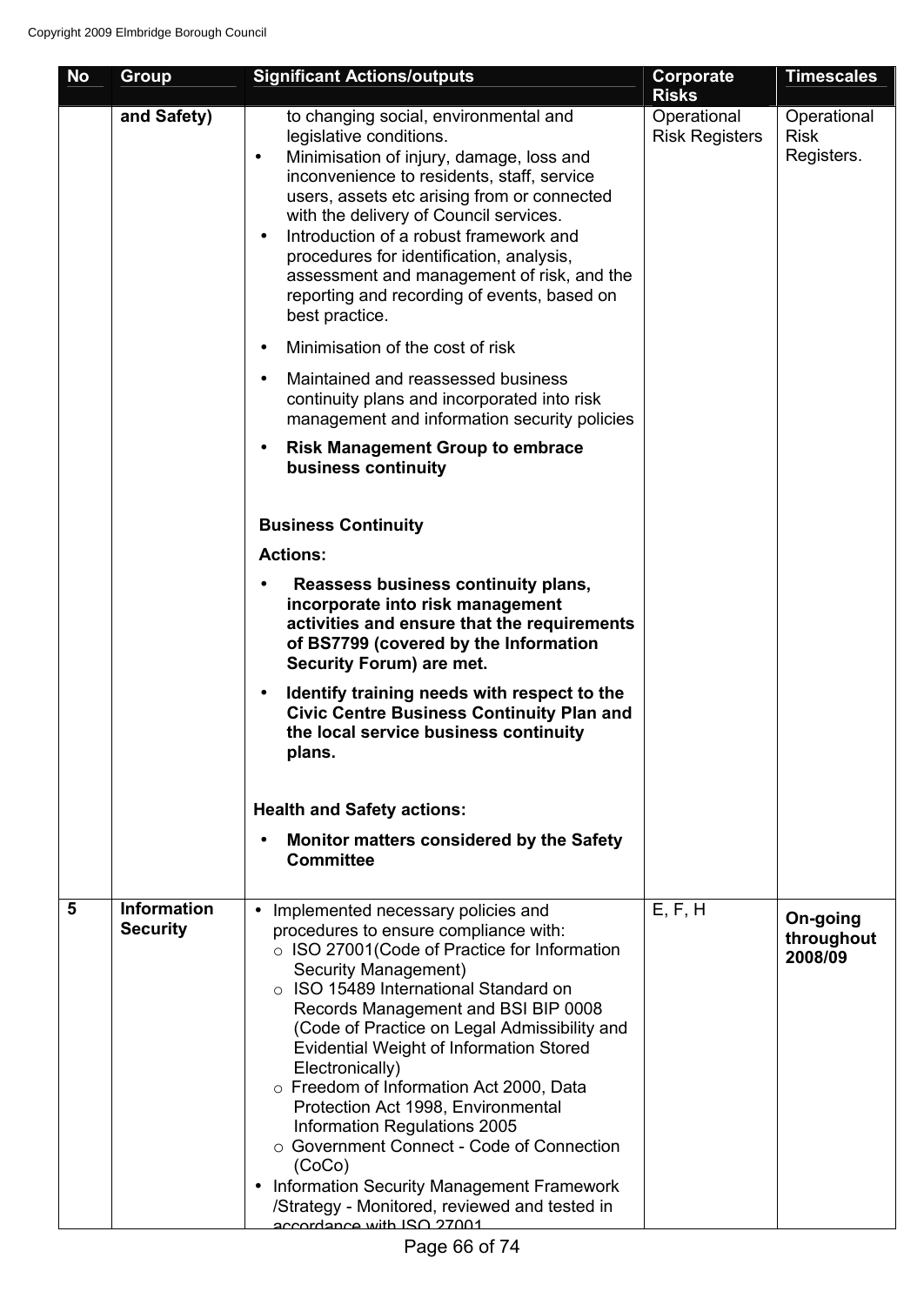| <b>No</b> | <b>Group</b>                 | <b>Significant Actions/outputs</b>                                                                                                                                                                                                                                                                                                                                                                                                                                                                                                                                         | <b>Corporate</b><br><b>Risks</b> | <b>Timescales</b>                                                                                     |
|-----------|------------------------------|----------------------------------------------------------------------------------------------------------------------------------------------------------------------------------------------------------------------------------------------------------------------------------------------------------------------------------------------------------------------------------------------------------------------------------------------------------------------------------------------------------------------------------------------------------------------------|----------------------------------|-------------------------------------------------------------------------------------------------------|
|           |                              | accordance with ISO 27001.<br>• Ensured and reinforced awareness of all<br>records management policies and procedures<br>as required.                                                                                                                                                                                                                                                                                                                                                                                                                                      |                                  |                                                                                                       |
|           |                              | Specific projects in 2008/09 included:<br>• Data Security Mapping project - Guidelines for<br>Data Security revised December 2008<br>• Implementing Government Connect secure<br>messaging/data exchange (GCSx) by 31 March<br>2009.<br>• Implementing "Baseline Personal Security<br>Standard" for all network users (CoCo<br>requirement).<br>• Implementing Network Audit Logs (CoCo<br>requirement).<br>• Information Management and Information<br>Security Education Programme - ongoing<br>communication of policies via guides and<br>awareness/training sessions. |                                  | <b>Guidelines</b><br>revised<br><b>December</b><br>2008<br>CoCo<br>approved<br>and GCSx<br>implemente |
|           |                              |                                                                                                                                                                                                                                                                                                                                                                                                                                                                                                                                                                            |                                  | d March<br>2009                                                                                       |
|           |                              |                                                                                                                                                                                                                                                                                                                                                                                                                                                                                                                                                                            |                                  | <b>Mandatory</b><br><b>Awareness</b>                                                                  |
|           |                              |                                                                                                                                                                                                                                                                                                                                                                                                                                                                                                                                                                            |                                  | Sessions-<br>February-<br><b>March 2009</b>                                                           |
| 6         | Corporate<br><b>Property</b> | Implement Property and Asset Management<br><b>Best Value Review recommendations</b><br>Implement findings of Condition Survey<br>• Considered changes to the Group to increase<br>strategic focus<br>• Work towards development of a Corporate<br><b>Property Strategy</b>                                                                                                                                                                                                                                                                                                 | A, D, E, F, K,<br>L, P           | On-going<br>throughout<br>2008/09                                                                     |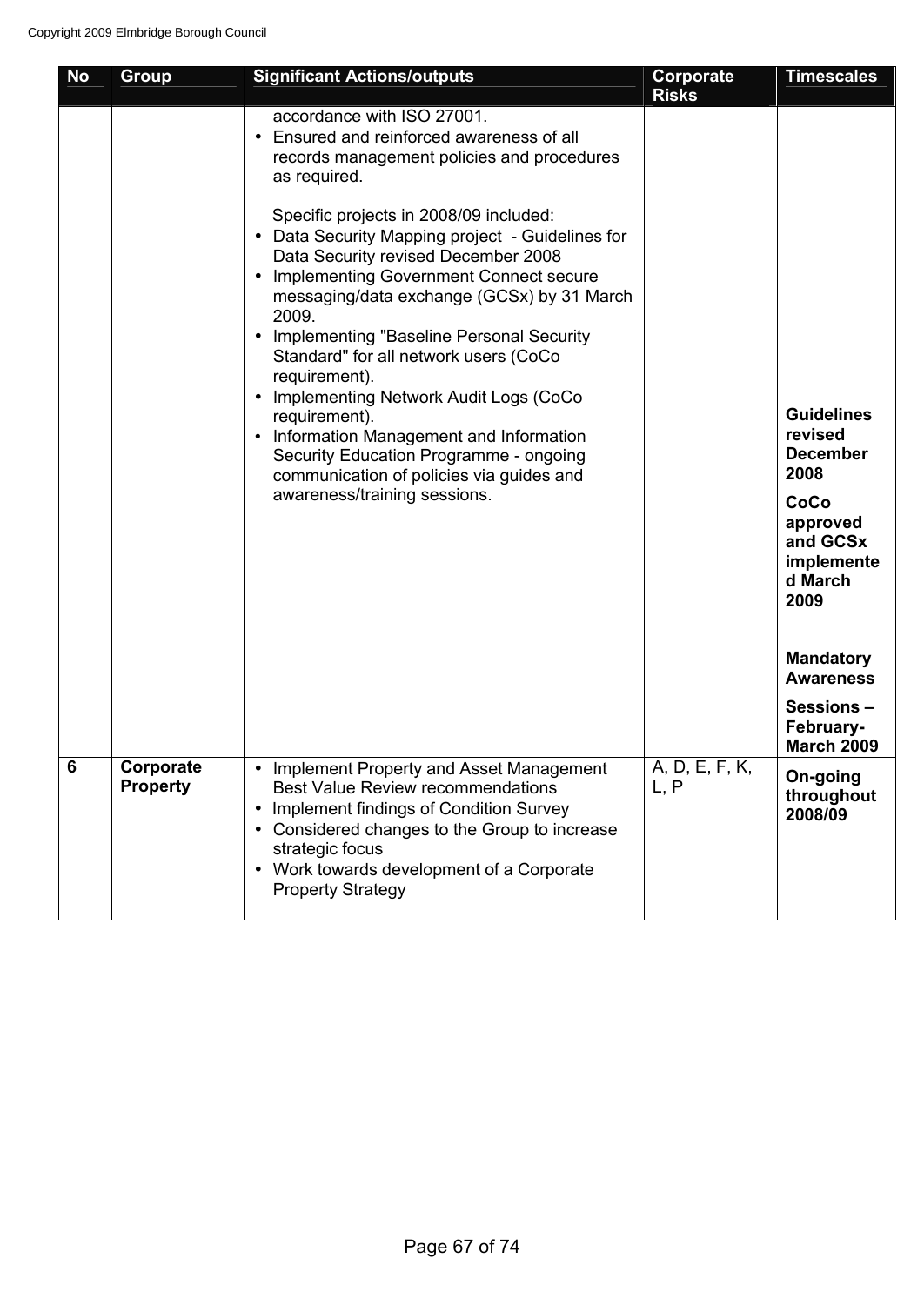## **Glossary of Terms**

This glossary helps to define some of the terms and phrases found in these accounts.

#### **Accounting Period**

The length of time covered by the accounts, in the case of these accounts the year from 1 April 2008 to 31 March 2009.

#### **Accrual**

A sum included in the accounts to cover income or expenditure attributable to the accounting period for goods or services, but for which payment has not been received/made, by the end of that accounting period.

#### **Actuarial Gains and Losses**

Changes in the estimated value of the pension fund because events have not coincided with the actuarial assumptions made or the assumptions themselves have changed.

### **Appropriations**

The transfer of resources between various revenue reserves.

### **Asset Management Revenue Account**

An account kept separately from the main service accounts, which bears the cost of depreciation of assets and external interest payments and receives a credit netting off the capital charges borne by service accounts.

#### **Balances**

These represent the accumulated surplus of revenue income over expenditure.

#### **Best Value**

The legislative framework for ensuring that local authorities have set up arrangements to secure continuous improvement in services.

#### **Budget**

An expression, mainly in financial terms, of the Council's intended income and expenditure to carry out its objectives.

#### **Budget Requirement**

The amount each local authority estimates as its planned spending, after deducting funding from reserves and any income expected to be collected (excluding Council Tax and Government Grants). This requirement is then offset by Government Grant, the balance being the amount needed to be raised in Council Tax.

#### **Capital Charge**

A charge to service revenue accounts to reflect the cost of fixed assets used in the provision of services.

#### **Capital Expenditure**

Expenditure on the acquisition of fixed assets that will be of use or benefit to the Council in providing its services for more than one year.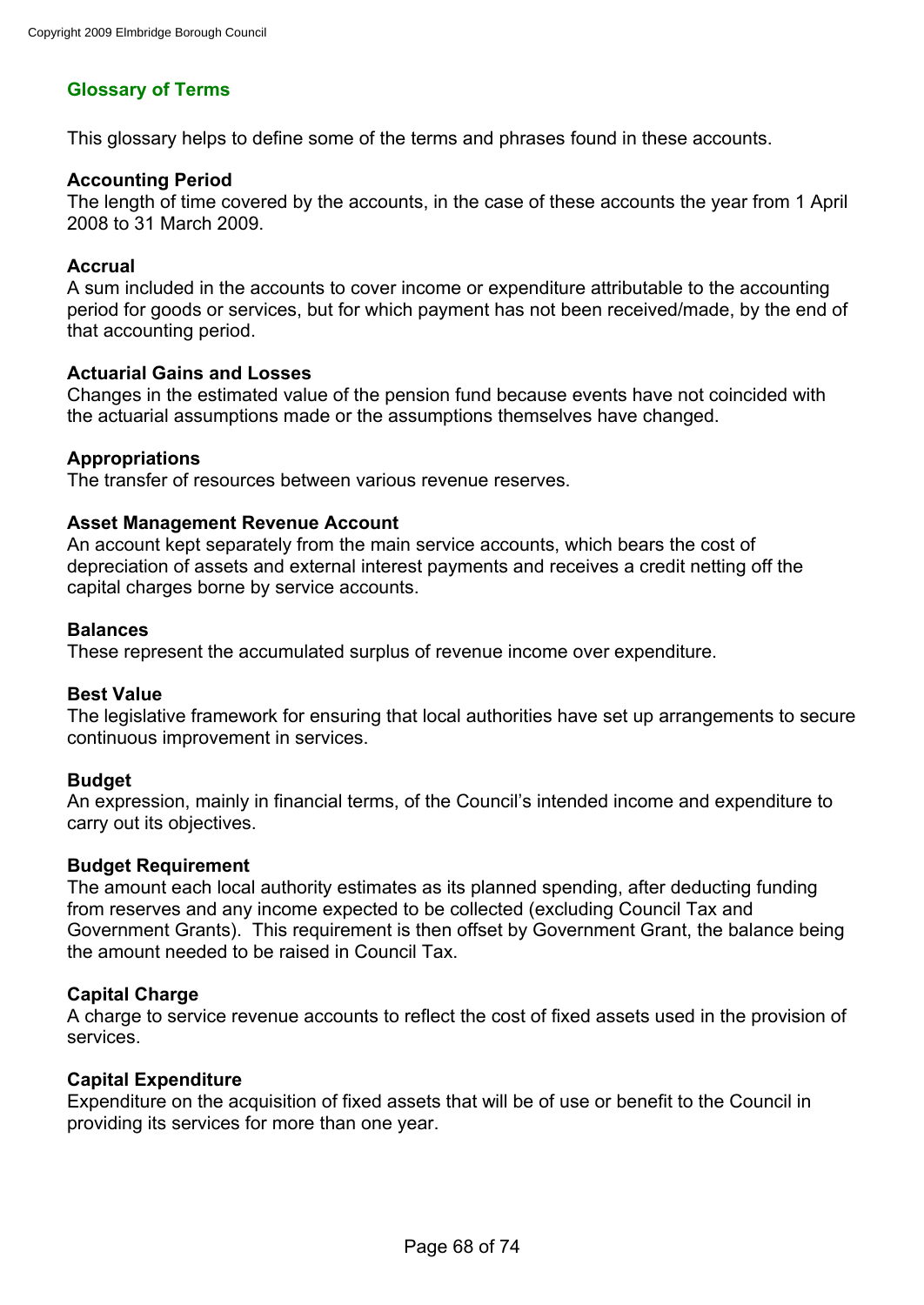### **Capital Financing Account**

An account that is credited with the amounts set aside for the repayment of external debt and with capital expenditure paid for from revenue and capital receipts. The balance cannot be used to fund revenue or capital expenditure.

### **Capital Receipts**

Income received from the sale of capital assets. Legislation requires a proportion of capital receipts from the sale of Council houses to be paid over to a national pool.

#### **Cash Equivalents**

Generally short term, highly liquid investments readily convertible into cash.

### **Chartered Institute of Public Finance and Accountancy (CIPFA)**

CIPFA is the main professional body for accountants working in the public service. It draws up the Accounting Code of Practices and issues professional guidance that is used to compile these accounts.

#### **Collection Fund**

A fund administered by the Council as a "charging authority". The Council Tax and National Non-Domestic Rates are paid into this fund. National Non-Domestic Rates are paid over in full to the National Pool, administered by central government. The Council Tax demand of the Council and the precepts (the council tax demands of Surrey County Council, Surrey Police and Claygate) are paid out of the fund. Any surplus or deficit is shared in accordance with statute between the major precepting authorities (Elmbridge Borough Council, Surrey County Council and Surrey Police).

#### **Corporate and Democratic Core**

These are the activities that a local authority engages in specifically because it is a democratically elected decision making body. These are over and above what a private company would have if it were providing similar services. These costs are not apportioned to services but are shown here. Examples of costs are Councillors' allowances, Committee support and time spent by professional officers in giving policy advice.

#### **Creditors**

The amounts owed by the Council at the Balance Sheet date in respect of goods and services received before the end of the accounting period with the actual payment being made in the next financial year.

#### **Current Service Cost**

The increase of the present value of a defined benefit scheme's liabilities expected to arise from employee service in the accounting period.

#### **Debtors**

Amounts owed to the Council but unpaid at the Balance Sheet date.

#### **Revenue Expenditure funded from Capital Resources Under Statute**

Expenditure that can be classified as capital expenditure but which does not result in the acquisition of an asset.

#### **Depreciation**

The measure of the cost of the benefit of the fixed asset that have been consumed during the period.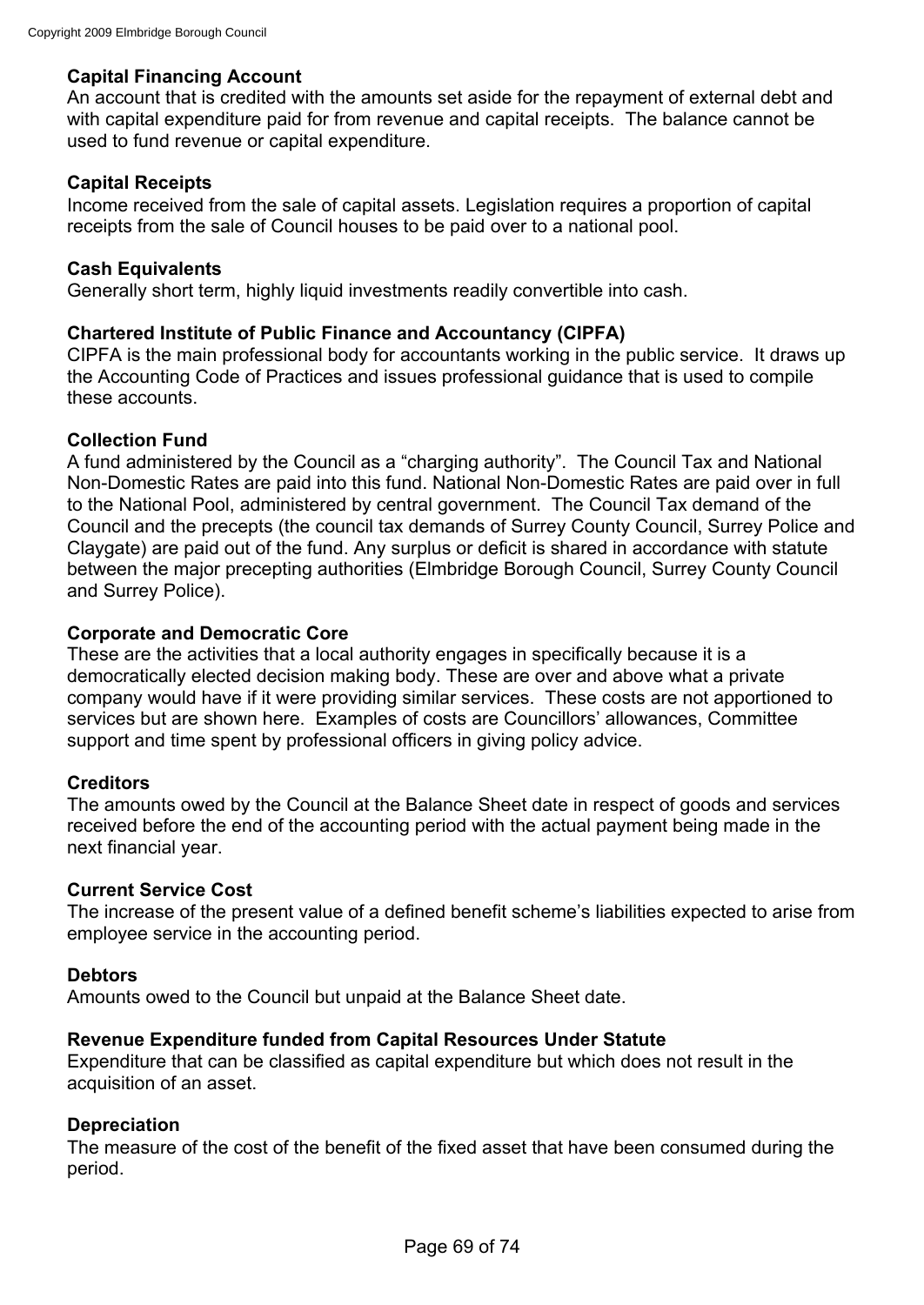### **Expected Rate of Return on Pensions Assets**

The average rate of return, including both income and changes in fair value but net of scheme expenses, expected over the remaining life of the related obligation on the actual assets held by the scheme.

#### **Fees and Charges**

The income raised by charging for goods, services or the use of facilities.

#### **Fixed Asset**

A tangible item that yields benefit to the Council for a period of more than one year.

### **Formula Grant**

Central Government financial support towards the general expenditure of local authorities. It consists of two main elements, redistributed business rates and revenue support grant.

### **General Fund**

The main revenue fund of the Council which is used to meet the cost of services paid for from Council Tax, Government Grant and fees and charges.

#### **Intangible Assets**

Expenditure on assets, such as software, which are depreciated over their expected life but there is no physical asset.

#### **Interest Cost**

The expected increase over the period in the present value of the scheme liabilities because the benefits are one period closer to settlement.

#### **LABGI – Local Authority Business Growth Incentive Grant**

A grant payable from the National Non-Domestic Rate National Pool to Councils for the growth, over a year, in the value of Non-Domestic Rateable values in their area.

#### **Leasing**

A method of acquiring the use of capital assets for a specified period for which a rental charge is paid.

#### **Minimum Revenue Provision**

The minimum amount, prescribed by law, to be set aside each year from revenue to repay the principal amounts of external loans outstanding. The council can set aside amounts in additional to the minimum requirement, known as a voluntary provision for debt redemption.

#### **National Non Domestic Rates (NNDR)**

[Also known as Business Rates or Uniform Business Rate (UBR)] Rates from Non Domestic properties, collected locally, are pooled nationally and redistributed from this pool to local authorities on the basis of population.

#### **Precept**

The amount that Surrey County Council, Surrey Police Authority, Elmbridge Borough Council and Claygate Parish Council require the Collection Fund to pay to meet the costs of their services after government grant.

#### **Provisions**

Amounts set aside to meet costs which are likely or certain to be incurred, but are uncertain in value or timing.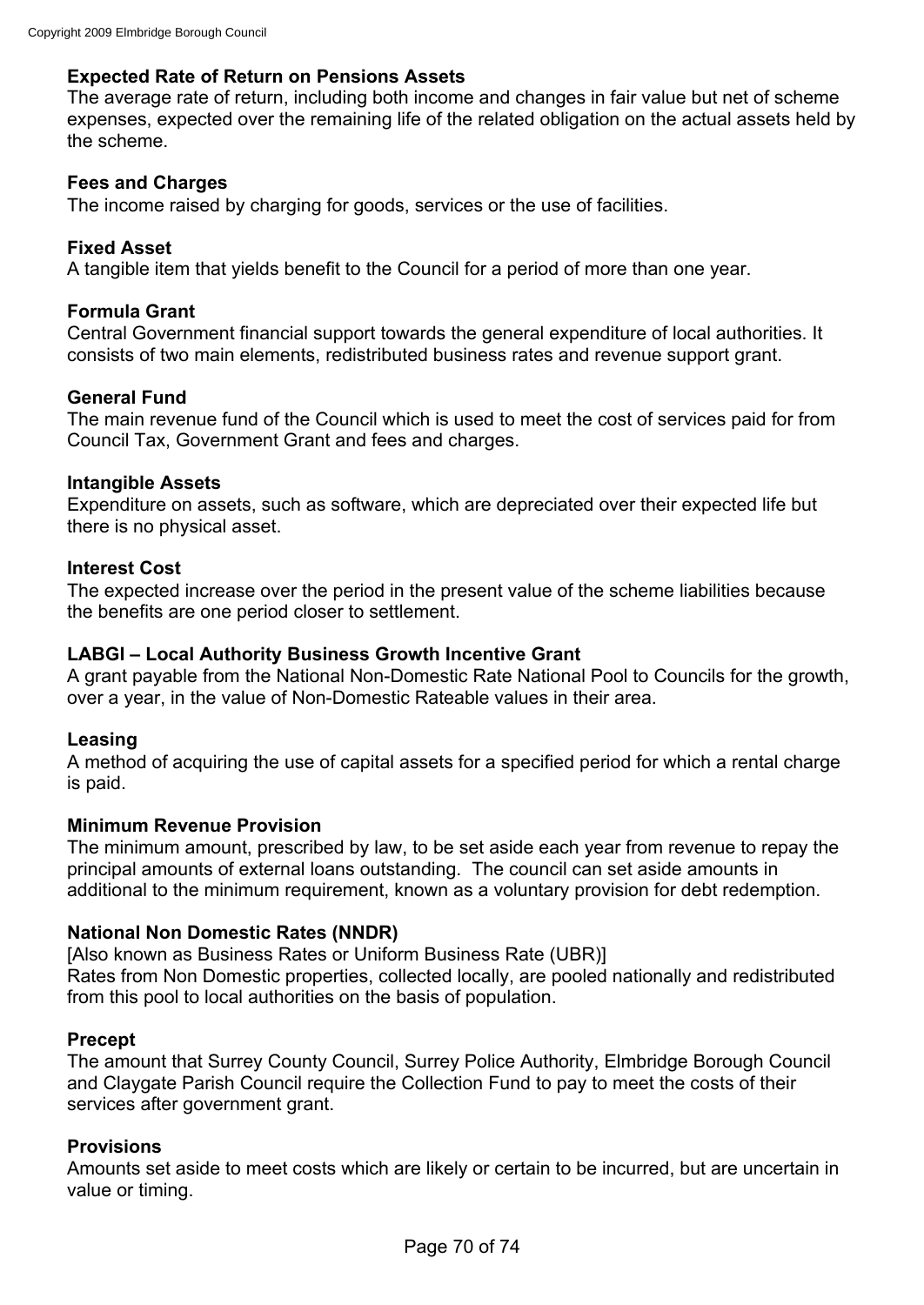## **Public Works Loans Board**

A government body that provides loans to local authorities.

#### **Reserves**

The accumulated surplus income in excess of expenditure, which can be used to finance future spending and is available to meet unforeseen financial problems.

Earmarked Reserves are amounts set aside for a specific purpose in one financial year and carried forward to meet expenditure in future years.

#### **Revenue Expenditure**

The day to day spending on employment costs, other operating costs (accommodation, supplies and services etc.) net of income for fees and charges etc.

#### **Specific Government Grants**

Central Government financial support towards particular services which is "ring fenced", i.e. can only be spent on a specific service area or items.